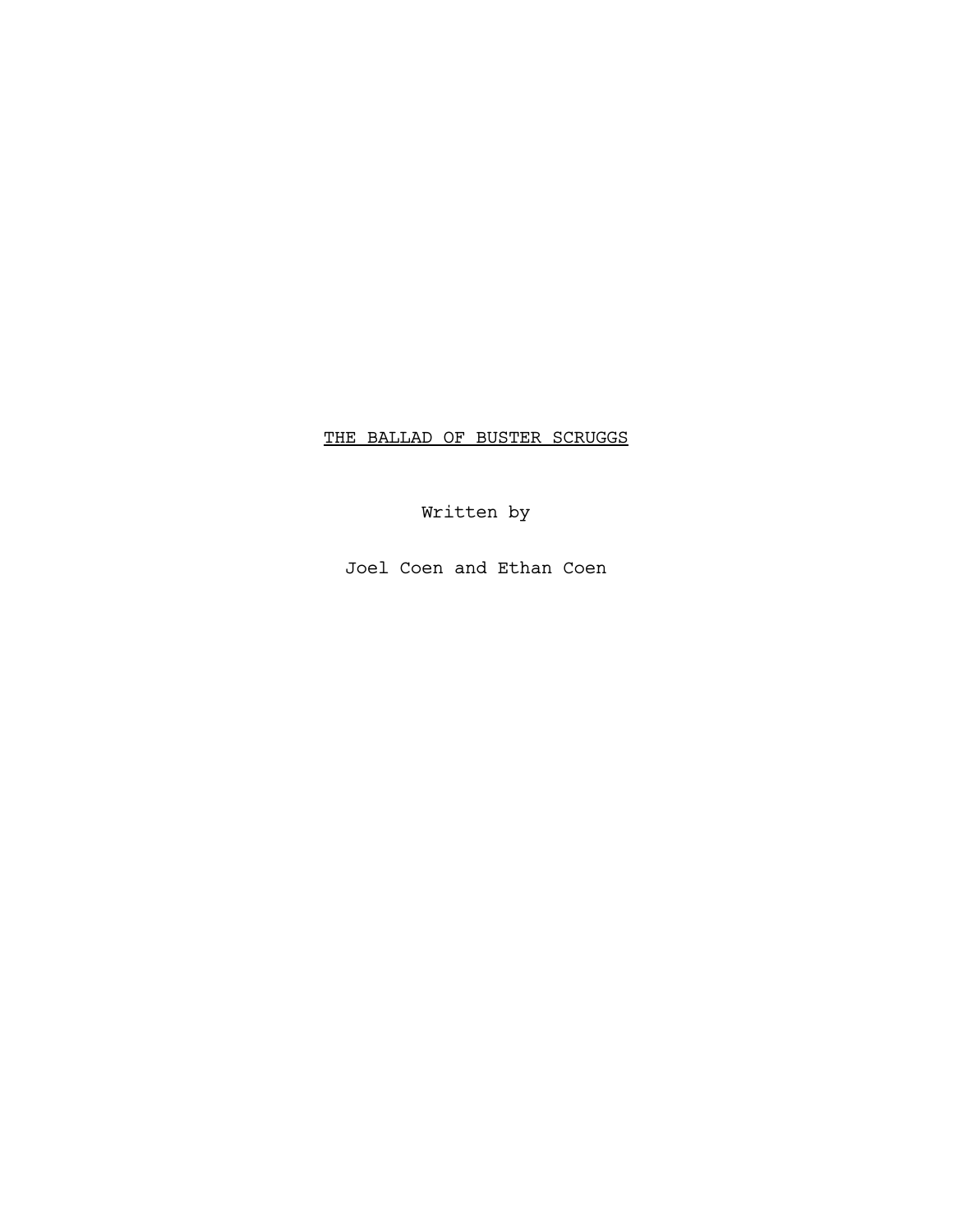FADE IN

Close on a heavy volume, morocco-bound. To the extent that the book does not fill the screen we see that it rests on a knotty, oaken table.

A hand enters the bottom of the frame and opens the book to the title page. With its opposite page the cream-colored vellum now fills the screen. The title reads:

# **The Ballad Of Buster Scruggs**

*And Other Tales of the American Frontier*

--With Color Plates--

The page is turned again. The page on the left side is the table of contents, the page on the right is the list of color plates.

Without pausing the unseen hand turns the page again to the title page of the first story:

# **The Ballad of Buster Scruggs**

We hold for the briefest moment and the page is turned again to reveal a translucent sheet of rice paper, which is itself turned to reveal a full color illustration in the style of N.C. Wyeth.

From a low angle the picture shows a burly outlaw rising to his feet from his place at a saloon card table. His right hand hovers over his holstered six-gun, a toothpick is clenched between his yellowed teeth.

Objects on the table have been knocked askew by the sudden movement. The players around him all look off toward the object of the burly man's ire, who occupies our (the viewer's) perspective.

We travel down to a caption below the illustration:

*"You seen 'em, you play em," sneered the hard man.*

The page turns once more to a full page of text which begins:

None heard it, but the man's voice carried through the crisp morning air, just outside of Mexican Hat. His horse clip-clopped, it seemed, in time...

Dissolve from the page to: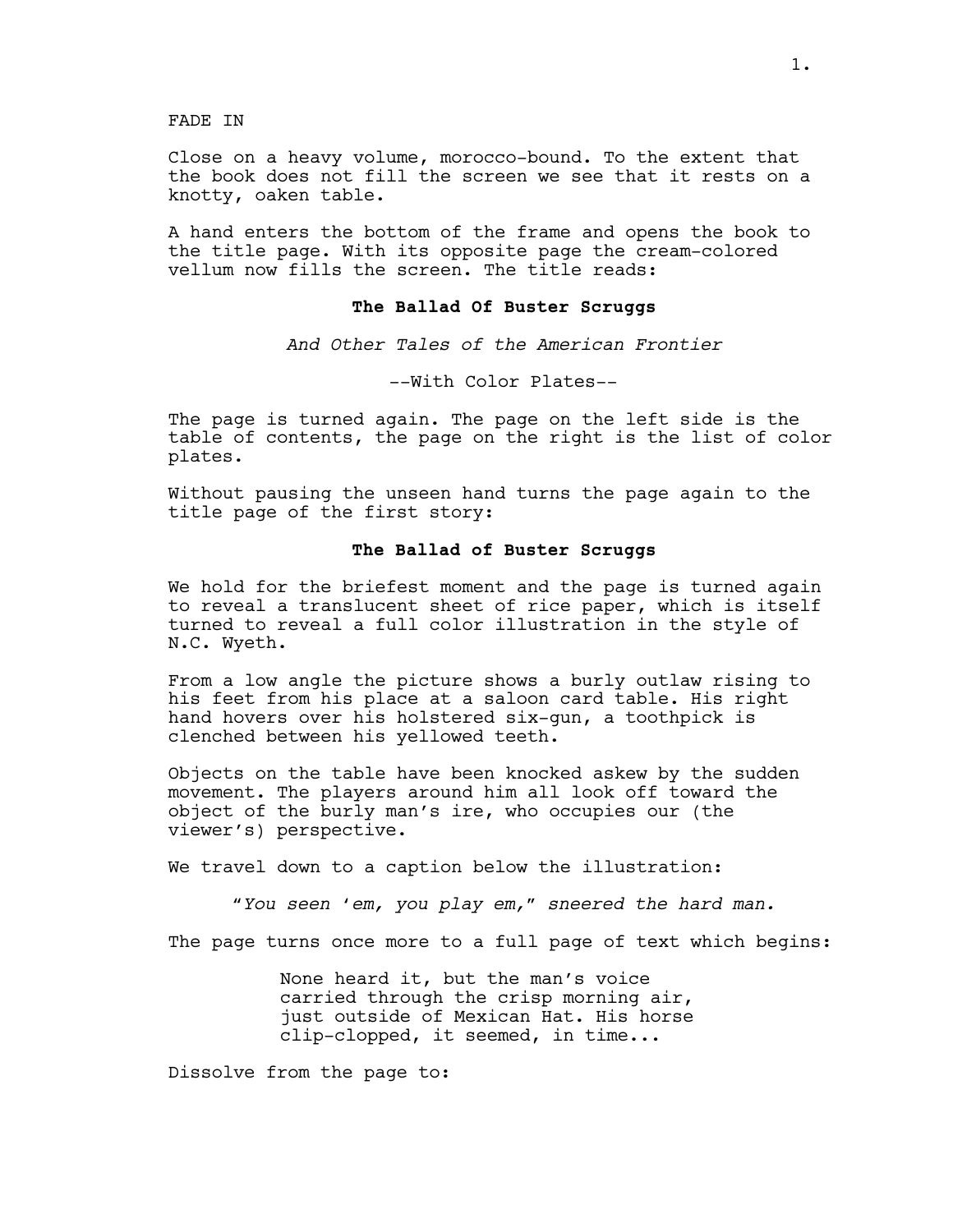## EXT. MONUMENT VALLEY - DAY

Panoramic view of Monument Valley. Mighty towers of red sandstone rise from the desert floor below. We hear only the sound of the wind.

Then, distantly, singing. A tiny figure just visible to the naked eye, dressed in white and riding a white horse, has cornered a huge archway of stone.

Close on the rider, Buster Scruggs. His white clothing and ten-gallon hat are blindingly clean. He has one leg drawn up to rest on the pommel and a guitar resting on the leg. He strums as he sings, smiling.

He finishes the song, holding the last note. Then he hooks the guitar over the saddle horn and picks up the reins. He addresses the camera as he continues to ride.

### **BUSTER**

A song never fails to divert m'mind during a long day's ride out here in the West, where distances're great and the scenery monotonous. Additionally, m'pleasing baritone seems t'inspirit good ol' Dan, keepin' him in good heart through the day's measure of hoofclops. Ain't that right, Dan?

A confirming Huntz Hall from the horse.

BUSTER (CONT'D) Maybe y'all've heard a me, Buster Scruggs——known to some as the San Saba Songbird. I got other handles, nicknames, appelations and cognoments...

He is reaching into his necessary bag and draws from it a wanted poster with a picture of himself with his name printed beneath, and beneath that, "The Misanthrope."

> BUSTER (CONT'D) ... but this'n here I don't consider t'be even halfways earned. I don't hate m'fellow man even when he's tiresome'n surly'n tries to cheat at poker. Why I figure that's just the human material...

He crumples the handbill and tosses it over his shoulder.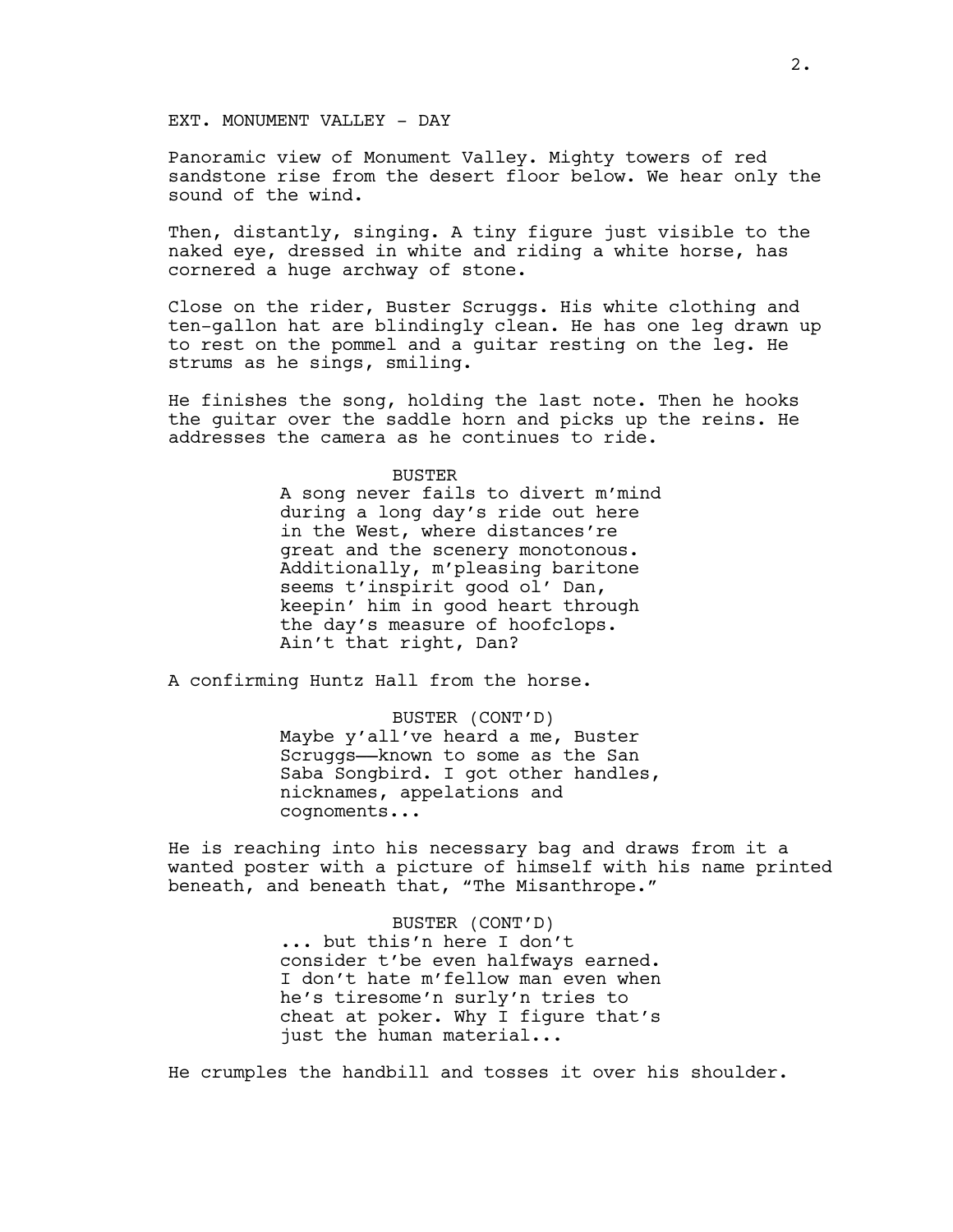BUSTER (CONT'D) ... and himmet finds in it cause for anger'n dismay is just a fool for expectin' better. Ain't that right, Dan?

Another Huntz Hall.

BUSTER (CONT'D) ... Well folks, unless I grievously misremember, there's a little cantina on the other side of yon rimrocks, and if I'm in luck it'll be customers there amenable to drawin' up in a circle round a deck a cards. Git up now! Haw!

#### INT. CANTINA - DAY

The door creaks open and Buster Scruggs takes in the humble establishment: a slow pan shows a rude small-windowed place with rough wood appointments and a planktop bar. The few hardlooking men drinking there have stopped to look up at the visitor.

Buster Scruggs claps his hat against his clothes, raising a fine dust. He addresses the bartender.

#### BUSTER

Like me a splash a whiskey ter wash this traildust offen my gullet'n keep m'singin' voice in fettle.

The bartender slowly shakes his head.

BARTENDER Dry county. Whiskey's illegal.

Buster looks around at the other customers.

BUSTER What're they drinkin'?

#### BARTENDER

Whiskey.

A beat during which Buster tries to square the information. The bartender explains:

> BARTENDER (CONT'D) ... They's outlaws.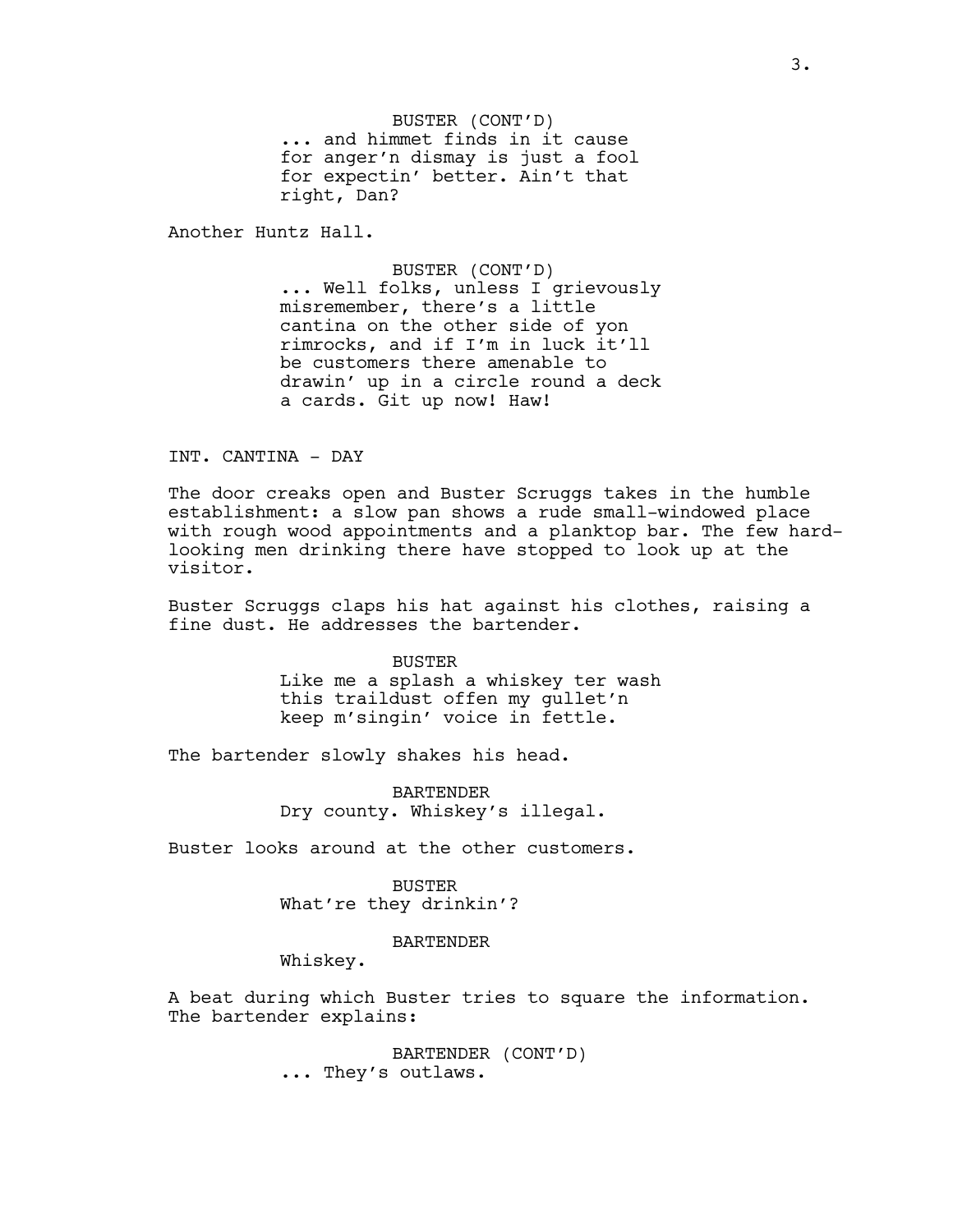**BUSTER** 

Well don't let m'white duds'n pleasant demeanor fool ya, I too have been known to violate the statutes a man——and not a few a the laws a the Almighty.

The hardest of the hard men seated nearby gives a derisive chuckle.

> HARD MAN Hew ain't no outlaw.

Buster turns to face him. The man, chewing a toothpick, offers calculated provocation:

> HARD MAN (CONT'D) ... And we don't drink with tinhorns.

Buster meets the taunt with a smile.

BUSTER

Sir, it seems you are no better a judge of human bein's than you are a specimen of one. Just on a brief inventory I'd say you could use yourself a shave and a brighter disposition and lastly if you don't mind me aspersin' your friends a better class of drinkin' buddies.

The man grunts. His companions grunt, looking at Buster in surprise and pity. The hard man, mouth clamped on his toothpick, slowly rises, gunhand poised beside his holster.

Buster is completely relaxed, hands at his sides. The hard man sneers:

> HARD MAN Your shootin' iron work?

In less time than it takes to tell, Buster draws and shoots the man in the head and twirls his gun and reholsters it.

The hard man, a neat hole in his forehead, stands on his feet for a suspended moment, not yet aware that he is dead.

> BUSTER Appears to do, yes.

The hard man drops.

His friends stare, stunned.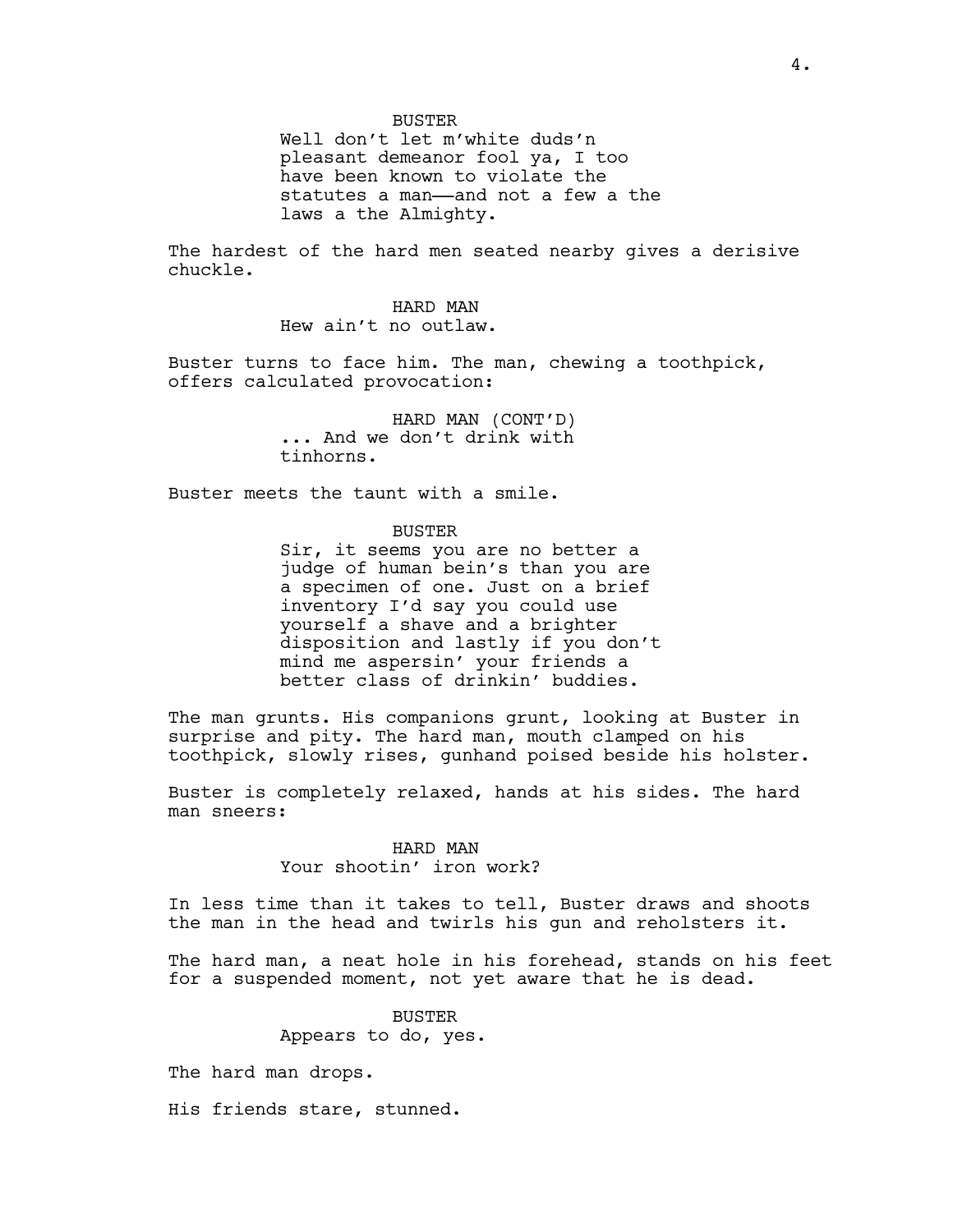As one, they leap to their feet hauling out guns.

Buster redraws his and, fanning the hammer, lays the men down with four quick shots. He cocks the hammer one last time and for some reason whips the gun round to point it backward under his left armpit.

He holds that odd posture for a long moment, then slowly turns his head to look back over his left shoulder.

Behind him, the bartender is frozen in the act of reaching down a shotgun from over the bar.

The two men have eye contact.

Buster winks at the bartender and-BLAM!--fires.

One man from among the group at the table is not dead. He crawls pitifully toward the door of the cantina. Buster, surprised, looks at the camera.

> BUSTER (CONT'D) Appears that the vitals of this lucky sonofagun remain unpunctured——sloppy shootin' on my part!

The man's groaning and scraping sounds are the only noise in the cantina.

> BUSTER (CONT'D) ... But the nearest human habitation is a day's ride away, three days on foot, 'n lord alone knows how many on your belly. I suspect that wolves'n gila monsters'll save me on ammo. Adios, amigo. Puts me in mind of a song...

EXT. CANTINA - DAY

Buster fetches up onto his horse and pulls out his guitar. He sings "Lonesome Cowboy" as he sets out from the cantina. Behind him we can see the dying man hauling himself out the doorway into the vast dustiness of the desert.

EXT. A TOWN - DAY

Buster finishes the song as he travels the town's one dusty street. He puts up his guitar.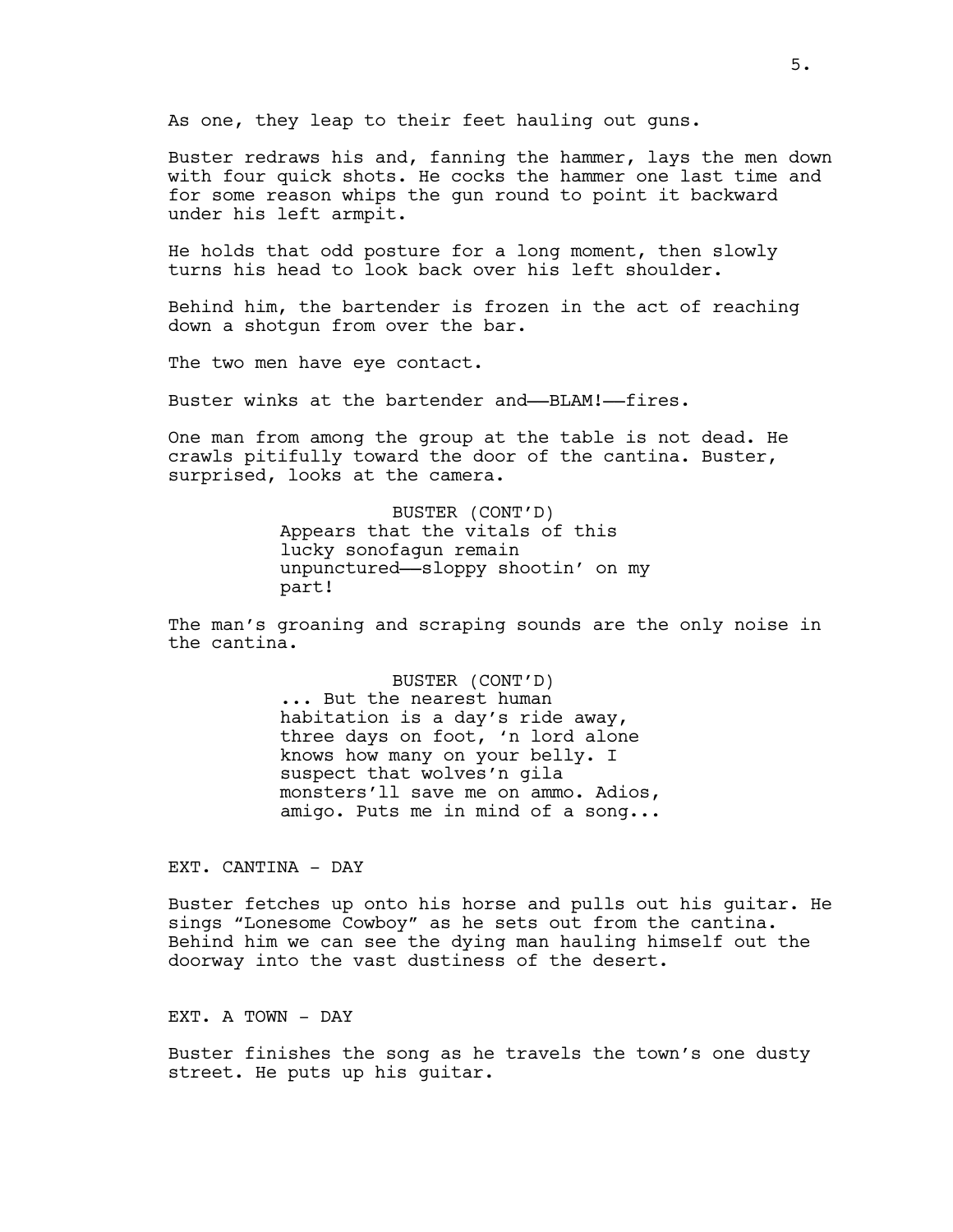Frenchman's Gulch. This town is new to me. But I ain't never knowed nothin' French to be dry.

INT. SALOON - DAY

Buster enters. It is everything he could have hoped for: smokey air, flocked wallpaper, somewhere a piano playing, and several tables set about where men play cards. The place is crowded with drinkers, poker-players, hell-raisers.

## **VOTCE**

Hang on, son...

The voice belongs to a man behind a small counter by the swinging doors. He taps to indicate a small sign on the facing of the counter: CHECK FIREARMS HERE.

> VOICE (CONT'D) ... House policy.

Buster amiably unhitches his gunbelt.

BUSTER Here's the six-shooters...

He bends down to pull a derringer from each boot.

BUSTER (CONT'D) ... Now're you gonna be wantin' the señiorita pistols as well?

CHECKER Everthang, 'cludin' knives.

BUSTER Never partial to knives. I ain't much for workin' in close.

As he strolls away:

BUSTER (CONT'D) ... Feel a bit naked but I guess with ever one similarly disadvantaged there's scant chance of misadventure. Hello!

He is reacting to a man rising at a nearby table and tossing down his cards.

MAN

I'm out.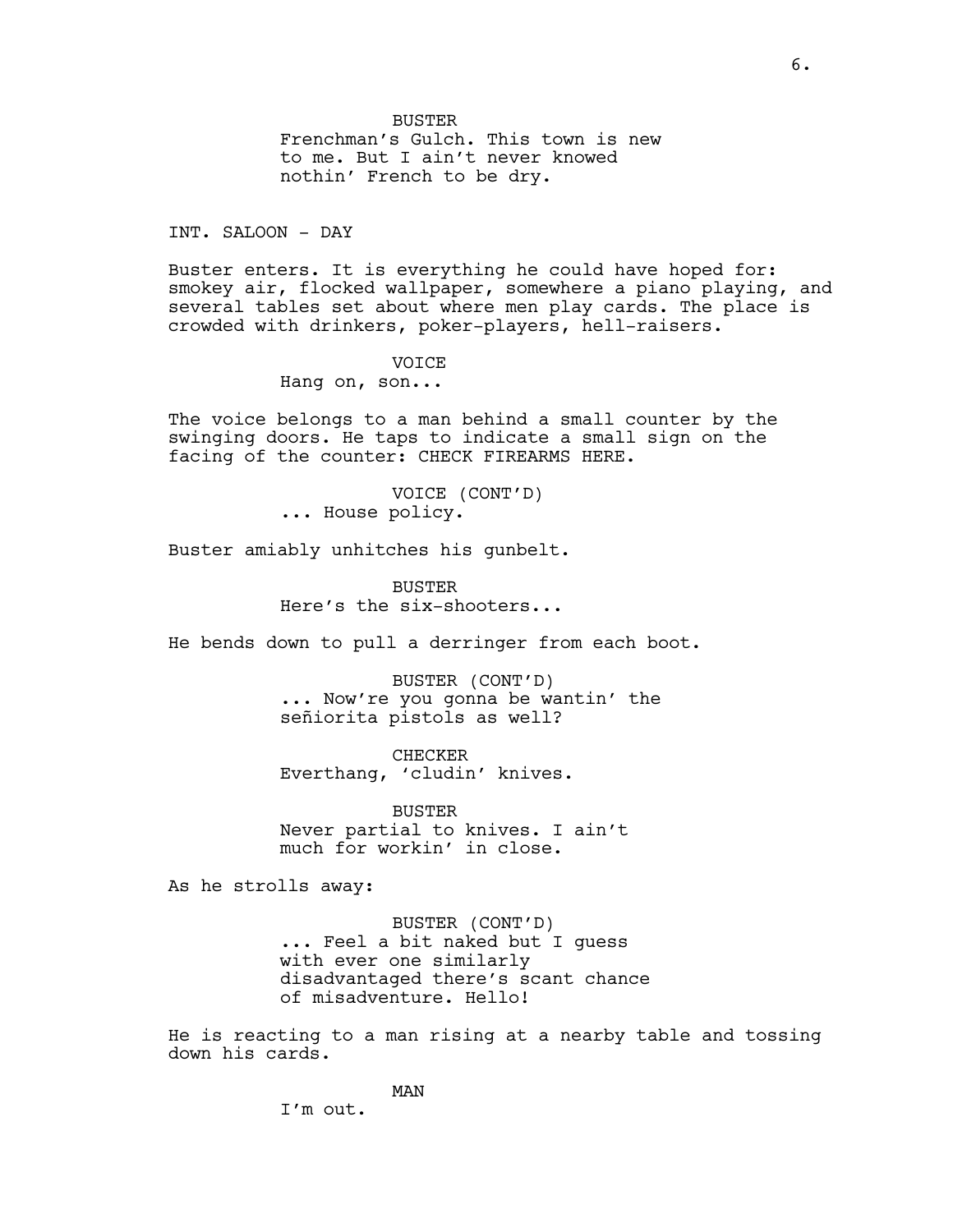As he stalks away Buster slides into his chair.

BUSTER This is well timed. You gentlemen mind if I take his spot?

A surly man directly across answers:

## ANGRY MAN Iffen you play his hand.

Buster picks up the five face-down cards and looks: aces and eights. A beat.

> BUSTER I would prefer not to.

Another man, in a vest and with a small neatly waxed mustache, has a French accent:

> FRENCHMAN It is too late. You have regarded ze cards.

SURLY MAN You seen 'em. You play 'em.

BUSTER I ain't anted.

FRENCHMAN Ze uzzer hombre anted.

SURLY MAN You seen 'em. You play 'em.

BUSTER And what if I don't?

The surly man rises. He has a gun in his hand. He aims it across the table.

> SURLY MAN Play them cards, fancy dan.

The table—the entire establishment—falls silent.

BUSTER Can't no one compel a man to engage in recreation, and certainly not a sonofagun as ill-humored as yourself.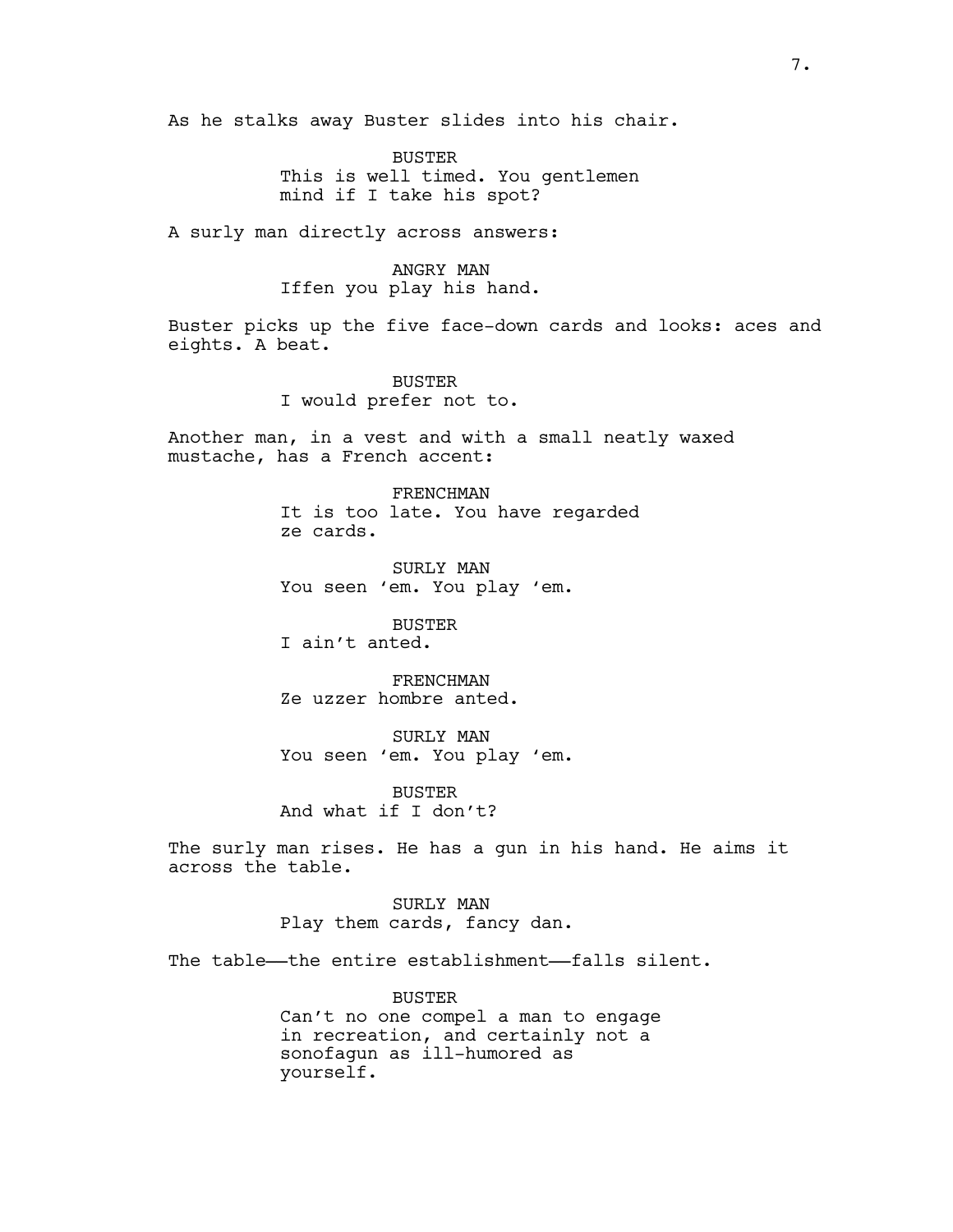He rises slowly, holding his hands away from his sides as a sign that he is unarmed.

> BUSTER (CONT'D) ... Second place, m'horse's Dan, I'm Buster——Buster Scruggs. And third place——

SURLY MAN Buster Scruggs? The Runt from Reata Pass!

He pulls back the hammer on the gun, smiling.

SURLY MAN (CONT'D) ... And dis-pistoled!

Buster looks at the gun, looks at the man.

#### BUSTER

I do hail from Reata Pass which is in the county of San Saba, bein' the which-a-why "The San Saba Songbird" is m'sobriquet of preference. But right now I would appreciate it if you would place your weapon in that receptacle by the swingin doors, which concealin' it on your person in the first place was a violation of the rules of this establishment and an offense against local norms.

The surly man chuckles. He aims the gun toward the middle of Buster's chest.

> SURLY MAN And iff'n I don't?

Buster raises one leg and stamps smartly on the near side of the table. The far side flips up, knocking the man's gunhand upward to discharge into his face.

The table settles and the hand drops, still clutching the gun. The surly man's face is half shot away.

Buster stamps two more times in quick succession, slamming the gunhand up for two more shots.

The Frenchman is spattered with blood. The ceiling gets a splat of blood and brains.

The man lingers on his feet long enough for us to look at his chewed-away face, then drops.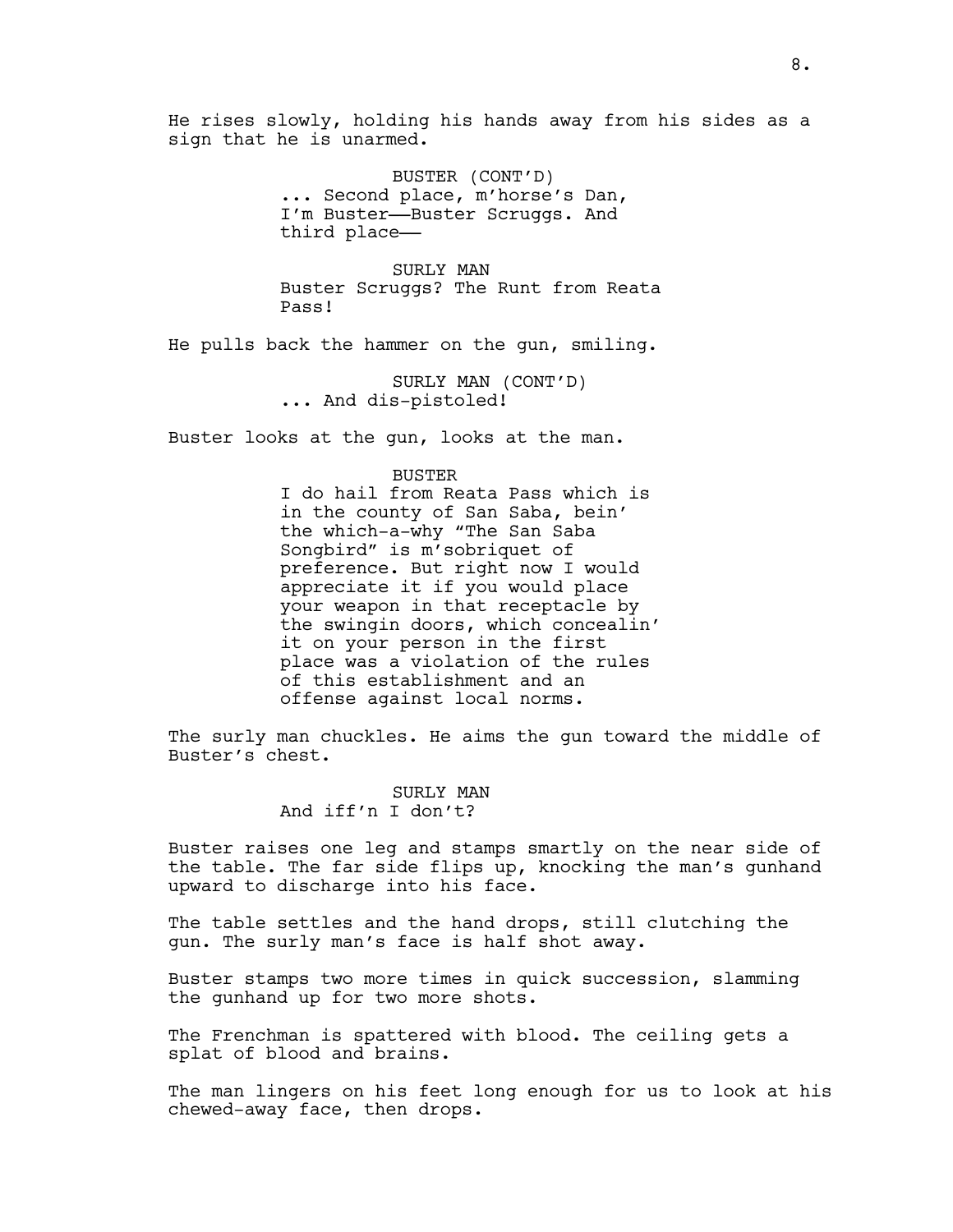A hard man nearby looks on in shock. He is Ike.

## IKE

Joey...?

He rushes over to the body. Buster addresses the camera.

#### BUSTER

I'm not a devious man by nature but when you're unarmed your tactics might gotta be downright Archimedean.

He looks around.

# BUSTER (CONT'D) ... Now what happened to the music?

The piano starts up again. Buster goes over to place a foot up on the piano stool and join the bowlered, cigar-chomping piano player in a raucous song, "Surly Joe the Gambler" The whole saloonful of rakehells and bawds joins in on the chorus.

We intercut Ike kneeling beside the face-shot gambler, cradling his head and trying to mop the ever-flowing blood from his face with a bandana. Ike pauses occasionally, weeping, to wring blood from the bandana. It is sad visual counterpoint to the joyously upbeat song. Finally Ike's keening voice breaks up the music:

> **TKE** Joe! Surly Joe! He's gawn! We've alost'm!

He lurches tearfully over to Buster.

MAN

... You kilt my brother, you cowardly, sonofabitch! Gunned 'im down when he wasn't hardly lookin'!

#### BUSTER

I can cut you a little slack, grievin' as you are, but the fact is Buster Scruggs don't shoot nobody in the back and that sorry sack a bones was more in the nature of a suicide.

Ike is taken aback.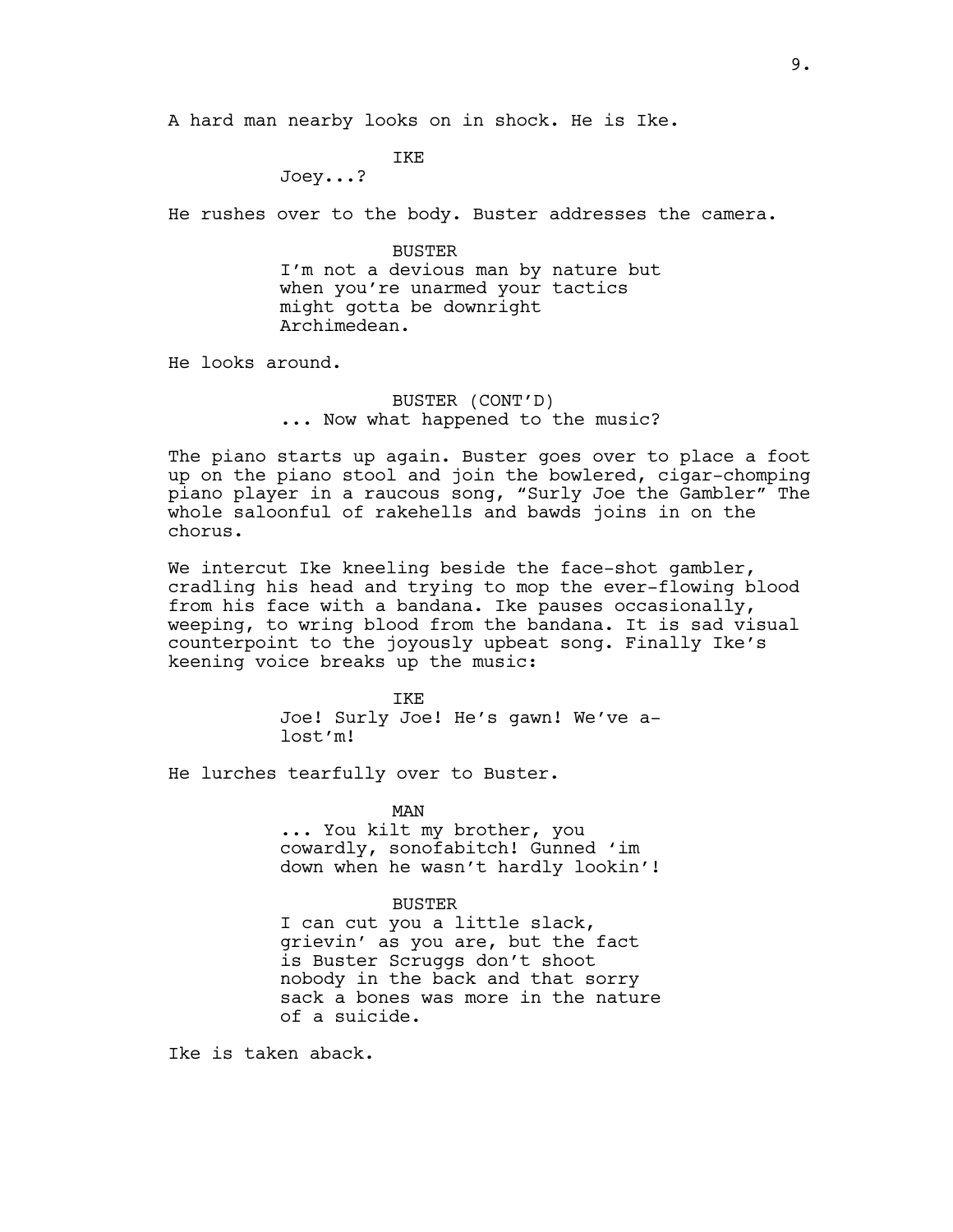**TKE** You're Buster Scruggs?! The West Texas Twit?

For the first time Buster loses his smile.

Everyone around tenses.

Buster clears his throat and, with an effort, recovers his smile.

> BUSTER Presume you meant to say "The West Texas Tit"-on account of that p'ticular bird's mellifluous warble.

IKE Call yerself any damn name you please! I wanna see you outside— wearin' iron!

EXT. SALOON - DAY

Buster is stepping down off the boardwalk into the street, addressing the camera.

> BUSTER Things have a way of escalatin' out here in the West with one thing leadin' to another, but I think I can make pretty short work of this ramified ol' sonofagun.

In the deep background, planted in the middle of the street, Ike bellows:

> IKE Scruggs! Scru-u-u-u-u-uggs! I'm acallin' you out!

BUSTER Well hang in there, pardner, I just need to buckle on this toolbelt here.

He finishes doing so. Ike is poised, right hand hovering at his holster.

Buster smiles at him.

BUSTER (CONT'D) ... Are ya ready?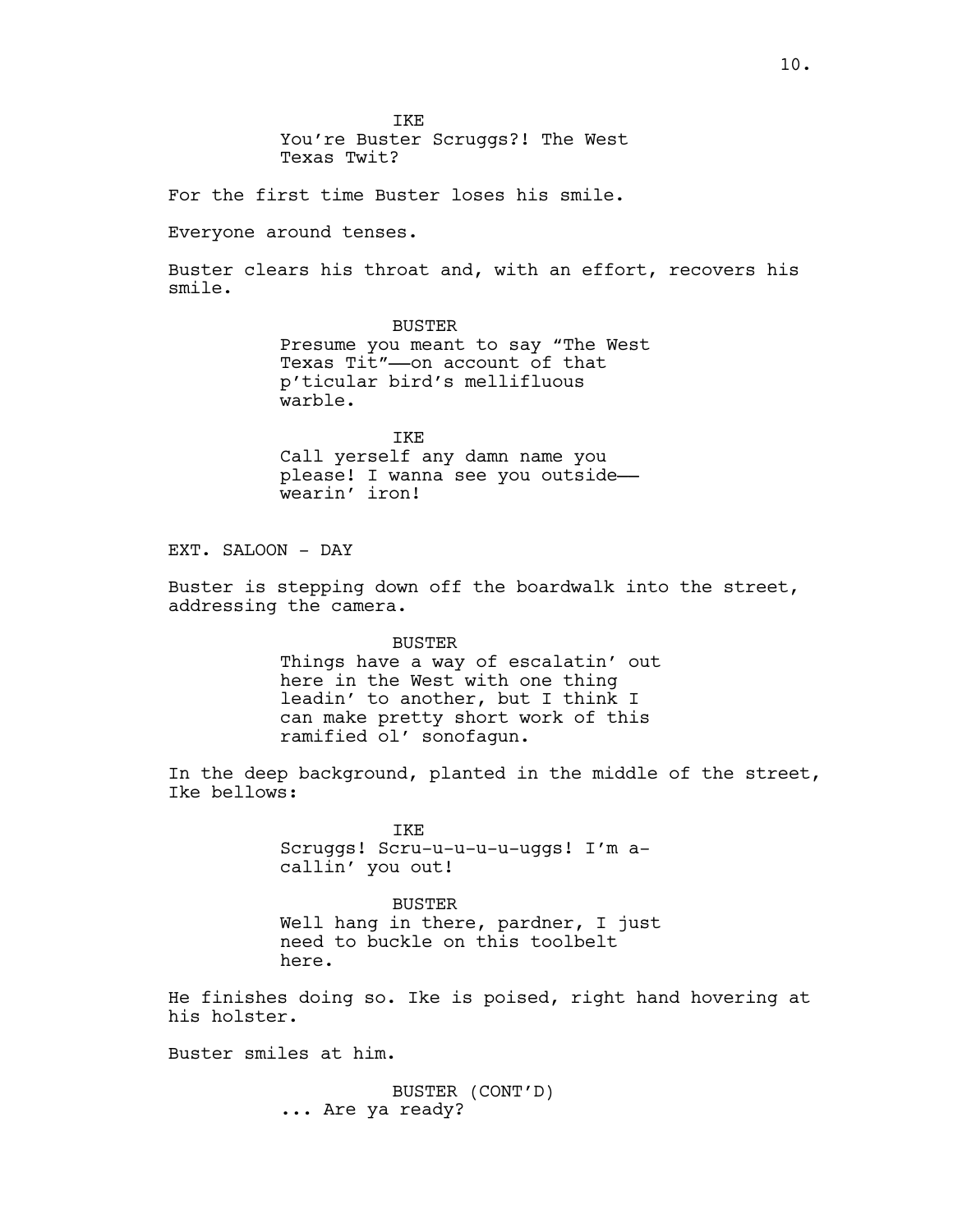IKE

Ready!

BUSTER

Are ya set?

IKE

Set!

BUSTER Ya need you a count?

IKE

Na'sir!

In less time than it takes to tell, Buster draws and fires. Oddly, Ike screams but does not drop. He raises his right hand——gouting blood from where the index finger used to be.

> BUSTER Hard to trigger with them other fingers, but...

He fans the hammer, shooting four more times.

Ike's hand: his other three fingers are shot off in quick succession, followed by his thumb.

On the dusty street, the digits plop to the ground.

BUSTER (CONT'D) ... you cain't be too careful.

Ike, screaming, looks at his stumpy hand spewing blood. He starts to reach awkwardly with his left hand for his rightholstered gun.

> BUSTER (CONT'D) Uh-oh. Looks like when they made this fella they forgot to put in the quit! Lemme see here, five fingers at a bullet a piece, I ain't got but the one bullet left.

For some reason Buster turns to face the other way up the street, presenting his back to screaming Ike.

Close on Buster we can see Ike small in the background, twisting his hips and reaching across his body to clumsily start withdrawing his gun.

> BUSTER (CONT'D) Sure hope I don't miss.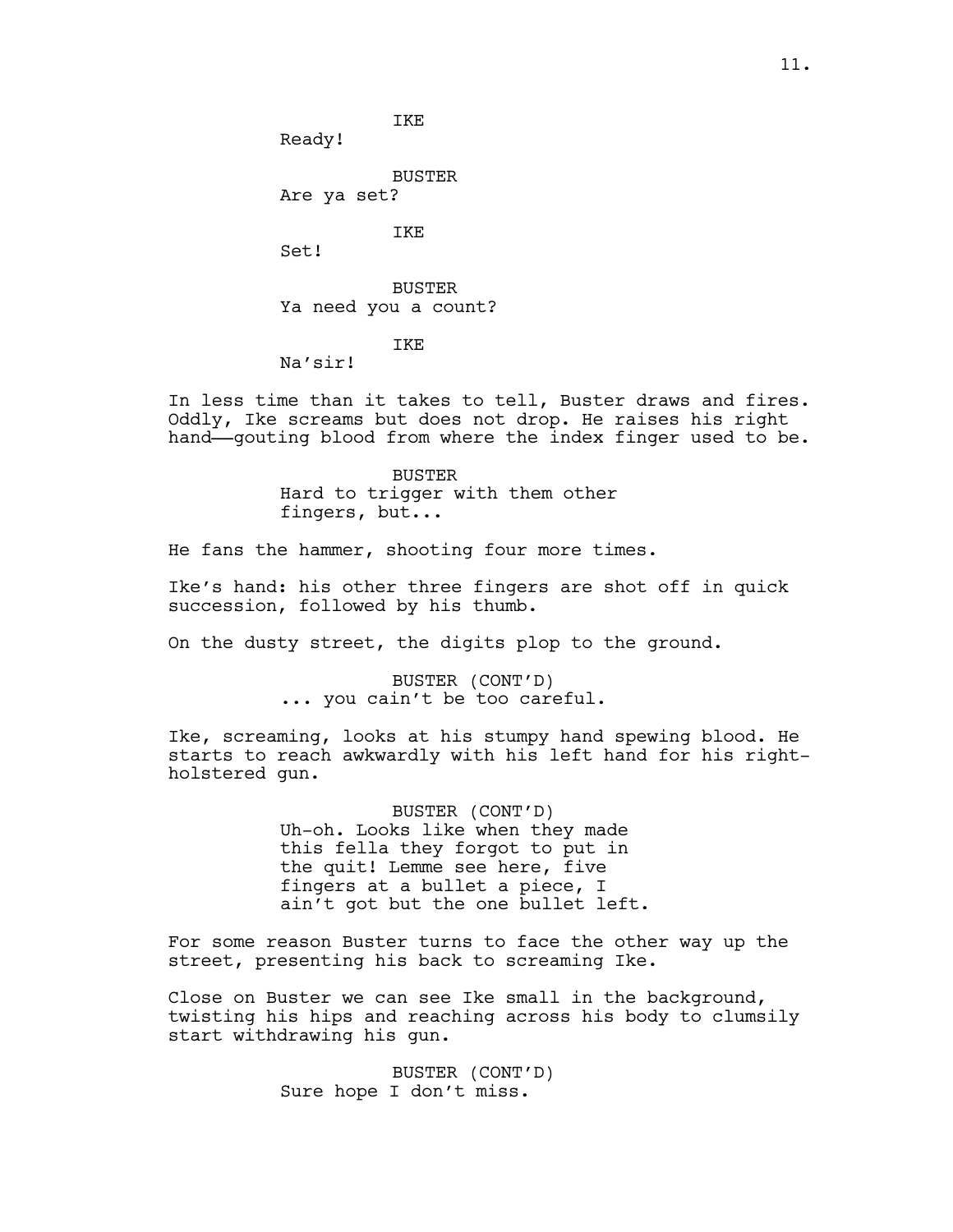Buster takes a small mirror out of his pocket with his left hand. He holds it up to sight in as he aims his gun upsidedown and backwards over his right shoulder.

> BUSTER (CONT'D) ... Lesee, his heart'd be on the left side but the mirror puts it right, cepting for we is facing the same way and the gun is upside down. So, um...

Ike has his gun out and raises it, screaming.

BUSTER (CONT'D) ... maybe it's best not to play it fancy.

### BAM!

Ike pitches backward into the street. There is a hole in the middle of his chest.

Buster Scruggs enters a low shot to gaze down at the body. He remembers the mirror he still holds and, as he starts to pocket it:

> BUSTER (CONT'D) Cause for reflection-heh-heh. Well, this whole entire episode puts me in mind of a song.

He sucks in his breath but before it can issue out in song we hear someone else's singing, faint but sweet.

Surprised, Buster looks around for the source of the singing.

Riding up the road is a handsome young man accompanying himself on guitar as he sings.

Buster walks over to meet the oncoming rider who finishes his song and puts up his guitar.

> THE KID Buster Scruggs?

BUSTER The same. You got a mighty sweet singin' voice, pardner.

THE KID That's high praise—from the San Saba Songbird, Herald of Demise.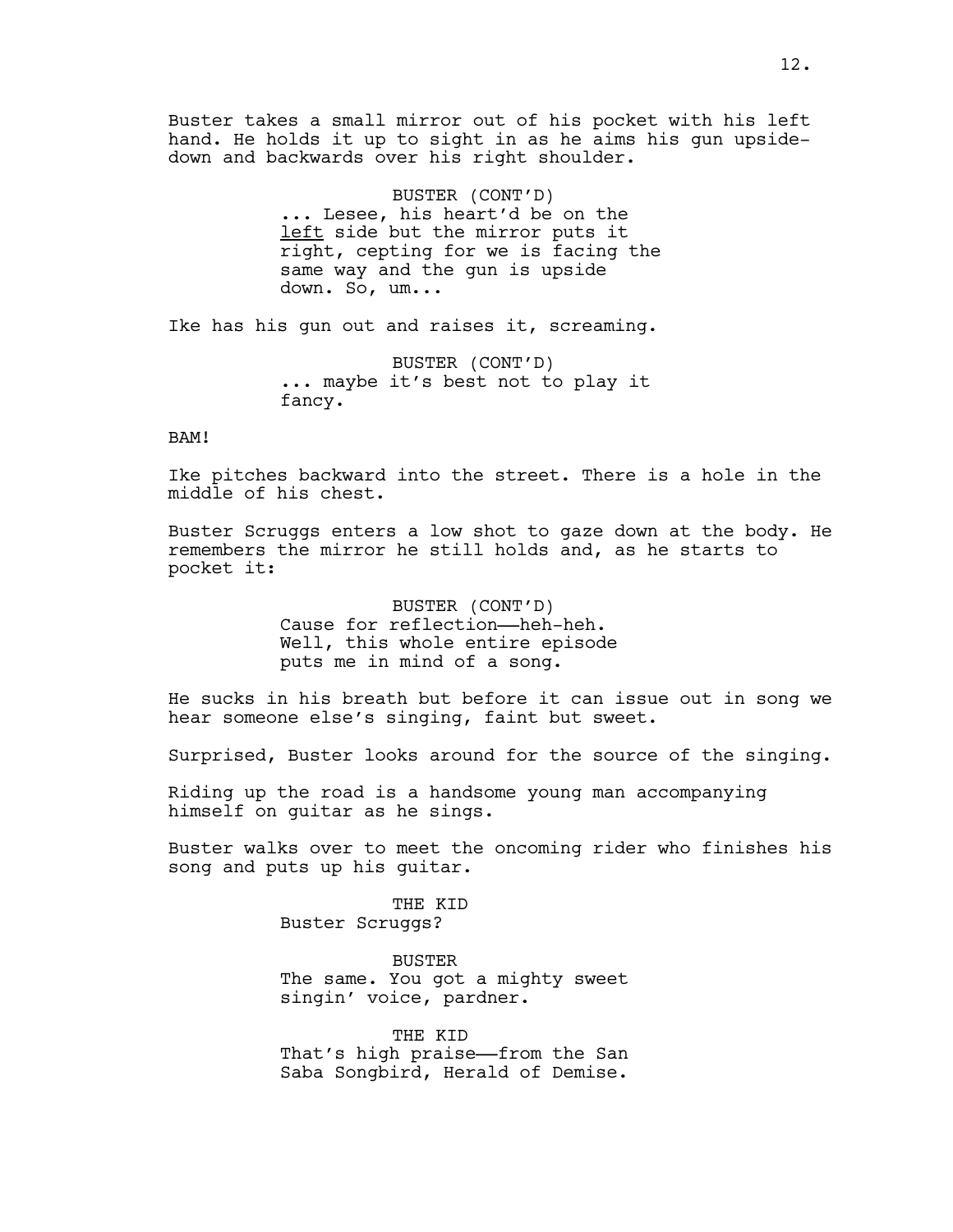Buster smiles, flattered on a point of pride. The rider returns an innocent smile.

> RIDER ... Mr. Scruggs, I been huntin' you on account a they say you're the one to beat, a-singin' and aslingin' guns.

EXT. STREET - DAY

A minute later. Buster sadly shakes his head as he paces into the foreground, pushing bullets into his six-shooter.

> **BUSTER** Another young fella with something to prove.

Behind him in the background a couple of men are dragging Ike's corpse away by the ankles, and the young man is taking his place in the middle of the street.

> BUSTER (CONT'D) I gotta set m'self up in the undertaking bidnis——stop doin' all the skillwork so's another man can profit.

He turns, having reloaded and holstered his gun. He murmurs to himself, staring at his new antogonist:

> BUSTER (CONT'D) ... But then, do I wanna wear a black suit.

From off:

THE KID You need a count?

Buster chuckles.

BUSTER

Na'sir——

BLAM!

Buster blinks, puzzled.

BUSTER (CONT'D) ... Hold on a second.

He looks down.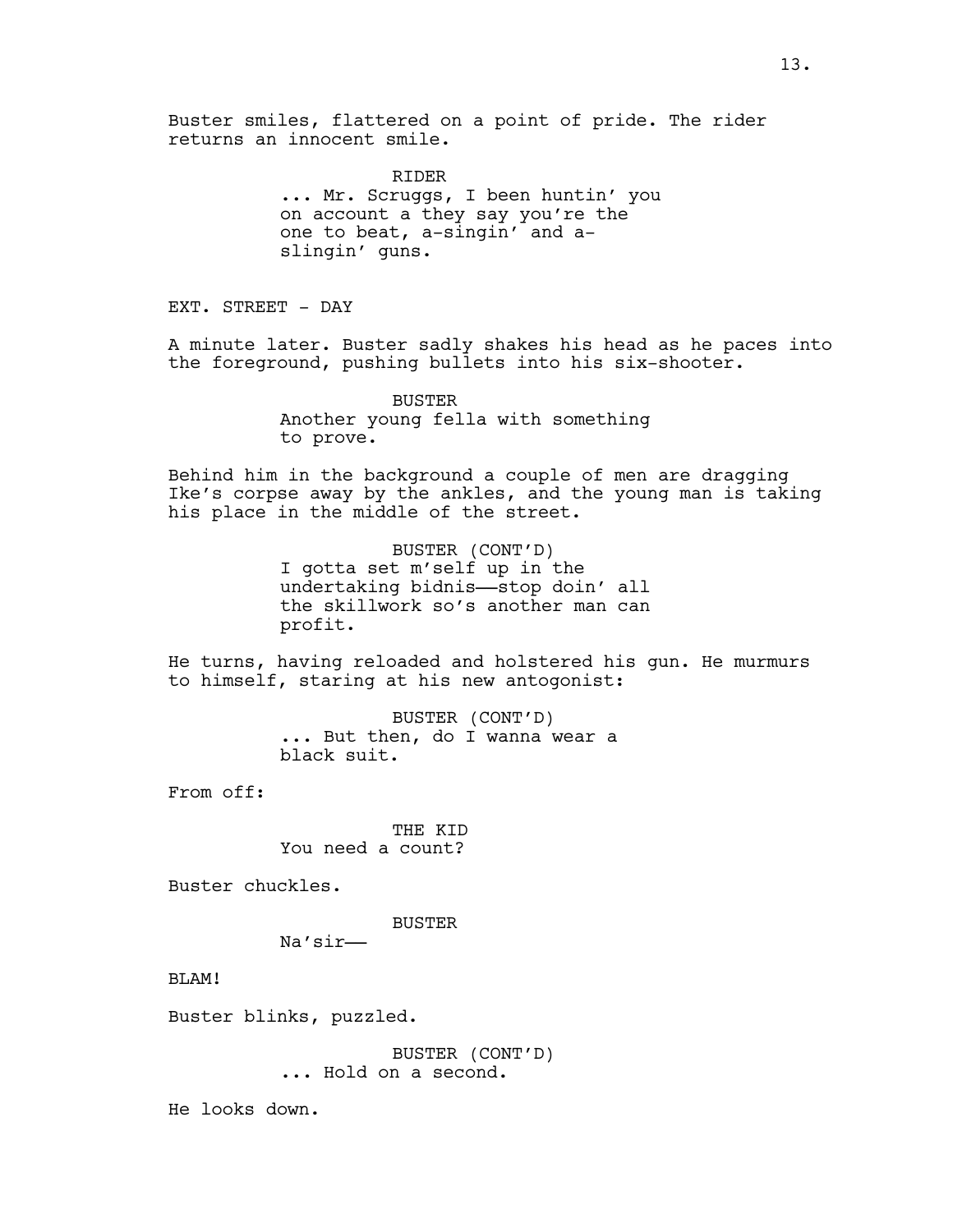His right hand is relaxed, empty, next to his still holstered gun.

He looks up the street.

The young man stands set in place, gunhand extended before him, other hand back as counterbalance, smoke wafting from his gunbarrel.

Buster squints at him. He looks down at his own chest when:

A red droplet hits the snowy white of his tunic.

Buster tries to sort this out. He reaches for his hat.

He holds it up before himself to inspect it. The front of the crown shows a bullet hole.

He tips the hat, front brim upward, so as to look inside.

The inside back of the crown shows an exit hole. Sprayed around it is blood and a bit of brain.

> BUSTER (CONT'D) Well now that ain't good.

He looks up.

The young man is still planted. The gunsmoke has dissipated.

Buster takes out his handmirror. He examines himself in it.

There is a hole centered high in his forehead.

In the reflection, he drops away, quickly followed by hand and mirror.

From behind the young man's hip: he twirls and holsters his gun. In the background we see the soles of Buster Scruggs boots and his body stretched away.

High on Buster Scruggs, on his back in the street, sightlessly staring.

Oddly, his voice continues in the same present tone:

BUSTER (CONT'D) I guess I shoulda seen this comin'...

The young man enters a low shot to gaze down at the body. He starts to sweetly sing.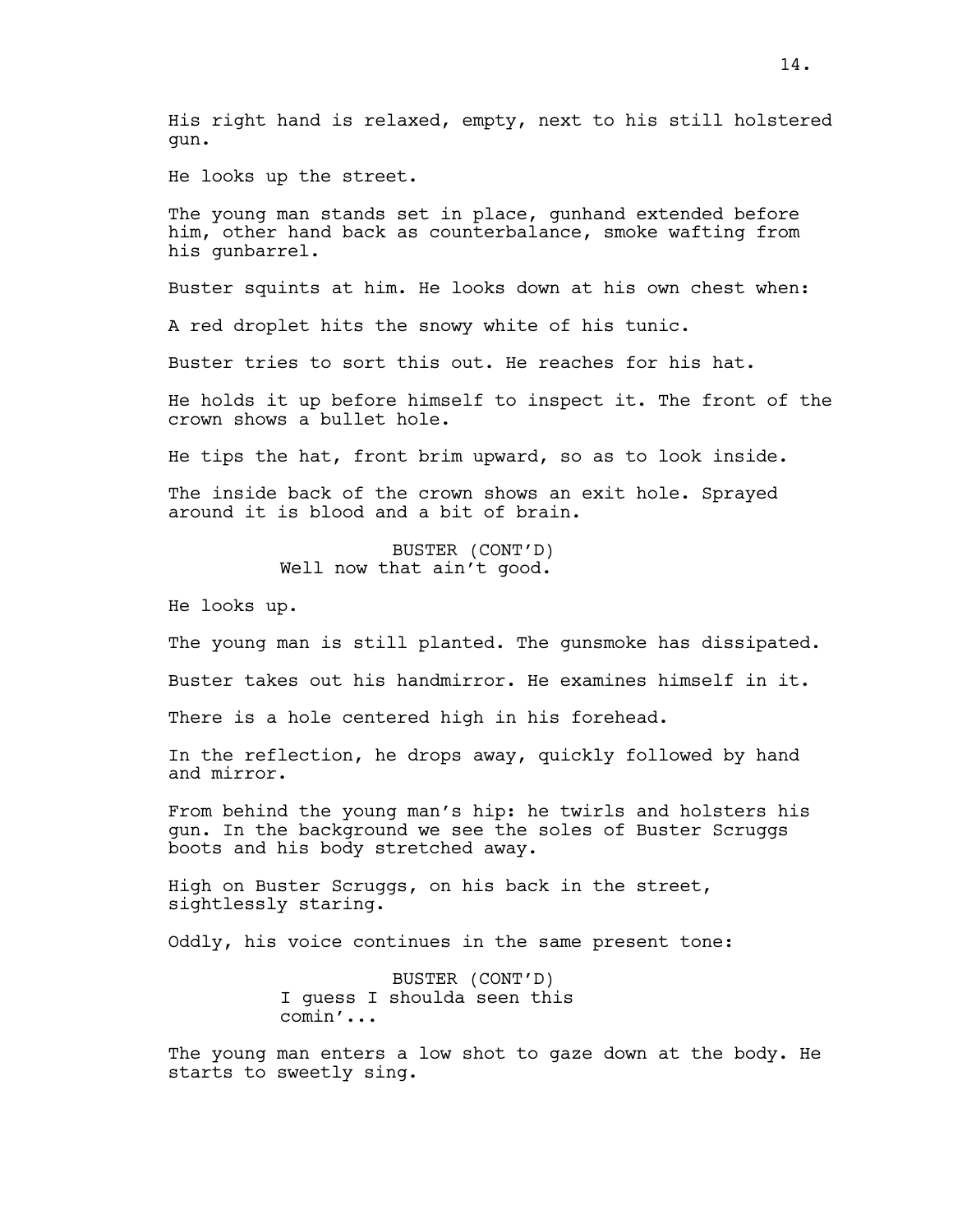Back to the high shot of Buster. While his corpse remains rooted to the street and blood begins to pool out from under his head, his soul begins to separate, rising off his body in the same white get-up but with wings sprouting out the back. His soul, semi-transparent, continues the speech:

> BUSTER (CONT'D) ... Roam and ramble though you might, eventually you're gonna come acrost some sonofagun who sings a little sweeter and draws a little faster.

Buster's soul starts to sing, harmonizing with the sweetswinging cowboy. At the end of the verse, the cowboy continues singing but Buster's soul has more to say:

> BUSTER (CONT'D) ... I don't know as I believe in a divinity shapin' our ends and numberin' our days. But I do believe I'm a-headed for a hereafter...

The young cowboy goes over to his rail-hitched horse, still singing.

> BUSTER (CONT'D) ... Why heck, if there warn't a place where men ain't low-down and poker's played fair, then what're all the songs about?

The young man unhitches his horse and swings aboard.

BUSTER (CONT'D) ... I b'lieve the music comes from that higher place...

The young man swings his guitar up and heads out, riding with one leg up on the pommel and his guitar resting on the leg, strumming as he sings.

We are rising higher, higher, with the ascending soul of Buster Scruggs.

> BUSTER (CONT'D) ... An' at's where I'm off to, to trade my gui-tar for a lyre and sing those sweet songs where they ain't no clinkers to sour the spell and cain't no gunplay inter-trude. (MORE)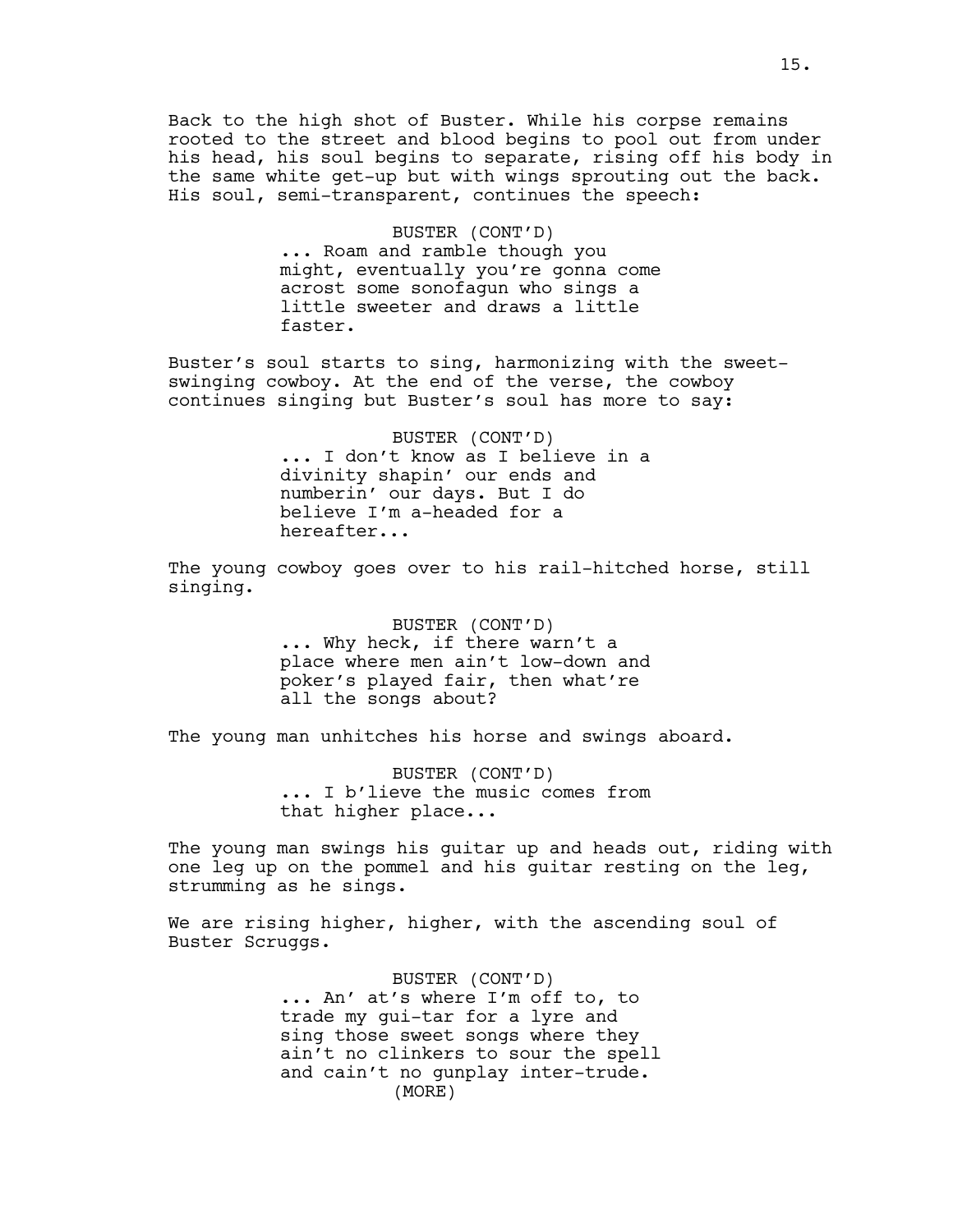I'll see all of you sonofaguns in the bye and bye and we can sing them sweet airs together, and shake our heads over all that meanness in the used-to-be. BUSTER (CONT'D)

He resumes his harmony part as the young cowboy recedes below, leaving town, a tiny figure entering the vast desert, his distant voice echoing off the sandstone formations.

As the singing voices fade into the sound of a moaning wind we dissolve to:

The last lines of our tale in print on the page, which is then turned to the title page of the next story:

### **Near Algodones**

Under the wind we hear now the steady clunk of a piece of wood knocking against a heavy object.

Turning again to another full page illustration:

We are looking across a dusty expanse toward a low-slung adobe structure that stands alone in an endless expanse of high desert.

In the mid-foreground a short, fat man in a dirty union suit, is running toward us, prancing, almost airborne. He holds a double-barreled shotgun at the ready. Pots and pans are draped over his body, twine threading the handle-holes. One large pot sits helmetlike upside-down on his head.

We travel down to the caption below the illustration:

*"Pan-shot!" cried the trapper.*

Dissolve from the illustration to:

EXT. PRAIRIE - DAY

We are panning the horizon. It is flat, windswept, vast, empty. The sky is a dismal gray.

It is the western edge of the Great Plains.

Our pan eventually finds and settles on a small adobe building, the only bump on the measureless horizon.

A weathered wooden sign above its door identifies it as the FIRST FEDERAL BANK & TRUST OF TUCUMCARI.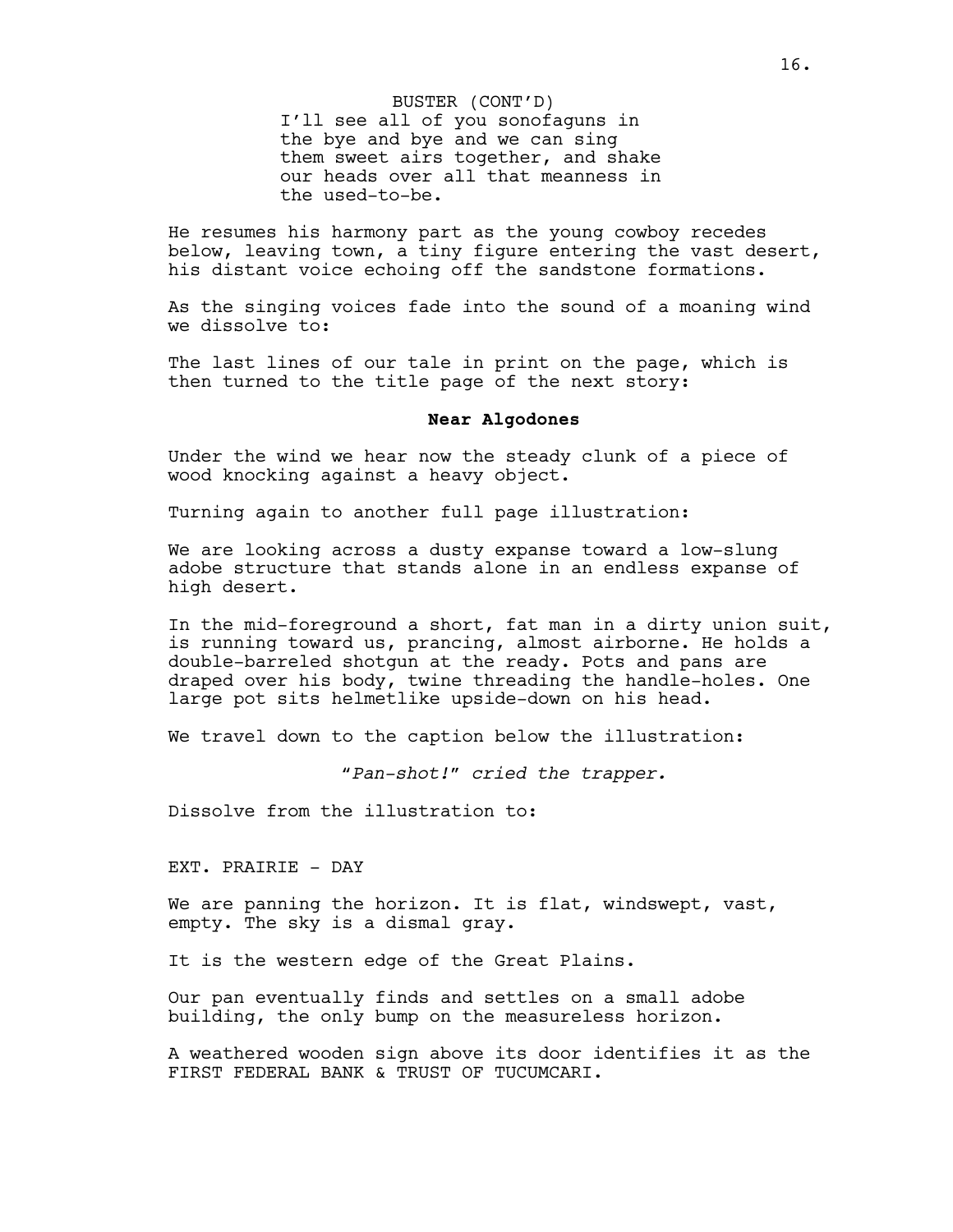Swinging beneath it and clunking against the top of the door is a smaller handpainted sign, apparently put up as afterthought: *And Notary.*

Taking it in, eyes crinkling against the wind, is a man in an ankle-length duster, holding the reins of a mount that stands behind him.

From somewhere, a creaking sound. The man's eyes shift:

A well. The bucket suspended over it creaks back and forth. A sign handpainted on jagged scrapwood is nailed to its canopy: BAD WATER.

The horse nervously nickers. The cowboy drops the reins and starts forward.

INT. BANK - DAY

The cowboy enters.

The one-room structure is empty except for a trapper with white hair and mustache behind the teller's bars, hands planted on the counter. He wears a black eyeshade and black sleevegarters.

The cowboy walks to the counter, spurs jingling.

COWBOY Awful big name for a little place like this.

TELLER

It's a comfort to the depositors.

The cowboy looks around.

COWBOY

... What depositors?

#### TELLER

Oh, we got folks from over Val Verde, Chloride, Tucumcari itself of course—why, the whole entire three-county area. Hell, we even had a run on the bank once't, warnt purty. Had to hop up on the counter here with m'scattergun, talk the folks down. Well, that's banking.

He chuckles, shaking his head.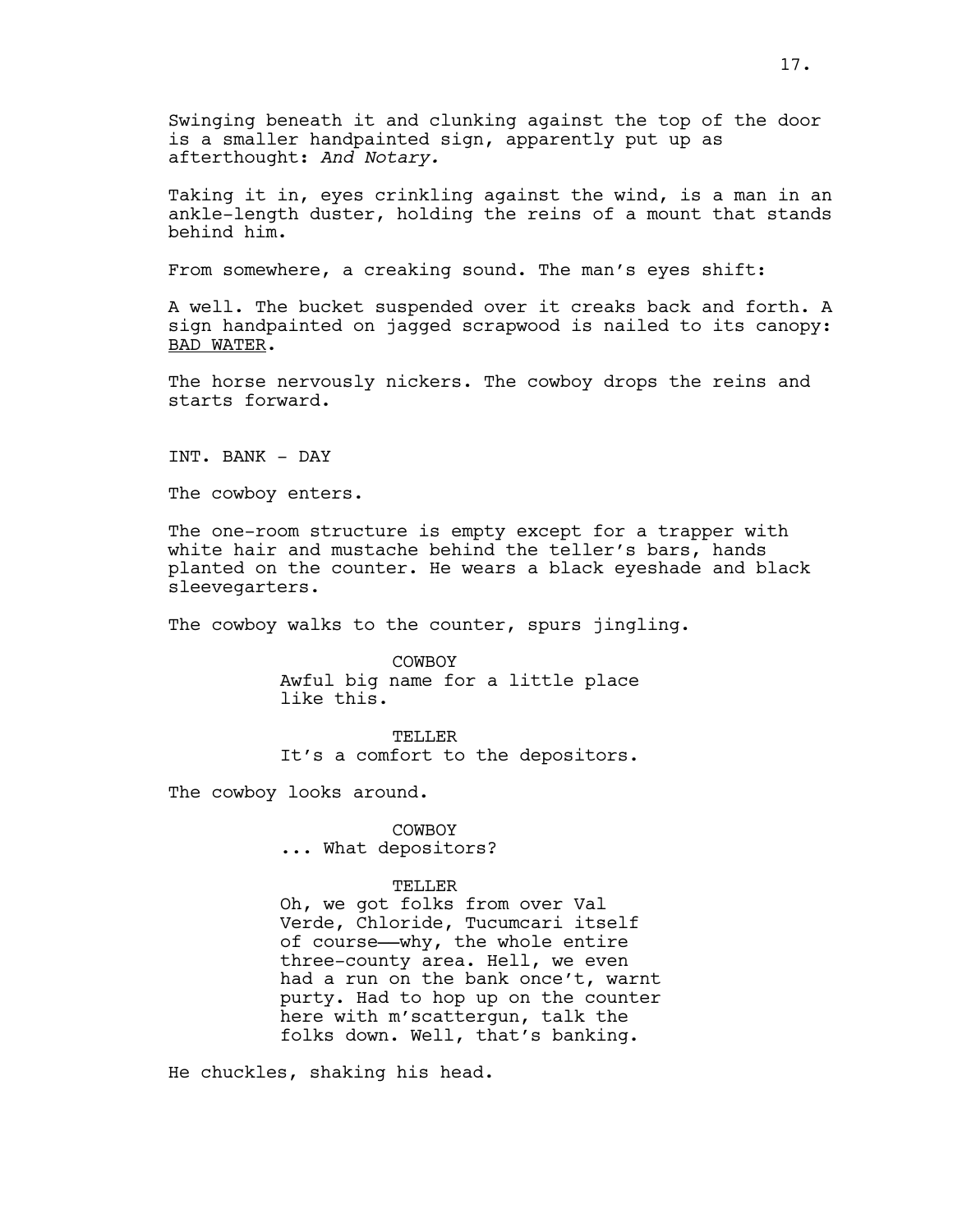TELLER (CONT'D) ... Crazy business. Crazy business.

COWBOY Ever been robbed?

TELLER

OOHH yeah, sure enough have. TWO times. Attempted, I should say. One fellow I shot dead-BINGO!--the other I held for the marshal, both his legs was shredded some, had to lock him in the vault there, marshal don't come through but once't a month and he'd just visited the previous week, had to billet the scamp for what, three weeks, applyin' a poultice of wet leaves'n urine. He's in Yuma now, bustin' rocks, still a little grumpy from what they say. Fella by the name of Chevilly unless I misremember, said his papa was from Fr——France——Fr——from——fff...

His voice trails off and he stares in silence.

The cowboy is pointing a six-gun at him.

The prairie wind moans.

The teller's jaw, relieved of its service to speech, hangs open.

The cowboy tosses a burlap sack over the bars.

COWBOY Money in the sack.

The teller gazes owlishly. Finally he sighs and his jaw resumes operation.

> TELLER ... Okay. Okay, ya got me, young feller, ya got me fair'n square. The large denominations...

He is stooping behind the counter. His voice continues, off:

TELLER (CONT'D) ... I gotta stoop fer...

A silence. The cowboy frowns.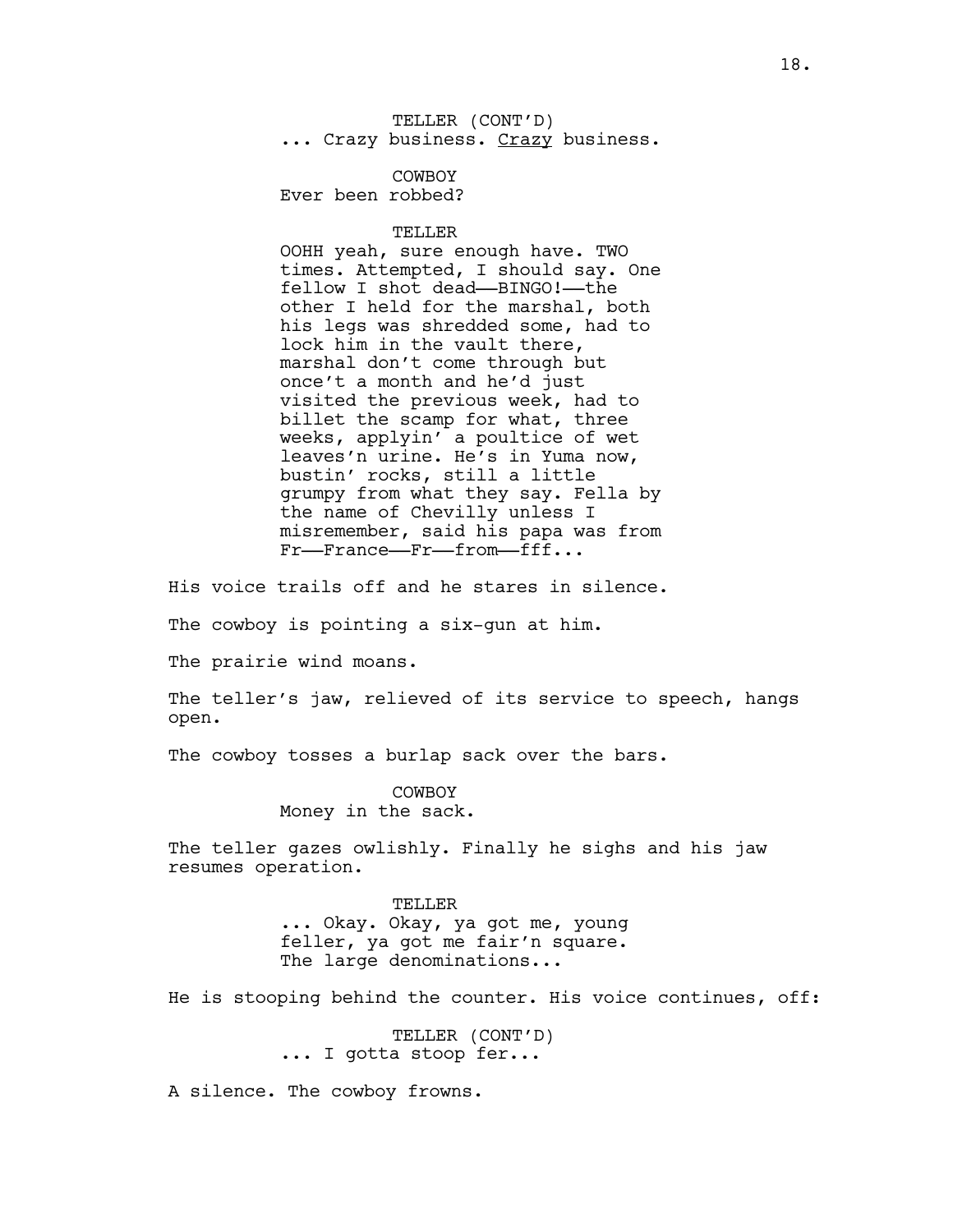The unmistakable clack of a shotgun-prime.

The cowboy's eyes widen. He takes a nimbly evasive step down the counter as——

ROAR!——wood from the base of the counter splinters outward where he'd just been standing.

ROAR!——another explosion further along.

The cowboy grabs the bars at one end of the counter and hoists himself. He stands perched on the counter lip, hugging the bars. The shotgun continues to roar.

He scales the bars and drops to the counter's far side.

The shotgun has fallen silent. Drifting gunsmoke.

Inside, no sound.

Outside, the moan of the prairie wind.

The cowboy looks down at the duckboards behind the counter:

Empty. The teller has fled——somewhere.

The cowboy drops to the back floor. His bootheels clomp and his spurs jingle as he walks the cage's length.

He stoops, starts stuffing bills into his sack.

EXT. BANK - DAY

DOOR

Creaking open at the cut with a rusty-hinged whine.

The cowboy peeks out the bank's front door, sack in one hand, gun in the other.

His point-of-view shows the great empty plain. His horse placidly crops the grass. Wind moans. The bucket creaks over the well.

The cowboy hesitates, tenses, and-pushes off, heading for his horse.

BOOM!——a shotgun blast kicks up dirt at his feet and the cowboy drops his moneysack and tucks and rolls to take cover behind the well housing.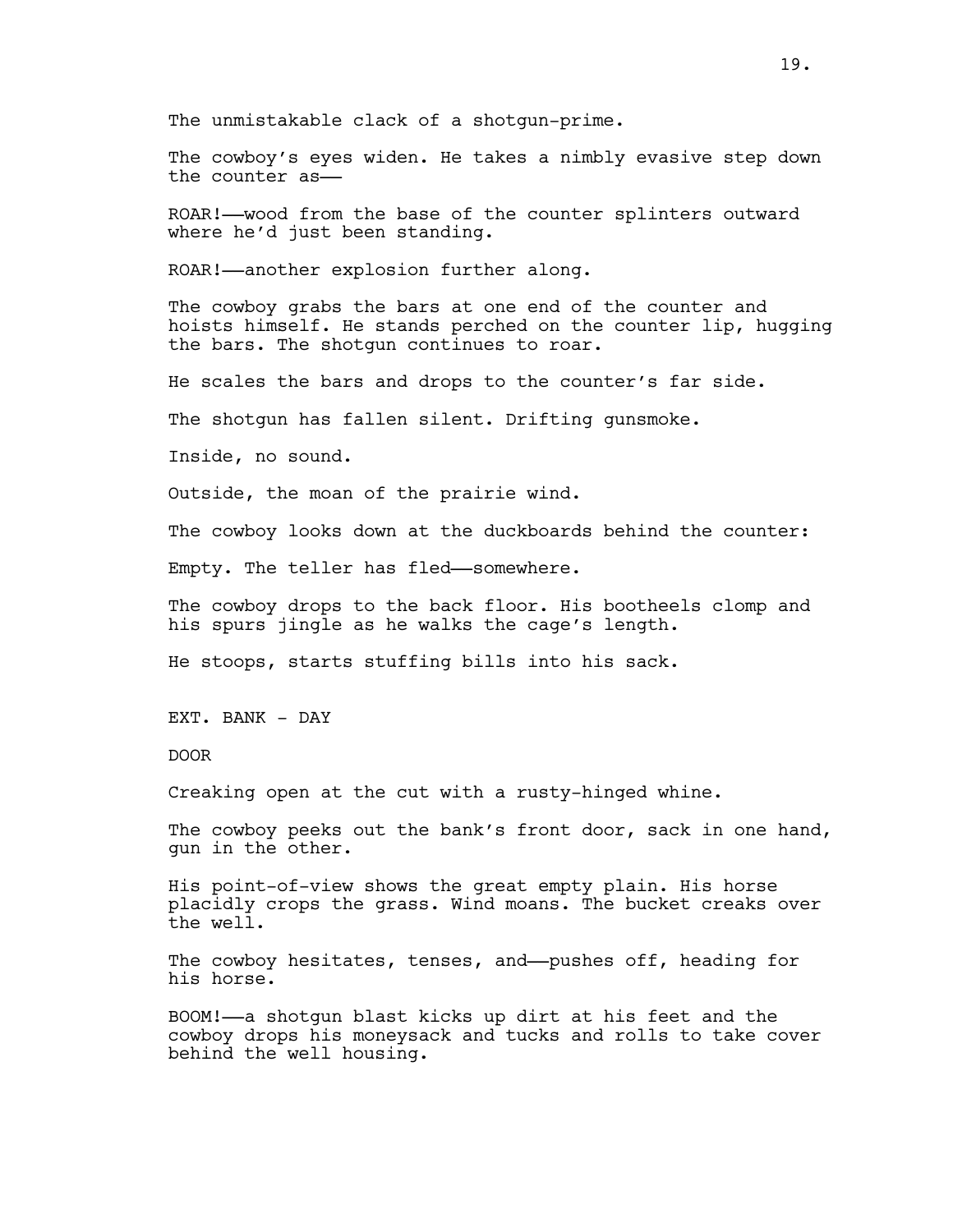His horse nickers nervously and trots a few paces further out onto the prairie. It tentatively stops-a good thirty yards away, over exposed ground.

The cowboy hisses at it and waves a hand inward.

The horse looks at him speculatively. Its ears flick.

The cowboy looks toward the windblown adobe structure. No sign of life.

Very present, the creak of the bucket over the well.

The cowboy looks at the sack of money abandoned in no-man's land. The wind stirs the mouth of the sack. Bills flutter and rise like bees leaving a hive and then twist away in the breeze.

The adobe structure, still.

The cowboy, tensed.

The bank's front door bursts open and the old teller boils out, cackling maniacally, waving his shotgun. There is now something strange about his get-up which seems to be clanking as he runs.

The hunched cowboy fires at him over the wellwall.

CLANG!

#### TELLER

Pan shot!

The teller gallops on, cackling, and-BOOM!--fires his shotgun. It takes a divot out of the wellwall.

The cowboy shoots again: CLANG!

TELLER (CONT'D)

Pan shot!

The teller has pots and pans draped over his body, twine threading the handle-holes. One large pot sits helmetlike upside-down on his head.

The cowboy rises, firing-CLANG! CLANG! CLANG!

BOOM! A shotgun blast smacks the cowboy's shoulder and twists him, sending his gun flying into the dust.

He looks from his lost gun up toward the teller just as that cackling figure arrives a-clank, swinging his shotgun-butt up and at us to send us THUD into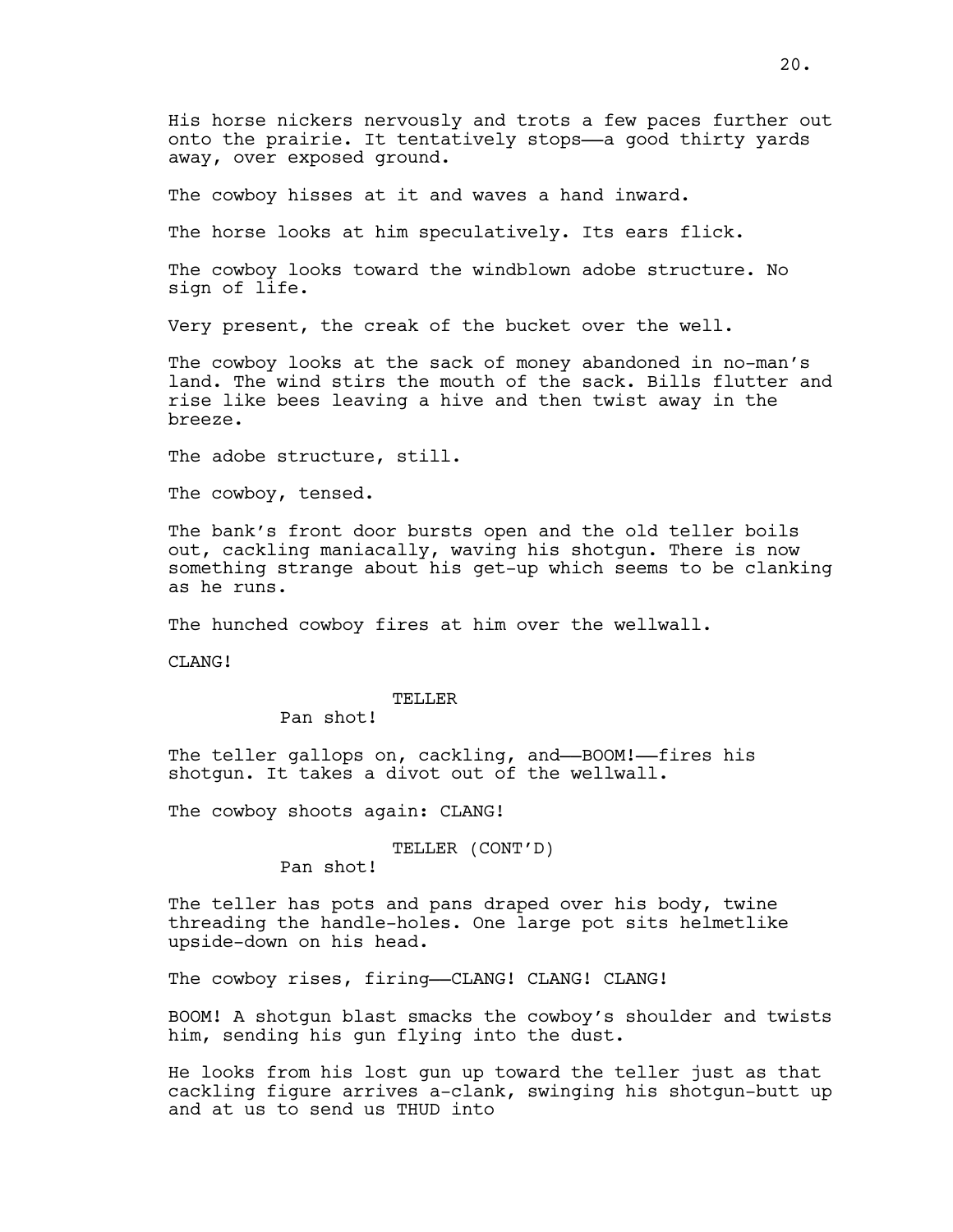BLACK

LONG HOLD ON BLACK

EXT. HANGING TREE - DAY

SLOW FADE IN

A black figure. Soft-focused and gently rocking.

An echoing voice:

**VOTCE** 

Do you have anything to say...

Very close on the cowboy: his eyes squint open. He too is gently rocking, as if on a becalmed boat.

The voice repeats, with a little less echo:

VOICE (CONT'D) Do you have anything to say?

The cowboy licks parched lips. A raspy:

COWBOY

... What?

He works his eyes.

The black figure comes slowly into focus. It is a man in black clothes and cowboy hat. He is in treeshade but the open prairie behind him bakes in blinding noonday sun.

His gentle irregular movement comes from the shifting of the horse he sits astride.

> MAN IN BLACK Do you have anything to say? Before sentence is carried out.

Wider on the cowboy: there is a noose round his neck. Its rope stretches up to a treelimb overhead. The cowboy's shoulders are back, his hands tied behind. His gentle bobbing matches the other man's——he, too, sitting ahorse.

> COWBOY What's... m'sentence?

Guffaws. There are other men, four of them, also mounted.

The man in black looks reprovingly at his companions, then back at the cowboy.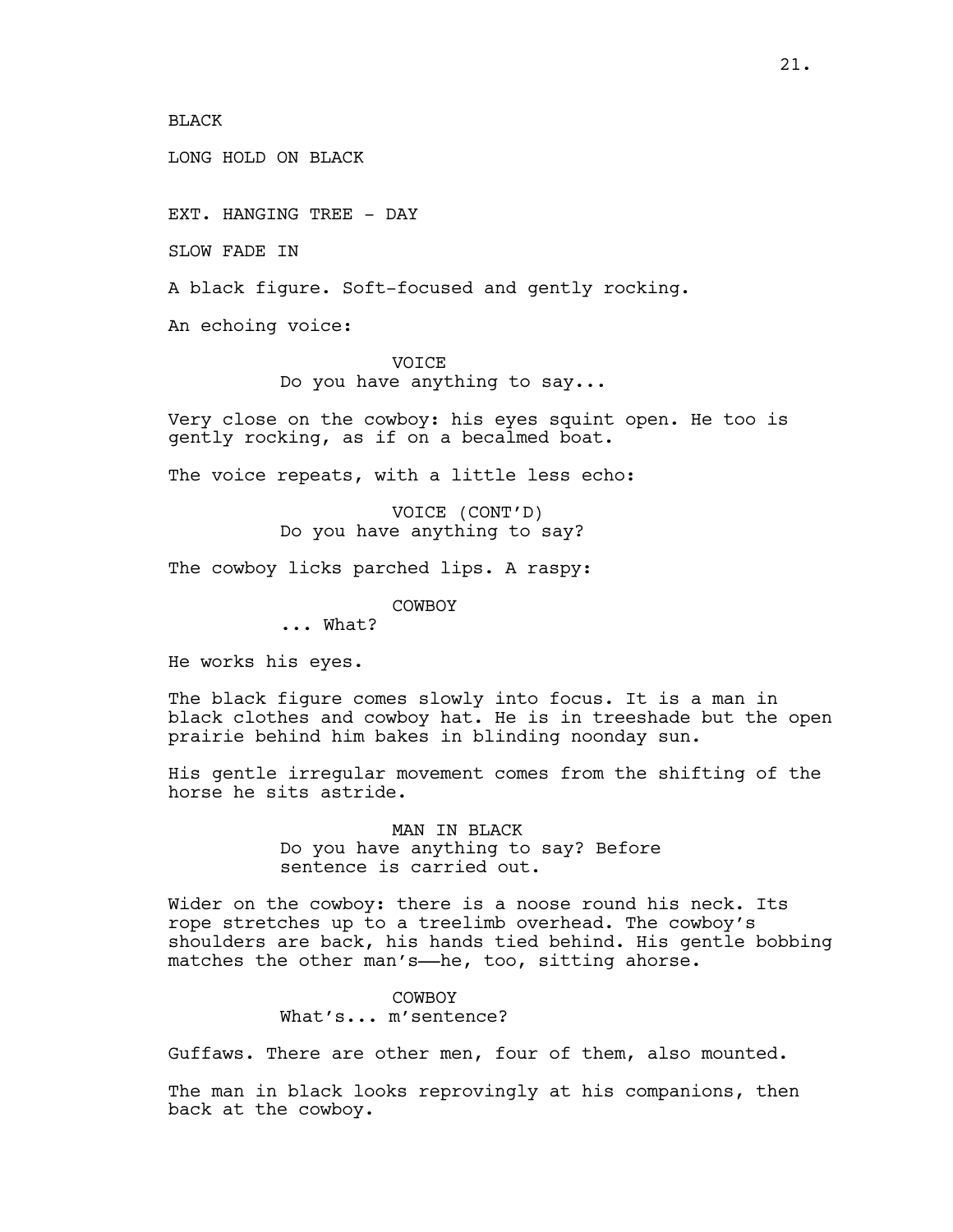## MAN IN BLACK

Son, we held you some proceedin's here for attempted bank robbery. You was off yer nut feverish for most of the goin's-on but it was a fair trial like we do here in New Mexico. These peers convicted ya, I pronounced a sentence of death, and we found us this tree. Now's your opp'tunity to speak your piece before sentence is carried out.

COWBOY

Well...

He licks his lips.

COWBOY (CONT'D) ... That pan-covered sonofabitch back at the bank don't hardly fight fair, in my opinion.

The man in black nods respectfully.

MAN IN BLACK Okay. That it?

COWBOY Well... I reckon it is.

Silence.

Creaking rope.

One member of the posse has a thought:

MAN Can I have yer horse?

The cowboy considers. Another posse member pipes up:

SECOND MAN

No, me.

The ad hoc judge looks from his posse to the cowboy.

MAN IN BLACK You wanna give one of these boys yer horse? It'll save scrappin' over it after you've passed.

COWBOY I don't want any of 'em to have it.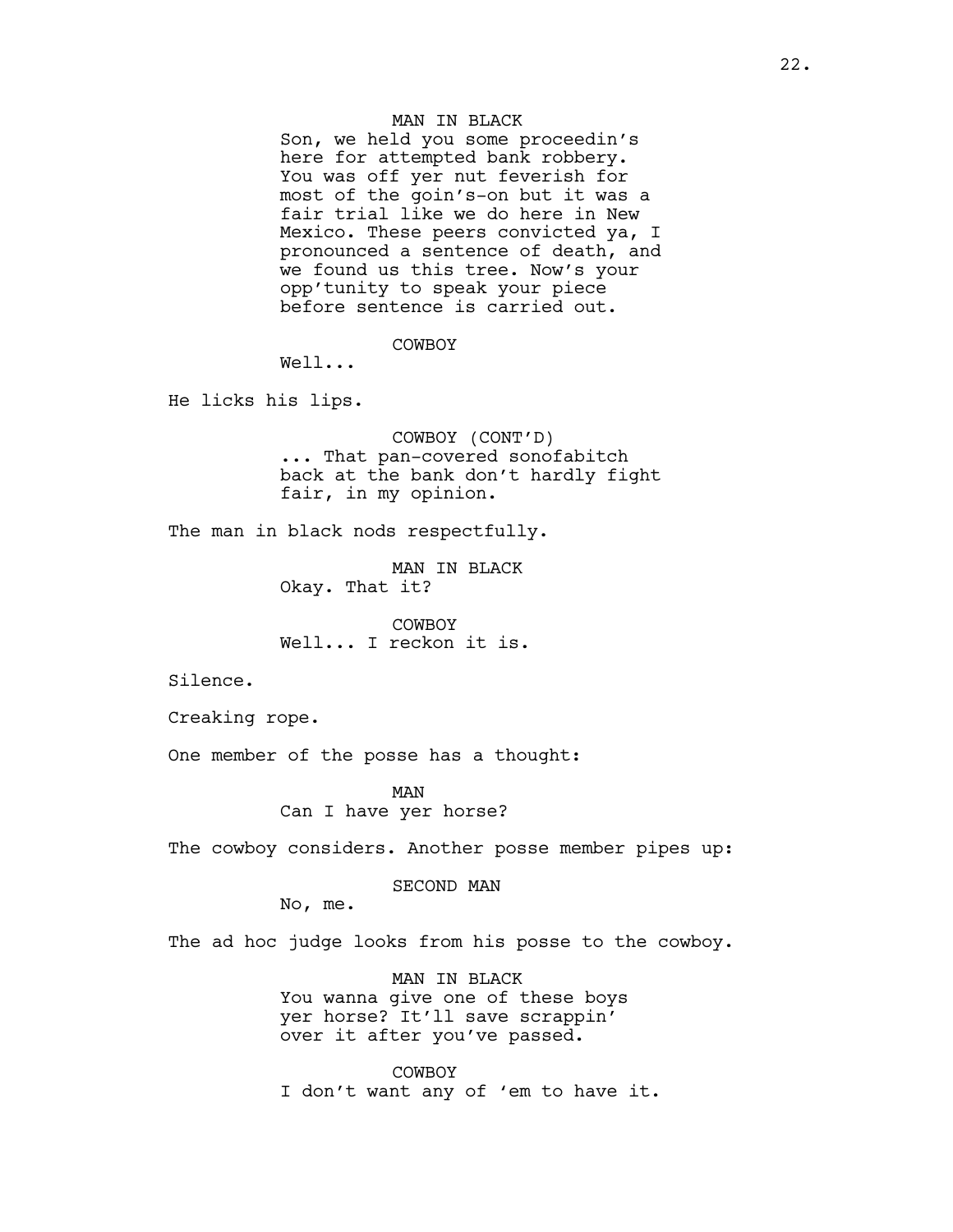The first man growls:

MAN Selfish bastard.

THIP! An arrow pierces this man's neck. He gurgles and reaches up, eyes wide.

A Comanche war party whoops in on horseback as the man tries to pull the arrow from his neck. He manages only to break the shaft.

The other men are drawing guns. Their horses rear, wild-eyed.

COWBOY

Whoa... easy...

The noosed cowboy tries to calm the horse stirring beneath him as the battle boils around.

The judge has two six-guns out and is firing to either side. A posse member nearby is maced off his horse by one galloping brave and then lanced by another. He rises with the lance sticking out of him, its feathers aflutter, and fires at the braves flashing by until an Indian tomahawks him down from behind.

The cowboy's horse bucks and stamps. The cowboy anxiously squeezes the flanks of the panicked horse with his knees and, awkwardly leaned back to ease pressure on his throat, rolls his eyeballs left and right to goggle at the battle raging round.

A posse member kicks down at an Indian afoot who is trying to pull him from his mount. He fires down at the Indian as another brave sawhorse-vaults up onto the rump of his horse and slits his throat from behind.

The judge is finally St.-Sebastianed full of arrows and tumbles off his horse, his fall snapping arrowshafts. Unmounted now, the horse takes off, taking the stirruptangled body of the judge on a prairie sleigh ride, and grazing the strung-up cowboy's horse as it gallops past.

> COWBOY (CONT'D) Whoa... easy there...

Through the dust and the gun smoke another posse member, barely alive is grabbed from behind by a brave as he takes out his knife to scalp him.

The cowboy's horse is stamping.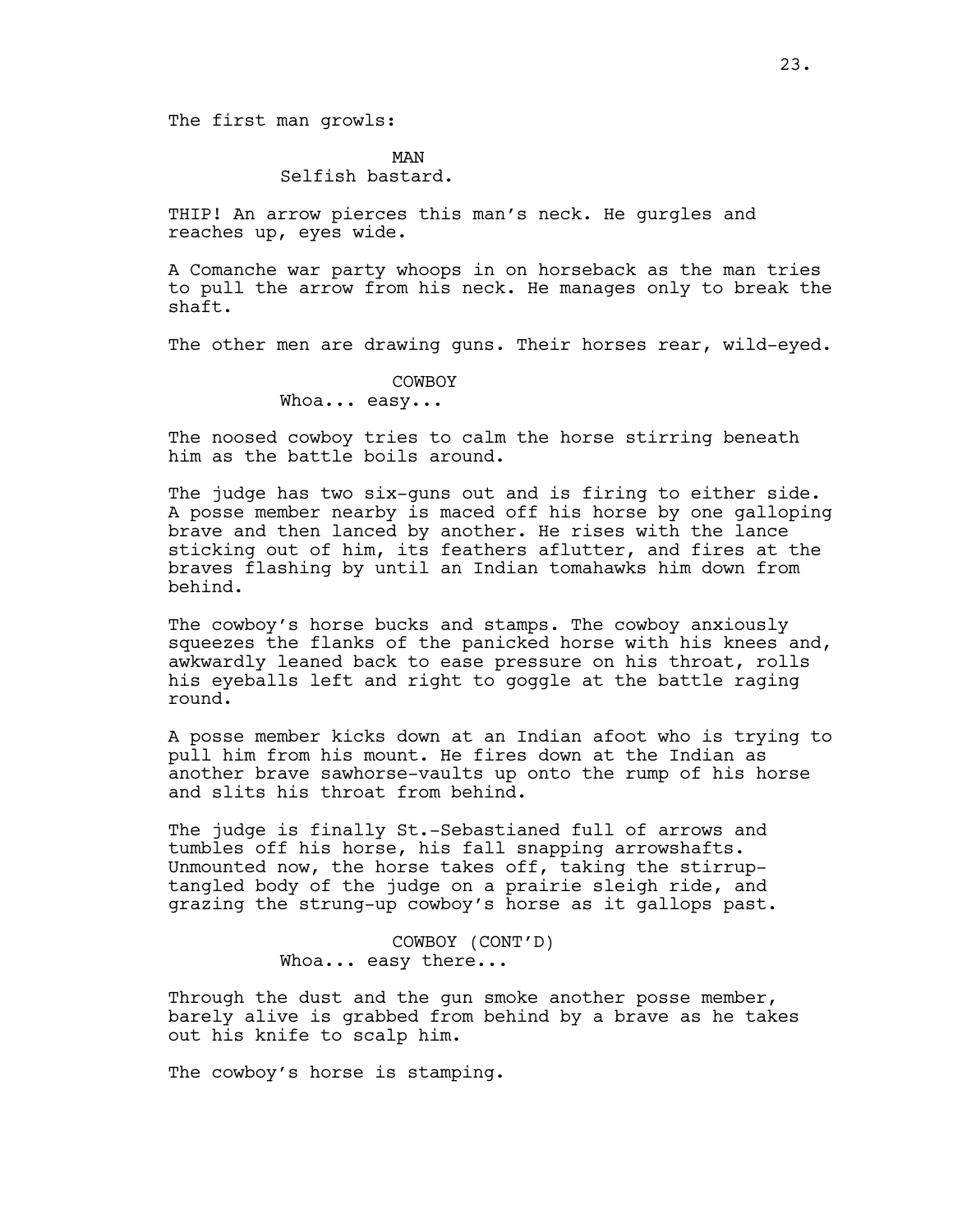Easy...

From the noosed cowboy's perspective the doings are obscure as the scalping Indian finishes his work.

Another Indian who by his warbonnet and bearing seems to be chief turns his attention from the battle, now won. He eases his horse over to face the cowboy.

The chief looks impassively at the cowboy, down at his skittish horse, up at the rope that stretches to the treelimb, sizing things up. The cowboy looks at the chief. The chief looks at the cowboy.

The chief suddenly makes a booga-booga noise, eyes saucerwide, spreading his arms to shake his feathered lance with one hand and a medicine-rattle with the other. The cowboy's horse stamps and shifts. The rope pulls taut.

COWBOY (CONT'D)

Whoa...

The chief screeches with laughter and saws his horse around and gallops off. The war party, finished with the posse, is mounting up as well.

Whooping and hollering, the Indians recede.

Wide. Bodies about. One man still moaning. The noosed cowboy under the tree leaning back in his saddle to give the rope what play there is to be had. Dissolve:

EXT. HANGING TREE - LATER

The noosed cowboy is leaning even further back.

With a motion of his horse the cowboy's throat gets cinched tighter. He rolls his eyes to look down at the animal.

Cropping the grass placidly enough, it has eaten everything at its feet and has taken a step forward. It continues to nibble.

The wounded man is still moaning. The cowboy's eyes roll toward him.

Dissolve: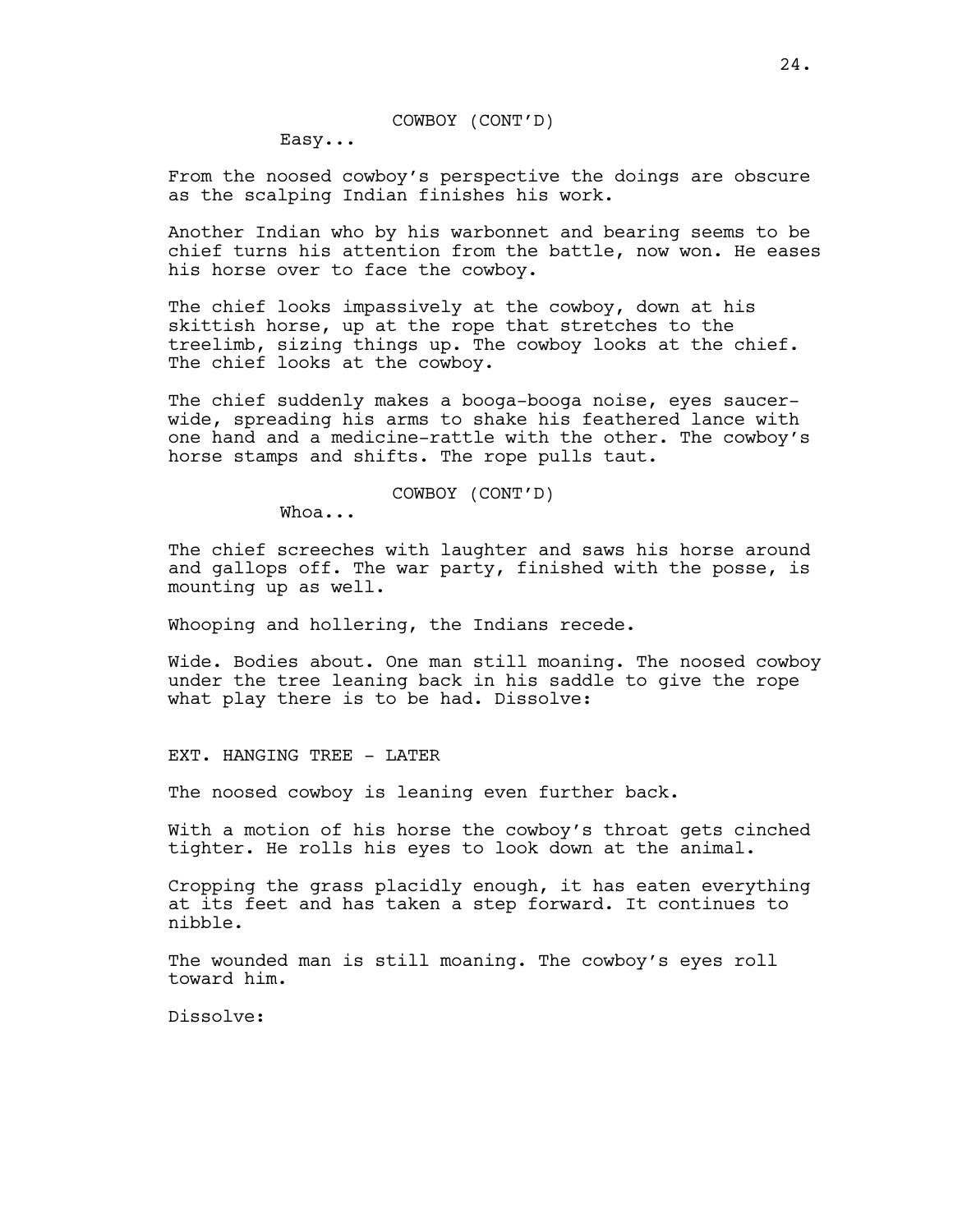EXT. HANGING TREE - LATER

Longer sun. The wounded man is now silent. Much insect-buzz around him.

The cowpoke is now stretched to the extremity.

The horse pulls up a bit of grass and raises its muzzle, chewing. It swallows. It takes a short step forward.

COWBOY

Nnnngh...

The cowboy's body, head now canted steeply back, can move no further. Munching from the horse.

Now, a new sound. The cowboy's eyes roll.

Entering his point-of-view: a steer. Trailed by another. More and more hoofbeats. Many steers. A whipcrack and a "Haw!"

COWBOY (CONT'D)

Nnnnngh!

The lone drover enters his point-of-view.

COWBOY (CONT'D) (more urgently) Nnnnngh!

The drover slows and then heaves to, taking in the tableau of gore.

After a staring beat he spurs his horse toward the scene.

He dismounts. He wanders among the bodies with smashed heads, slashed throats, pin-cushioned torsos. After a long staring beat looks up at the cowboy.

DROVER

Comanch?

COWBOY

Nnngh.

The drover nods understanding. He takes his six-gun out and sights on the rope. He fires. And misses.

At the report the cropping horse whips its head up and stamps forward. The cowboy is unsaddled and starts to slide down the horse's rump. The horse snorts and advances.

The cowboy's ass slips off the horse's rump and he swings.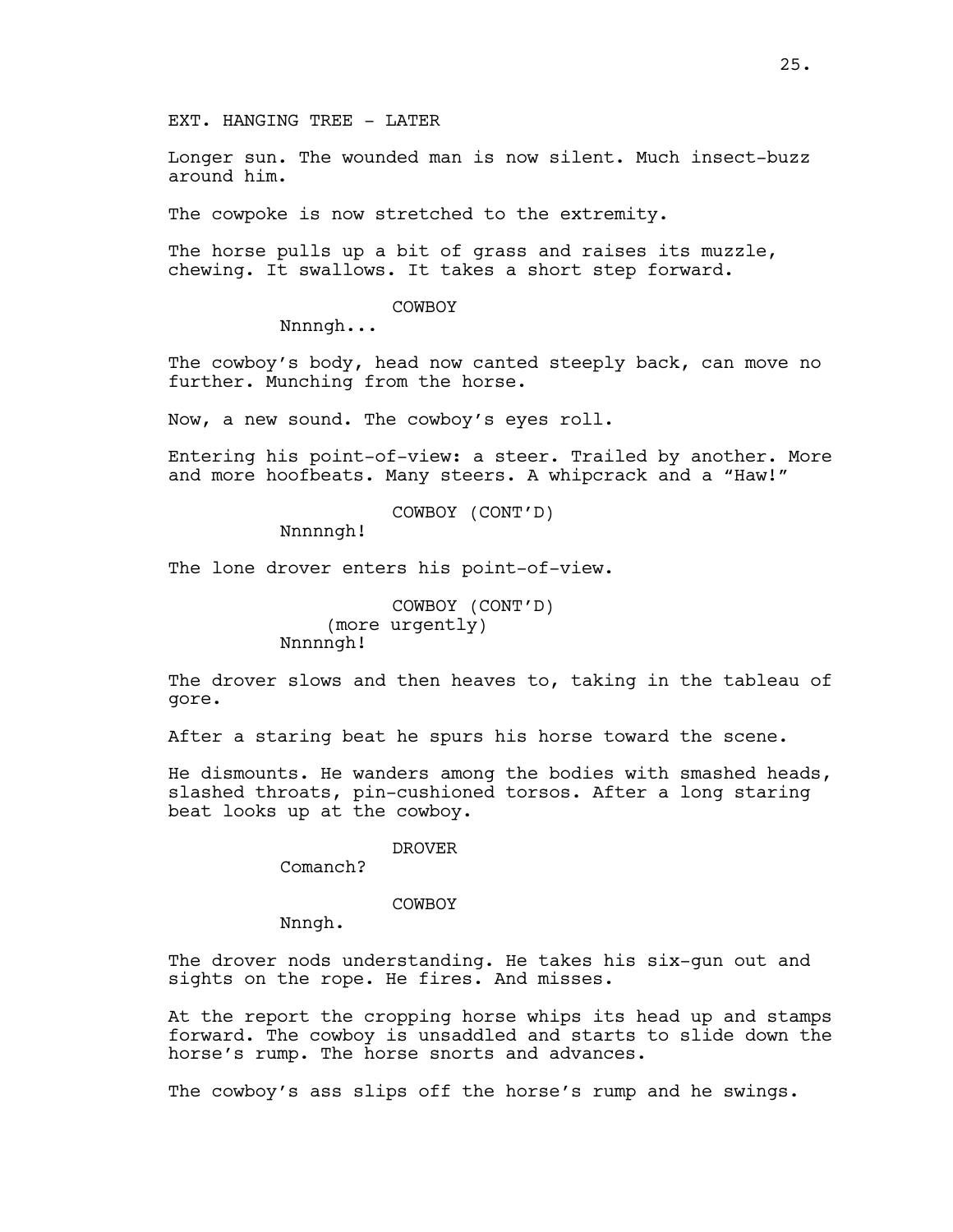## DROVER

Aw, damme.

He sights again on the swinging rope and fires.

A miss. The cowboy continues to swing. The drover calls out:

DROVER (CONT'D) ... Hold still!

He fires again. Again a miss.

Three shots in quick succession. The last one tells: the rope is half-severed. Frayed twinage ravels down and the cowboy drops.

EXT. RANGE - LATER

The two men ride side-by-side, driving the cattle.

DROVER And the other cowboy says, Well I'm over'ta Bar Q Triangle Wavy Lines Two-Dot Backwards W Pawprint Triple Z Ranch. An' the first ol' boy

says, Sounds like a big spread——lotta head a cattle? and that second boy says Nope. Not too many survive the brandin'.——Haw haw haw!

Our cowboy smiles and nods to acknowledge that it is a hell of a funny story. The drover chatters on:

> DROVER (CONT'D) ... I sure do appreciate you helpin' with these beeves. Them two compañeros I hired t'help walk 'em t'Abilene started grousin' 'bout the wages once the weather turned hot'n finally they left out is how I come t'be here by my lonesome. That's what ya call a foul-weather friend I tell ya. Them boys didn't understand first thing about sidekickin'. Maybe you could sidekick up with me on a permanent basis, this drive works out. Ya seem trust-worthy enough is why I make the proposition. Why a sidekick should be a reliable man, that's the whole nature of the sidekick.

(MORE)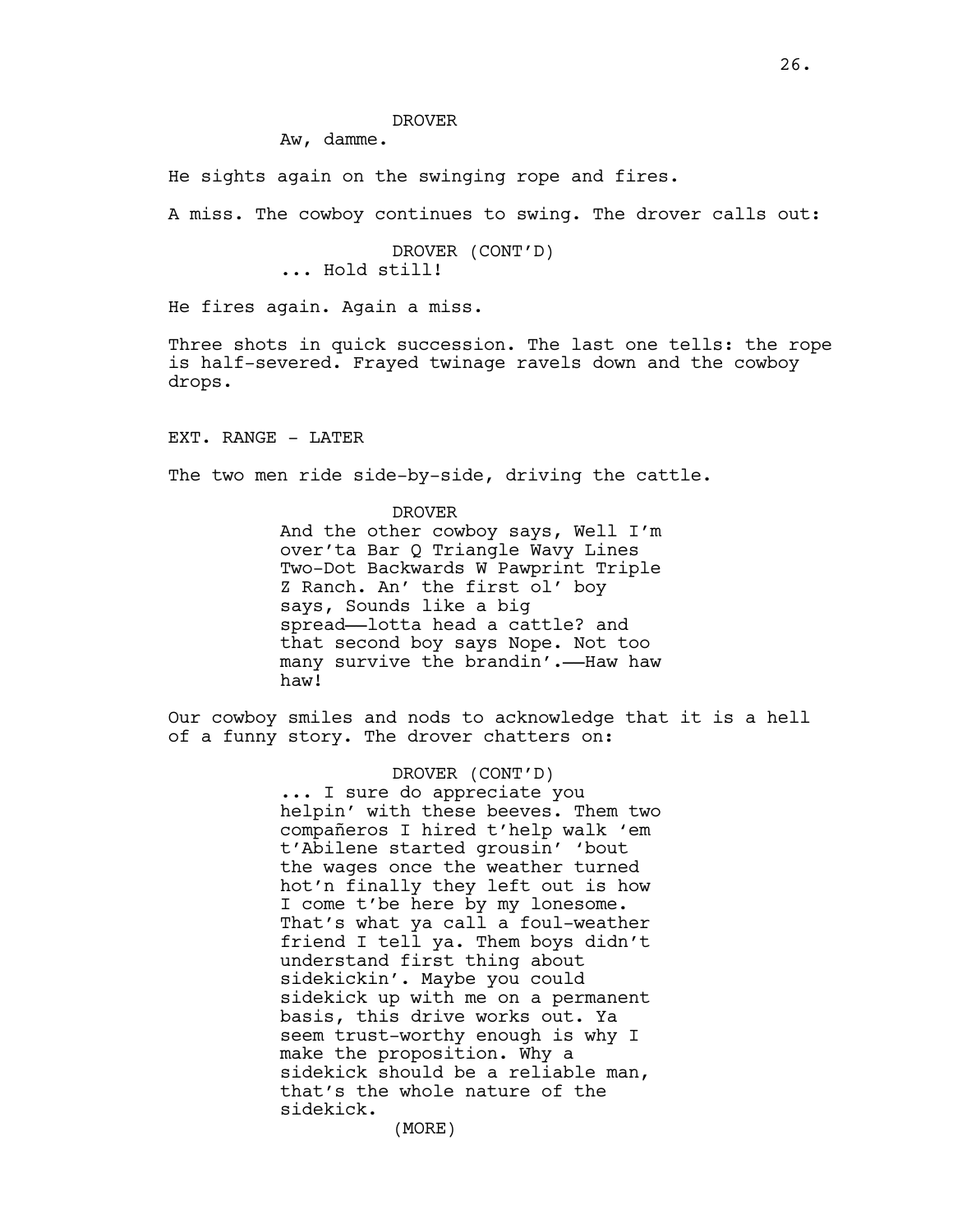Like you watch my back'n I watch yourn, you got to rely. Fr'instance I was walkin' a fence one day at the Purvis Tinkney spread when I come across't a... a... DROVER (CONT'D)

His voice trails off as his gaze fixes on:

A plume of dust ahead.

The drover works his mouth.

DROVER (CONT'D)

... Damme.

Discernible now, a group of men on horseback, galloping toward us.

The drover abruptly reins his horse around and spurs it to a pounding gallop in the opposite direction.

Our cowboy looks at the drover as he rapidly recedes, side-toside quirting his mount. The cowboy looks around at the approaching horsemen.

As he sits puzzled, looking from one direction to the other, the thunder of the approaching horsemen builds.

EXT. TOWN STREET/SALOON - DAY

THE COWBOY

He is shoved forward, hands tied behind his back. A dusty town street.

Before him, a boardwalk fronting a saloon. Upon it, looking down at him, a man with a great drooping mustache. He sits behind a makeshift table of planking supported by two upright barrels. He wears buckskin pants and a side-buttoned tunic from an old Confederate uniform. His felt hat is aged and stained. His mustache bear traces of meals eaten long ago.

The man who shoved the cowboy, a bailiff of sorts, now knocks the hat off his head.

> BAILIFF No hats inna presence of Judge Hobby.

JUDGE What'd this sonofabitch do?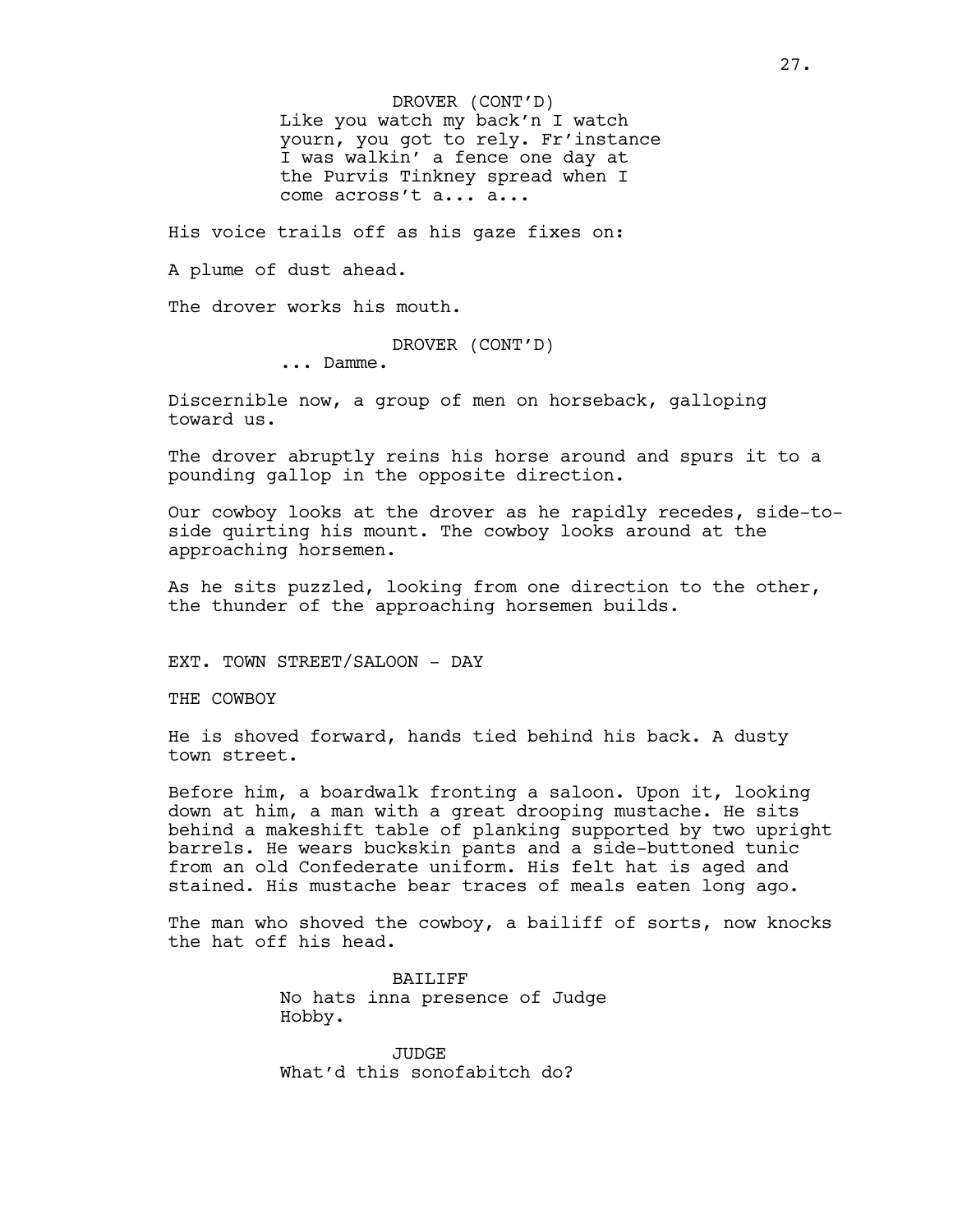COWBOY Sir, I—— The bailiff smacks the cowboy. BAILIFF Hold yer tongue. *(to the judge)* Sumbitch's a stock rustler. The judge holds up a reproving finger. JUDGE Alleged. BAILIFF Yes Yer Honor. COWBOY Sir, I didn't—— The bailiff smacks the cowboy.

> BAILIFF Hold yer tongue. *(to the judge)* He was caught drivin' rustled beeves.

JUDGE Good enough. Hang 'im.

COWBOY Sir, I never——

The bailiff smacks the cowboy.

BAILIFF Hesh. Quiet there.

JUDGE I don't wanna hear a lot a damn excuses.

COWBOY

No, sir——

### JUDGE

Or a lot a damn "Punishment fit the crime." I'm runnin' a one-size-fitsall kind of jurisprudence here I ain't got time to tailor.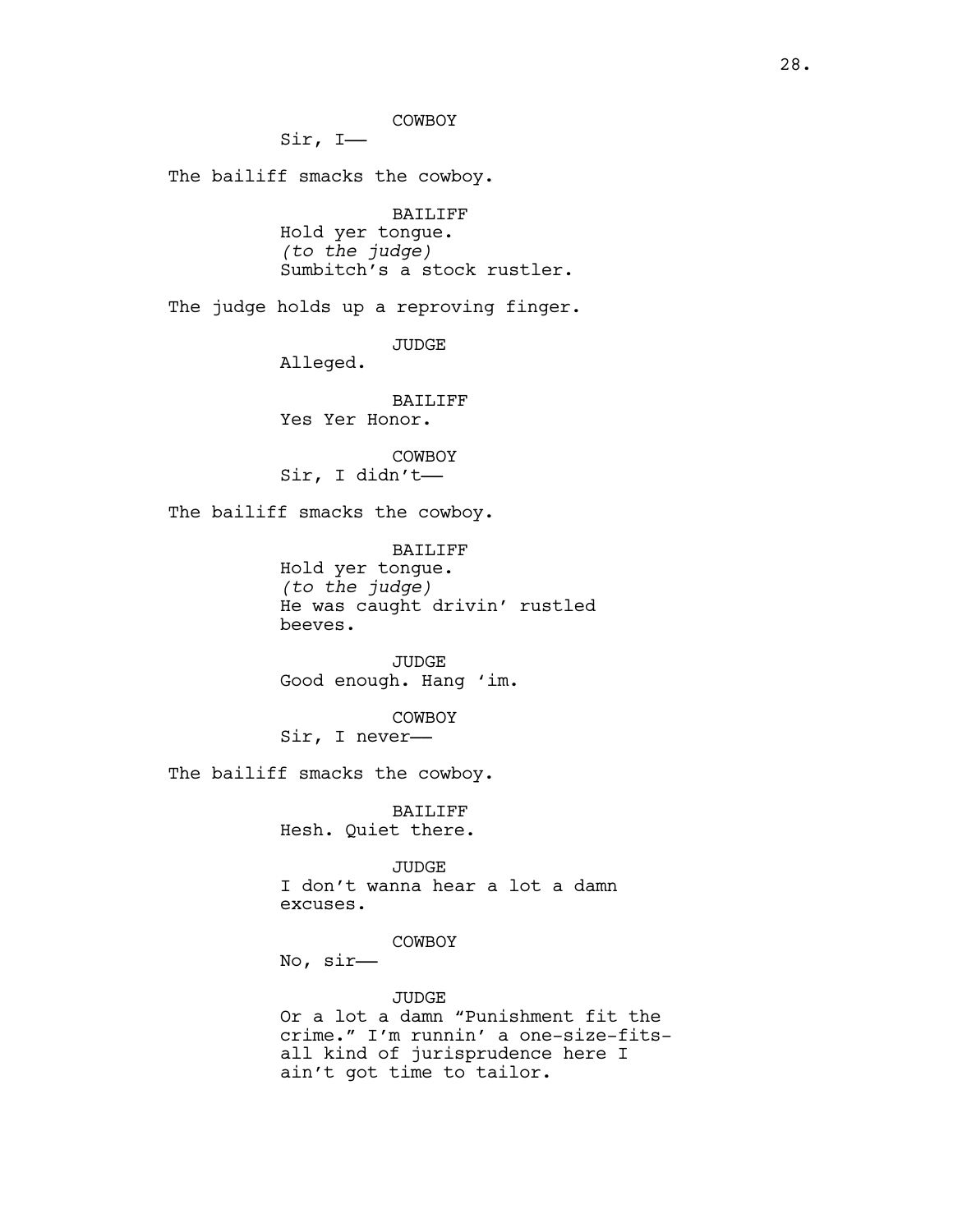No sir, but——

JUDGE Okay, next. Holy God! I've wasted enough time with this sonofabitch. Ya think yer the only one?!

EXT. GALLOWS - DAY

The cowboy stands on a four-banger gallows with three other men. All have their hands tied behind and wear nooses.

The cowboy is gazing out at the crowd. Prompted by a noise, he looks at the condemned man next to him.

The grizzled man is whimpering, terrified. Beyond him, at the far end of the line of condemned, the hangman slips a black hood over the furthest man and then proceeds to the next.

The cowboy, himself calm, gives the man next to him a smile somewhat patronizing.

## COWBOY

First time?

The man glances at him, too scared to be puzzled. The hangman arrives at the man and starts to hood him.

The cowboy gives a wry cock of the head. He looks back out at the crowd.

His point-of-view: a sea of faces. One in particular: a bonneted, beautiful young woman, the face of a saint. She looks at the men about to be hanged with an expression of bottomless sadness.

To himself:

# COWBOY (CONT'D) There's a pretty girl.

Back to his point-of-view of the woman. It is wiped away when his hood is swept down to bring on black. The hood amplifies the cowboy's breathing and muffles the sounds of the crowd and the whimpering of the next man over. The sounds continue briefly in black until we hear the CLACK of the trapdoor and a very present SNAP: it stops the breathing. We hear the roar of the crowd.

Dissolve to: the last lines of the story: "... and then the sound of the roaring crowd, fading fast."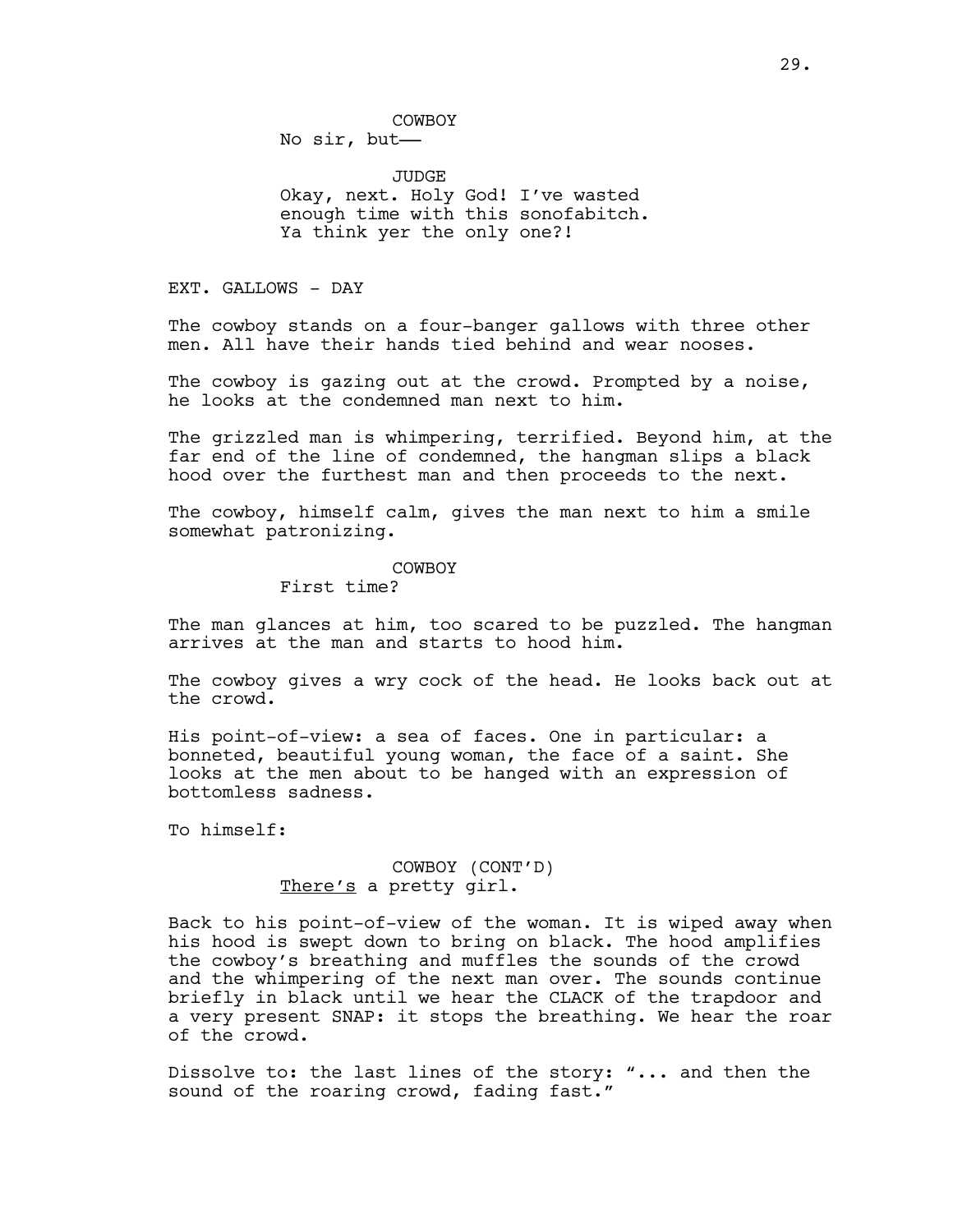The page turns as we hear the crowd's roar fade into a howling wind and the paper is turned to a title page:

#### **Meal Ticket**

And then to a new illustration:

We are close on the face of a man orating. His face is painted with stage make-up, his hair coiffed in a roman style. He is under-lit by the warm glow of stage lights and his eyes are cast heavenward.

We travel down to a caption at the bottom of the page:

*"The quality of mercy is not strained, it droppeth as the gentle rain from heaven."*

A swell of music under the howling wind and we dissolve to:

EXT. HIGH COUNTRY - DAY

A horse-drawn cart rattles along in a very wide shot. A laden pack mule trails it on a lead. We are in the mountains going over a windswept pass.

On the man driving the cart: an Irishman of later middle age in a moth-eaten fur coat. His eyes water as he squints into the wind.

The cart: a boxy thing whose plank sides bear carny-style illustrations and florid lettering weathered well down. The lettering identifies the cart as THALIA'S SEDAN. The illustrations are of great scenes from the history of drama——actors declaiming in Elizabethan garb, in Greek masks, in costumes of the Orient and the Nile and Cadiz, crossing swords, addressing busts, kissing damsels.

Another landscape: the horse and cart and trailing mule clatter through a shallow stream.

EXT. TOWN STREET - DAY

The cart clatters along a mining-town street.

A HANDBILL

Being tacked to a wall.

The Artistry of Edwin Horatio Harrison Tragedian, Comedian "The Wingless Thrush"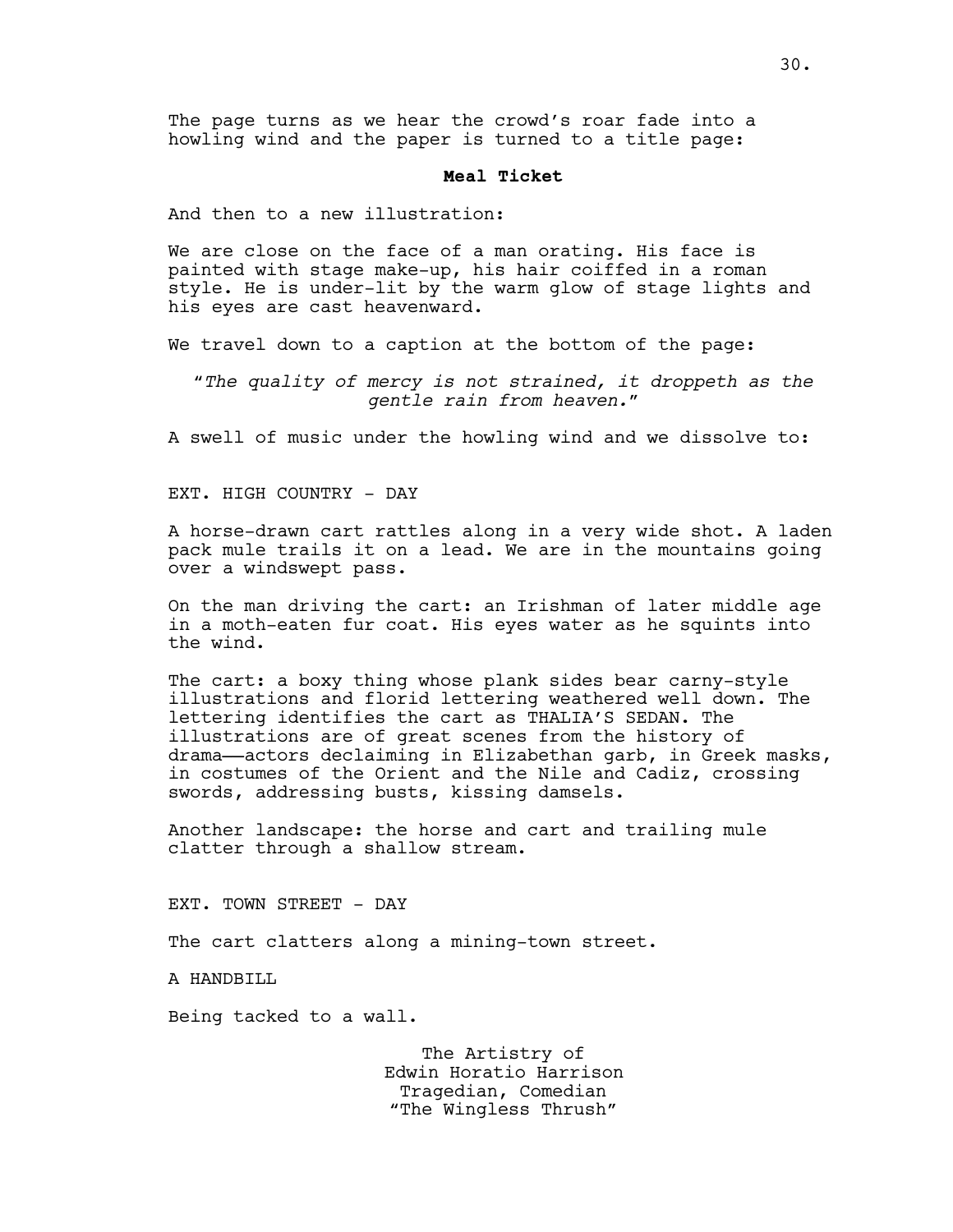# Performing

## "The Quality of Mercy" Great Monologues & Dramatic Verse Sources Various

### 8:30 This Night at

Hand-scribbled after the last printed word: Behind McCormack's Feedlot.

EXT. BEHIND MCCORMACK'S FEEDLOT - NIGHT

A boom arm is swung out from its nest in the lower chassis of the horsecart. The cart wall is unpinned at its two top corners and lowered like a table-leaf to rest upon the projecting boom arm.

More inserts on the Irishman continuing his preparations:

Five pieces of tin cowling are placed at the forward edge of the lowered leaf.

A candle is put into each piece of cowling.

A sashcord is pulled to unfurl a painted drop at the back of the projecting leaf. The drop shows a vaguely medieval castle, stone steps, battlements, sky.

Straw is scattered upon the makeshift stage.

A roughhewn sawhorse-stand is scissored open and planted on the stage. Something bound in burlap is wedged into it.

Sashcord is pulled to lower a curtain before the stage, just upstage of the candle housings.

The candles are lit.

Now people are gathering. They seat themselves on the ground around the cart-stage, murmuring in anticipation.

The Irishman surveys the crowd. He pulls out a pocketwatch and flips its cover.

He considers. He repockets the watch.

He grabs a piece of cord and starts to pull.

The curtain: it starts to center-part, the two halves gathered by cinchcord.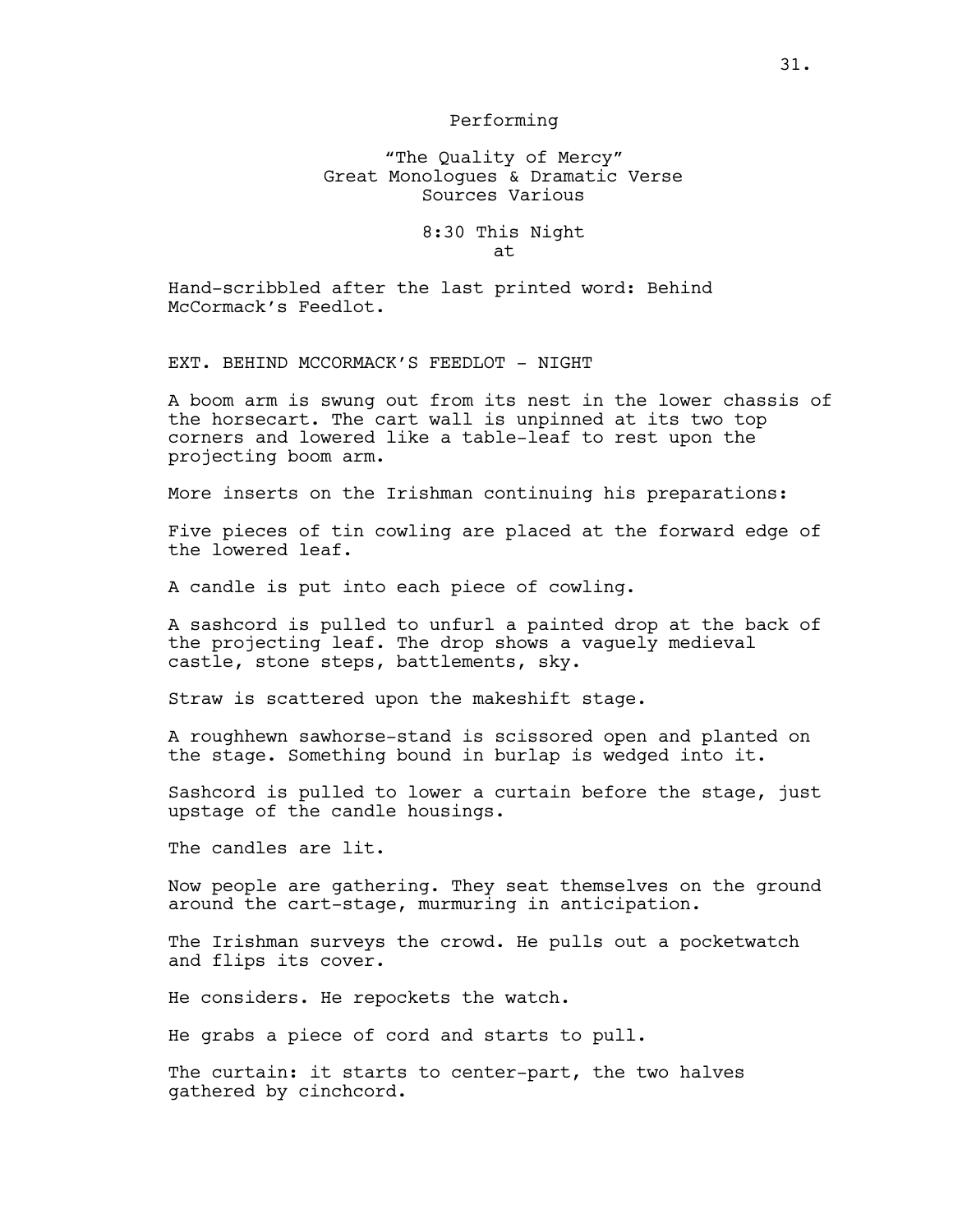The Irishman's hand quickly wraps the curtain cord around a belaying wingbolt.

The crowd, stunned.

The Irishman, impassive.

Silence.

Finally, from the stage, a voice:

**VOTCE** When to the sessions of sweet silent thought...

The voice is full, fluting, euphonious in the manner of an air-sawing Shakespearian actor of old.

> VOICE (CONT'D) ... I summon remembrances of things past...

We cut to the owner of the voice. He does not in fact saw the air, for he has no hands——no arms——no legs. Edwin Horatio Harrison is but head and torso. His body is wrapped in a burlap tunic of sorts that is pinned at the shoulders and below the waist. He is wedged into the scissor-stand to face the crowd. He gazes into the distance as he continues to declaim:

> VOICE (CONT'D) ... I sigh the lack of many a thing I sought, And with old woes new wail my dear time's waste...

The crowd stares, wide-eyed.

A montage of the show. We see parts of various speeches——"Is this a dagger I see before me, "Four-score and seven years ago," "I met a traveler in an antique land..." Intercut is the listening crowd, rough men and rougher women, weathered faces lifted toward the stage, awed by the beauty of the poetry.

The closing monologue is *"Our revels now are ended.*" During it the Irishman passes through the crowd with a hat, accepting money with murmured "T'anks very much," "God bless you," etc.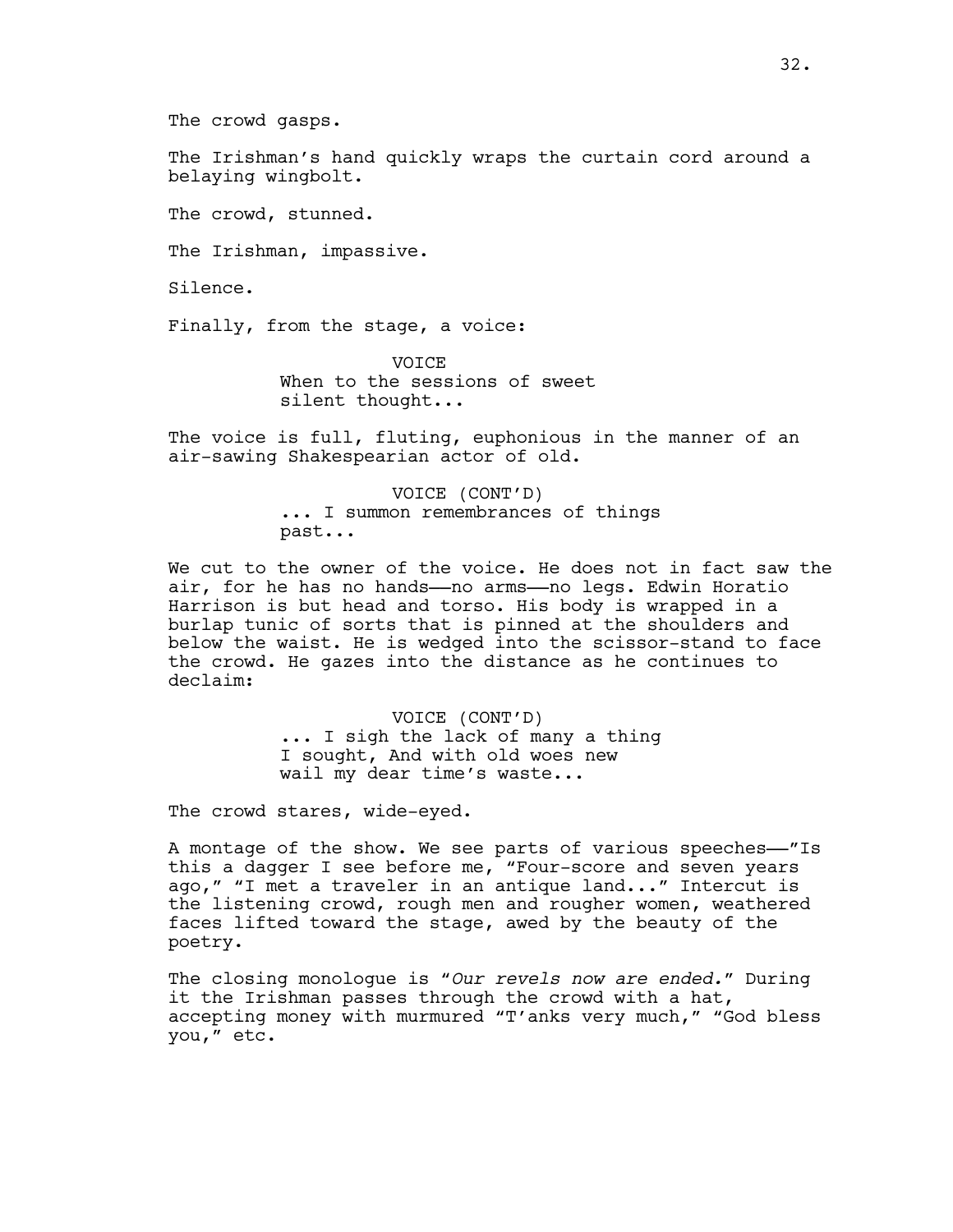EXT. CAMPFIRE - NIGHT

Later.

The firelight falls off to flicker dimly on the parked wagon and the hobbled horse placidly cropping grass. Nearer the fire, on either side of it, the Irishman and Harrison eat supper. The seated Irishman uses a knife to stab pieces of meat from his plate. Harrison lies on his side, head craning to mouth food off his plate like a dog.

A long beat of eating. Sounds of chewing and lipsmacks.

Harrison's plate is now empty. He gazes across the fire at the Irishman who continues to eat.

### HARRISON

... More meat.

The Irishman stares at Harrison.

At length he rises grudgingly to his feet. He crosses to Harrison and scrapes a few pieces of meat from his plate onto the torso's

He returns and sits.

The men, eating.

EXT. COUNTRYSIDE - DAY

Wide on the Irishman leading the cart-pulling horse by the reins, through a snowed-over road.

Inside the cart: Harrison rides just behind the front bench, wedged in by a duffle of necessaries.

EXT. ANOTHER TOWN - DAY

THE HANDBILL

Tacked up in another town. The location scribbled at the bottom: Johansson's Lower Pasture.

At the wagon: close on the artist as the Irishman's hand enters to apply the finishing touches on his make-up. The hand withdraws, re-enters with a mirror. The artist appraises.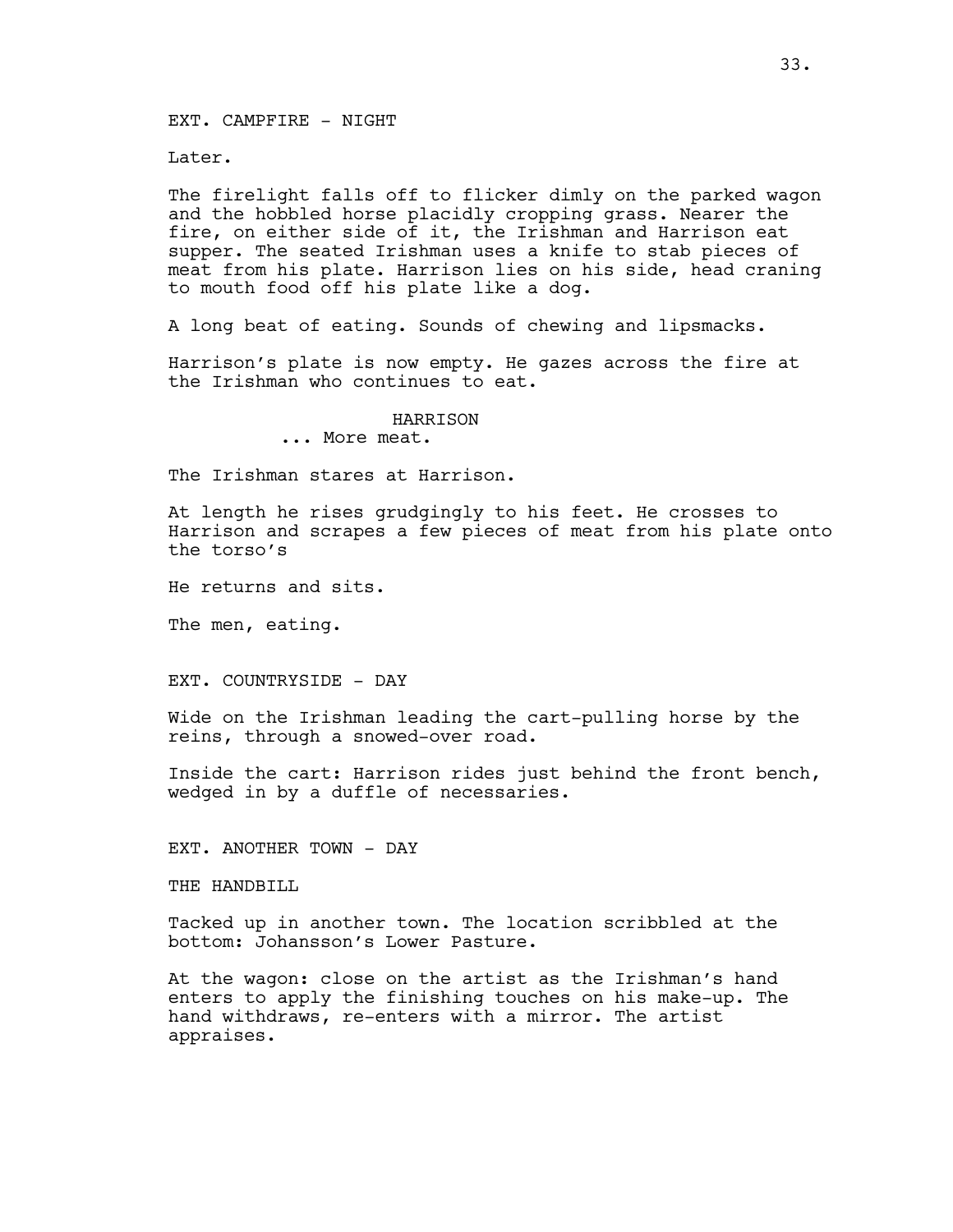EXT. JOHANSSON'S LOWER PASTURE - NIGHT

The Irishman is tensed behind the cart, holding a large sheet of tin bowed against the ground. From the stage on the other side of the cart we hear Harrison's voice:

# HARRISON And it came to pass, when they were in the field, that Cain rose UP against Abel his brother and slew him...

This is the Irishman's cue. He makes shudder the tin which emits the sound of rolling thunder.

> HARRISON (CONT'D) ... And the Lord said unto Cain, Where is Abel thy brother...

We cut to the stage as Harrison continues his recitation through the dramatically building thunder.

# LATER

We hear "Our revels now are ended" as the Irishman winds through the audience.

> IRISHMAN Bless you, sir... T'ank you...

Later: the Irishman is chinking coins back into his hat, tallying the take. His look is grim.

EXT. MOUNTAIN STREAM - DAY

High on the wagon splashing through a stream running down a mountain gorge.

EXT. CAMPFIRE  $#2 - NIGHT$ 

Snow falls.

The Irishman holds a spoonful of soup to Harrison's lips. Harrison blows across it, slurps it in.

The Irishman dips the spoon, raises it again.

EXT. TRAILSIDE - DAY

The stopped cart and waiting horse are soft in the background.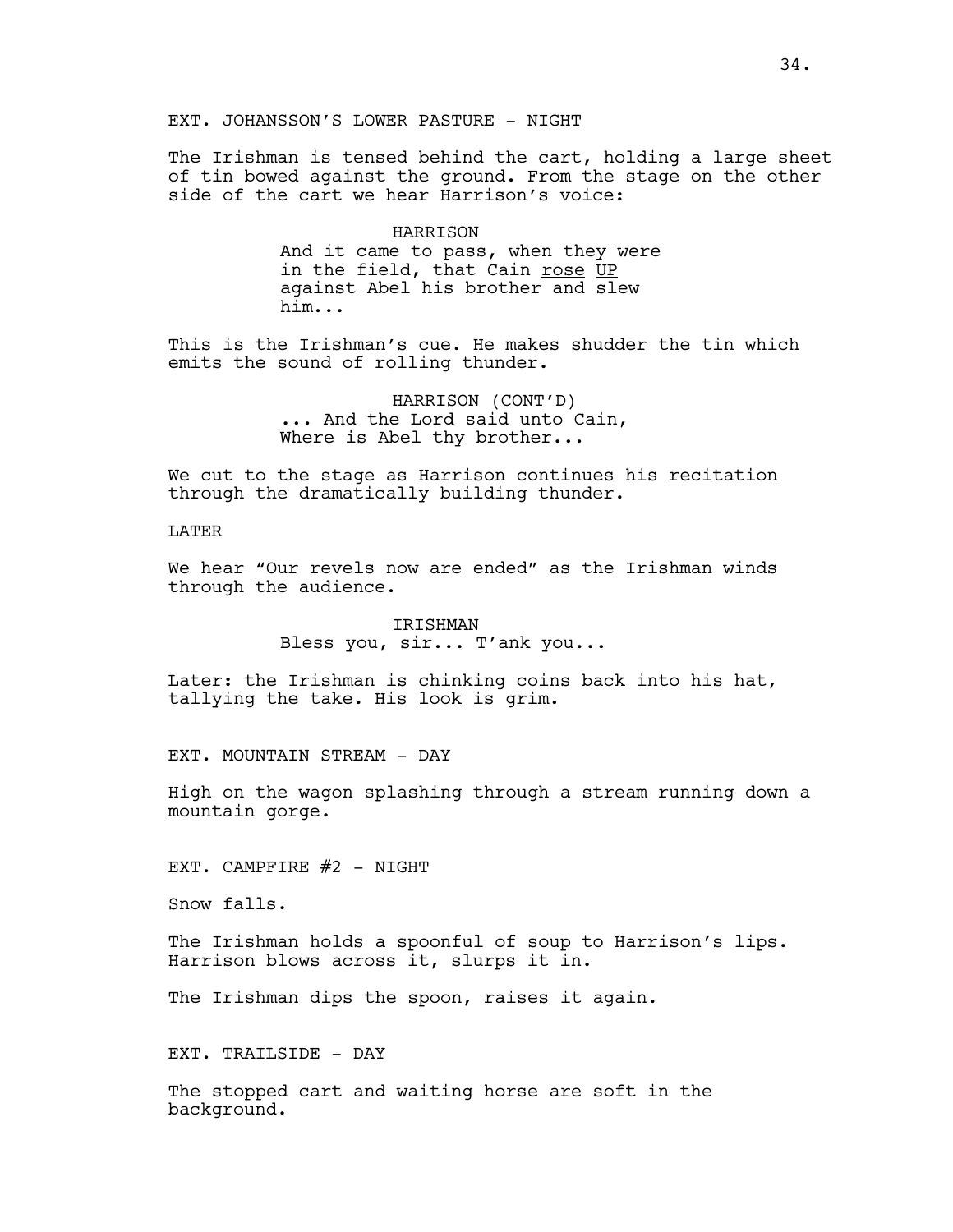In the foreground the Irishman stands straining as he holds Harrison out in front of him at the height of his own chest, the two men facing the same way. They are cropped midbody but we can tell from the loose hang of Harrison's burlap tunic that it is uncinched at the bottom.

The Irishman looks off, grimacing under the weight he supports. Harrison looks steeply down. We hear water spattering against ground.

EXT. PERFORMANCE - NIGHT

Another night, another town: the artist performs the familiar poems and monologues.

EXT. CAMPFIRE  $#3$  - NIGHT

We are on Harrison watching apprehensively as we hear the Irishman sing, loudly.

We cut to the Irishman across the fire. He clutches a bottle in one hand. The words of his old Irish song are slurred. His head bobs and dips. For the first time that we have seen he is smiling. The smile is ghastly.

He finishes the song and punctuates by hurling the bottle into the fire, where it shatters.

He rises tipsily to his feet.

IRISHMAN We're goin' into town.

INT. SPORTING-HOUSE - NIGHT

The Irishman, led by a boozily laughing bawd, climbs a staircase that ascends from the main floor to a door-lined mezzanine gallery. The Irishman laughs as he staggers upward, impaired by liquor and burdened by Harrison whom he carries in a basket toted Santa-style on his back.

Harrison scowls.

INT. SPORTING-HOUSE BEDROOM - NIGHT

A corner of the room: Harrison is deposited on the floor. We are in a small private room——chair, bed, wood stand with basin.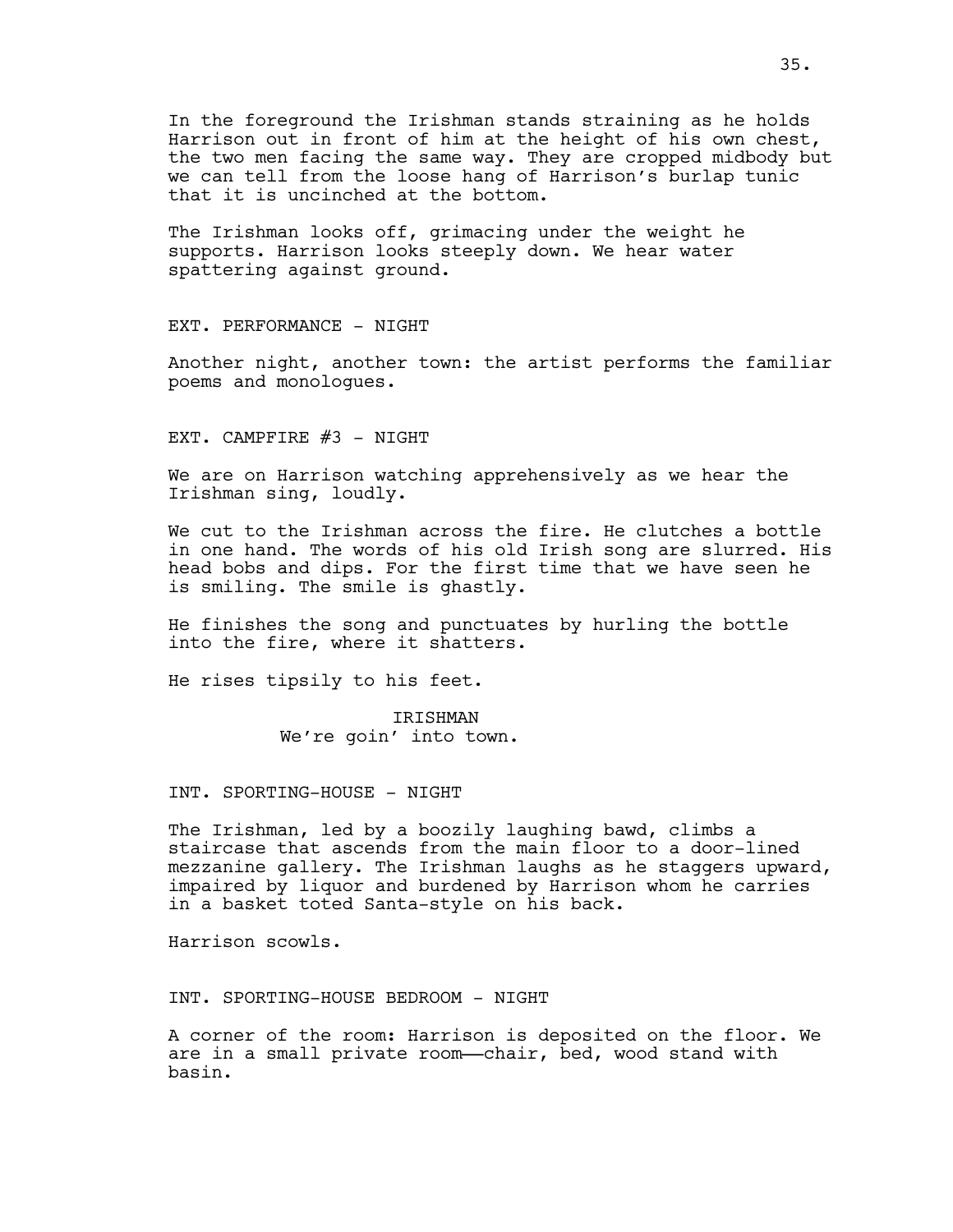Wider: the Irishman and the bawd laugh on. The bawd plops onto the bed and starts peeling down her garters. The swaying Irishman takes off his coat and starts to shrug his suspenders but stops short, eyeing Harrison.

He goes to Harrison and spins his basket so that he faces the wall.

We hold on Harrison, scowling, as laughter and sounds of clothes-shedding resume.

FADE OUT

INT. SPORTING-HOUSE BEDROOM - LATER

HARRISON

He is being swung around again to face out into the room.

The bawd sits on the bed, pulling clothes back on. She stands and reaches behind her back to button something and smiles down at Harrison. Addressing the Irishman:

> BAWD Wanna buy your friend some lovin'?

The Irishman, lacing his shoes, looks up. The question seems to put him in ill humor.

> **TRTSHMAN** I don't t'ink so.

BAWD He ever had any?

IRISHMAN

... Once.

EXT. OUTSKIRTS OF TOWN

WINDY NIGHT

Harrison performs as a raw night wind eddies the stage straw and pelts the canvas backing with grit.

> HARRISON When, in disgrace with Fortune and men's eyes, I all alone beweep my outcast state...

The Irishman, arms folded, leans against a corner of the cart, grimly surveying: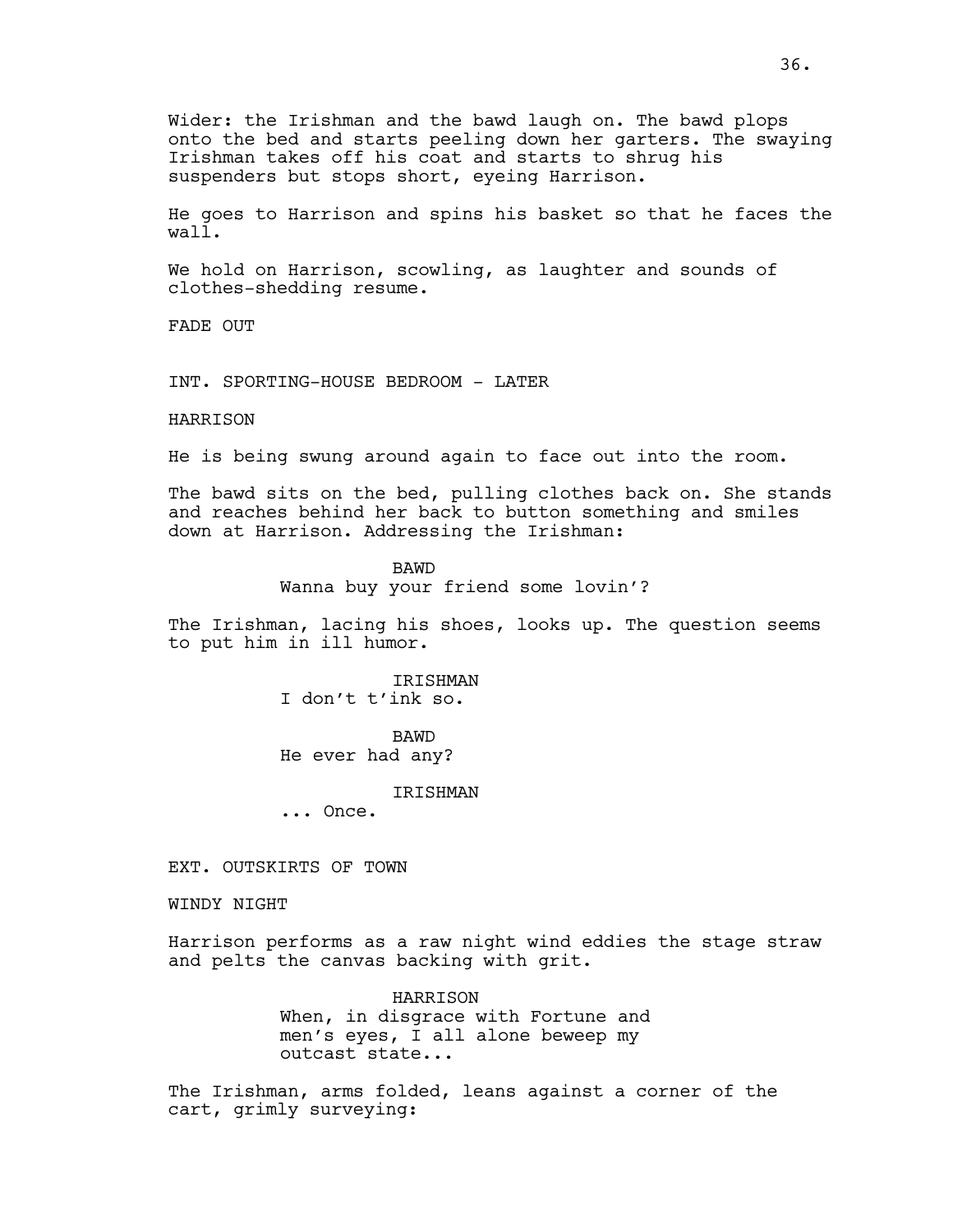The audience. A sparse six or eight people, hugging coats, clamping hats in place against the wind.

> HARRISON (CONT'D) ... And trouble deaf heaven with my bootless cries, And look upon myself and curse my fate...

The Irishman leans forward and spits.

Later: quiet now.

The audience, such as it was, has dispersed. The Irishman is pinning up the stage leaf. His attention is caught by town noises brought in on the wind. He turns and looks.

The town's one street stretches away from our vantage point just outside of town. Midway down the street there is a saloon door out of which piano music weakly tinkles. Further along a crowd of people is facing away from us, toward some kind of outdoor stage. The crowd's approving roar, which first attracted the Irishman's notice, sounds again.

EXT. TOWN STREET - NIGHT

THE CROWD

We have jumped around so that the crowd now faces us, pressing in, all eyes fixed on the stage, off. The faces are warmly lit by footlight spill.

Approaching from the dark background is the Irishman, craning to see over the spectators' heads.

Another roar from the crowd.

An audience member's shout:

MAN Eighteen take away five!

A rough voice echoes:

# VOICE Eighteen take away five.

A long beat of suspense. All eyes are trained forward except for the Irishman's who, having joined the crowd, looks around, taking in the audience and its delight.

A plinking sound. The audience again bursts into cheers.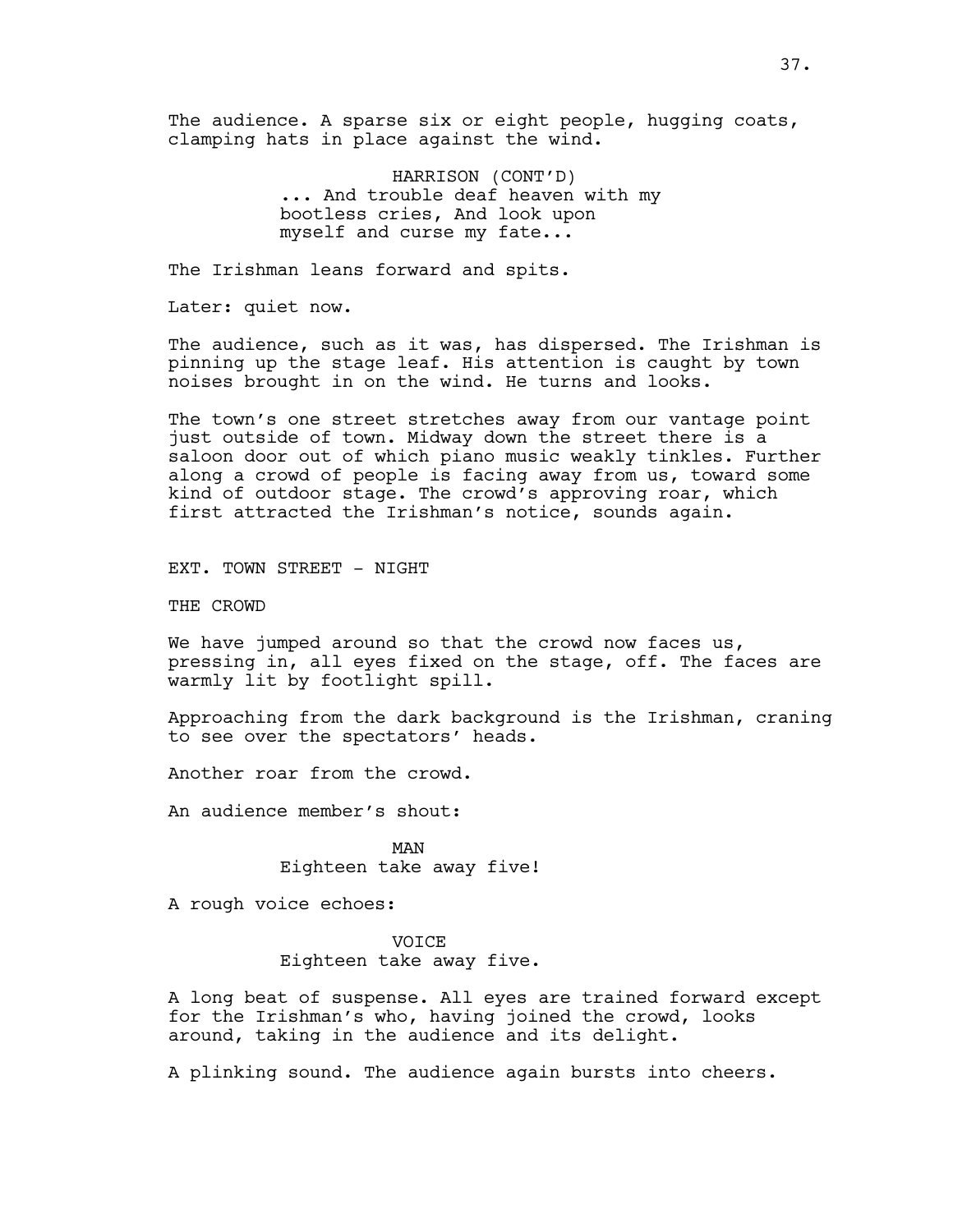Reverse: another makeshift stage of built off a cart. Painted canvases serve as stage backing and festoon. They identify the act as GALLUS MATHEMATICUS. Under the slogans "Genius of the Barnyard" and "The Pecking Pythagorean" there is a depiction of a pince-nezed chicken in academic robes and a mortarboard and tassel. A chalkboard behind the pictured fowl is densely covered with equations and runes.

Upon the stage is a moth-eaten old rooster. It has just pecked a tin disc upon which is painted the number 13——part of an array of numbered discs tacked to a plank frame. The rooster struts jerkily back to the center of the stage and emits a *blick-squawk*.

# AUDIENCE WOMAN The sum of six and four!

A man at the side of the stage, musclebound, baldheaded, with a large waxed mustache, echoes:

# IMPRESARIO The sum of six and four.

The rooster stares out at the audience, head jerking this way and that, seeming to fix different audience members with a look of perplexity or surprise.

At length it turns and herky-jerks back to the number array, head bobbing. It pauses. It snaps its beak against the ten.

Loud cheers.

EXT. TOWN STREET - LATER

The audience is gone, the cart closed up.

The Irishman is counting money into the hand of the impresario. The rooster, in a small wooden cage, emits an occasional squawk.

# IRISHMAN ... He eat much?

EXT. CAMPFIRE  $#4$  - DAWN

A crackling breakfast-fire over which a coffeepot is suspended.

A knife slits an opening in a bag of bird seed. The bag is then tipped over a small bucket. Seed hisses into the bucket.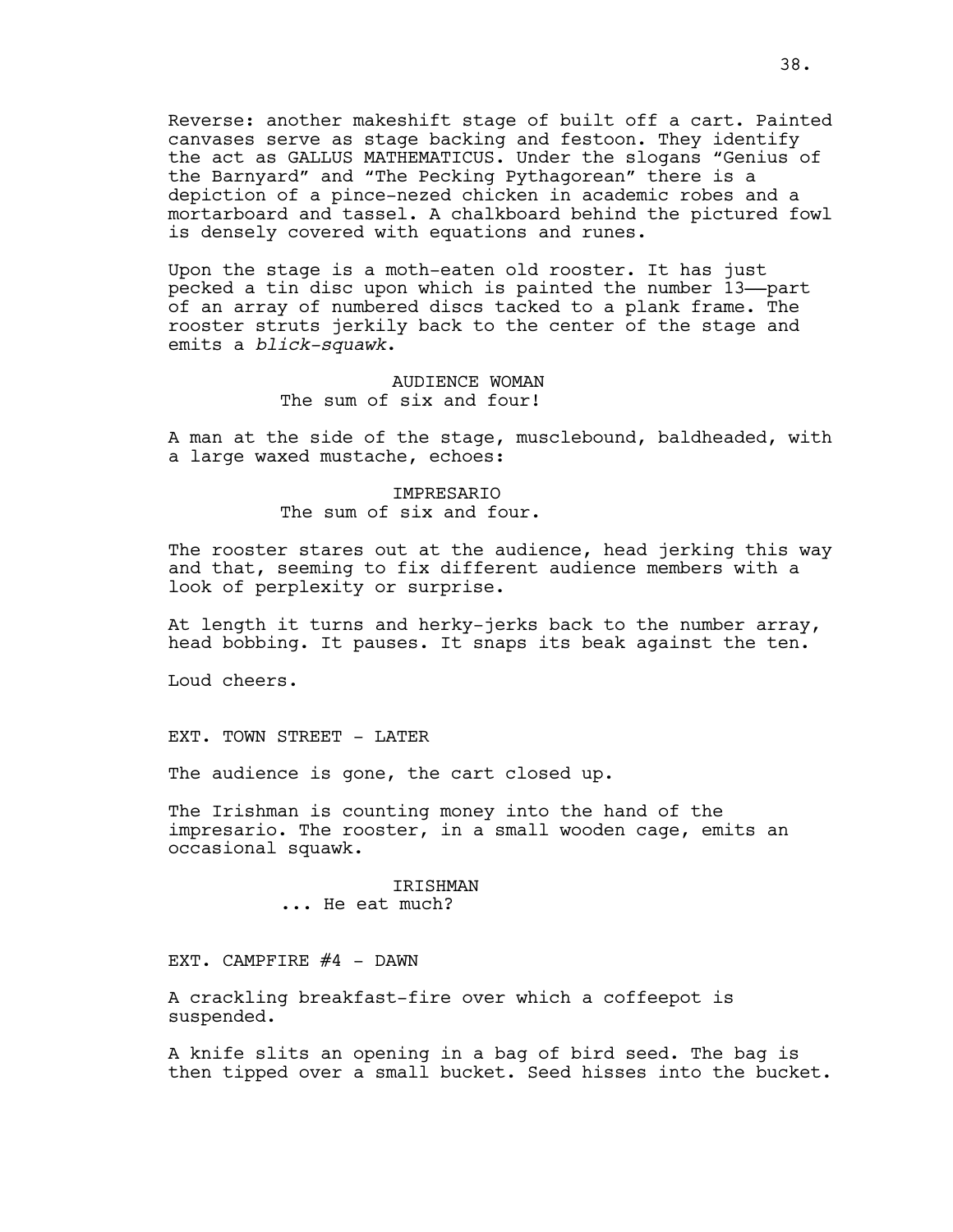The bucket is placed before the rooster who is staked by means of an ankle-cuff and line.

The Irishman plops down now before the fire, holding a tin coffee cup. He sips and then wraps both hands on the cup and stares into the fire.

Harrison is also facing the fire, a hardly-touched plate of grits to one side. He is staring at:

The rooster, tapping at the seed in the bucket, then tapping at the seed spilled on the ground around it. It paces jerkily to the short limit of its line, occasionally pecking at the ground. It pauses, looks up, seeming to return Harrison's look.

The Irishman is as before, gazing thoughtfully at the fire.

Harrison, looking at the rooster.

The rooster looking back, then resuming pecking.

The Irishman gazing at the fire. After a long beat he tosses the dregs of his coffee and rises.

EXT. SMALL RIVER OVERLOOK - FULL DAY

A picturesque high shot looking down at an overlook on a small river. Its fast-moving water boils and gurgles.

We hear the approaching rattle and clank of the Irishman's wagon. It finishes a tableau when it pulls into frame and stops on the rise. The Irishman pulls its brake and climbs down.

On the Irishman walking the bank. He is knotting a length of rope around a stone. He stops, looking down into the river. He tosses the stone and rope.

His point-of-view: The stone and mess of trailing rope hit the water together, the stone immediately sinking. The rope floats on the surface in a pattern that is peeled away as the sinking stone pulls the rope down-until none remains.

On the Irishman, looking.

He starts back to the wagon.

On Harrison in the cart, looking out the back.

In his viewpoint vignetted by the cart's tailgate and sidewall, the Irishman appears, approaches.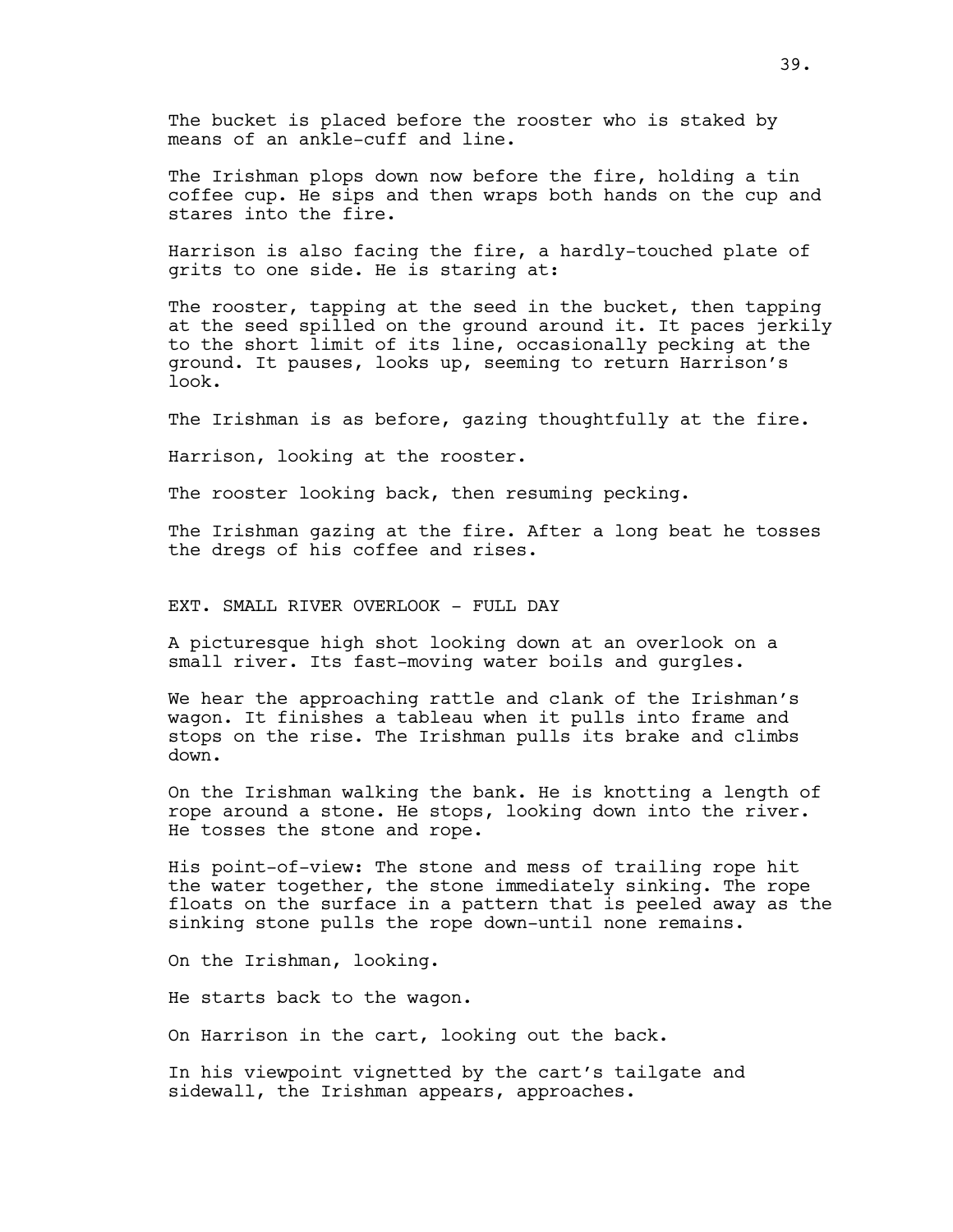He reaches into the wagon, hoists Harrison, heads back toward the river.

The rooster, in its cage in the back of the wagon, looks this way and that, blick-squawking, head aimlessly bobbing.

EXT. LANDSCAPE - DAY

Later. The cart rattles along, small. Very faintly, the squawk of the rooster.

Fade in on a new title page:

# **All Gold Canyon**

And the page turns to a new illustration:

We are at the very top of a Monterey Pine looking out past the back of a man who has scaled the tree and hugs close to the trunk.

Though we are behind the man we can see from the crook of his arm that he has raised his hand to shield his eyes from the sun.

The vista beyond is of mountain ranges that seem to stretch on forever, falling away one behind the other, fading into the hazy light.

We move down to the caption below the picture:

And in all that mighty sweep of earth he saw no sign of man nor the handiwork of man.

Dissolve to:

EXT. A CANYON - MIDDAY

A stream burbles down the middle of the canyon, descending from a pool.

A meadow covered in grass and wildflowers rises from one side of the pool, ascending to a scree of rocks that ends at the canyon wall.

We cut to a bee humming over and dipping toward the bell of one of the flowers in the meadow.

A ball of gnats boils into and out of the shade of a shrub.

A hummingbird arrives at a flower and hovers.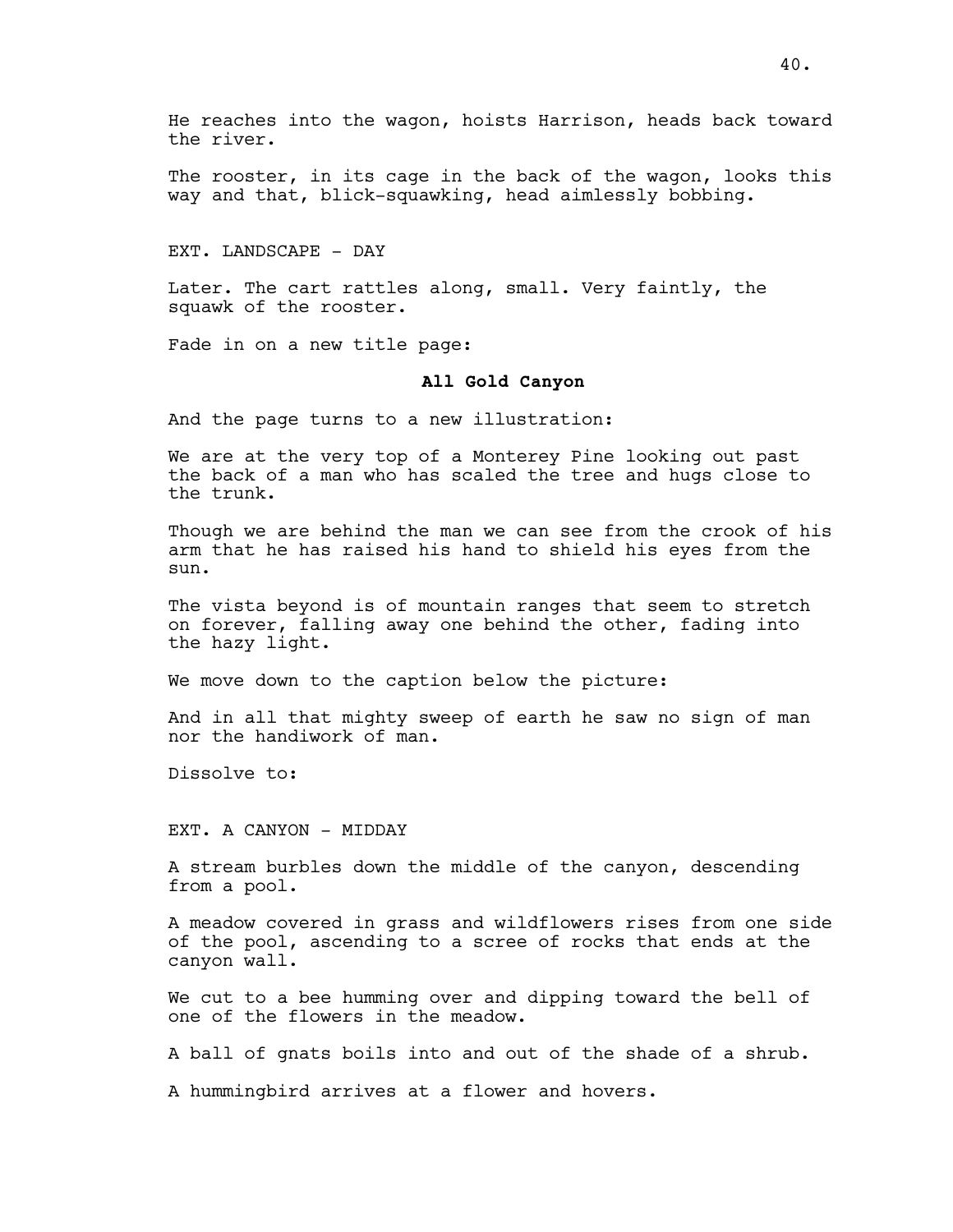In the pond stands a deer, a many-antlered buck. He dips his head, drinks.

Silver minnows waggle in the water in formation, feeding on algae, little disturbed by the deer drinking nearby.

At the spout of the pond, where it feeds the stream, water gurgles out, lightly splashing over the rocks that form the bottleneck, the spray glinting in the sun.

An owl perched at the top of a tall pine surveys the canyon below. Suddenly the lightest breeze springs up, giving the tree a bit of life. The owl cocks its head. With the breeze we hear the distant sound of a singing voice.

The deer lifts its head from the pool and looks down-canyon.

The stream disappears below a curtain of vegetation—brush and shrub and pine trees--that closes off the view. Beyond that middleground curtain is a further one composed of rising rockface. We are in a contained space, hidden from the rest of the world, a box canyon.

We hear the singing voice a little more clearly: we can now make out words over the breeze in the trees:

> **VOTCE** Sure I love the dear silver That shines in your hair, And the brow that's all furrowd And wrinkled with care...

The deer stares, water dripping from its muzzle, then bolts.

The silver minnows dart away.

The owl takes clumsy flight.

The can hear clip-clopping horses' feet now, down-canyon, under the continuing singing:

> VOICE (CONT'D) ... I kiss the dear fingers So toil-worn for me, Oh, god bless you and keep you...

EXT. CANYON - DAY

The curtain of vegetation is messily parted by a man leading a donkey. Both man and beast are stiffly brushed by the scrub as they push through, the pack and paraphernalia on the donkey clacking and jangling as they come through.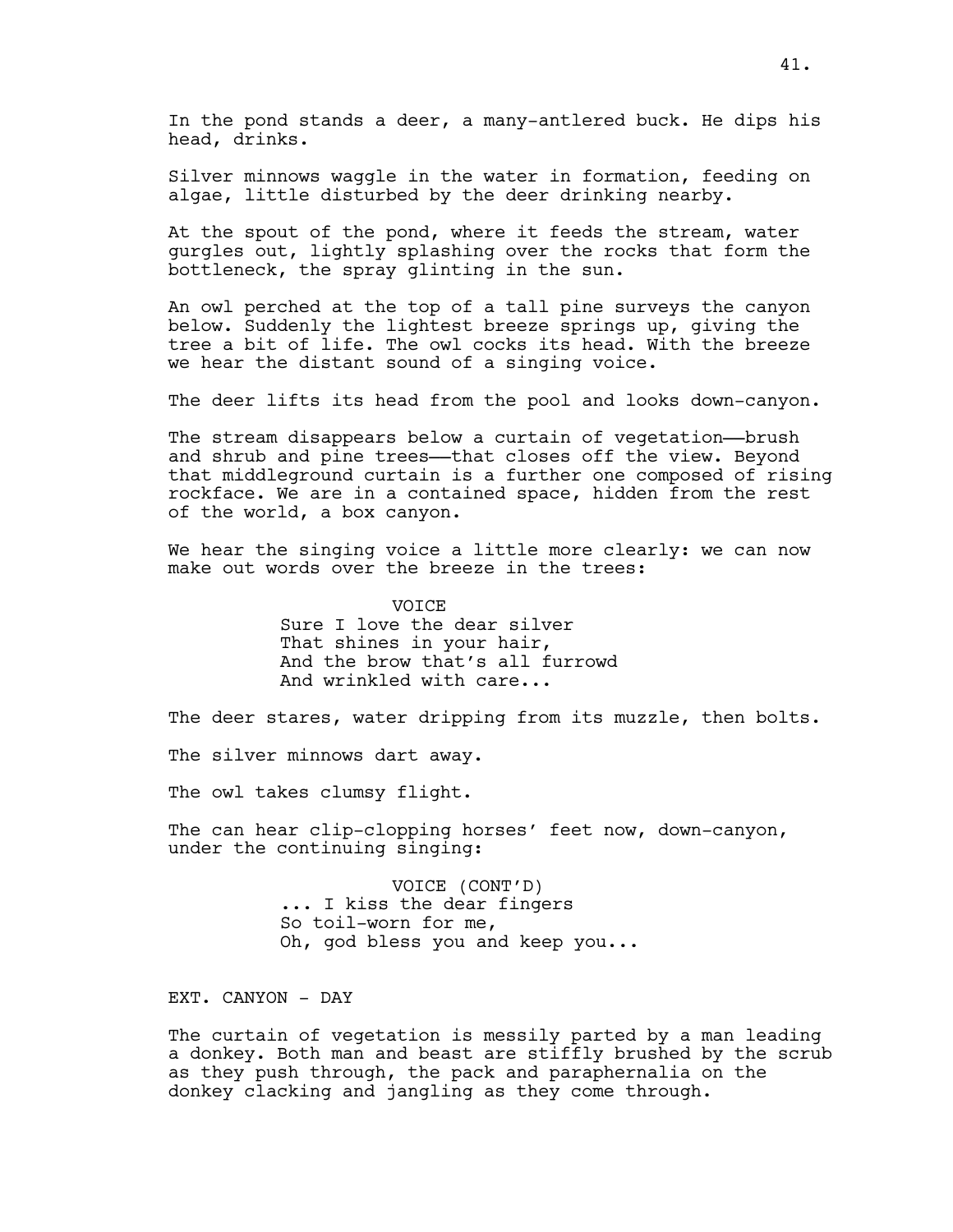There are clanking pots, pans, pick, shovel, miner's pan, all disarranged by their noisy entrance into the canyon.

MAN

... My mother Machree.

The man——a vigorous geezer——has stopped, the donkey stopped also, silence now prevailing, for all of the animal noise native to the canyon has also disappeared. The man is staring intently up-canyon, taken by something.

His point-of-view: the pond feeding the stream, which we pan down to the foreground.

A tilt of the geezer's head. Still looking:

The side-hill, rising from the pond.

The man turns his head side to side:

The canyon walls, funneling to the side hill and the pond in turn.

The man, still staring, ruminatively gathers saliva and, still looking out, spits.

MAN (CONT'D)

Huh!

The donkey brays softly. In response:

He starts back toward the donkey but takes only two steps before abruptly stopping and looking back over his shoulder, just confirming, with a still beat, that the canyon hasn't changed and isn't about to.

Thus reassured he goes to the donkey and unhooks a shovel and a shallow pan.

He climbs to the pond, eying the stream as he passes it.

He dips his head to the pondwater and drinks.

He raises his head and, as he absently wipes his chin with his sleeve, looks down-canyon at the stream.

A staring beat and then with a grunt he rises and swipes his shovel and pan from the ground.

> MAN (CONT'D) We'll see... we'll see...

He goes to the most upstream point of where the sidehill touches the stream.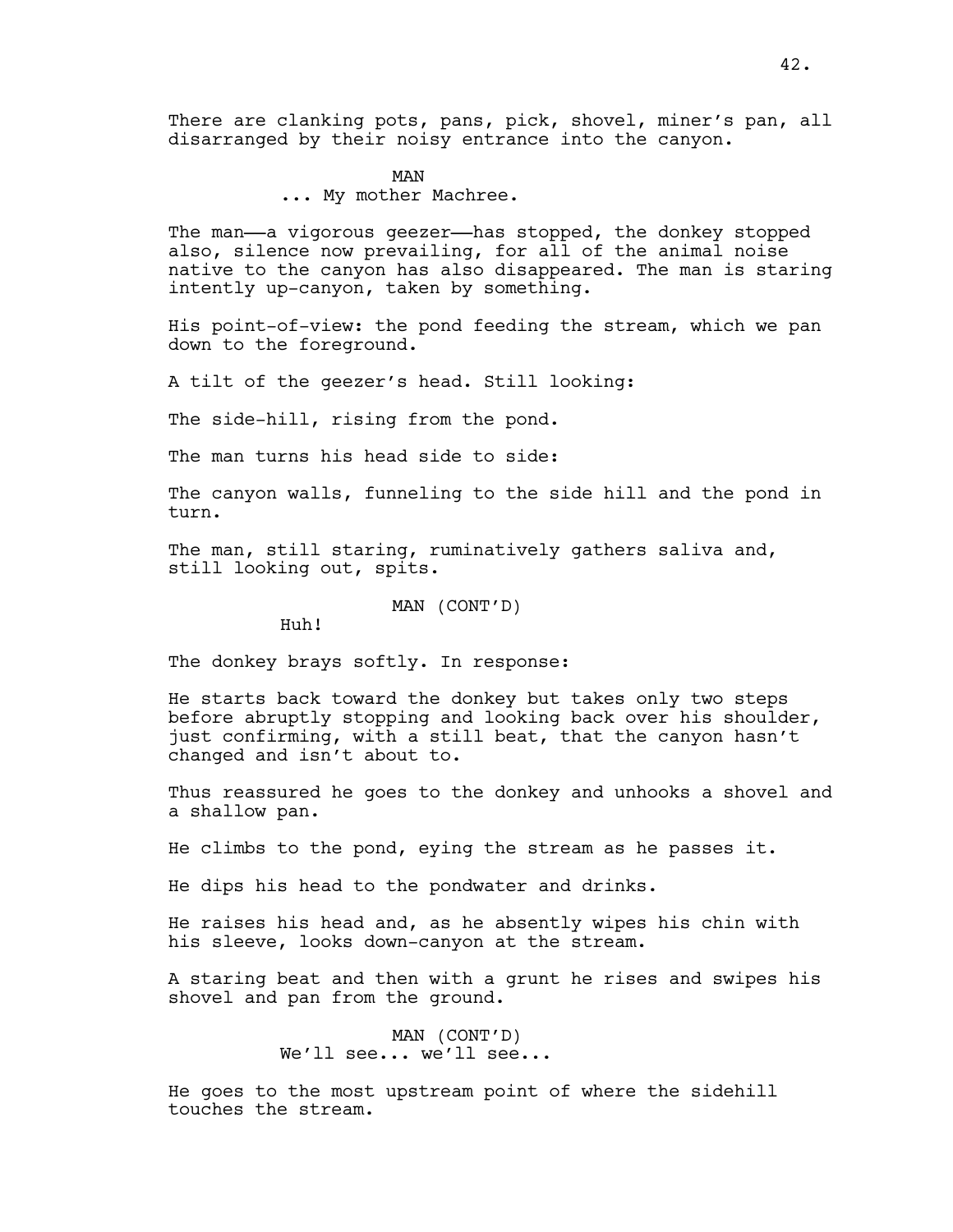He digs a small shovelful of soil from the bank and dumps it in the pan and then squats at the side of the stream. Balanced over his heels he dips the pan into the stream and raises it out and swishes it.

He keeps dipping the pan and swishing it and lighter soil rises to the top and is sloshed away by the deft circular movement. He pauses the washing to rake out larger pieces of gravel with his fingers, then dips and swishes again to spill away more soil.

A last swish and outflinging of water discloses only the finest and heaviest black sand lining the pan-bottom like paint.

He looks at the pan. He raises it closer, squints.

In the middle of the black gunk, the tiniest golden speck.

No reaction from the man: stillness.

He dips the pan twice more and swishes.

He looks:

Now, two gold specks.

After a still beat he nods, then dips the pan up-and-downways into the stream and shakes it back and forth, cleaning it.

MAN (CONT'D)

Two.

He snaps two pieces off some straw and plants the two stalks next to the hole bitten out of the ground by the shovel.

He takes two steps downstream and digs another small spadeful of dirt into the pan and squats and starts washing the contents.

More washing, raking out, washing, examining. Finally:

MAN (CONT'D)

Four.

He washes the pan back-and-forth and then rises and snaps off four pieces of straw and plants them next to the new hole.

He goes two steps further downstream and the shovel bites into earth.

AN HOUR LATER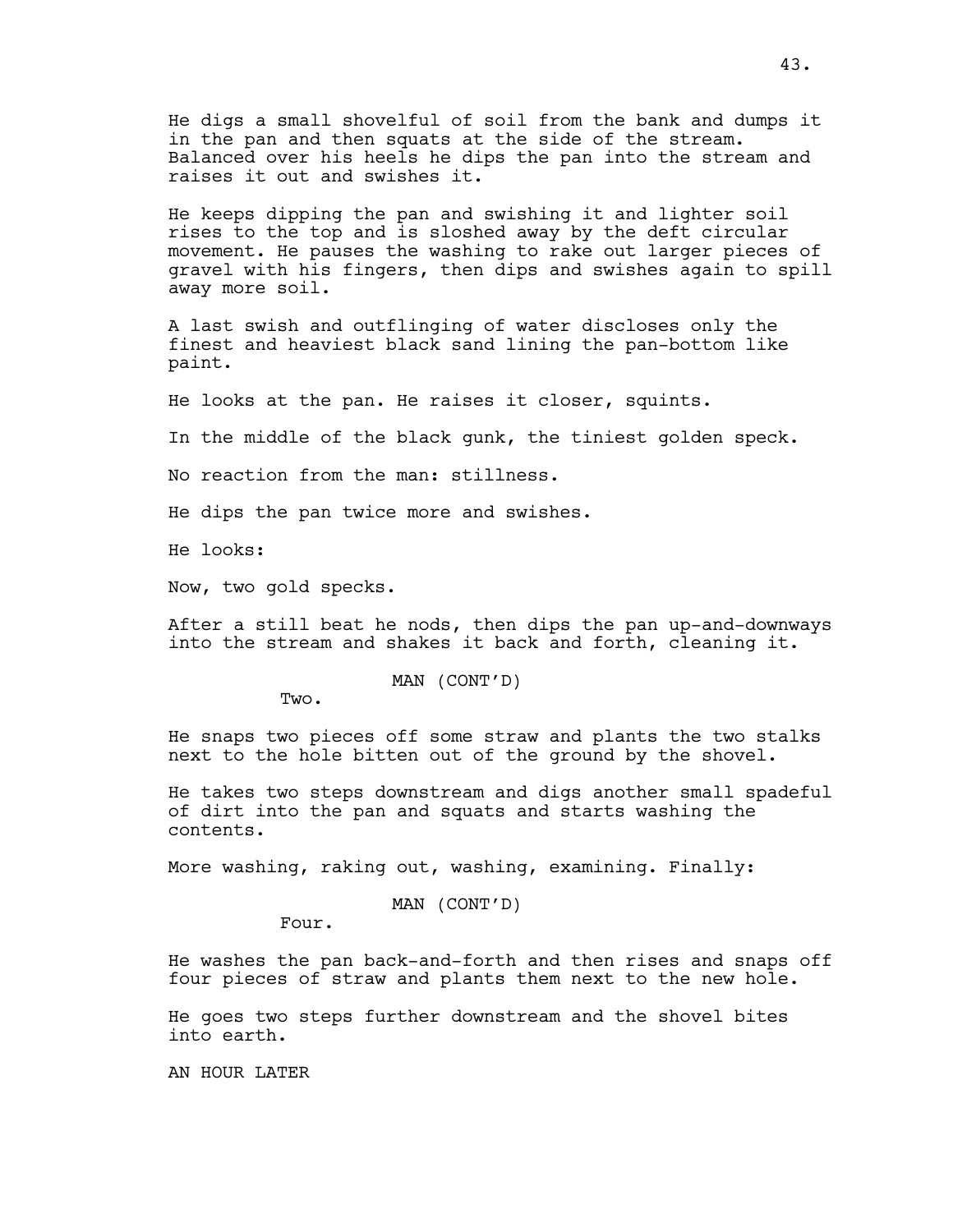There is a line of shovel-holes along the stream bank. Straws are planted by each hole, sparsest upstream, swelling to a thicket of them seven or eight holes down, then diminishing again towards the hole before which the man now squats, panning.

His shirt is off. He has a farmer's tan: very red neck ending in a hard line of very pale torso, ending in red hands.

He is finishing washing, and now examines the pan-bottom: one golden speck.

He washes the pan, plants one stalk of straw, goes downstream and digs and pans.

Now, nothing.

He clamps his hands on his knees and rises. He looks up the hill.

> MAN (CONT'D) All right Mr. Pocket-I'm a comin. You just set there, I'm a comin.

He goes to the middle of the line of holes——the hole with the most straw-stalks next to it. As he does so:

> MAN (CONT'D) Where are ye, Mr. Pocket-right, left, er straight up the middle?

No answer from the hill.

MAN (CONT'D) ... Well, we'll see.

His shovel bites into the earth a couple paces uphill of the richest streamside site.

> MAN (CONT'D) ... We'll see.

## DUSK

The holes in the hill form a bendy triangle—the longest row of them lining the stream, the successively uphill rows growing shorter, and pulling to the right. The triangle is as yet incomplete, topless: the trapper has not quite reached the pinnacle, the focus of the gold.

The trapper is rising out of a hole—which is waist-deep, the holes being deeper as they climb the hill.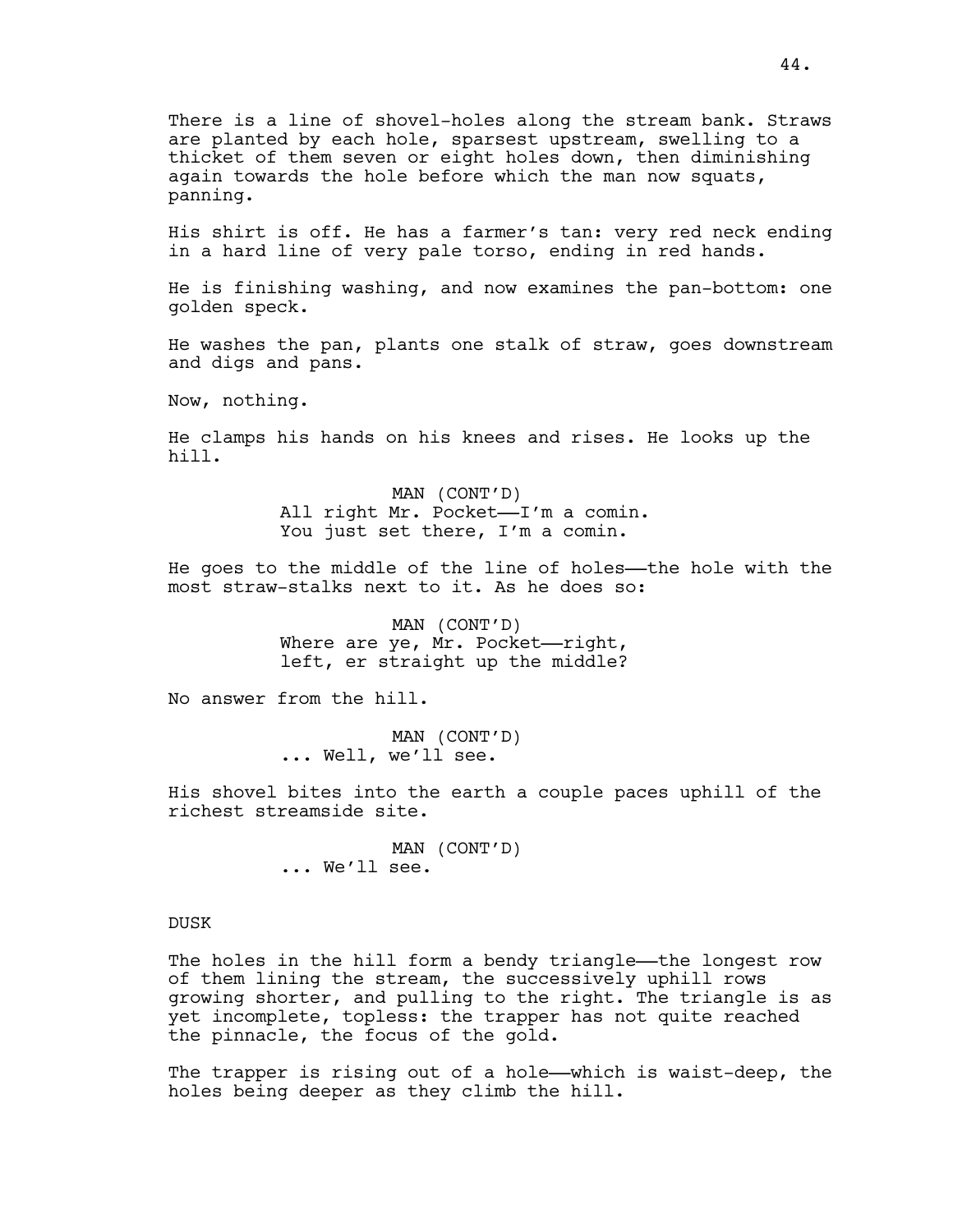At the river he washes the pan. The end result: the panbottom is glittering with gold specks among the black, too many to count.

> MAN Heh! Almost enough to keep!

He plunges the pan into the stream and waggles it, washing the gold away.

He rises, stiff now.

He looks up at the canyon rim. There is radiance dying at the point beyond which the sun has disappeared. Evening breeze is stirring the trees at the rim.

> MAN (CONT'D) All right! I'm gonna getcha. Not today, but I'm gonna getcha. You can't run away Mr. Pocket!

As he goes down to his pack horse:

MAN (CONT'D) ... I'll catch up with you tomorra. I'm old, but yer older!

He starts unpacking the horse.

# DUSK

The trapper has built a campfire. He sits before it eating, humming as he chews.

His chewing freezes for a beat as he stares into the fire, focused. Then he resumes chewing again, chuckling.

LATER - DUSK

He finishes wrapping himself in a bedroll.

A loud exhalation, a quiet beat. Then, sudden and loud:

MAN Good night, Mr. Pocket!

Chuckles, then he rolls over.

WIDE

By the hill the remains of fire, the man small. Faint chuckling and a faint: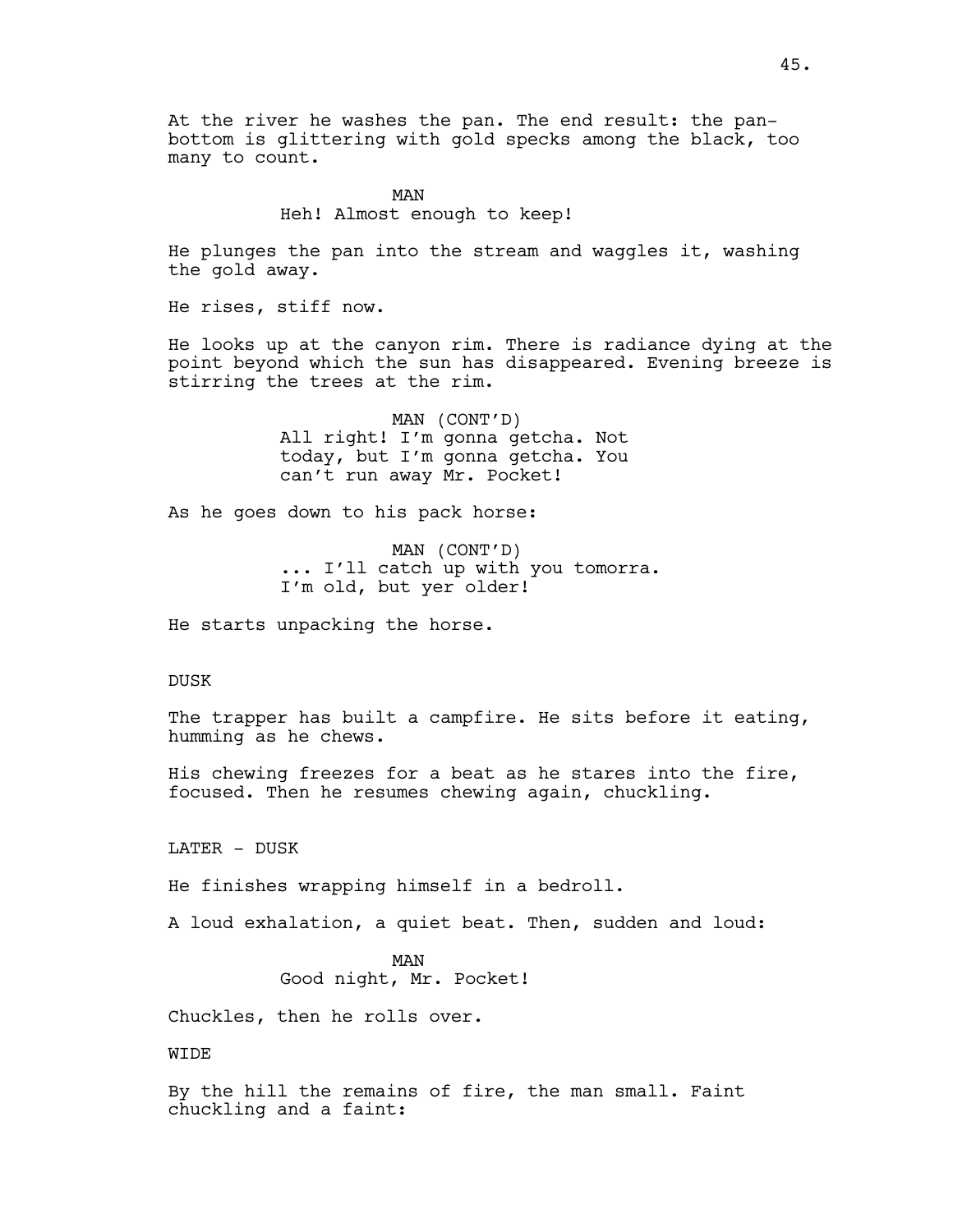EXT. STREAM - DAWN

The prospector stands in the middle of the stream, the legs of his stained union suit rolled up to the height of the water.

He jerks on a length of string and pulls up a small silvery fish that twitches in the sunlight.

Looking up at the ridge above him he notices the owl alighting in the tall pine.

THE PINE - DAY

As the prospector, now fully dressed, inches his way up the pine, stepping on smaller and smaller limbs as he approaches the top. He has a burlap sling around his neck.

At a flapping sound he looks up.

In low angle we see the owl, disturbed by his approach, awkwardly taking flight.

Back to the prospector, hair stirred by breeze. A distant hoot. He looks around, raising his hand to shadow his eyes.

The horizon. Mountain after mountain softening with distance and haze. Nothing stirs.

He looks down.

An unfamiliar, high perspective on his hidden canyon. The stream. The line of holes at its bank. The distant sound of the stream.

He resumes climbing.

AT THE NEST

The prospector arrives. Five speckled eggs, barely bigger than chicken eggs.

The prospector is carefully loading them one by one in his burlap sling when something catches his look, arrests his eggloading motion.

The displaced owl is perched on a tree maybe fifty yards distant. Its gaze is fixed on him.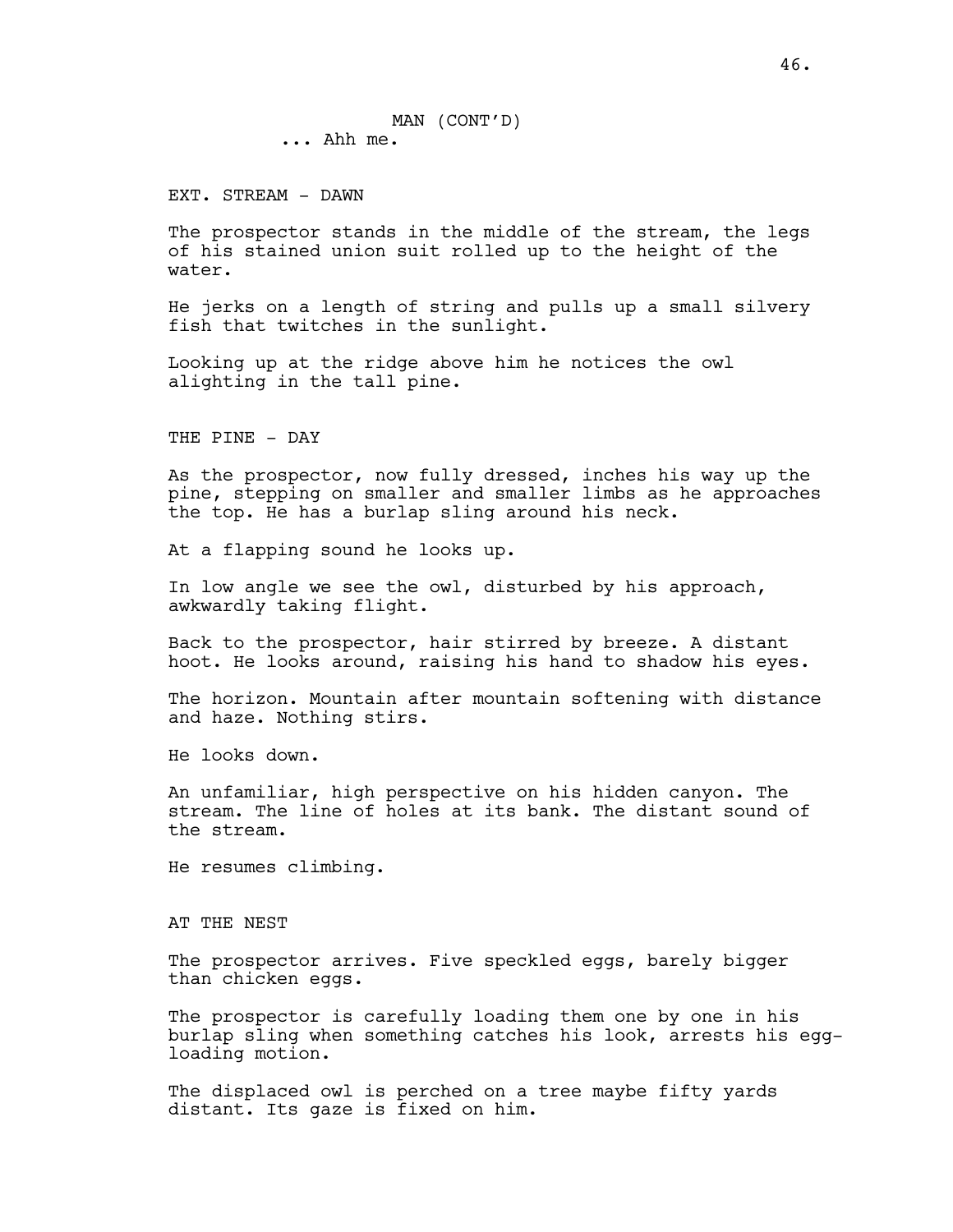The owl looks at him.

The prospector relents: he places the egg he holds not in his sling but back in the nest, next to the lone egg he had not yet taken. He mutters:

> PROSPECTOR I cain't do it!

He unloads the eggs already in his sling.

PROSPECTOR (CONT'D)

... Damny.

He considers.

PROSPECTOR (CONT'D) Mebbe just one.

He restores one egg to his sling and starts his descent.

PROSPECTOR (CONT'D) ... How high can a bird count, anyway...

EXT. CANYON - DAY

FRYING EGG

An egg and a small fish sizzle in the frying pan.

THE PROSPECTOR

Eating, staring fixedly off as he chews.

His point-of-view: the line of holes at the riverbank.

The prospector, still chewing.

PROSPECTOR

Yep... yep...

He sets the plate aside, rising:

PROSPECTOR (CONT'D) Ya ready, Mr. Pocket?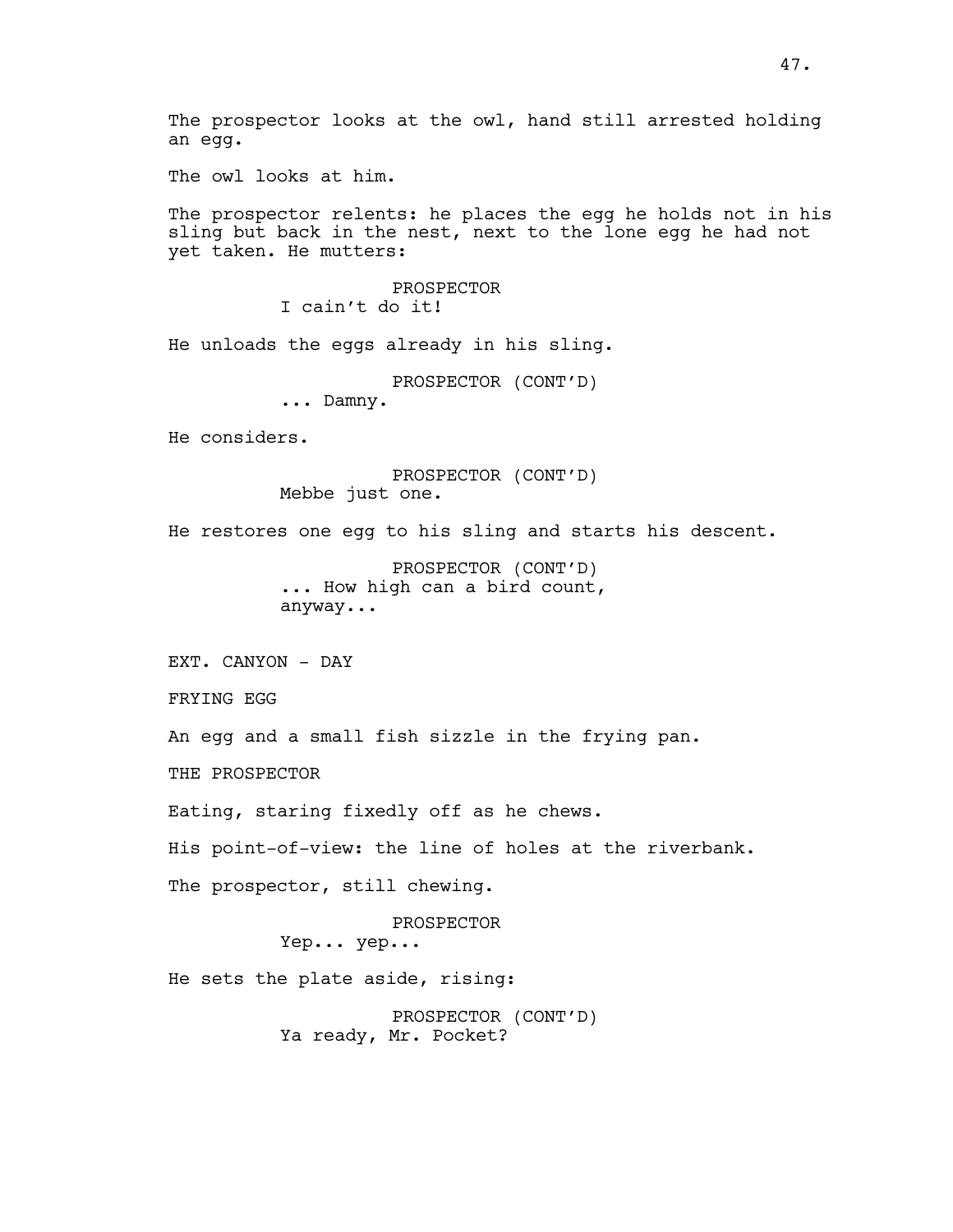# MINUTES LATER

He is in a hole further up the hill, a little more than halfway up a prospective triangle not yet defined fully to the top by the progressively shorter lines of holes.

He claws small nuggets from the earth now, wipes them and blows them clean of dirt, puts them in a sack.

> PROSPECTOR Keepers now... gettin to keepers...

# **T.ATER**

The sun is high.

The prospector climbs from a hole sweating, shirt off, further up the hill, his sack of nuggets half-full.

> PROSPECTOR Lumps'n chunks... lumps'n chunks...

He steps back, looks at the shape of his bendy, not-yetfinished triangle.

He drops the sack, picks up the spade that is planted by the last hole, and walks up the hill referring to the downhill holes.

A look back and forth and then he decisively plants the shovel at a spot: the presumptive apex of the triangle.

> PROSPECTOR (CONT'D) ... Right here! I got the almighty cinch on you, Mr. Pocket! You're settin down there a-waitin for me!

He picks up a canteen, tips his head back and pours water over his sweat-stained face.

He blinks up at the hot sun.

PROSPECTOR (CONT'D) ... Hold on sun, hold on. I'm almost there.

# **LATER**

The prospector is almost neck-deep in a hole about five feet in diameter. He looks up at the sun, closer now to the western ridge.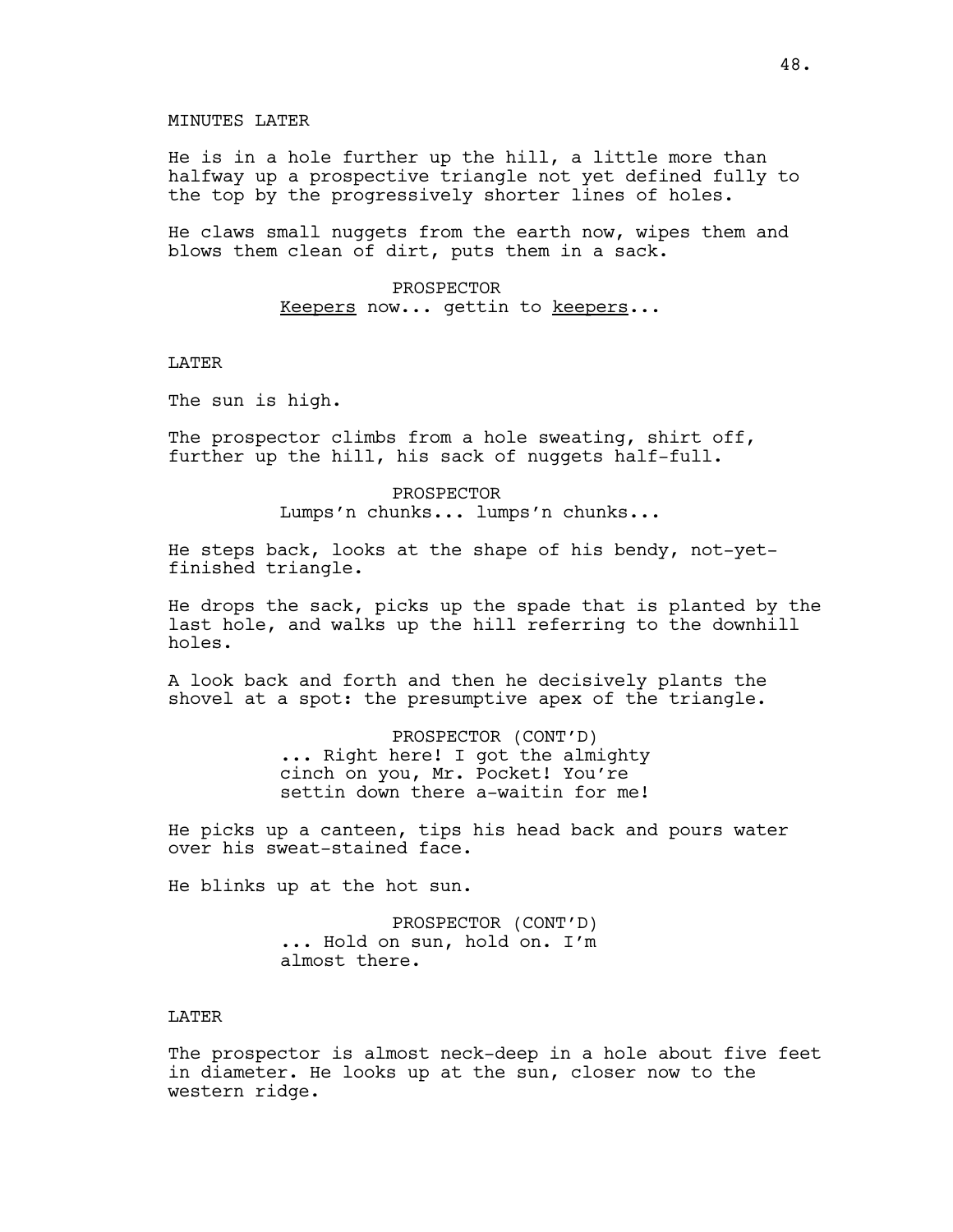He gets down on his knees and claws through the dirt at the bottom of the hole. Nothing but dirt and rocks. Standing again he works on the walls of the hole, widening it so he can swing a pick.

# AGC14 LATER STILL

The sun is lower. We see only the tip of the pick as it swings up above the lip of the hole at the apex of its arc. The hole is about eight feet deep now and the sun slants in at a steep angle.

## AGC15 INSIDE THE HOLE - DAY

As the pick bites into the soft earth. It strikes something hard. The prospector grabs the spade and starts frantically shoveling the earth and tossing it away. He drops the spade and sinks to his knees and starts pawing at the dirt. A chunk comes away in his hand.

He swipes it clean: it is half rotten quartz, half virgin gold.

# PROSPECTOR Mother Machree!

The quartz/gold seam comes apart with just a little twisting pressure from his hands. Still on his knees he tosses the huge gold chunk onto a burlap sack on the floor of the pit. He pulls another chunk from the pit wall in front of him——like the first, but even more of this one is gold. And another chunk. And another.

# PROSPECTOR (CONT'D) Hello Mr. Pocket!

The pit, out of direct sunlight, is warmly lit by the late sun filtering in through the dust raised by his digging and clawing. But now the light, animated by the motion of the dust, is subtly disturbed.

The prospector freezes. What was it? Not a shadow. Was it anything? Whatever wavered in the cloud of light and dust, is now still.

We are very close on the prospector who faces into the pit, only his eyes turned back, not daring to turn his head. He thinks. After a long beat his eyes return to the gold lump in front of him. More stillness.

Not knowing what to do, not wanting to turn around, he stiffly reaches with one hand to brush dirt from the lump.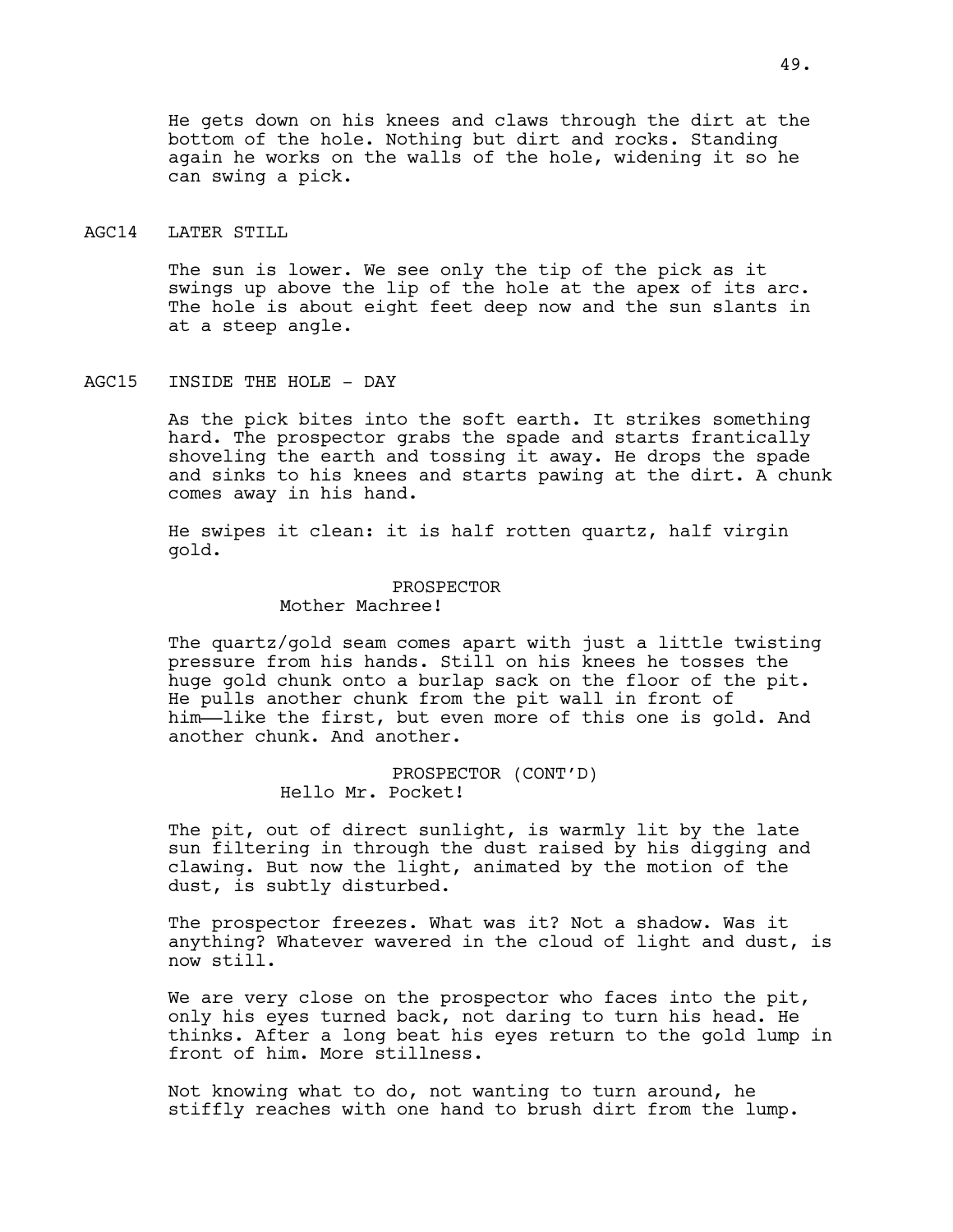When we cut from the lump to a close-up on his face it is a new, lower angle, showing an out-of-focus figure standing at the lip of the pit, above and behind the prospector.

The prospector clears his throat. He self-consciously whistles, attempting a show of nonchalance, tipping his head to admire the lump of gold.

The soft silhouetted figure above is silently reaching something from his coat.

We cut to a high angle over the man's shoulder, the prospector below, facing away from us, on his knees, whistling. Motion in the body of the foreground man shows him continuing and then completing the action of getting something from his coat. Now he is still.

Back down to the prospector. We are now very close, his face filling the frame. The prospector is beading sweat, looking at the lump, trying to think what to do, not coming up with anything. His whistling dries. In the quiet, a small, sad, shake of his head.

A loud roar and his body slams down out of frame.

He hits the ground and is still.

Renewed quiet.

The man looking down: a young man, almost a boy, cleanshaven, neater than the prospector, a six-gun smoking in his hand. He holds still, the stillness confirming that his prey is dead.

At length he relaxes, his gun no longer pointing but his look still down at the body in the pit.

The prospector's limbs are in an awkward tangle. He has the ragdoll attitude of a corpse. Blood leaks from his back.

The shooter slowly seats himself on the lip of the pit, legs dangling.

His eyes still on the corpse he sets the gun down and fishes a rolling paper and a tobacco-sack from his pocket. He curls the paper, taps in a line of tobacco, finishes curling the paper, licks it shut, lights it.

As he inhales his look moves, for the first time, off the prospector. It wanders out over the stream and up the pines to where a shape moves: the owl alighting.

Evening breeze stirs the man's hair. He gives a long exhale of smoke, looks back down into the pit.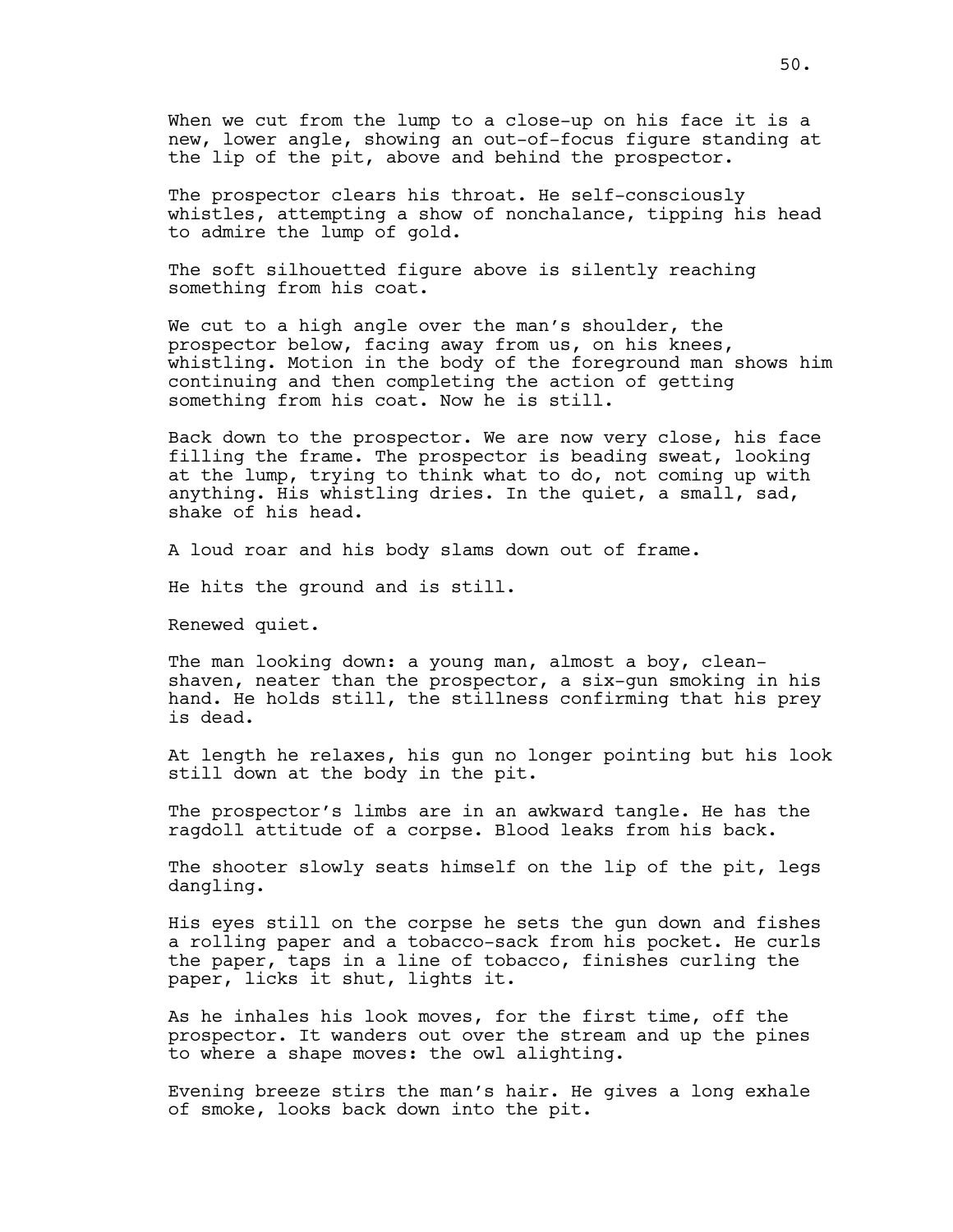Seeped-out blood covers the back of the prospector's shirt.

The shooter, his look unemotive, sighs, licks forefinger and thumb and taps them against the end of the cigarette, killing it. He puts it back in his pocket, for later. He picks up the gun.

He braces both arms against the lip and drops himself into the hole, his gun above his head as he lets go of the edge.

Just as he lands the prospector, twisting with a wheezing roar of effort, grabs the shooter's ankle and upsets his balance. The gun goes off with a roar thudding into the side of the hole and filling it with smoke.

Collapsing at the bottom the shooter tries to lower the gun but his wrist is grabbed and wrenched to the side as the gun goes off again. The two men tangle in the confined space a riot of flailing limbs. The prospector does not let go of the young man's wrist even as he lowers the gun to shoot.

Suddenly the prospector throws a handful of dirt into the shooter's face and wrenches the gun away.

The shooter raises his other hand in front of his face to shield it just as, from offscreen, the gun roars again, the bullet passing through his hand and into his face, killing him.

The prospector struggles wheezing to his feet, discharging the revolver two more times into the young man's body.

The gunsmoke rises and the last gunshot rings out to leave the prospector sobbing, looking down at the dead man covered in blood. Blood drips from the prospector as well, draining down the arm holding the gun still pointing at his assailant.

> PROSPECTOR (CONT'D) Ya measly skunk! A-campin on my trail and lettin me do the work an then shootin me in the back!

He kicks at the dead man's foot.

PROSPECTOR (CONT'D) ... IN THE BACK!

Sobbing and moaning, he crawls out of the pit.

EXT. LIP OF THE HOLE/STREAM - LATE DAY

He claws his shirt off as he staggers downhill to the stream.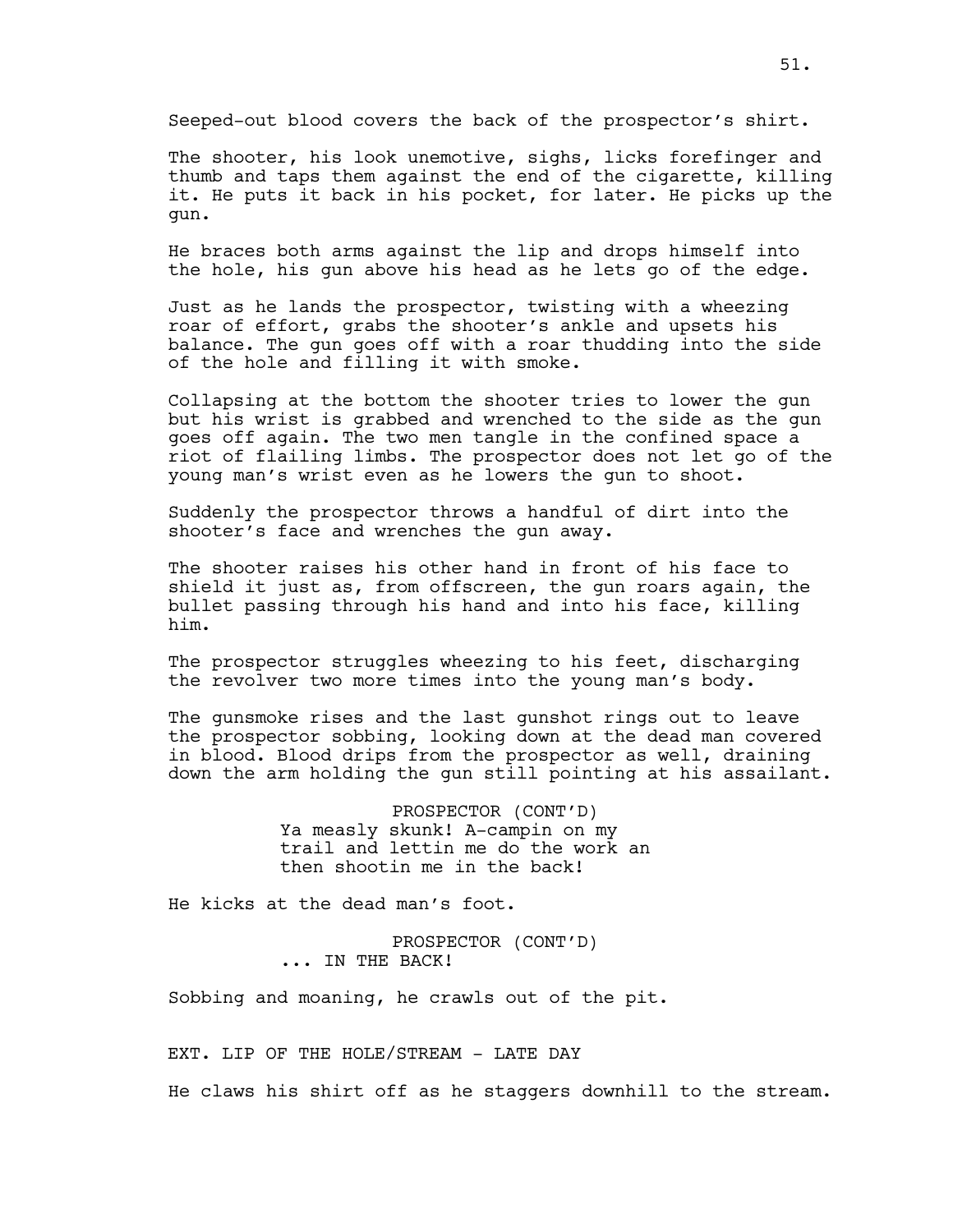He drops the gun at the riverbank and plows into the water. Not deep enough: he does knee-bends to clear the blood so as to be able to examine his wound.

He moans with pain and effort with each bob as he sloshes water against himself.

The exposed wound is in his midriff, to one side. He raises that arm and twists to look at the exit wound in his back.

> PROSPECTOR (CONT'D) ... Went clean through. Didn't hit nothing important. Just guts! JUST GUTS, YA MEASLY SKUNK!

The shout is directed up the hill. The prospector reverts to moaning as he bobs and slaps water, cleaning the wound.

He staggers out of the stream and goes to his little campsite and pulls some cloth out of a bag, yelling uphill:

> PROSPECTOR (CONT'D) ... Don't worry, Mr. Pocket, I'll come back!

He rips a length of cloth and we cut on the rip.

EXT. HOLE - NEXT MORNING AGC7

Early light.

The holes.

The dead shooter, caked with dirt and blood, lies at the lip of the topmost hole having been dragged out. On the other side of the pit uncleaned lumps of gold lie on the burlap bag. Wheezing is audible within the pit.

The prospector, now bandaged, is inside. The pit's uphill wall is now concave, the pocket of gold having been clawed out. The prospector runs a hand along the concave surface, looking, pulling out a clod, satisfying himself that it is little more than dirt.

> PROSPECTOR Okay... okay...

He emerges from the pit.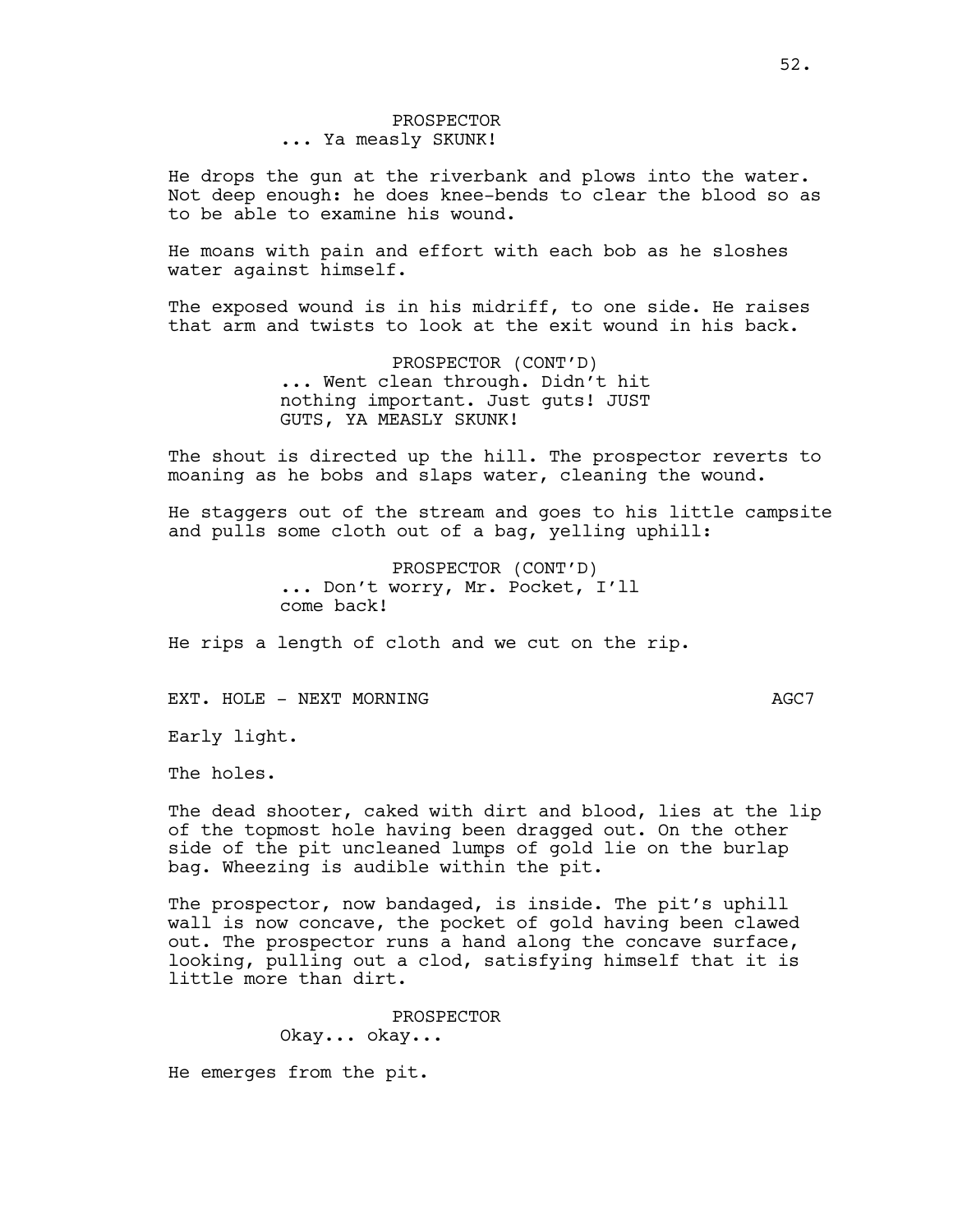He plants a toe under the corpse and, with one hand clamped against his injured side to keep it compressed while he strains, he rolls the dead man into the pit.

> PROSPECTOR (CONT'D) ... That's yer share, ya measly skunk!

EXT. CANYON - DAY

THE LOADED HORSE

Clanking and jangling with pots and pans. It is now also loaded with two bulging burlap sacks.

> PROSPECTOR There's a spot in me heart Which nobody may own There's a depth in my soul Never sounded or known...

The prospector is leading the horse through the downhill curtain of vegetation.

```
PROSPECTOR (CONT'D)
There's a place in my mem'ry
——My heart——that you fill
No other can take it
No one ever will...
```
His singing voice fades as the shrubs and branches close over him and he continues his descent unseen.

High: the owl's point-of-view of the canyon. The burbling stream, the hill beside it marred by the strange geometry of gouged holes.

The distant voice fades to nothing. The sounds of the canyon return.

FADE OUT

As we dissolve to a new title page we hear the sound of distant barking:

# **The Gal Who Got Rattled**

The page turns to a new illustration: wide on a rolling prairie. In the painting a line of conestoga wagons recedes into the distance; a lone rider coming from the wagon train is about to meet a man on foot, his back to us, who carries a winchester on his shoulder. He is trailed by a small black terrier.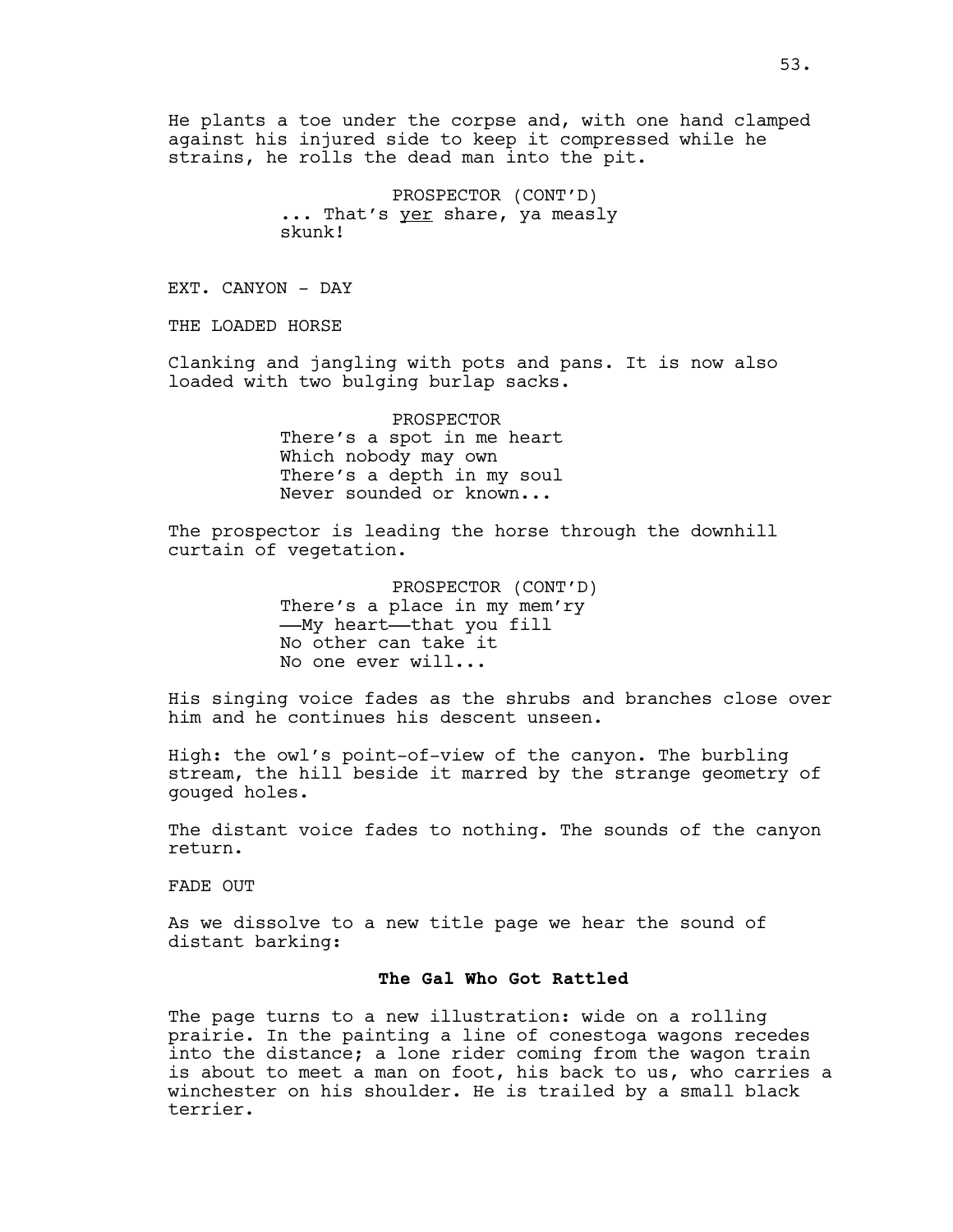*Mr. Arthur had no idea what he would say to Billy Knapp.* We dissolve to:

INT. BOARDERS' DINING ROOM - NIGHT

A YAPPING DOG

A little terrier wanders beneath a long table, among the boots and high lace-ups of the nine or ten diners.

A male hand reaches under the table with a scrap. The dog hurries to it.

> VOICE His cough did not respond to any kind of syrup or elixir...

At the table: a half-dozen boarders among whom are Gilbert and Alice Longabaugh. Gilbert is just withdrawing his hand from under the table.

The speaker is a young salesman.

#### SALESMAN

I bought him every kind of remedy, out of my own pocket. Nothing palliated. Although one of them he drank avidly. And it was an extremely rattly cough. No, I was not sad to see Mr. Kincaid leave.

# LANDLADY

It was not a contagious cough. Nobody here became ill. It was a nervous cough. I would not rent to a contagious cougher.

#### **SALESMAN**

I have never heard of a nervous cough.

(turns to Mrs. Longabaugh) I understand you are about to leave us.

# LANDLADY

There is no medical affliction but that doesn't have a nervous variety. The nervous system spreads its tendrils throughout the body. I saw a picture of it in a book.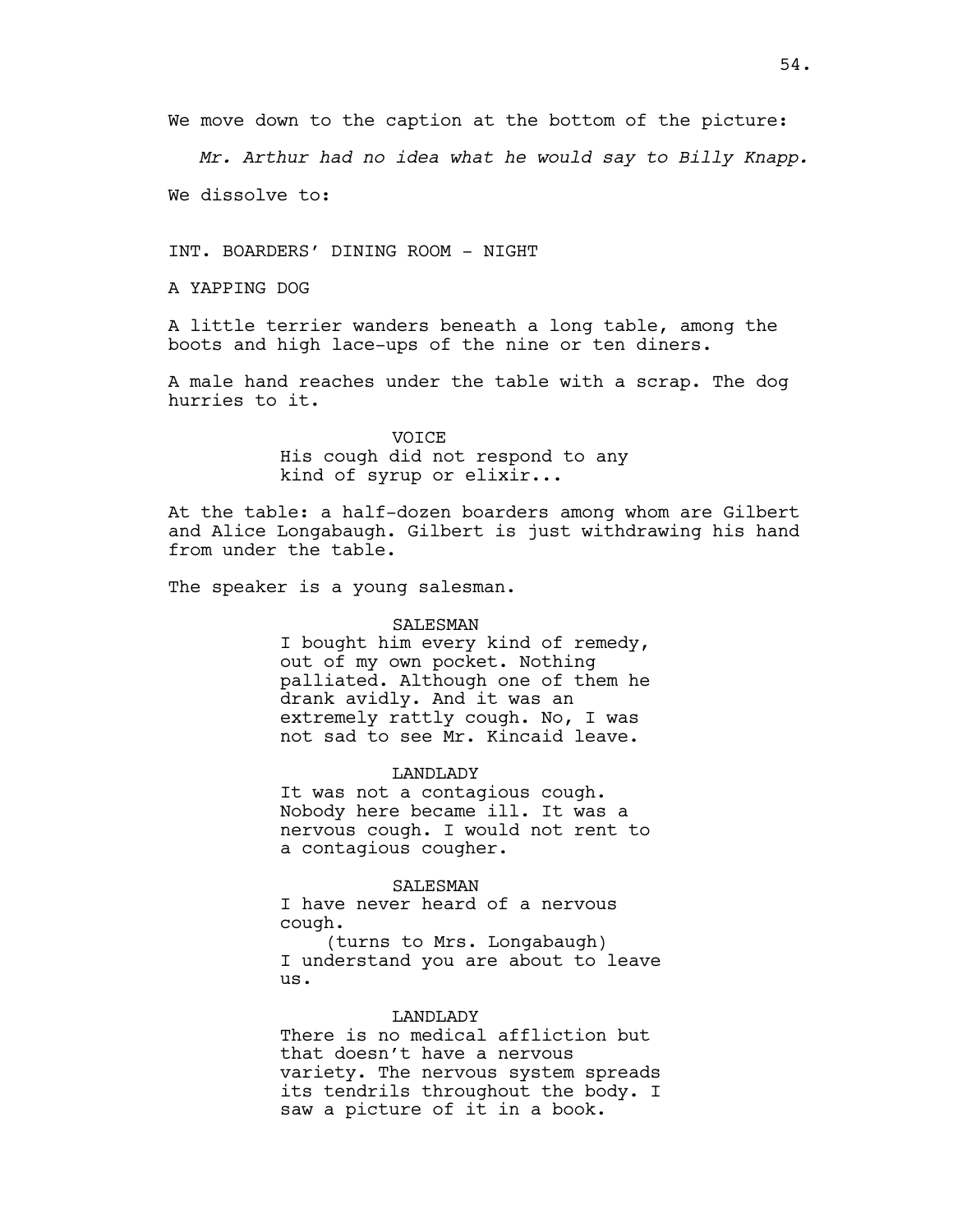# **SALESMAN**

The nervous system does not have "tendrils."

# LANDLADY

I don't pretend to be a physician, or a botanist. I know that the nervous system extends through the body and I presume that that is how it learns of the various physical conditions that it imitates.

# ANOTHER MAN

Mrs. Flannery is quite right, I have seen that picture.

# LANDLADY

My point is only that Mr. Kincaid was not a contagious cougher. I don't rent to such.

# MIDDLE-AGED WOMAN

Is there any more chicken and dumplings? The bowl came to me last.

## LANDLADY

Yes there is more! We don't stint at this table. Grandma Turner looks to be finished. Are you finished Grandma Turner!

An old lady stares off, her mouth open.

The landlady nods.

LANDLADY (CONT'D) ... Grandma Turner is finished.

# SALESMAN

(to Alice) Leaving tomorrow? Jumping off the map, so to speak?

## ALICE

Yes indeed, my brother and I are setting off in the morning, for Oregon.

SALESMAN Oregon! You have people there, or a——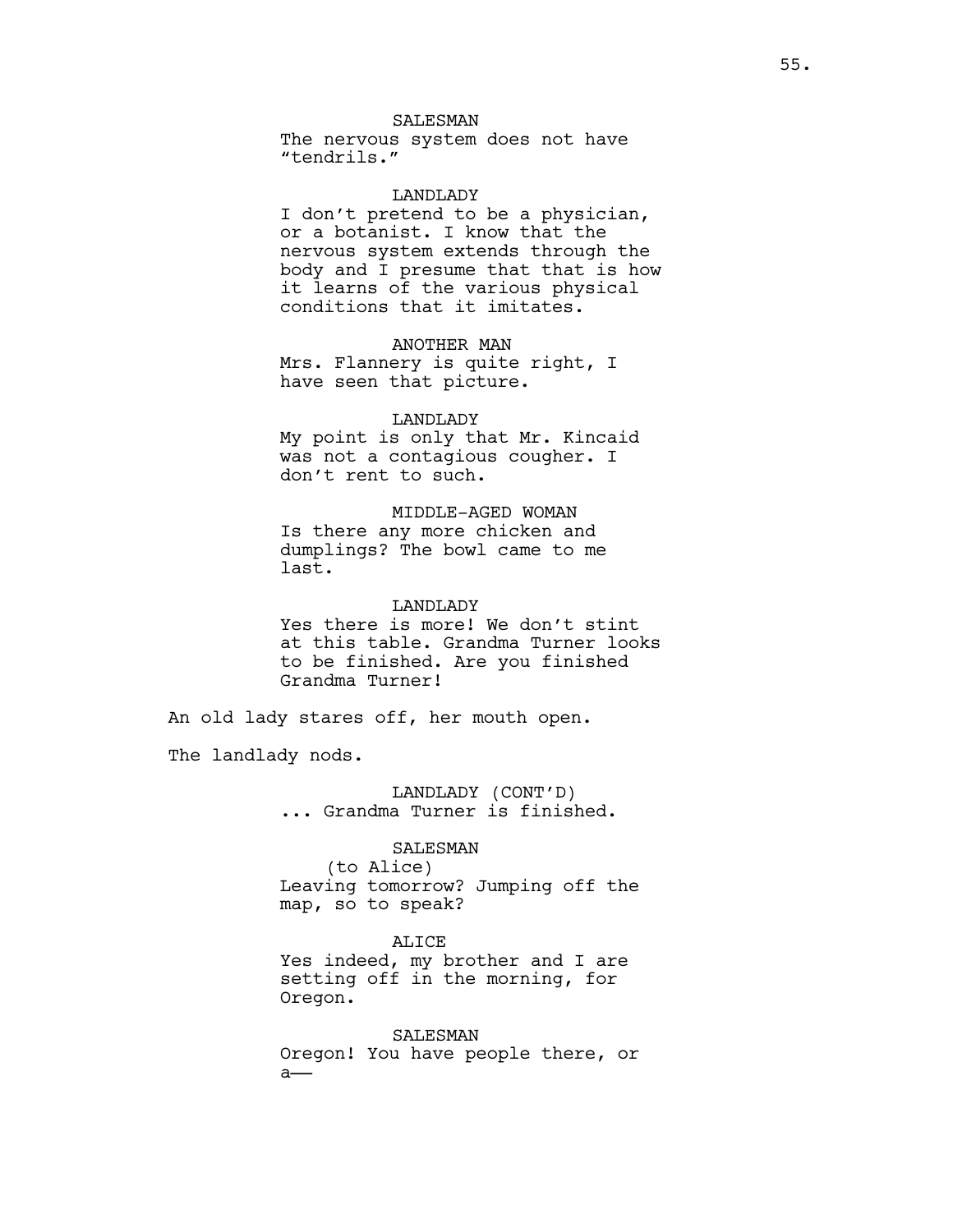LANDLADY Just scoop from her plate, Mrs. Halliday. Grandma Turner is quite done.

ALICE No, I, not exactly-that is, my brother does.

GILBERT Well go ahead and tell him Alice, don't be tongue-tied. She has exciting news.

ALICE I'm... I"m to be married. Or at least I may be, to Gilbert's... associate.

GILBERT He's well fixed out there.

The salesman can't quite make out the situation. He looks at Alice, puzzled.

> SALESMAN You're not certain whether you're going to be married? Has the gentleman not proposed?

> > ALICE

Well, he——

Alice looks up with embarrassment.

GILBERT

He will propose. Once they meet each other I'm sure Alice will pass muster. The match is a good one. I'm joining him in a business opportunity. And he's declared himself ready to marry when he finds a suitable match. Alice can be very sociable and attractive when she has a mind to be. She doesn't always have a mind to be.

#### LANDLADY

I think she is just the picture of charm and we will be so very sorry to see you go, Miss Longabaugh, you and Mr. Longabaugh both. (MORE)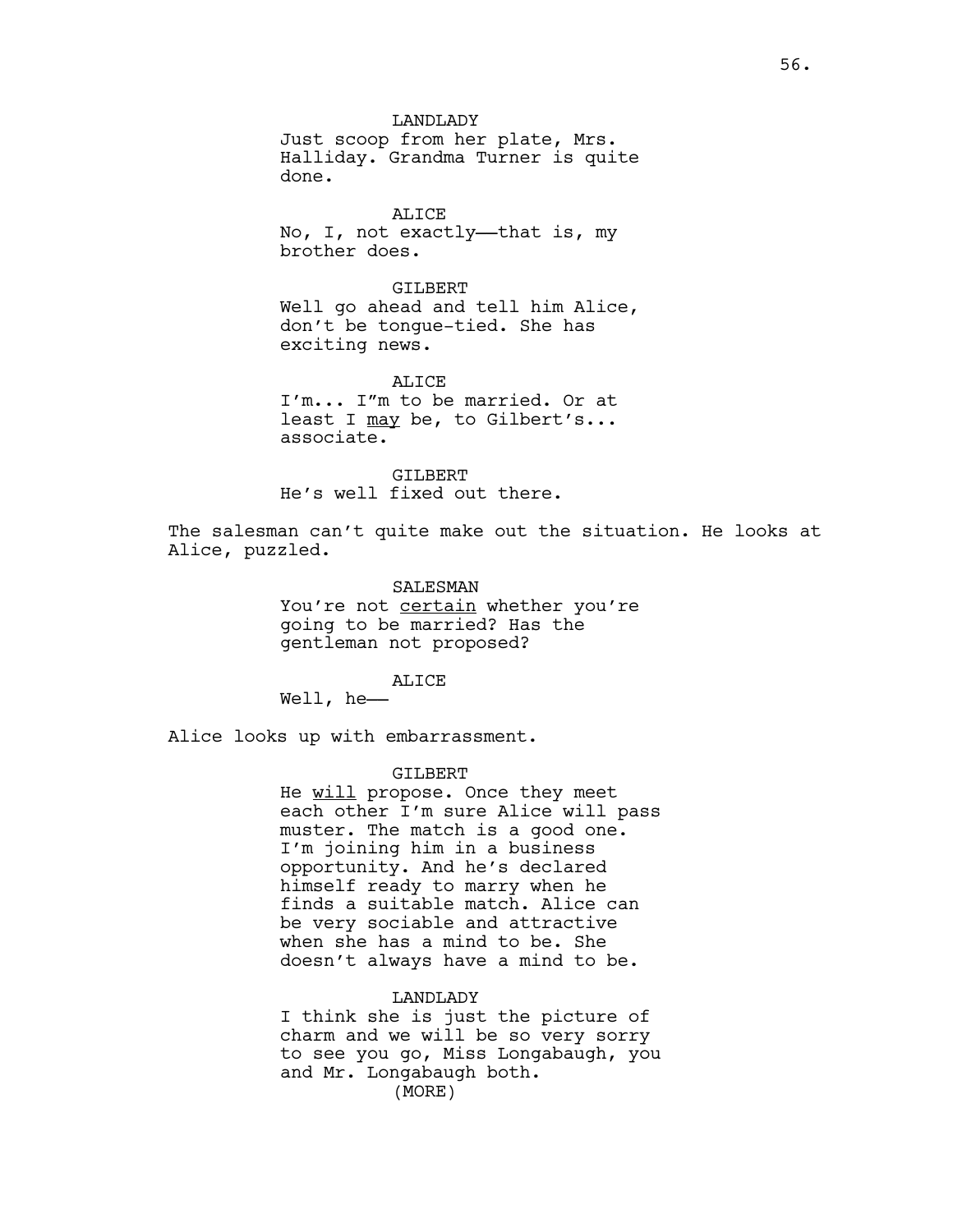EXT. PRAIRIE - DAY

#### DAYS LATER

We hear the steady yapping of a small dog but we are close on an ox, in harness. We lead the ox; it is looking past us with watery, sad brown eyes.

Reverse: the wagon ahead. The terrier stands inside with its forepaws up against the tailgate, looking out the back, steadily yapping. We can tell from its body that its tail is furiously wagging. It is keeping steady eye-contact with the ox behind.

Alice trudges before the wagon in which the dog yaps. She wears a broad-brimmed hat. Gilbert walks slightly ahead. Ahead of both a young man, seen only from behind, leads their team of oxen.

After a long beat walking:

#### ALICE

Gilbert.

#### GILBERT

Yes, sister.

The dog is still yapping, and indeed yaps throughout.

Alice is hesitant:

**ALICE** Two people have asked me about President Pierce.

#### GILBERT

Asked?

ALICE Well... complained.

GTLBERT

About what?

ALICE The barking.

GILBERT Indeed. Why to you?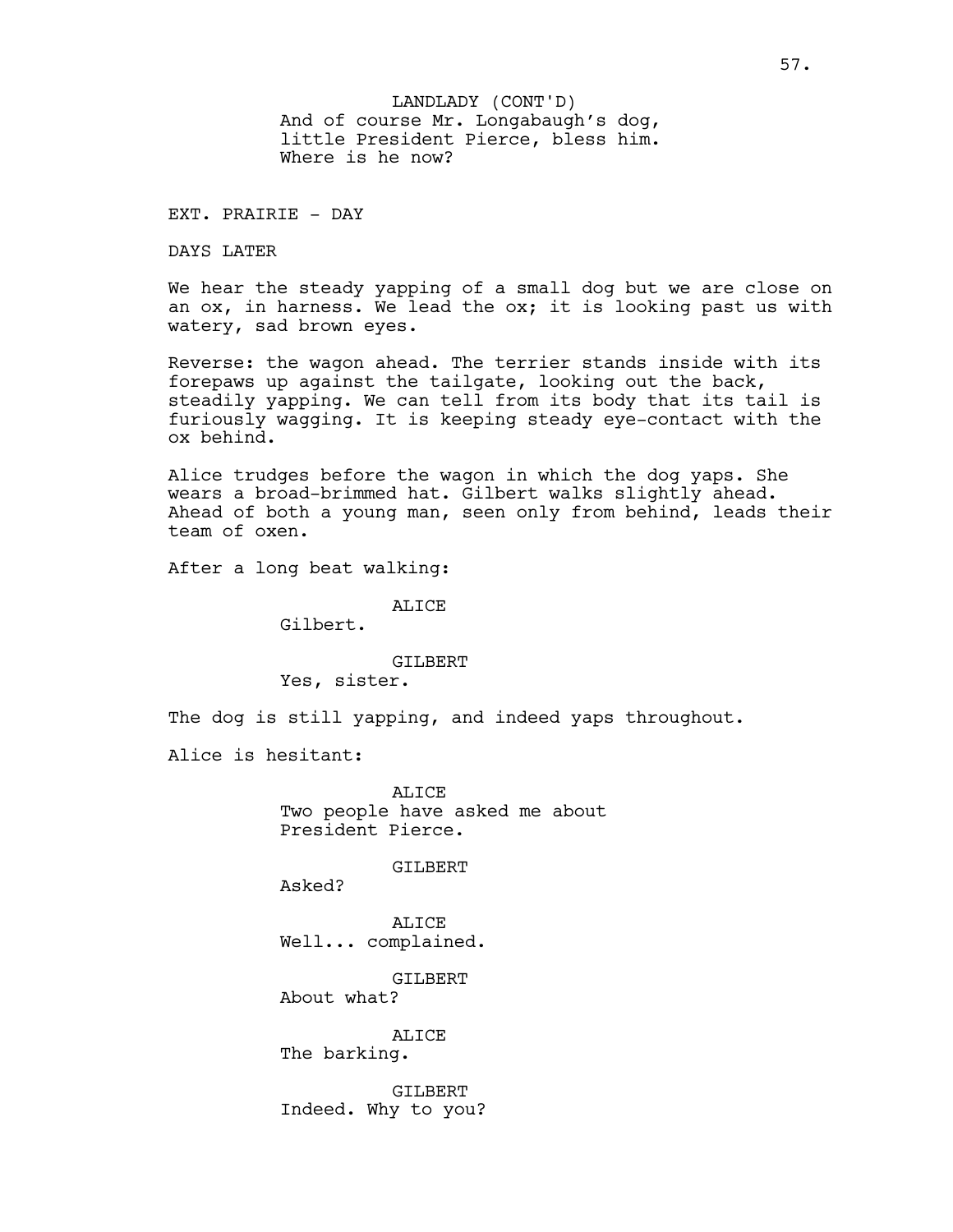**ALICE** 

I believe they assumed he was my dog.

GILBERT Well I don't know what to say. President Pierce is a nervous creature, and excited by animals larger than himself.

ALICE Almost all animals are larger than President Pierce.

GTLBERT (nettled) Well what of it?

ALICE

People are... wondering if he will bark all the way to the Willamette Valley.

GILBERT What if he does? There are property rights. The dog is my property. My property barks. There you have it.

They walk in silence. Then:

GILBERT (CONT'D) What did you tell them?

ALICE ... Well. Not that.

GILBERT Yes, I can only imagine what you said. Alice: sometimes you have to tell people what's what.

Gilbert raises his hand and coughs into it, probably from the choking dust.

EXT. PRAIRIE - NIGHT

DAYS LATER

Night. On the prairie.

Alice sits on the ground against a wagon wheel, in distress. Her knees are drawn up and her hands clamp either side of her head. She is hyperventilating.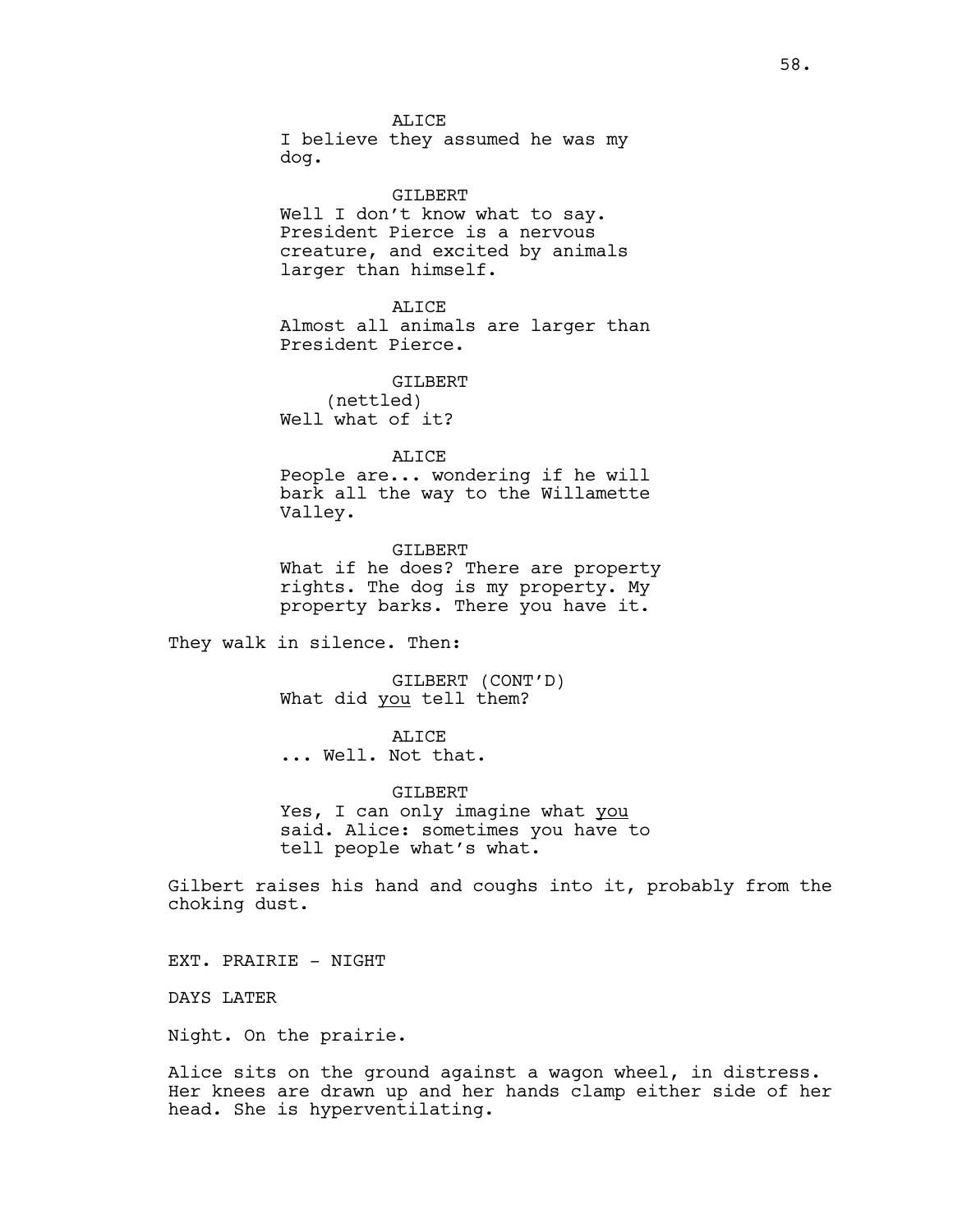The little dog is near her, yapping up toward the wagon.

From inside the wagon, moans building to a scream of agony.

The scream is succeeded by heavy breathing and then a rasping voice:

#### GILBERT

Alice!

Staring at the ground she shakes her head, still hyperventilating.

She looks up.

Peeking out over the tailgate of the next wagon in the circle is a small child. He stares at her.

GILBERT (CONT'D)

Alice!

EXT. PRAIRIE - NEXT MORNING

Gilbert lies inside the wagon gazing upward, dead.

Alice stares down at him.

Early sunlight is diffused by the wagon's canvas skin.

**VOTCE** Ma'am... Um, Miss... condolences...

A man nearing sixty, mounted, looks in over the tailgate. It is Mr. Arthur, one of the two trailbosses. He is uncomfortable:

# MR. ARTHUR Condolences——goin back?

Alice stares at him. It is as if she has not heard. Her mouth hangs open.

Mr. Arthur grows only more uncomfortable under her stare.

MR. ARTHUR (CONT'D) ... You, uh, goin back now, er...

As we hear approaching hoofbeats Mr. Arthur's panicked look shifts to the approaching rider, appealing for help.

> BILLY KNAPP Did you lose him?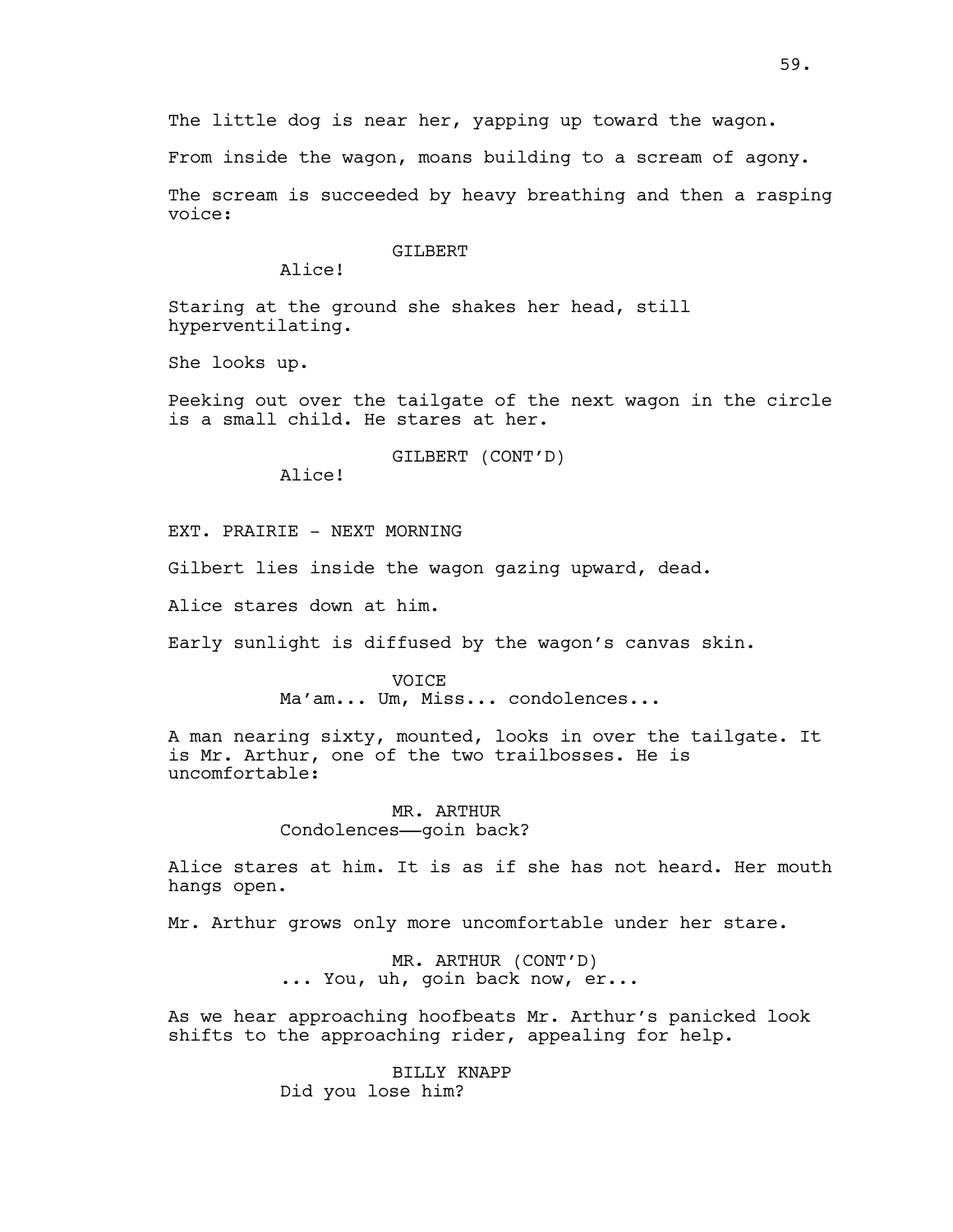She stares at Billy Knapp. Gathering that she is not ready to talk, his tone is gentle:

> BILLY KNAPP (CONT'D) I am so very sorry. I will get a spade.

She finds her voice:

ALICE Yesterday morning he was fine.

BILLY KNAPP It is very quick, cholera.

Mr. Arthur has withdrawn a half-length behind Billy Knapp, to whom he mutters:

> MR. ARTHUR She a go-backer?

BILLY KNAPP Will you be goin back, Miss? Or pressin on?

She stares at him.

He waits, and then a gentle prod:

BILLY KNAPP (CONT'D) ... Goin back, or, stayin with the train?

ALICE Goin back where?

BILLY KNAPP

Uh...

ALICE I... don't have people.

BILLY KNAPP Anyone ahead? In Oregon?

ALICE ... There is a gentleman... but I have not met him. I know his name.

BILLY KNAPP Well... I'll get a spade.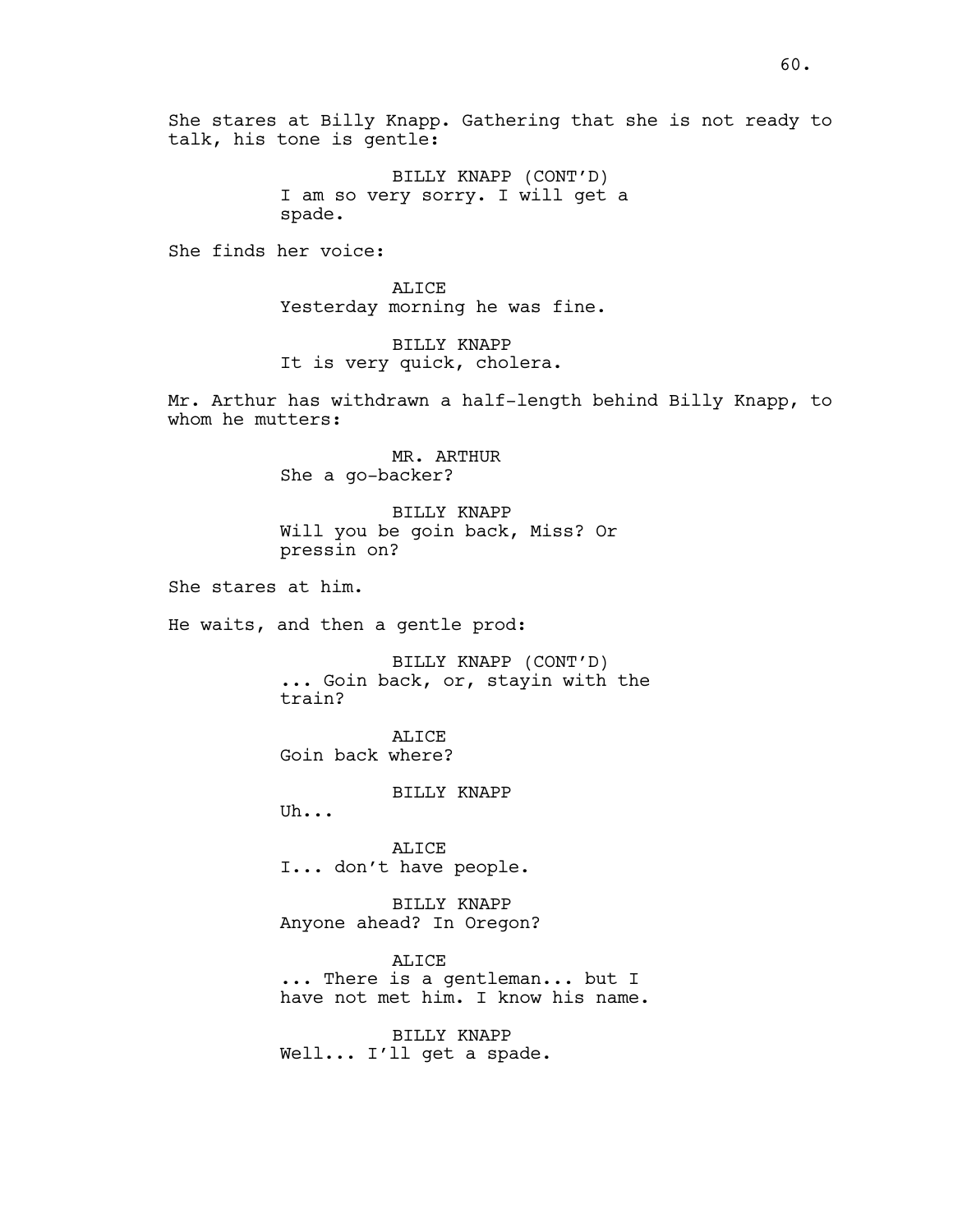EXT. GRAVESITE - LATER

Billy Knapp is walloping the ground with the flat of a shovel. His close-mouthed colleague Mr. Arthur watches from his horse, arms draped over the saddle horn.

Billy Knapp notices Alice approaching and in deference stops packing the earth; he presses at the ground with his toe.

She draws up, looking at the patch of earth.

BILLY KNAPP Don't want him dug up. Uh... you want a marker of any kind, or...

She is staring at the ground. She looks up at him. No answer. He takes it as answer.

> BILLY KNAPP (CONT'D) Well. We'll leave it at that. Better anyway not to advertise to the Indians. They will scavenge.

She looks at him with alarm, which he notes.

BILLY KNAPP (CONT'D) ... They don't bother us, none. Too much trouble attackin a wagon train, too little reward. You got a hired boy don't you Miss Longabaugh?

ALICE Yes. Matt.

BILLY KNAPP 'N he'll handle the team.

ALICE He has been. Gilbert did very little.

BILLY KNAPP Very well. You call upon myself or Mr. Arthur if you...

She looks from one man to the other.

Mr. Arthur says nothing. He turns his horse and rides away.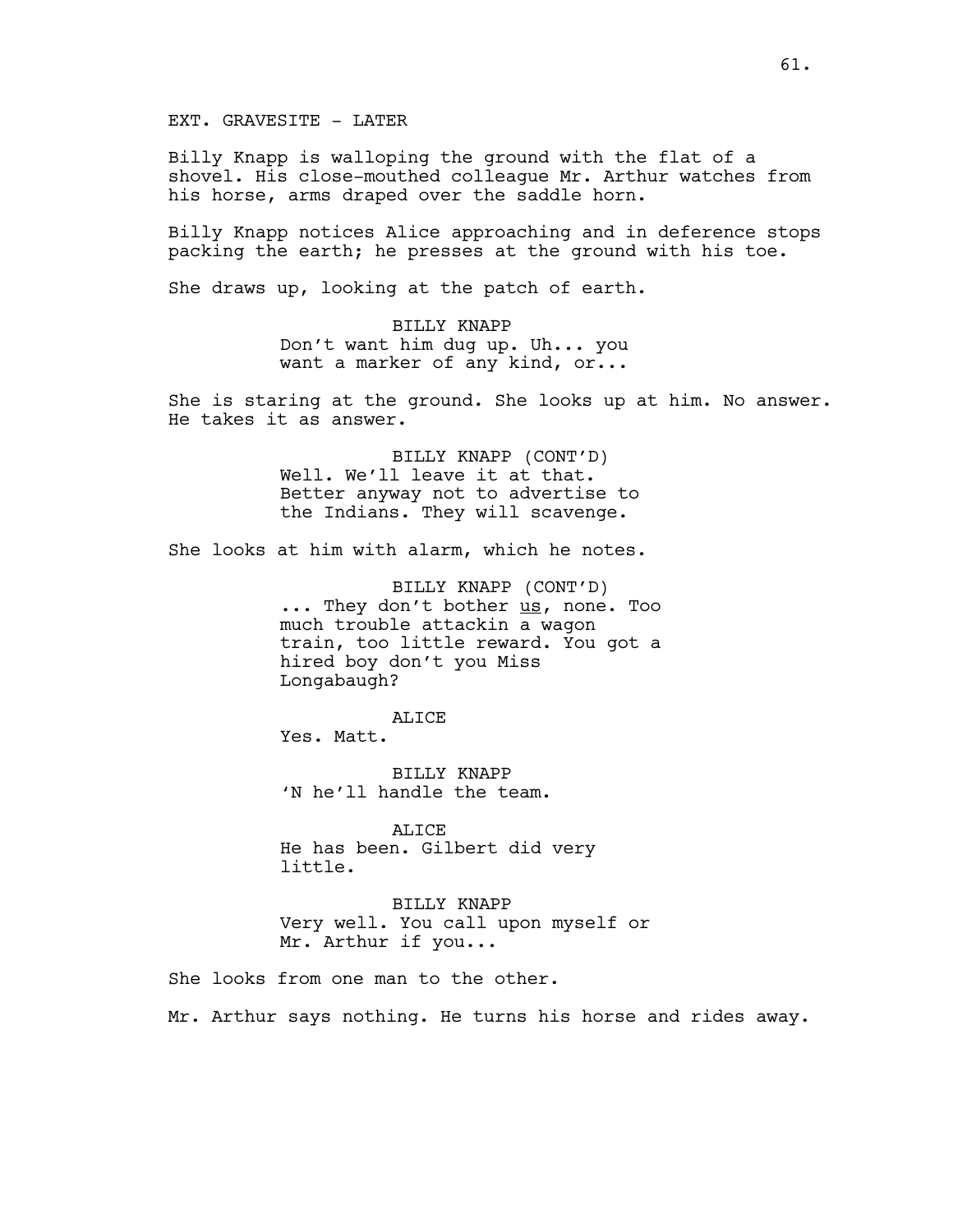EXT. TRAILBOSS' COOKFIRE - NIGHT

Two men sit at a campfire: facing us, Mr. Arthur, and facing away, Billy Knapp, who is just lifting a brand from the fire to light himself a cigarette. The men sit in contented quiet, comfortable enough with each other to not talk.

When Mr. Arthur sees Alice walking up he catches Billy's eye and hastily rises, and Billy Knapp follows.

BILLY KNAPP

Miss.

**ALICE** Please, sit down. Could I ask your advice, Mr. Knapp?

BILLY KNAPP Certainly, miss. Will you have a coffee with us?

ALICE

No thank you. My hired boy, Matt. He told me that my brother promised him half his wages when we get to Fort Laramie.

BILLY KNAPP

Yes miss?

ALICE

Well...

BILLY KNAPP What'd he say that was?

**ALICE** Two hundred dollars.

BILY Two hundred dollars is half?

**ALICE** Yes. And the other half when we get to the Willamette Valley.

Billy Knapp and Mr. Arthur exchange a look.

MR. ARTHUR

A high price.

These words—the first we've heard Mr. Arthur speak—have been addressed to no one in particular. Billy Knapp addresses Alice: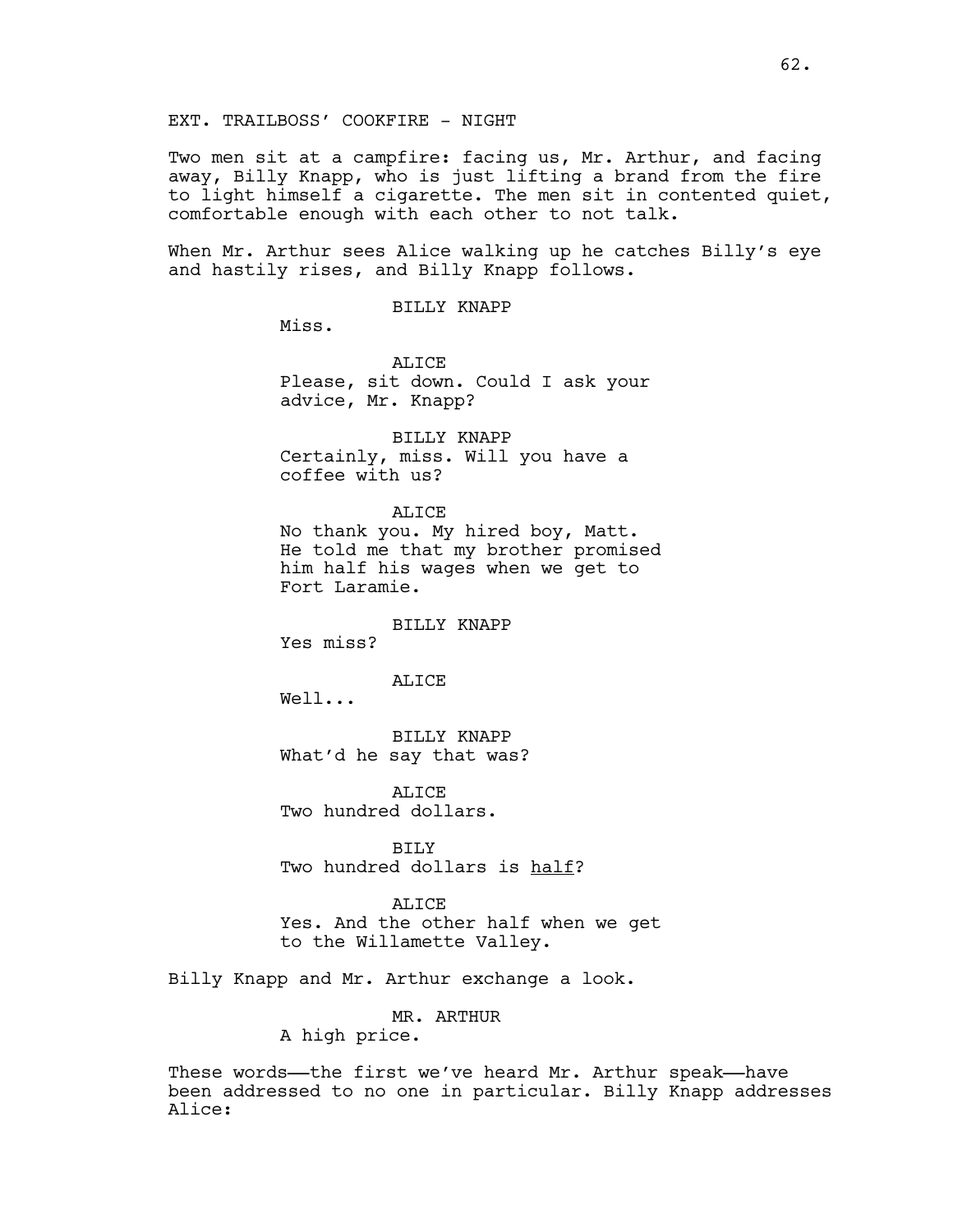BILLY KNAPP It is an extravagant wage.

ALICE

Is it?

MR. ARTHUR That's a high price.

BILLY KNAPP Do you think the boy is telling a story? Now that your brother is no longer...

ALICE

I don't know.

The two men again look at each other.

ALICE (CONT'D) ... Gilbert was not a good business person. He had an enterprise in Iowa City, that ended poorly... And earlier, another that...

There is no judgment in the question:

BILLY KNAPP He was a failure?

ALICE

I suppose.

BILLY KNAPP Still, the boy...

MR. ARTHUR That's a high price.

ALICE

Well. There is another problem. I... I cannot find any money in the wagon. I believe Gilbert kept it in his waistcoat.

Again, the two men look at each other.

BILLY KNAPP Then he's still got it.

MR. ARTHUR One day's ride.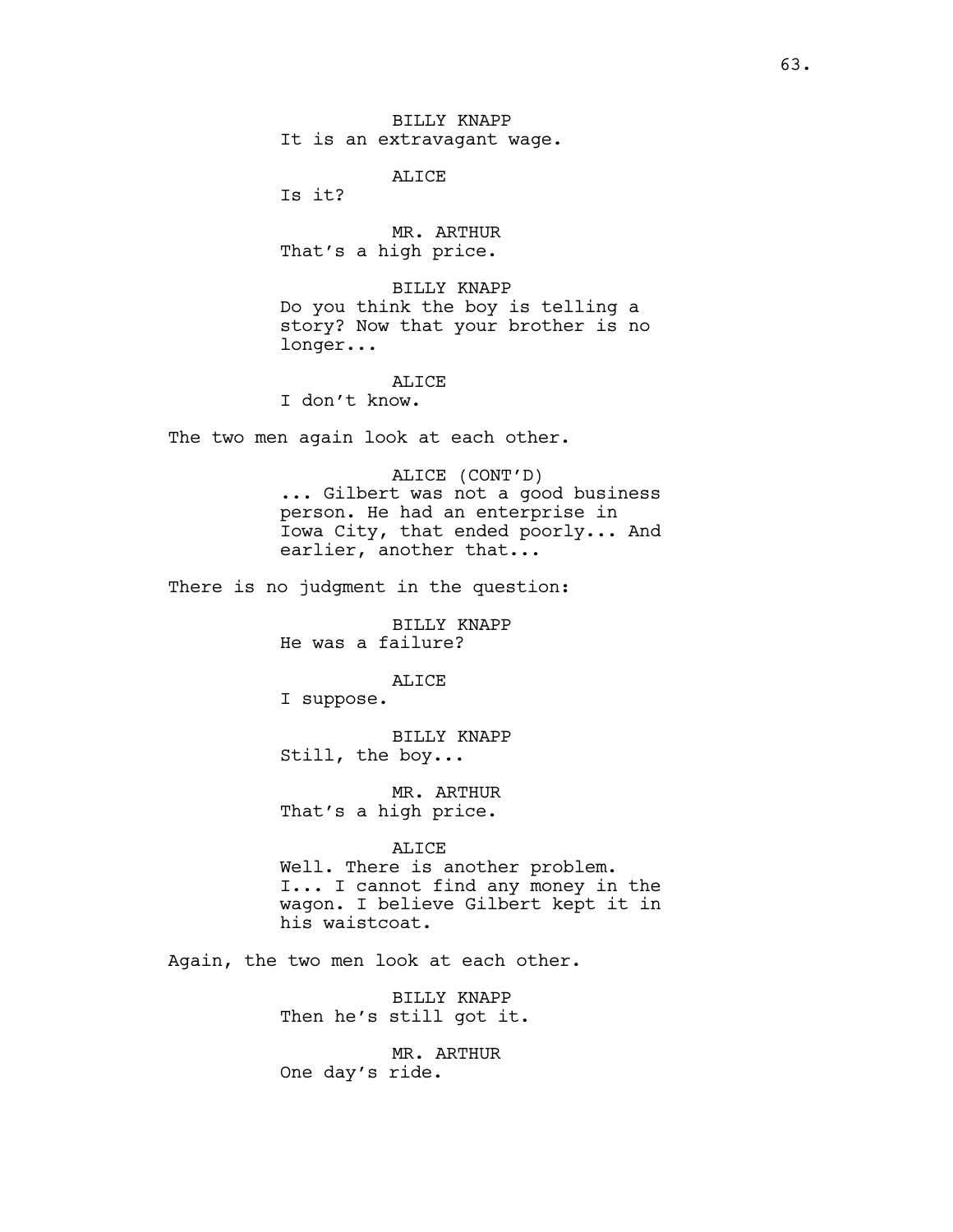BILLY KNAPP

Yessir but, what, midday tomorrow, I smoothed it, kicked scrub over it'n who knows what passed in the night. No, I don't think so. No.

He turns back to Alice. He thinks. At length:

BILLY KNAPP (CONT'D) ... I suggest you not argue with the boy til we get to Fort Laramie.

# ALICE

And then?

Quiet.

# BILLY KNAPP

Well, maybe I will talk to the boy, see if I can shake him loose from his story. Four hundred dollars. I don't know. I will have to think on this one.

EXT. PRAIRIE - NEXT DAY

We hear dog yapping.

We are looking at the back of a young man in a battered felt hat who trudges along leading a team of oxen.

He looks over his shoulder. He is an unprepossessing young man.

Behind him: Alice. She does not react to the boy's sullen look.

EXT. ALICE'S COOKFIRE - EVENING

Alice and the young man are eating wordlessly at their cookfire.

Intermittent yaps from the dog.

Billy Knapp walks up.

BILLY KNAPP Miss, could I have a word?

ALICE Certainly Mr. Knapp, can I offer you supper?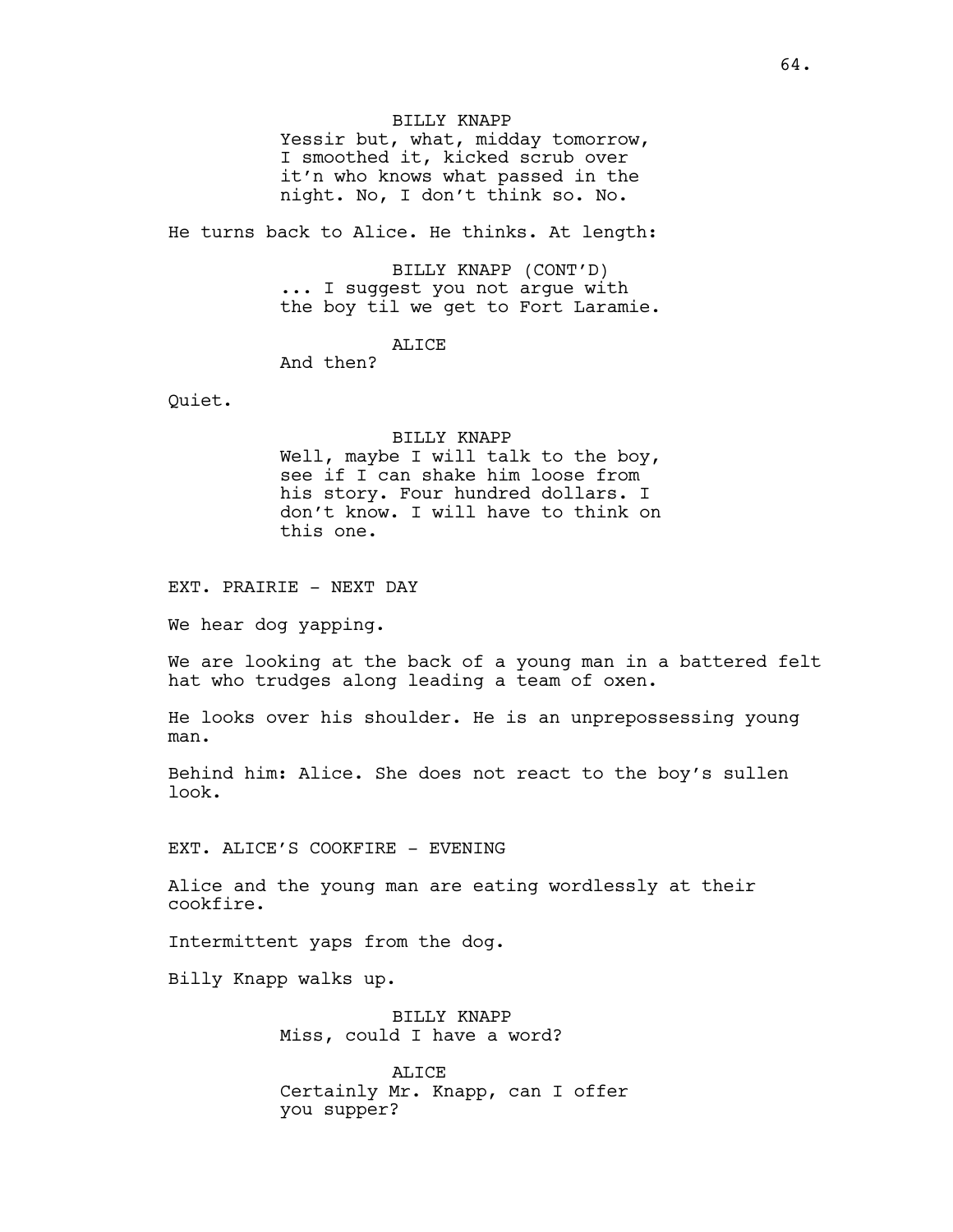BILLY KNAPP Thank you, miss, I have had mine.  $T$ ——

The young man, having given Billy Knapp a hostile look on his arrival, now rises and leaves with his plate of food. Billy Knapp watches him go, then looks back at Alice.

> BILLY KNAPP (CONT'D) This is awkward miss, but people have complained to Mr. Arthur and myself about your little, uh, President Pierce. I have no doubt but that your dog is——

ALICE He is not my dog.

#### BILLY KNAPP

... Miss?

# ALICE

He was——Mr. Longabaugh's. I know it's terrible, the noise. I don't know what to do.

# BILLY KNAPP

I see. I see. Well then-I thought he was your dog——maybe this is quite a simple matter, uh... could I put him down for you, miss?

#### ALICE

All right. Well. Could we not just scare him off?

# BILLY KNAPP

Well no, we are his food so he will try to follow, long as he can. And then——a wolf might play with him before he eats him. Faster is better.

## ALICE

Yes. I understand. Yes, thank you very much, if you would take care of it.

BILLY KNAPP It will be no trouble at all, miss. I will attend to it right away.——Oh (lowered voice) (MORE)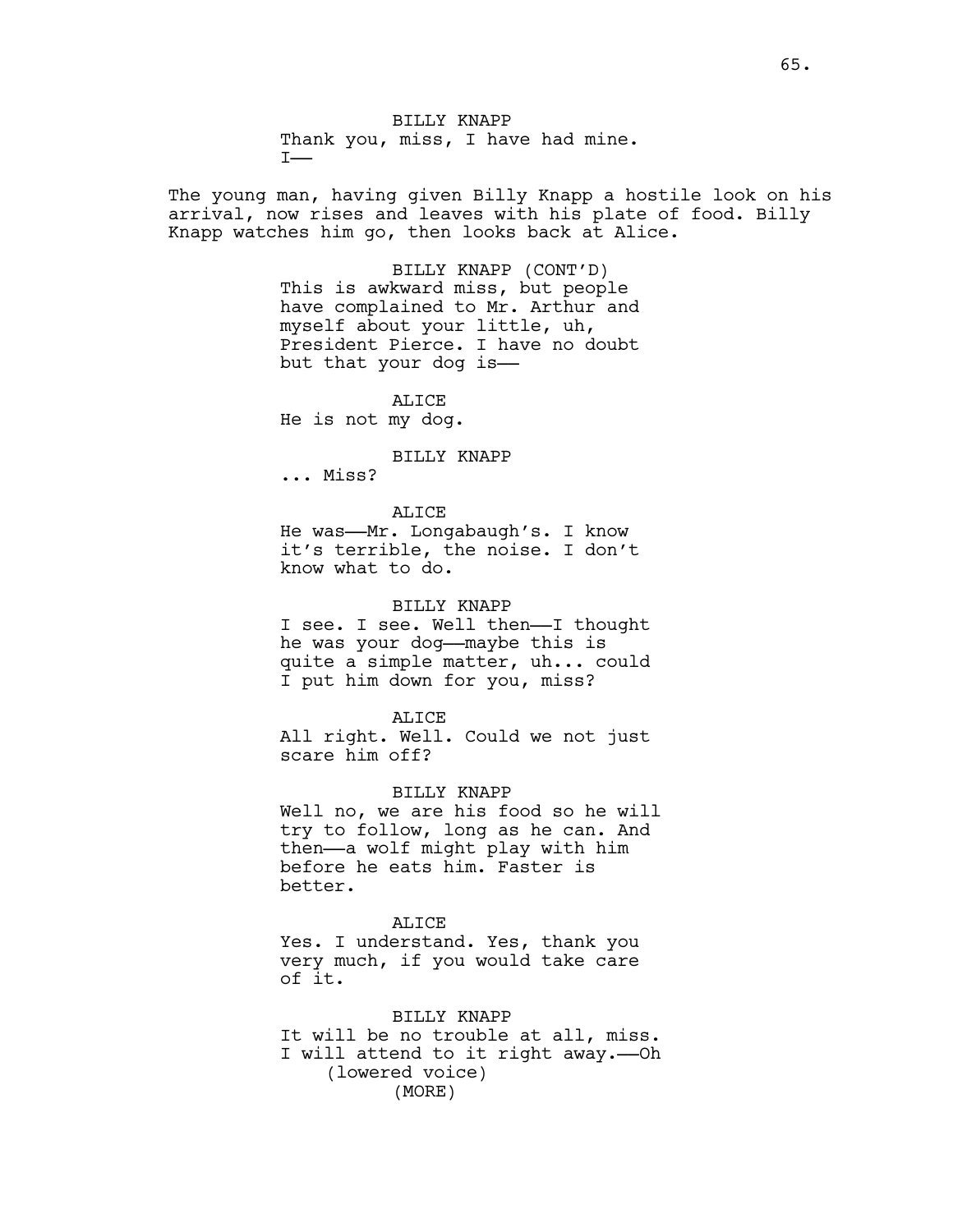I regret to have to tell you——I talked to your boy Matt. I could not get him to budge. BILLY KNAPP (CONT'D)

ALICE Well. Well. Thank you Mr. Knapp, you are very kind to extend yourself.

BILLY KNAPP It is no trouble, miss. Here we go, little dog...

He stoops, coaxing the terrier in with an extended hand. He scoops it up.

> BILLY KNAPP (CONT'D) ... All right, miss.

He touches his hat and walks away, dog in the crook of his arm, around the wagon toward a nearby rise.

Alice watches the spot he left.

She rouses herself, takes another bite of food.

No appetite. She sets the plate down.

She reseats herself leaning against a wagon wheel. She draws her knees up, brings her hands up to cover her ears.

A long wait.

A *pop!* She flinches.

She slowly lowers her hands.

She starts to rise, and then:

*Pop!*

She is puzzled.

Then, two more in quick succession: *pop! pop!*

She goes around the wagon, looks out.

The nearby rise.

After a beat, Billy Knapp appears. He walks toward her, gun at his side. He looks sheepish.

When he arrives: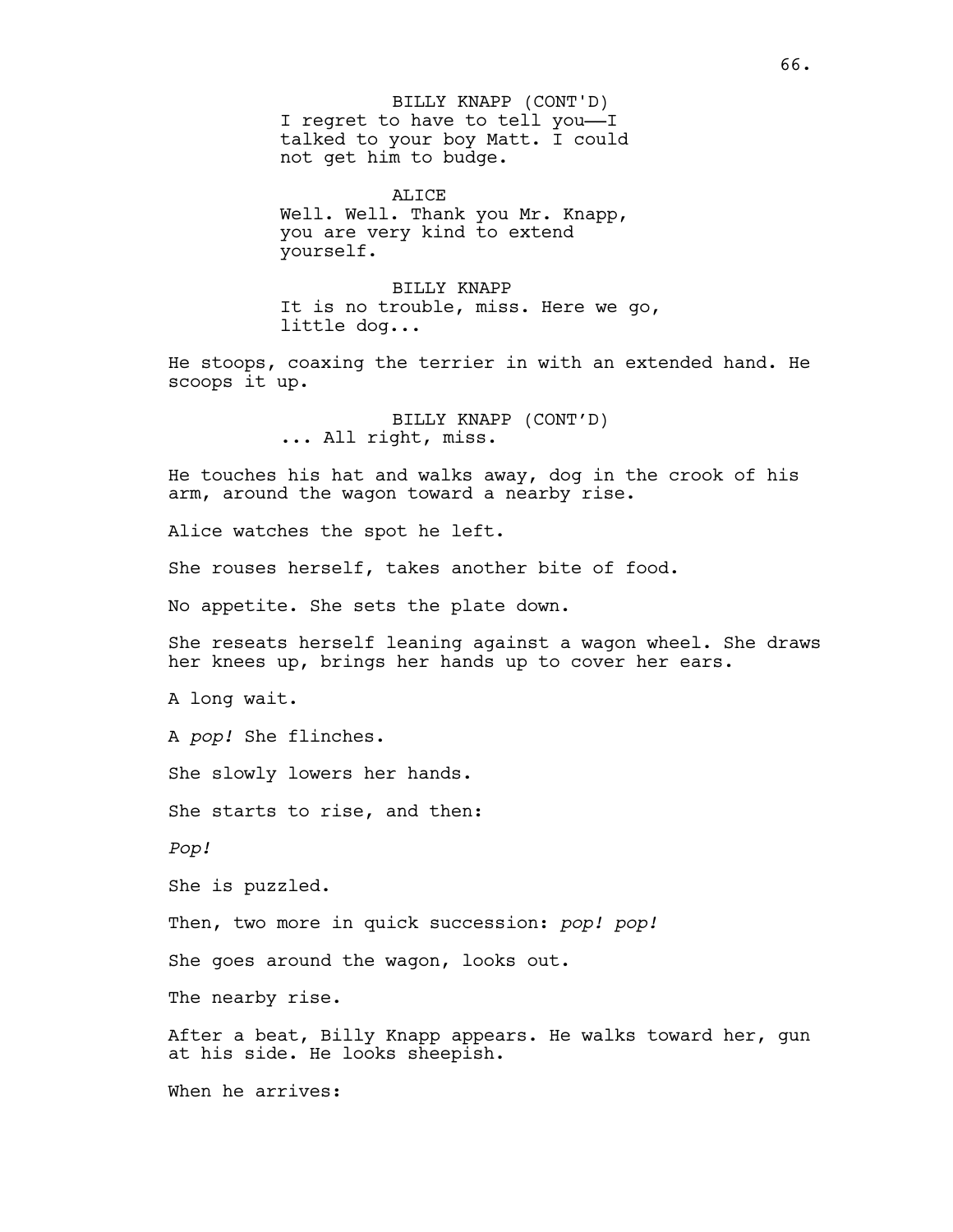BILLY KNAPP (CONT'D) I set President Pierce down and he moved just as I fired. He skittered off, miss——I don't believe I hit him a'tall.

### ALICE

Oh. Oh my.

BILLY KNAPP I am truly sorry, miss, I should have deputized Mr. Arthur. That man is a crack shot. I did not expect it to... to...

ALICE Well. It was very kind of you.

BILLY KNAPP I do not think you will see President Pierce again...

**ALICE** Yes. Yes, thank you Mr. Knapp.

EXT. PRAIRIE - DAY

Trudging. Alice somewhat behind, the sullen youth leading the oxen.

EXT. TRAILBOSS' COOKFIRE #2 - NIGHT

Mr. Arthur and Billy Knapp are at their cookfire. Billy Knapp swirls a little coffee in a cup, takes a last sip and tosses the dregs. He takes a plug of tobacco from his shirt pocket and bites off a chaw.

Nearby Mr. Arthur turns his empty cup upside down and taps the grounds into the fire. Billy Knapp hands him the plug.

MR. ARTHUR

Obliged.

He looks up at the sound of footsteps. Alice approaching. Billy Knapp rises quickly to his feet. Mr. Arthur remains sitting.

> ALICE I'm, I'm sorry to trouble you again. There's no need to——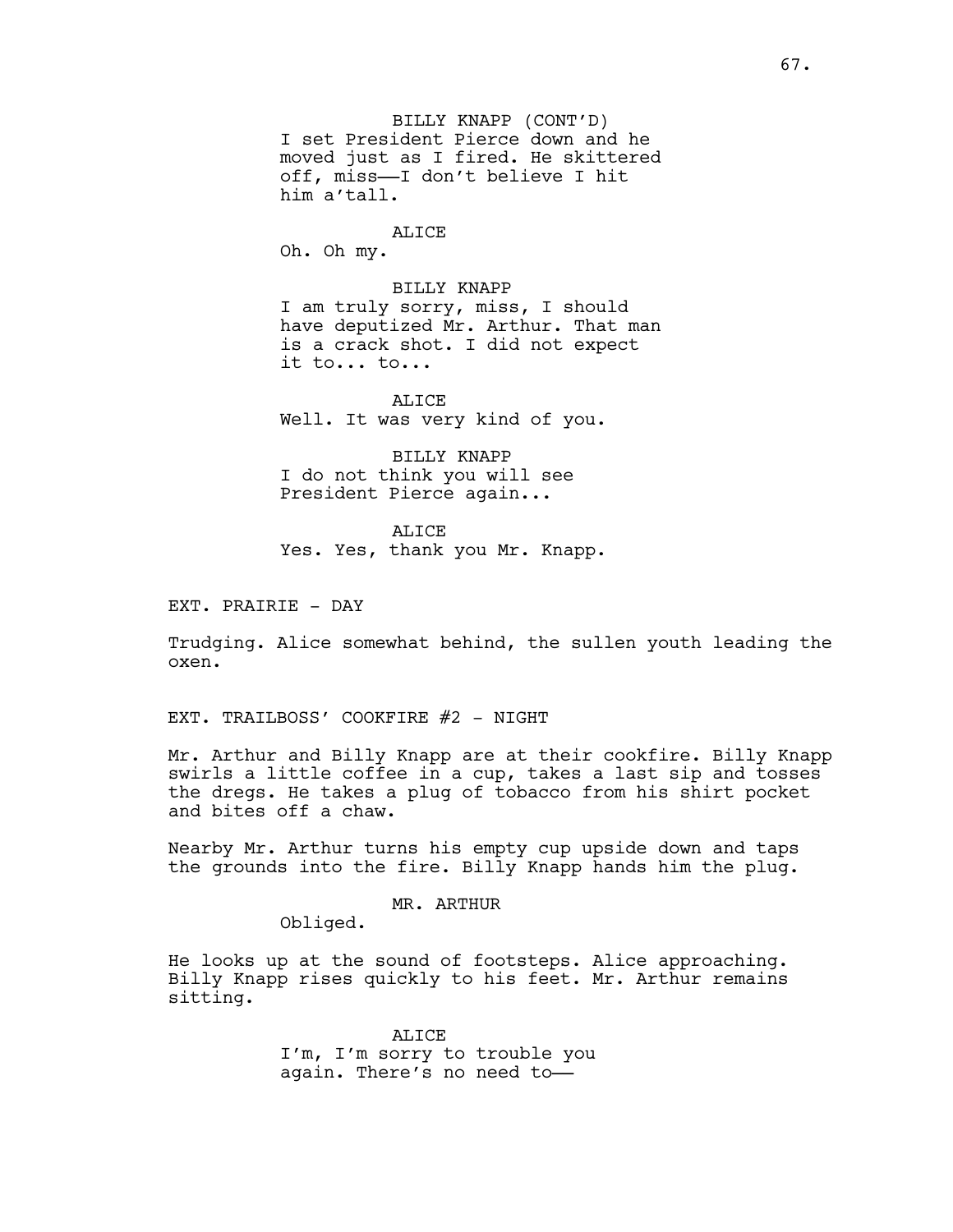BILLY KNAPP You are no trouble, Miss Longabaugh.

ALICE I do apologize, Mr. Knapp, interupting your supper.

Mr. Arthur has risen to his feet. He walks off towards the horses.

# BILLY KNAPP

Miss, please set your mind at ease. I have hired on as trailboss and it is my duty to guide the train and meet square any unexpected problem. You have full call on my services.

#### ALICE

Well I am grateful whether it is your duty or not. But things are developing for the worse. Matt——my boy——

# BILLY KNAPP

Yes?

#### ALICE

Matt has asked me to affirm his arrangement with my brother. He asks me to declare that he will receive his two payments——at Fort Laramie, and in Oregon. He says if I will not affirm it, he will depart. He will join the first party of go-backers we meet.

BILLY KNAPP

And leave you. Leave you here with the wagon, high and dry.

## ALICE

Yes.

BILLY KNAPP Well well well. The impertinence.

ALICE

Yes, but...

BILLY KNAPP Please set down miss. We had better talk about this.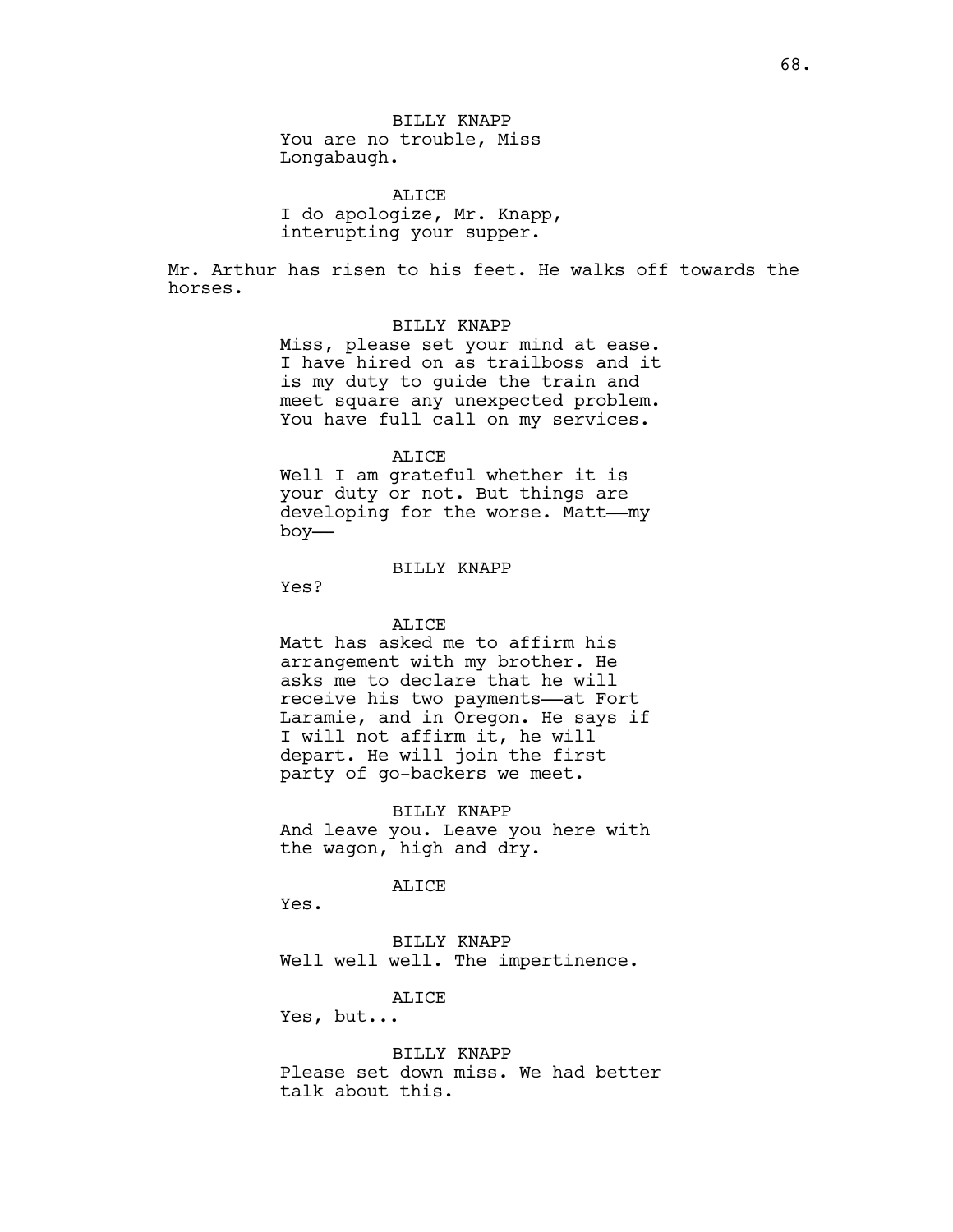She does.

**ALICE** 

I don't like it. But I don't know that it is wrong of him to ask. He is doing a job, for pay.

BILLY KNAPP Well. You are very broadminded, to see the other side of it.

ALICE But then what shall I do, Mr. Knapp? Shall I confess I have no money? What is right?

BILLY KNAPP What is right.

He nods. They both stare into the fire.

Billy Knapp finally stirs.

BILLY KNAPP (CONT'D) Miss Longabaugh. I cannot offer to drive your team or tend your wagon in place of the boy. Mr. Arthur-

#### ALICE

I would not ask you to do so!

# BILLY KNAPP

Indeed, these are my thoughts not yours. Mr. Arthur and I have to ride one in front of the train, one behind, we take turns pilot and drag. But... Will you trust me for a day?

ALICE

Well. Certainly. But how so?

# BILLY KNAPP

Tell the boy that you affirm the agreement. I want to think on this for a day. I have a notion that you may think is crackpot, but I do not believe it is.

ALICE I'm sure it is not crackpot.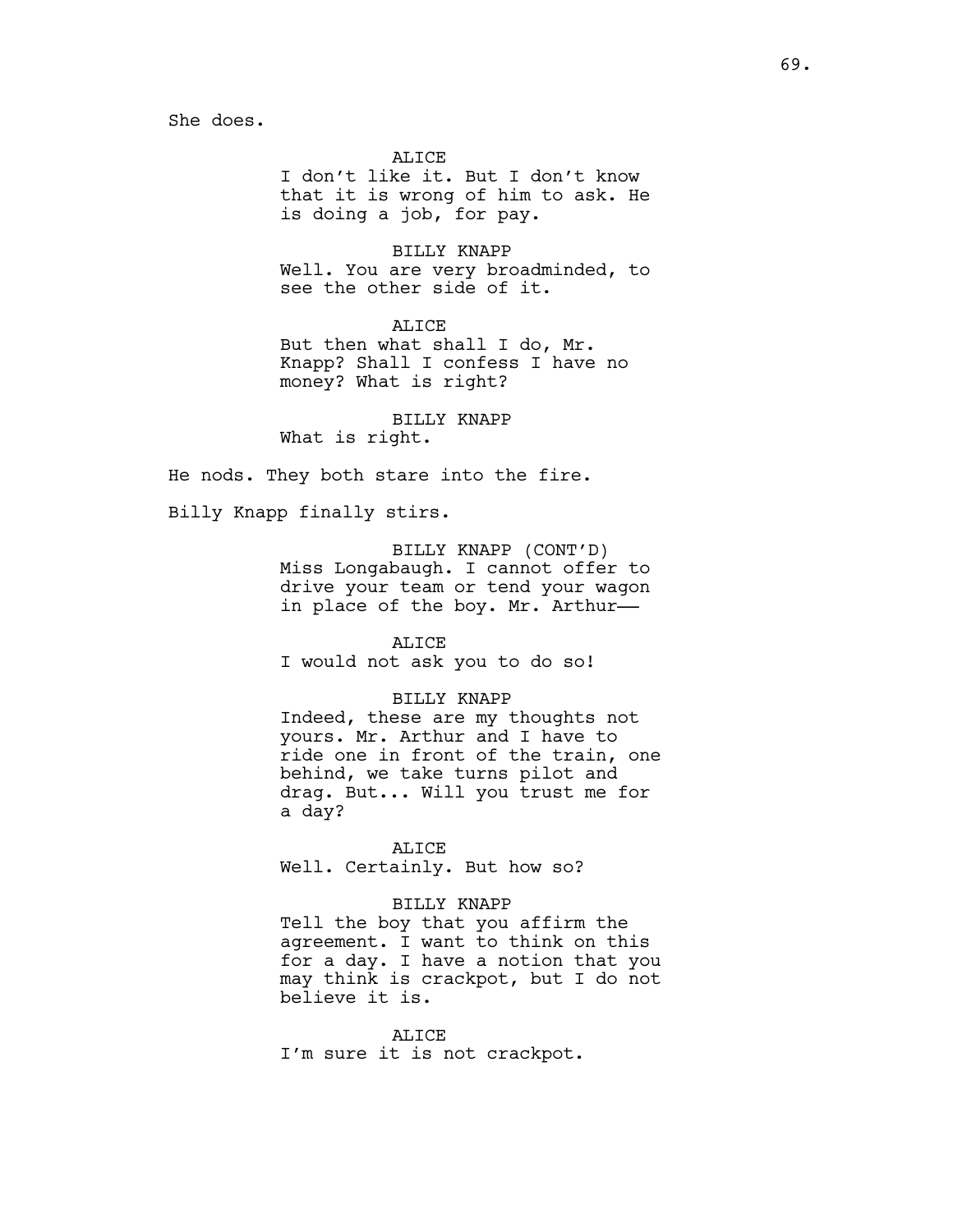# BILLY KNAPP

Well we'll see. Give me a day. I must talk to Mr. Arthur. Then we will talk tomorrow, and if you think it is a bad idea, why, then, we will only have taken one extra day of the boy's labor.

EXT. PRAIRIE - DAY

Mr. Arthur rides in the dust haze at the back of the wagon train, bandana around his lower face and hat brim pulled low as protection against the dust stirred by all the wagons he trails.

Billy Knapp trots oncoming and wheels around to ride with him. He pulls his own bandana up.

> BILLY KNAPP Afternoon, pardner.

> > MR. ARTHUR

Afternoon.

A beat of silent riding.

Then, with jollity:

BILLY KNAPP Which is worse, pardner, dust or mud?

MR. ARTHUR Both I guess.

Another beat.

BILLY KNAPP ... Say, I am thinking of proposing to Miss Longabaugh.

The shortest beat.

MR. ARTHUR That right.

BILLY KNAPP Yes, and if she accepts, well then, I plan to settle in Oregon. This would be my last wagon train...

Another beat.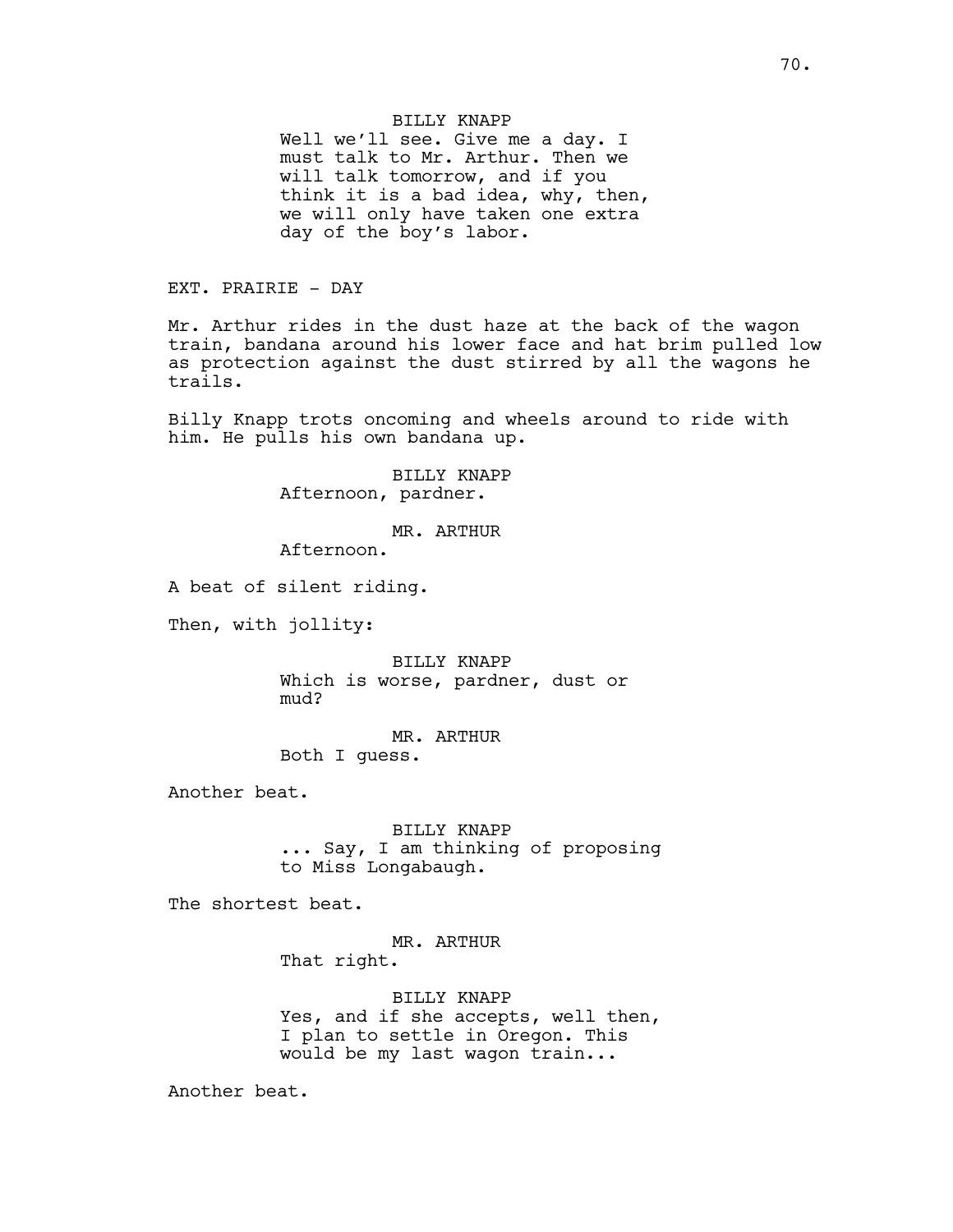BILLY KNAPP (CONT'D) ... I will farm.

MR. ARTHUR

Uh-huh.

BILLY KNAPP Well. We'll see how she takes it.

Mr. Arthur says nothing.

BILLY KNAPP (CONT'D) ... Well, I will head back up. Unless you desire a swap.

MR. ARTHUR

Nope.

BILLY KNAPP

... Afternoon.

MR. ARTHUR

Afternoon.

Billy Knapp gallops off.

EXT. CIRCLED WAGONS - NIGHT

It is night and two fiddlers play for a gathering within the circled wagons. Alice stands among the people watching those who dance. Billy Knapp enters.

BILLY KNAPP

Miss.

ALICE Good evening Mr. Knapp.

As he joins her she turns back to the dancing, and both stand watching for a beat.

> BILLY KNAPP May we talk for a moment?

ALICE Yes, of course.

The two amble to get a little distance from the noise.

ALICE (CONT'D) So. Your crackpot notion.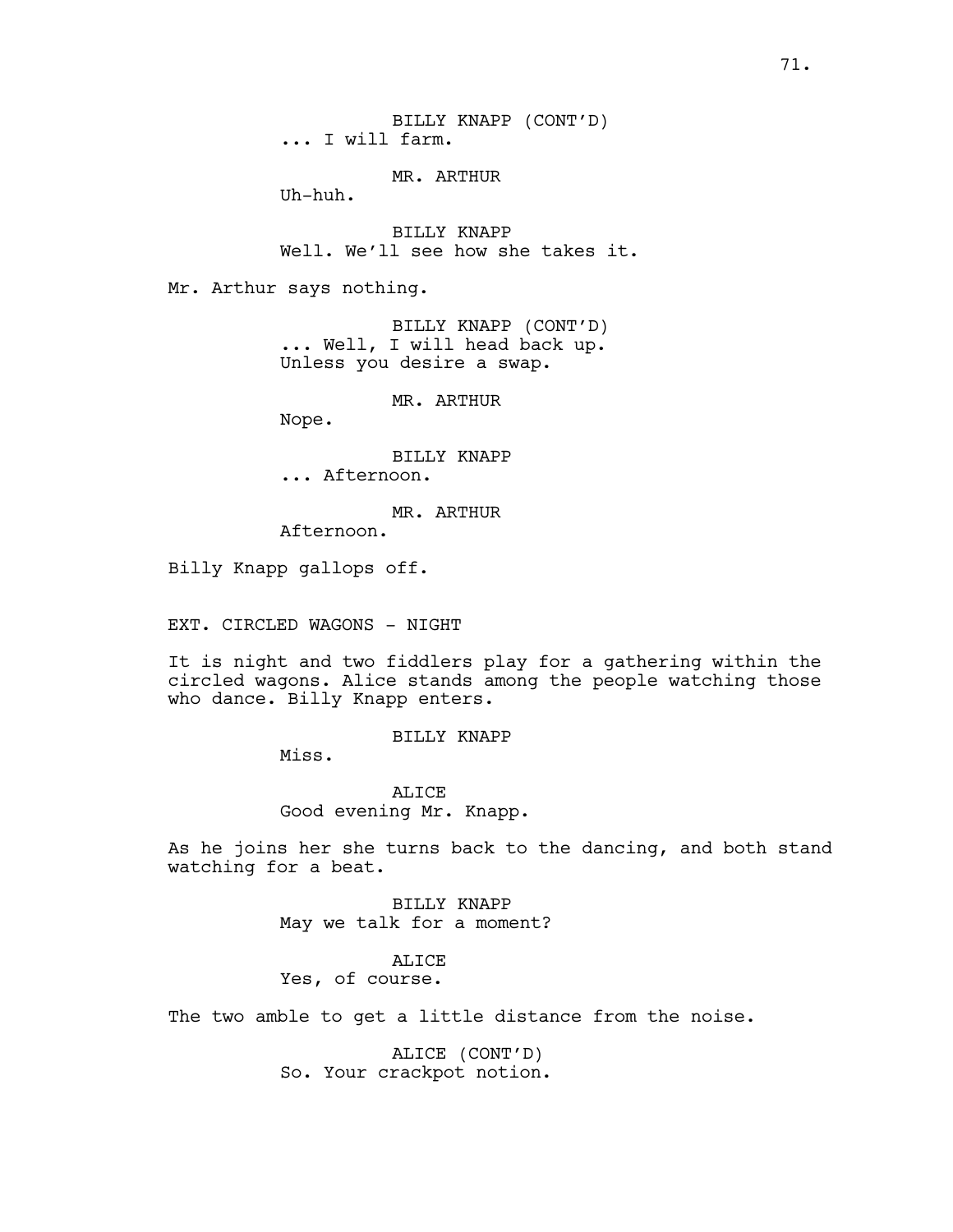BILLY KNAPP Yes. Yes. Before I expose it-may I ask something?

#### ALICE

Certainly.

BILLY KNAPP What... possibilities do you look forward to in Oregon?

She slows and they find themselves stopping at a tilted-up oxcart. Alice seats herself on it and, as she considers her answer, Billy plants one foot on a drive shaft and drapes forearms over his knees.

#### ALICE

I don't quite know. Gilbert knows——knew——someone there, a Mr. Vereen, who owns an orchard, or maybe more than one orchard, and a cartage company. He was vague about his connection with Mr. Vereen and, and about his own prospective position. I don't wish to slight my brother's memory, but, he could... exaggerate the nature of an opportunity. As I have told you, he had little aptitude for business. And Mr. Vereen's interest in... myself——I fear that may also have been speculative...

# BILLY KNAPP

I see. I see. So this is no definite prospect of marriage, no contract.

### ALICE

I——no.

#### BILLY KNAPP

Well my idea then is this. And I submit it in respect, Miss Longabaugh. I propose to assume your brother's debt to the hired boy, and to... to ask you to marry me.

# ALICE

Oh!

BILLY KNAPP I submit it in respect.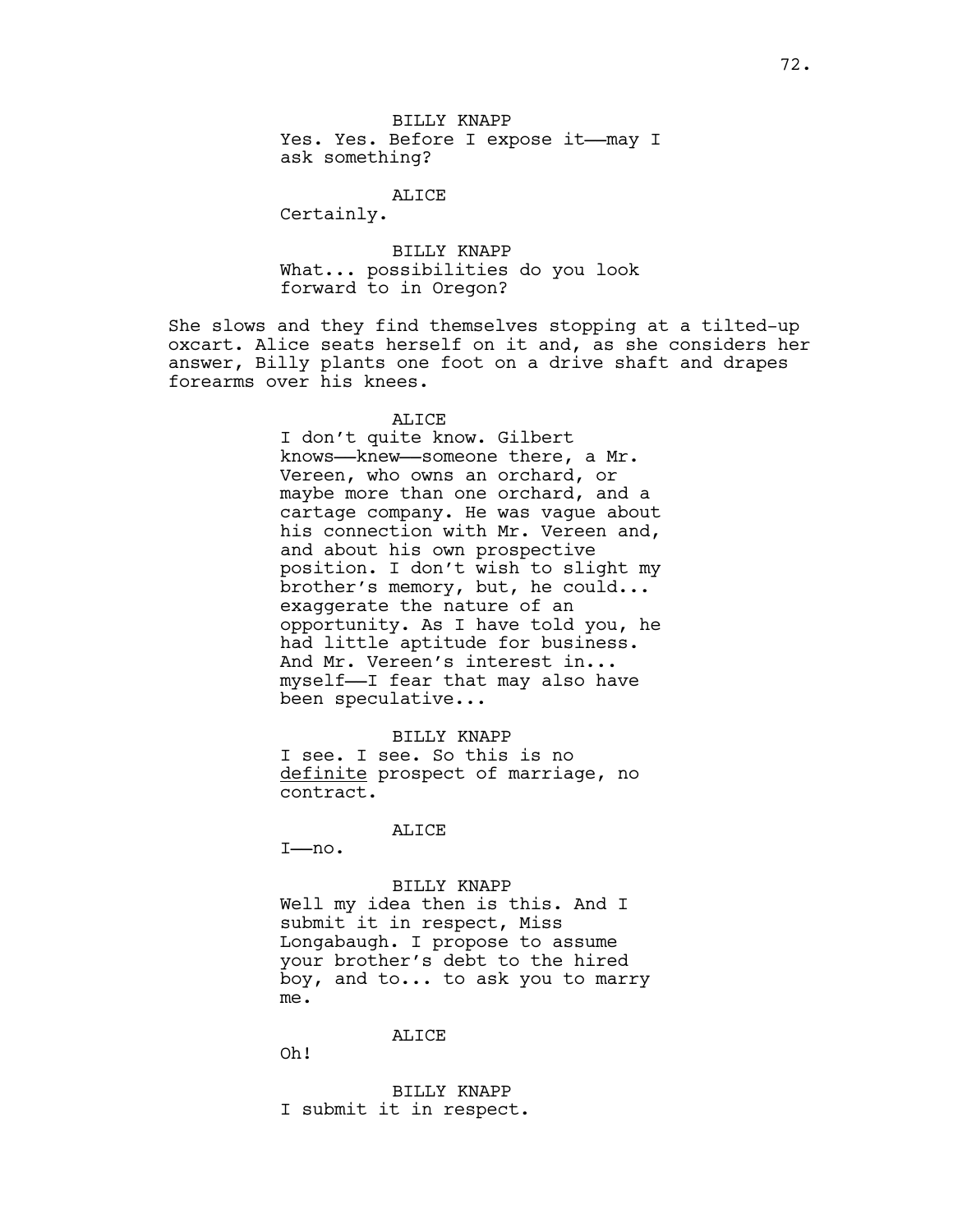Oh! Oh.

BILLY KNAPP I... my notion is to farm in the Willamette.

ALICE ... I don't know what to say.

BILLY KNAPP I have ambushed you, I am very sorry.

ALICE

No, no.

# BILLY KNAPP

I should clarify what brings me to say these things or I will seem like the veriest bounder. I have found myself thinking about certain matters, um. I have been bustin trail for fifteen years, the last twelve with Mr. Arthur. Mr. Arthur is a top man. Top man. But he is getting older, and... slower to straighten in the morning. Sleeping on the ground, miss, to have no family and to sleep on the ground.

#### ALICE

Yes. Yes. It cannot be easy.

#### BILLY KNAPP

Yes, looking at him, well... I myself have come to the age where, either I will settle, and have children who can take care of me when I am old. Or I will not. That time will have passed.

#### ALICE

Yes.

BILLY KNAPP So I have found myself thinking, well, if I met a, a maiden, or a widow of honor, uh, perhaps I would...

ALICE

Yes.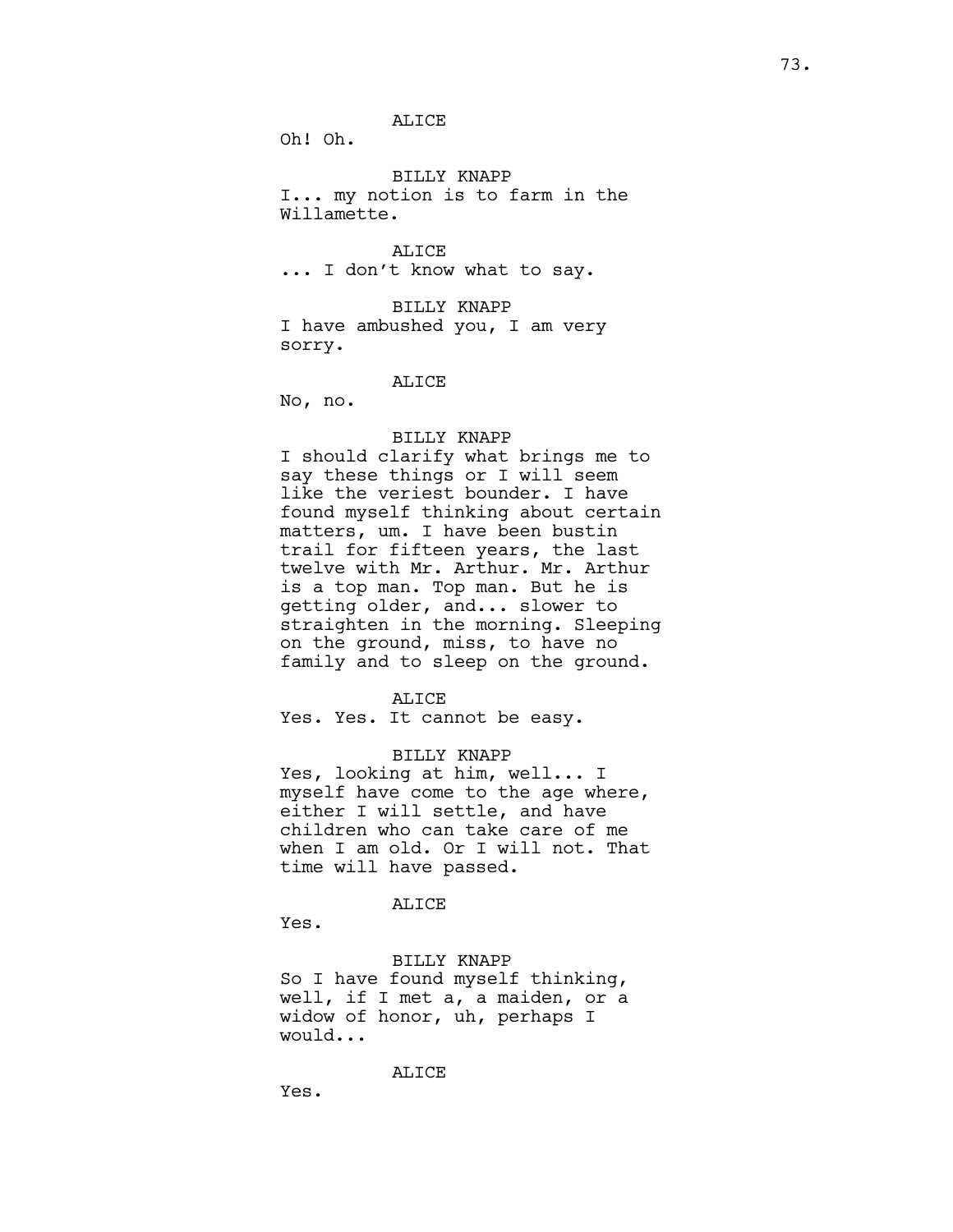BILLY KNAPP Present myself...

ALICE

Yes, I see.

BILLY KNAPP

Uh...

They both gaze into the fire, the most neutral place to look. At length, but still looking in the fire:

> BILLY KNAPP (CONT'D) You're acquainted with the 1872 Grant?

Alice looks at him.

### ALICE

I am not.

He is still looking in the fire.

BILLY KNAPP Settler in Oregon can claim 320 acres. Married couple can claim 640. There is a, um... In Fort Laramie there is a Mr. Bourgeois who can sanctify marriage.

After some thought.

ALICE

Do you engage in divine worship.

Now he looks at her, finding relief in a matter-of-fact question.

> BILLY KNAPP Yes, I am a Methodist. Yourself, miss?

ALICE I am Episcopalian.

Again they lapse into a silence, but not a troubled one. Religion does not seem to be an impediment.

Then:

ALICE (CONT'D) What is your... Christian name, Mr. Knapp?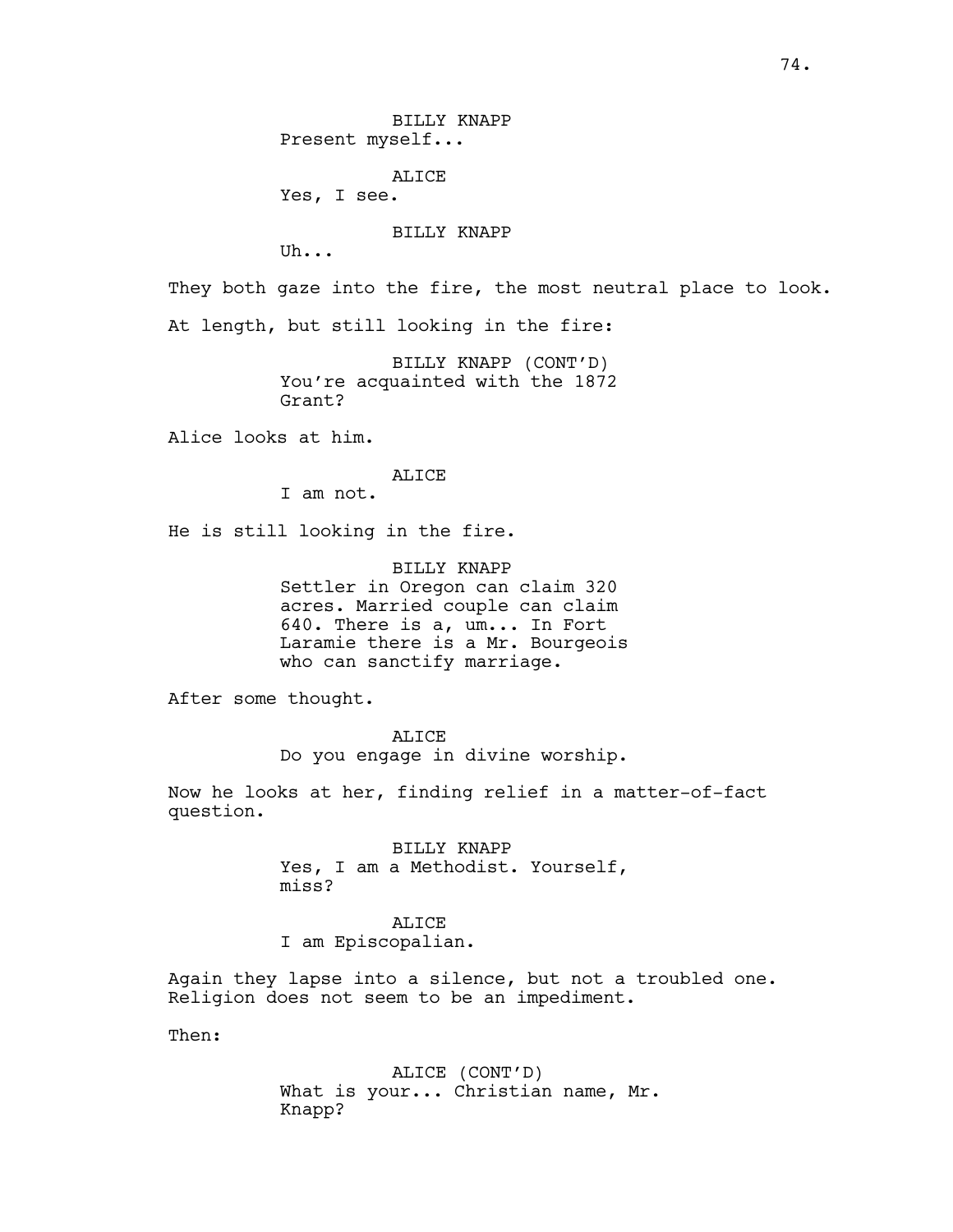BILLY KNAPP William. I am Billy Knapp.

**ALICE** I am Alice Longabaugh.

He nods.

Alice looks into the fire.

ALICE (CONT'D) Well... now I suppose it is my turn to think.

He rises.

# BILLY KNAPP

Of course. We will um... We will let the boy keep working for the moment? On his assumption of payment?

Alice looks at him, draws breath to answer, but stops, frowning. She does not move.

Billy Knapp looks at her, trying to read her look, wondering whether he should be dismayed by it. Then he too frowns.

We begin to hear it: a distant yapping. It fades, grows, fades, as the wind rolls it back and forth across the border of audibility.

EXT. PRAIRIE - NEXT DAY

On another wagon: a woman rides on the jockey box with a babe in arms.

Two bigger children, boys, walk in front of the wagon. One of the boys is walking backwards. The other is laughing.

> WOMAN What are you doing, Israel?

BOY Walking backwards. Gonna walk the rest of the way to Oregon backwards.

WOMAN Don't do that.

**BOY** 

Why not?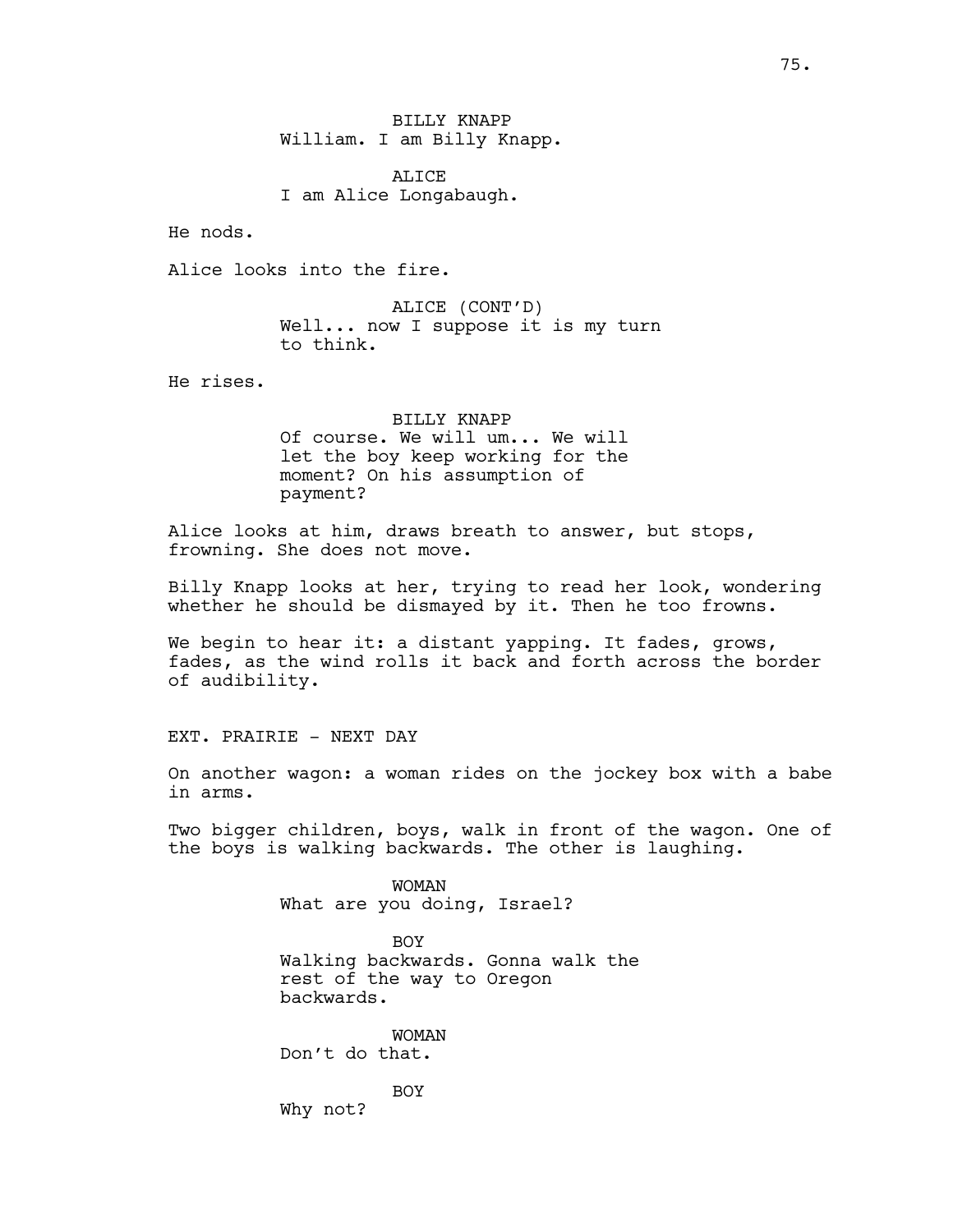WOMAN I said don't do that.

The father, walking by the oxen with a switch, turns and whips the boy's back.

# FATHER

Don't do that.

The boy stumbles round, surprised and smarting. The father turns back to the oxen with a dark:

> FATHER (CONT'D) ... Listen to yer mother.

EXT. PRAIRIE/SMALL STREAM - DAY

HEAD OF THE WAGON TRAIN

Today Mr. Arthur is in the fresh-aired vanguard.

He draws his horse to a halt at the brink of a gentle declivity to a small stream lined by cottonwoods. He looks side to side, assessing.

Mr. Arthur gives a look up at the sun, considers.

He reins his horse around and backtracks to meet the approaching lead wagon, holding up one hand.

### MR. ARTHUR

Noon here.

### EXT. SMALL STREAM - MINUTES LATER

The *chunking* of wagon wheels has stopped at the cut, replaced by clatter and wallah of people preparing food and chatting and tending to chores.

Billy Knapp descends toward the stream, dusty and sweating.

Reverse on Mr. Arthur, sitting before a cookfire and eating. Many people have come down to eat by the stream, or to wash things in it, or—children—to play in it.

Mr. Arthur's back is to us. Responding to the sound of Billy Knapp's approach he glances back over his shoulder. As Billy Knapp draws up and sits Mr. Arthur hands over a plate of dinner.

#### BILLY KNAPP

Thank you.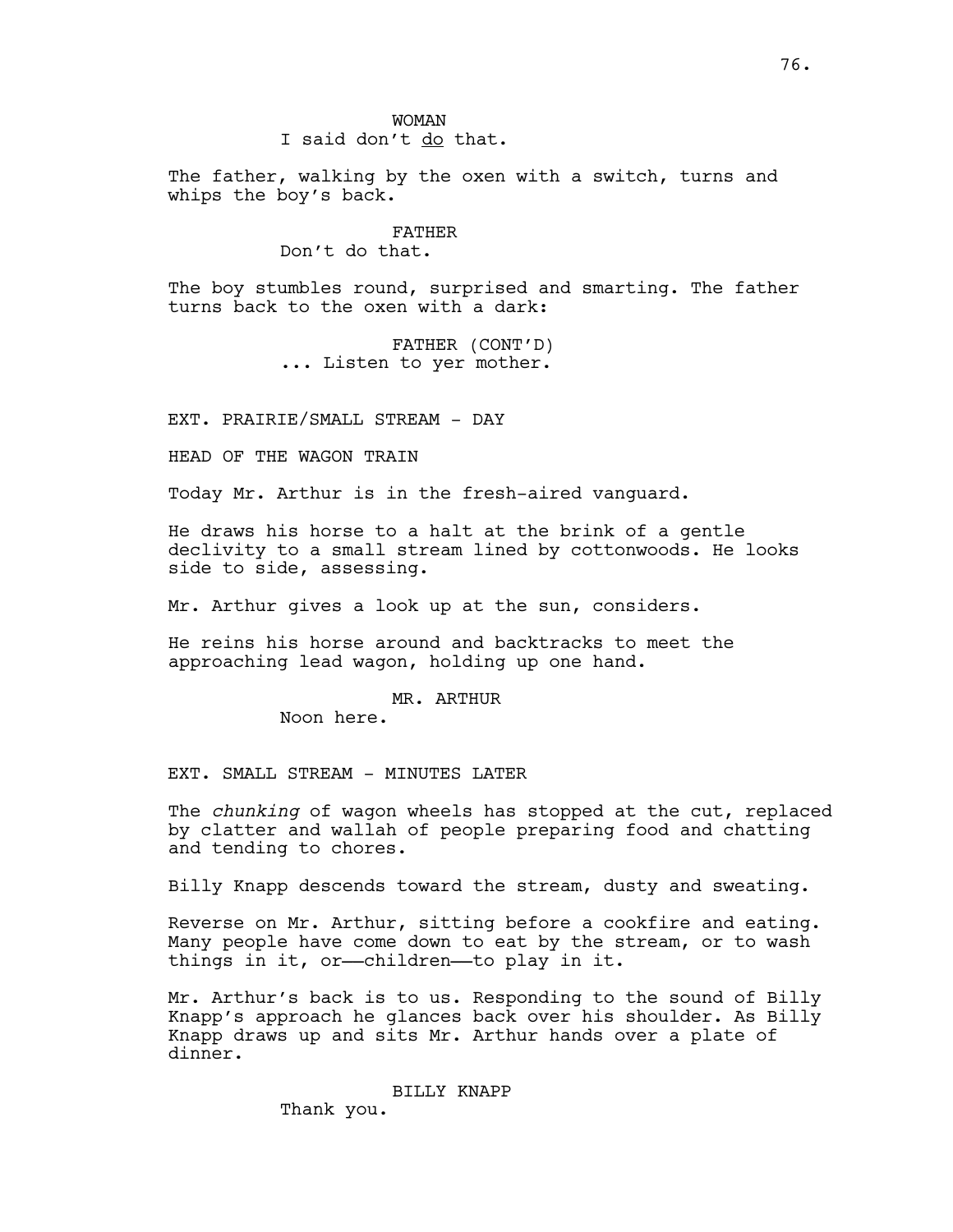EXT. PRAIRIE - LATER

The train has resumed; Alice trudges behind her wagon.

# VOICE

Miss, uh...

She looks around. Billy Knapp, mounted, is trotting up from behind.

> BILLY KNAPP I thought I should add, miss, to my proposal?

ALICE You may call me Alice.

Billy dismounts and leads his horse to walk alongside her.

# BILLY KNAPP

I thought I should add, Alice-lest I seem hard-nosed--if you see fit to decline my proposal, why, there is more than one way to skin a cat. We might find a boy from another wagon to drive your team, use your oxen as payment in Oregon. Someone might be willing. Or distribute your necessities among other wagons. We will get you to Oregon, safe and sound, I don't wish to present myself as the only alternative to ruination. It would be wrong to take advantage.

### ALICE

The thought does you credit, William. But I'm inclined to accept your proposal.

BILLY KNAPP All right. All right.

**ALICE** I didn't take your offer to be opportunism and I don't take yourself to be hard-nosed.

BILLY KNAPP That puts my mind at ease, I am glad to hear it.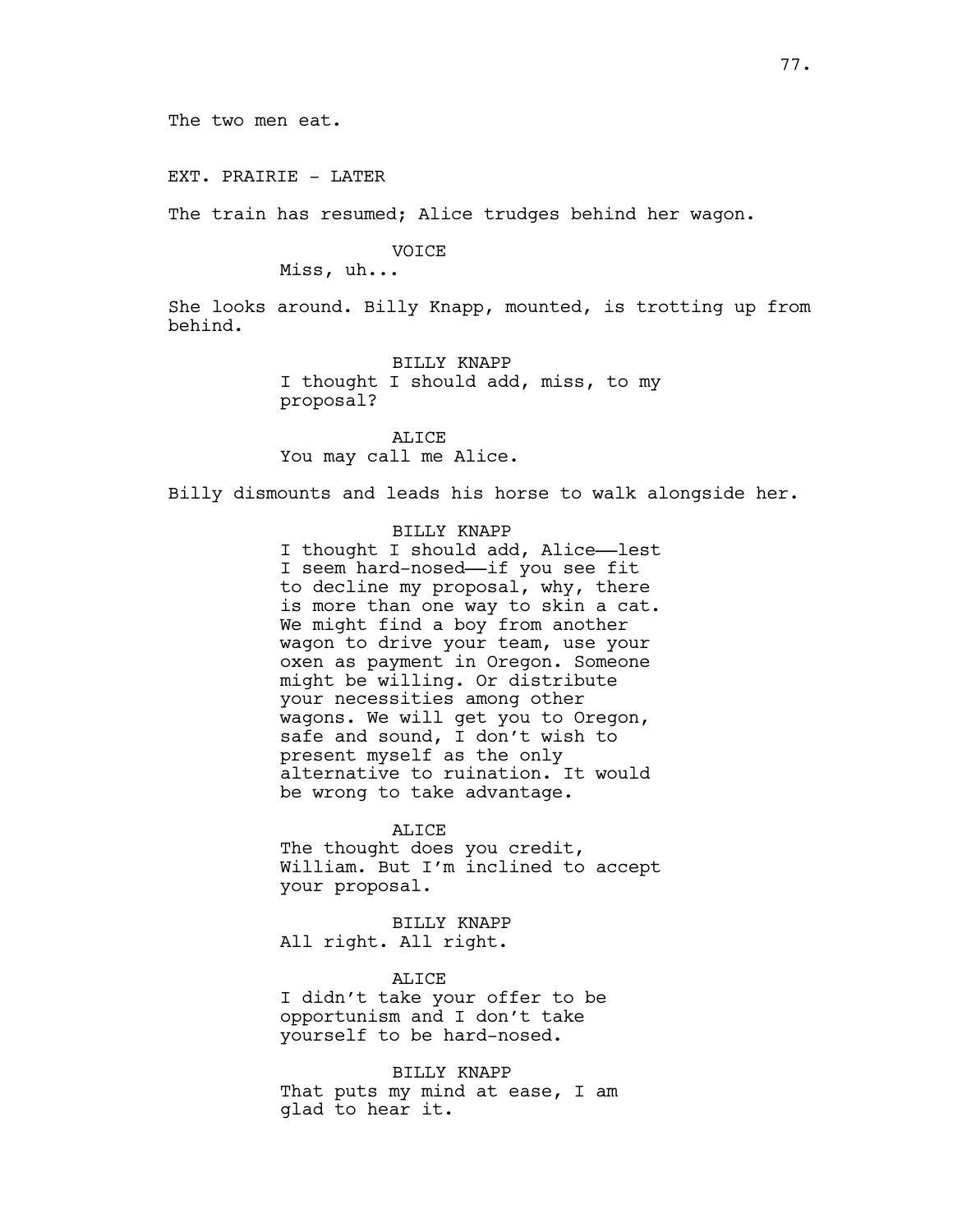# ALICE

My dear brother was very hardnosed. But never very successful. Those two things, in combination——it made life a frustration for him.

#### BILLY KNAPP

I see how it would. You feel badly for him.

### **ALICE**

I do. Now. More than I did. Other people didn't care for him. He had only me And I had only him.

### BILLY KNAPP

I am very sorry that you have lost him. But he is with his creator. His way is easy now.

#### ALICE

Yes, of course. Yes, his way was difficult. I must say, it was difficult to be with him, he never found calm and he never gave calm. I was very nervous being with him. Not afraid of him——he would not hurt a fly-I was just-not at ease. I was eaten up by nerves at the thought of talking to Mr. Vereen for instance. The thought of meeting him was an agony. I don't know how I would have done it. And yet you are so very easy to talk to.

### BILLY KNAPP

Perhaps we'll find comfort together, spiritual ease—that was my hope as well. Alice.

#### ALICE

Yes. William.

EXT. PRAIRIE - DUSK

Billy Knapp is bent low, hobbling his horse. He speaks to the horse's front feet.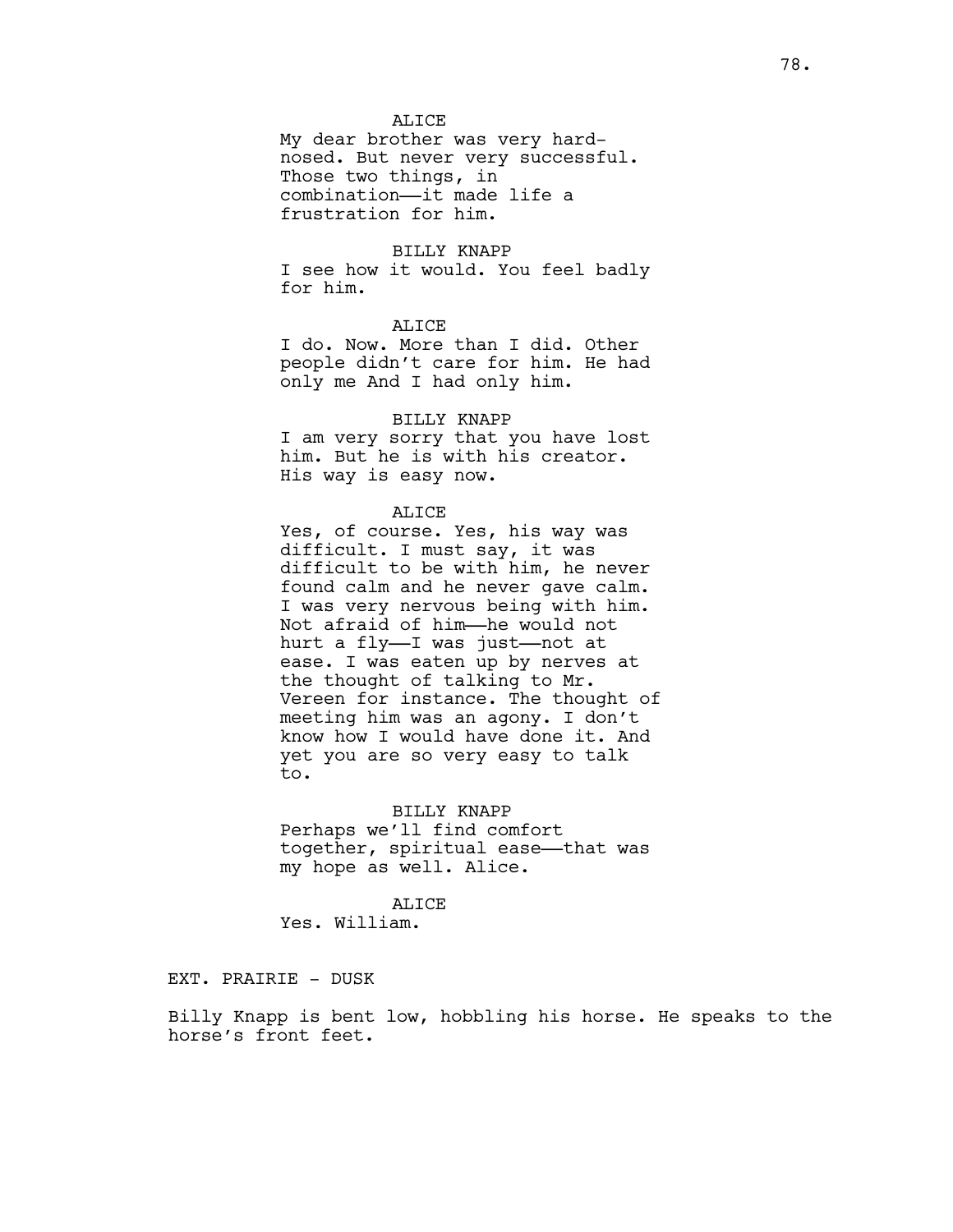BILLY KNAPP Well, it... it appears that Miss Longabaugh is inclined to accept my proposal.

He straightens up. Mr. Arthur has unsaddled and hobbled his own horse and is now at their pack mule, examining its load.

# MR. ARTHUR

Uh huh.

BILLY KNAPP Yes, it uh... Of course you will do fine, solo, no doubt about it, a man of your skills will always be in high demand.

Mr. Arthur is picking through the pack.

MR. ARTHUR ... Wheres'at mecate rope?-Neb mind, here it is.

EXT. ALICE'S COOKFIRE  $#2$  - NIGHT

Billy Knapp and Alice sit at Alice's fire, both gazing into it, Billy Knapp holding a cup of coffee.

A long beat.

**ALICE** ... When will we see buffalo?

BILLY KNAPP Oh soon, very soon.

Another beat. Billy Knapp's musings are directed at the fire:

BILLY KNAPP (CONT'D) ... Used to hunt the big shaggies, provisioned for the army. Did some trapping. Years. Found myself missing animals't walked upright. Started piloting. Partnered up with Mr. Arthur.

ALICE What did Mr. Arthur do, previously?

Billy Knapp thinks, realizes:

BILLY KNAPP Don't know...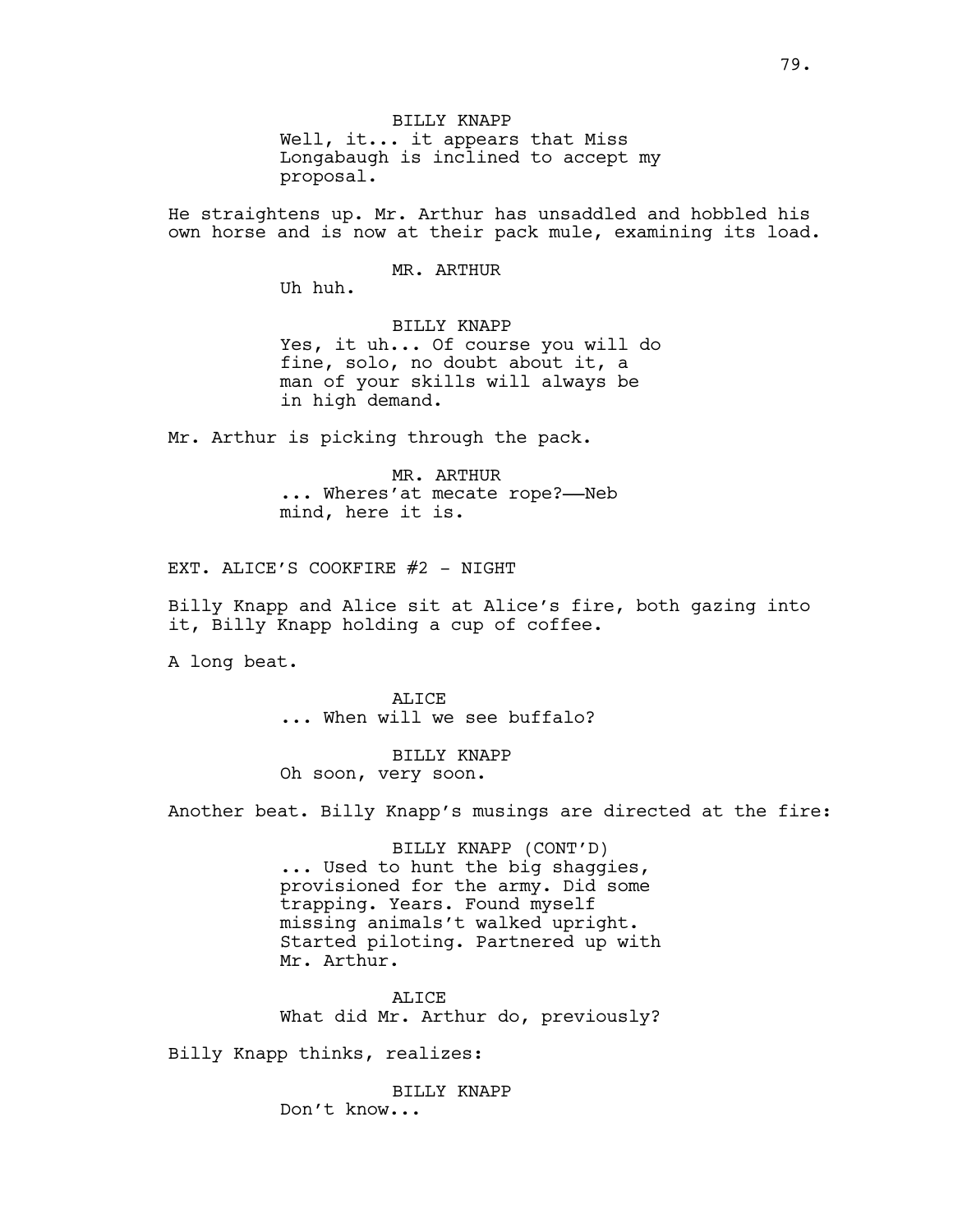# More fire-gazing.

#### BILLY KNAPP (CONT'D)

... That man is a wonder. He can read the prairie like a book. To see him cut for sign, well--you'd think the good lord dealt us each our five senses, then bottom-dealt Mr. Arthur one extra. Still... he is old. I don't know how it will go with him. His affairs may... I can't help feeling in the wrong.

ALICE Your first responsibility is to your household.

#### BILLY KNAPP

Yes, but...

ALICE I'm sorry. I should not dismiss it with an easy apothegm.

### BILLY KNAPP

Yes.

Quiet.

#### ALICE

Gilbert had a saying for any situation. A ready bit of wisdom. He was very certain.

BILLY KNAPP He was a doughface?

### ALICE

How did——oh, yes. He was an admirer of President Pierce, yes, very much so. He had fixed political beliefs. All of his beliefs were quite fixed, even those that... fortune did not tend to endorse. He would upbraid me for being "wishy-washy." I never had his certainties. I suppose it's a defect.

# BILLY KNAPP

Oh, I don't think it is a defect at all. Oh no. Uncertainty-that is appropriate for the matters of this world. Only regarding the next are we vouchsafed certainty.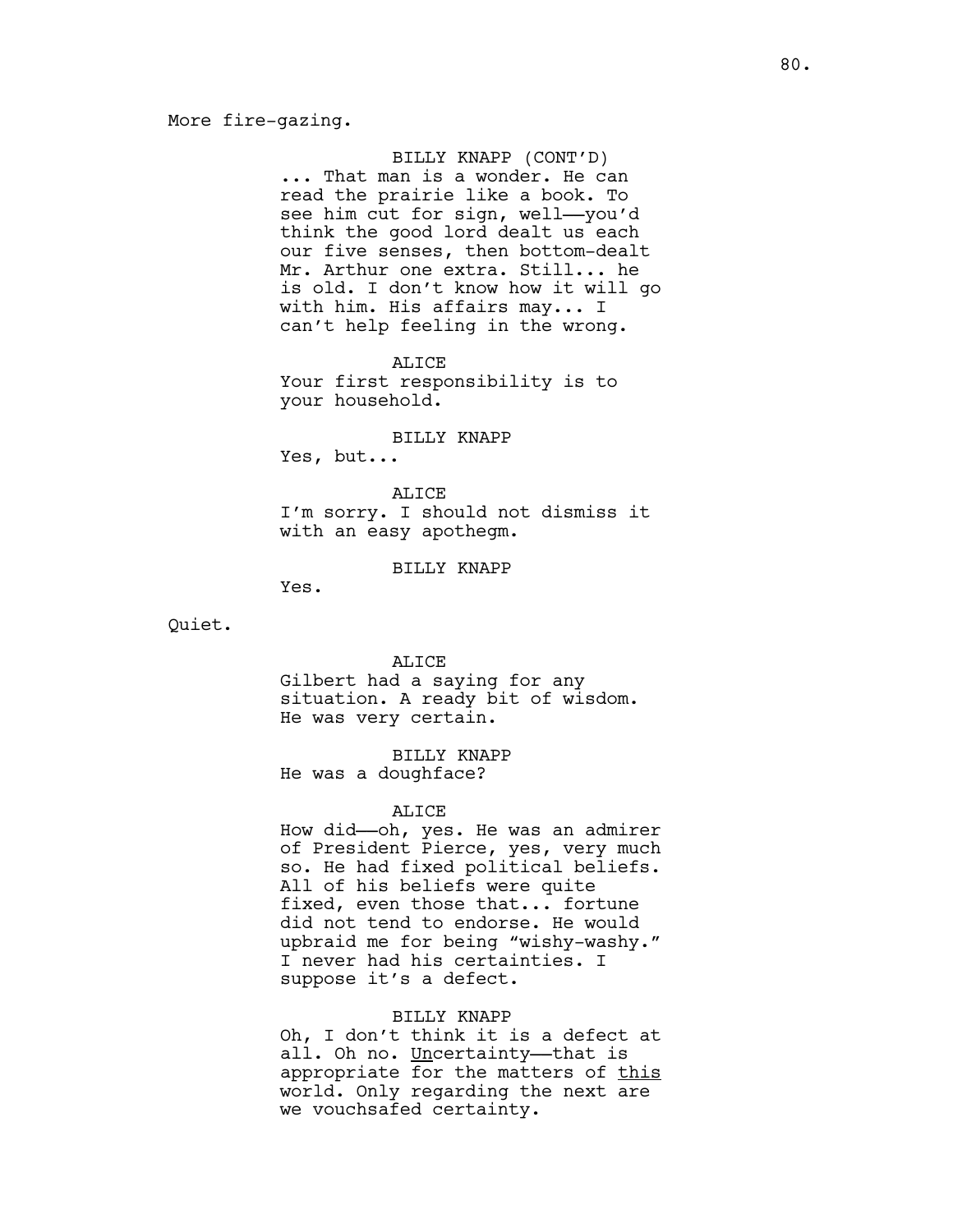Yes.

#### BILLY KNAPP

I believe certainty regarding that which we see and touch--it is seldom justified, if ever. Down the ages, from our remote past, what certainties survive? And yet we hurry to fashion new ones. Wanting their comfort. (shakes his head) "Certainty"——it is the easy path, just as you said.

They are both looking into the fire.

ALICE Strait is the gate...

BILLY KNAPP ... and narrow the way. Indeed. Indeed.

EXT. STREAMBED - DAY

Mr. Arthur sinks into a squat in close shot, looking down at the ground.

The soft ground in the streambed he has stopped at, shows hoofprints.

Back to Mr. Arthur. His look swivels to his left, following the line of prints.

He slowly rises, his appraising look directed at the horizon. The wagon train in the background—behind him—continues to advance toward us, its lead wagon almost arrived.

Mr. Arthur's point-of-view shows a gentle rise but not much other punctuation on the horizon. Peaceful as can be.

The man walking before the first wagon in the train is drawing even. He calls out:

> MAN Sign, Mr. Arthur?

MR. ARTHUR Horses. (a gesture forward as he mounts up) Keep on. Gonna talk to Mr. Knapp.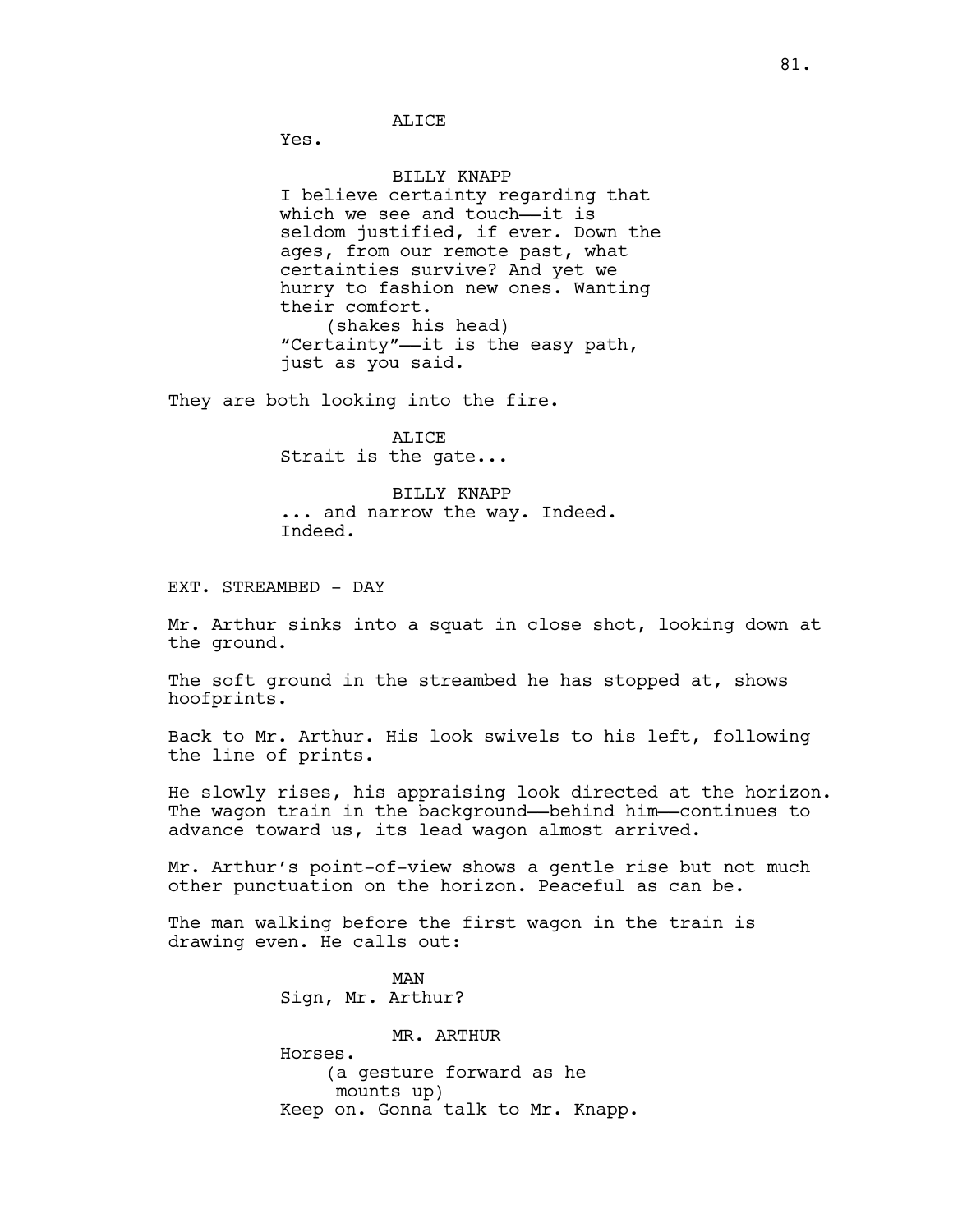MR. ARTHUR

At a canter, going down the line of wagons.

A puzzled look as he draws even with the wagon led by Matt, Alice's sullen employee.

### MR. ARTHUR Wharza woman?

# MATT

Tsat?

Mr. Arthur reins his horse around to walk abreast with Matt as they talk.

> MR. ARTHUR Mrs. Longabaugh, wharshe?

MATT Went o'er air.

A vague wave to the left of the wagon train——the same perpendicular traced by the hoofprints.

> MR. ARTHUR O'er air? Whyzat?

MATT Huh. I'dno. Heard that mutt barkin'. Pres'dent Pierce.

There is some concern now in Mr. Arthur's look toward the horizon.

> MR. ARTHUR Whenshe go?

MATT

Wull. I'dno.

MR. ARTHUR Whenshe go?!

A shrug from Matt.

MATT

Half ar.

MR. ARTHUR

Uh-hnghh.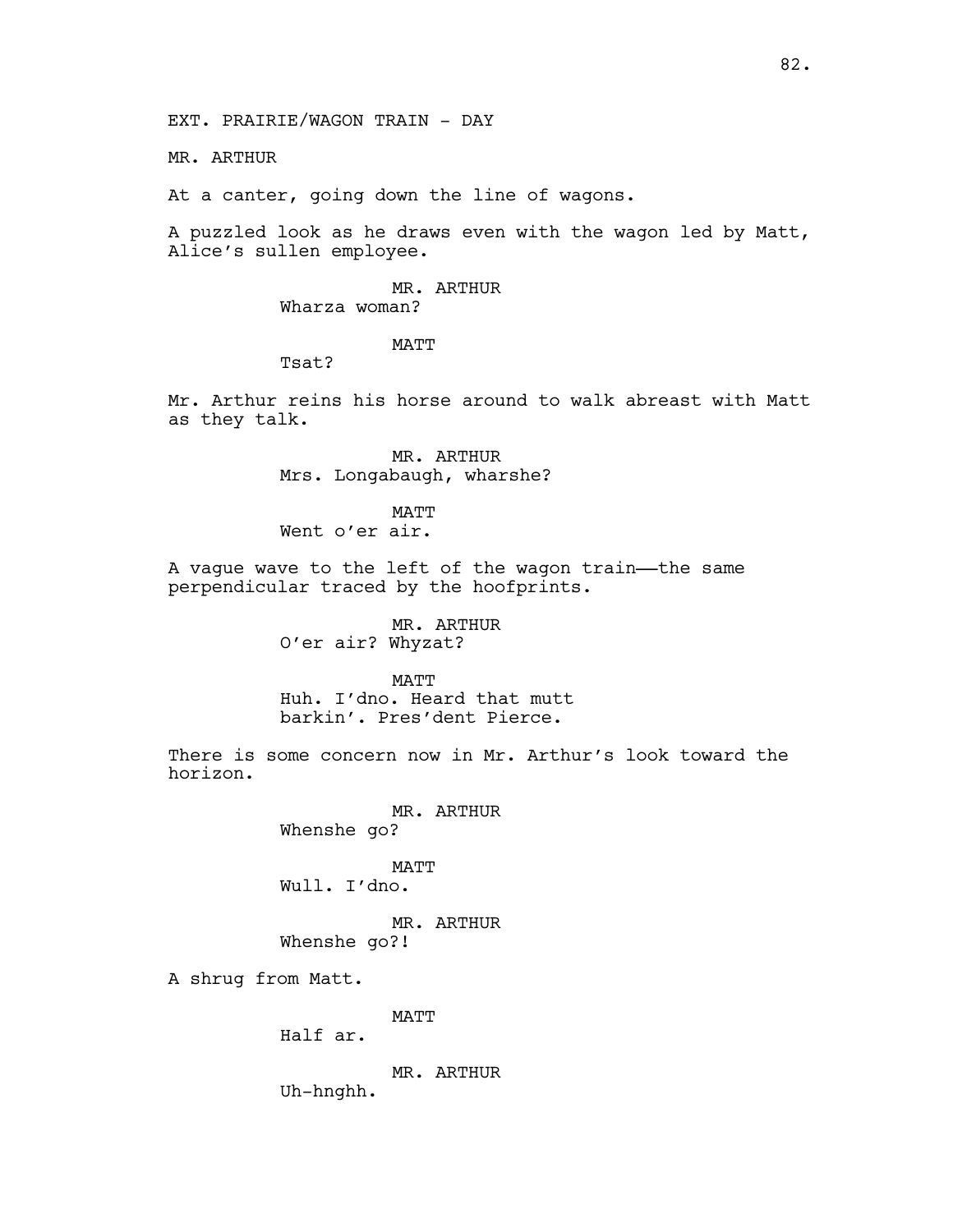#### EXT. PRAIRIE - MINUTES LATER

Mr. Arthur is spurring and reining his horse in a forwardsideways diagonal, looking intently down at the prairie grass just in front of him. The wagon train is in the deep background, several hundred yards behind Mr. Arthur now, separated from him by—to our eyes—unmarked prairie grass.

Mr. Arthur abruptly tacks, taking the opposite-ways diagonal forward, eyes still trained on the grass just before him. He stops the horse, looks up.

His point of view, since he now has a bit of elevation, shows gently receding waves of prairie grass. No human yet visible.

He spurs his horse forward.

EXT. PRAIRIE DOG VILLAGE - DAY

FURTHER ON

Mr. Arthur tops a rise and reins his horse in to look down into the swale below. Ms. Longabaugh is sitting on a small hillock holding a yapping President Pierce.

In front of her the earth is disturbed by a multitude of small mounds and holes out of which, every now and then, pops the head of a prairie dog.

Mr. Arthur looks around from his high perspective then gentles his horse down the rise toward the woman.

A MINUTE LATER

Mr. Arthur arriving. Alice, smiling, sits on her horse holding President Pierce, beguiled by the little animals at which President Pierce barks. Her eyes stay on the animals as she talks.

> ALICE What are they, Mr. Arthur?

MR. ARTHUR Prairie dogs, ma'am. Uh, ma'am... We best, uh...

She still watches the little animals, one or two of whom give little chirping barks back at President Pierce.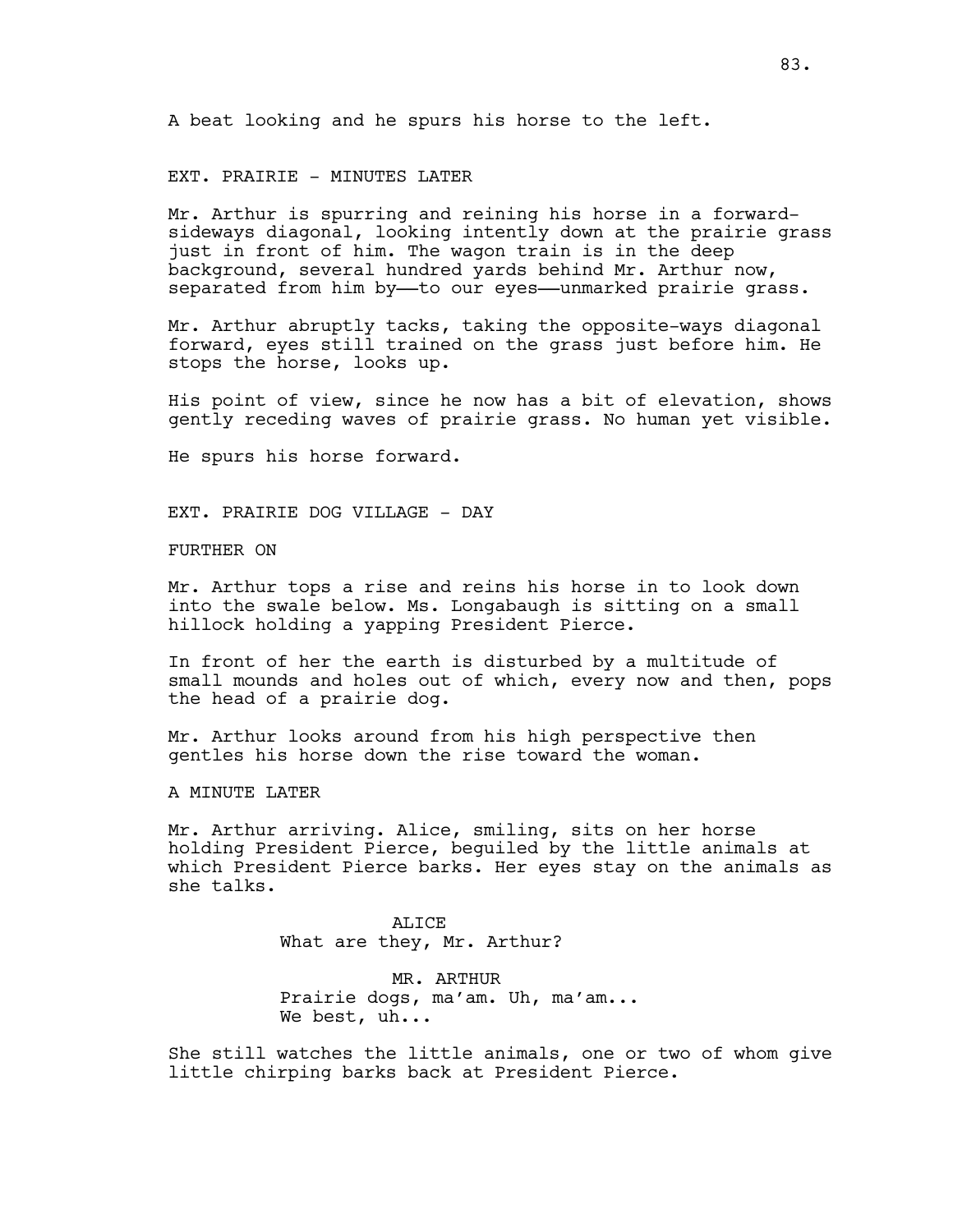MR. ARTHUR (CONT'D) ... Ma'am, there's uh——

ALICE Aren't they darling?

MR. ARTHUR Yes'm. We'd better---um, qittin late.

She laughs.

ALICE It's hours till dark.

Mr. Arthur's look has latched onto something on the horizon. It locks there.

> ALICE (CONT'D) ... I believe President Pierce is trying to understand whether those creatures are other dogs, or——

Mr. Arthur abruptly dismounts. He strides over to Alice's horse.

MR. ARTHUR

Git down.

ALICE Why, Mr. Arthur——

He pulls at her with an urgency that precludes resistance.

MR. ARTHUR Git down now, Miss.

He has half-pulled her down but she has landed on her feet and the dog has left her arms to yap at the prairie dogs.

Alice is alarmed by his sudden change of attitude.

# **ALICE**

Mr. Arthur——

He is not even looking at her: he is hobbling her horse.

MR. ARTHUR Set below this rise here.

He goes to hobble his own horse as she watches, bewildered.

ALICE But——we're not going back?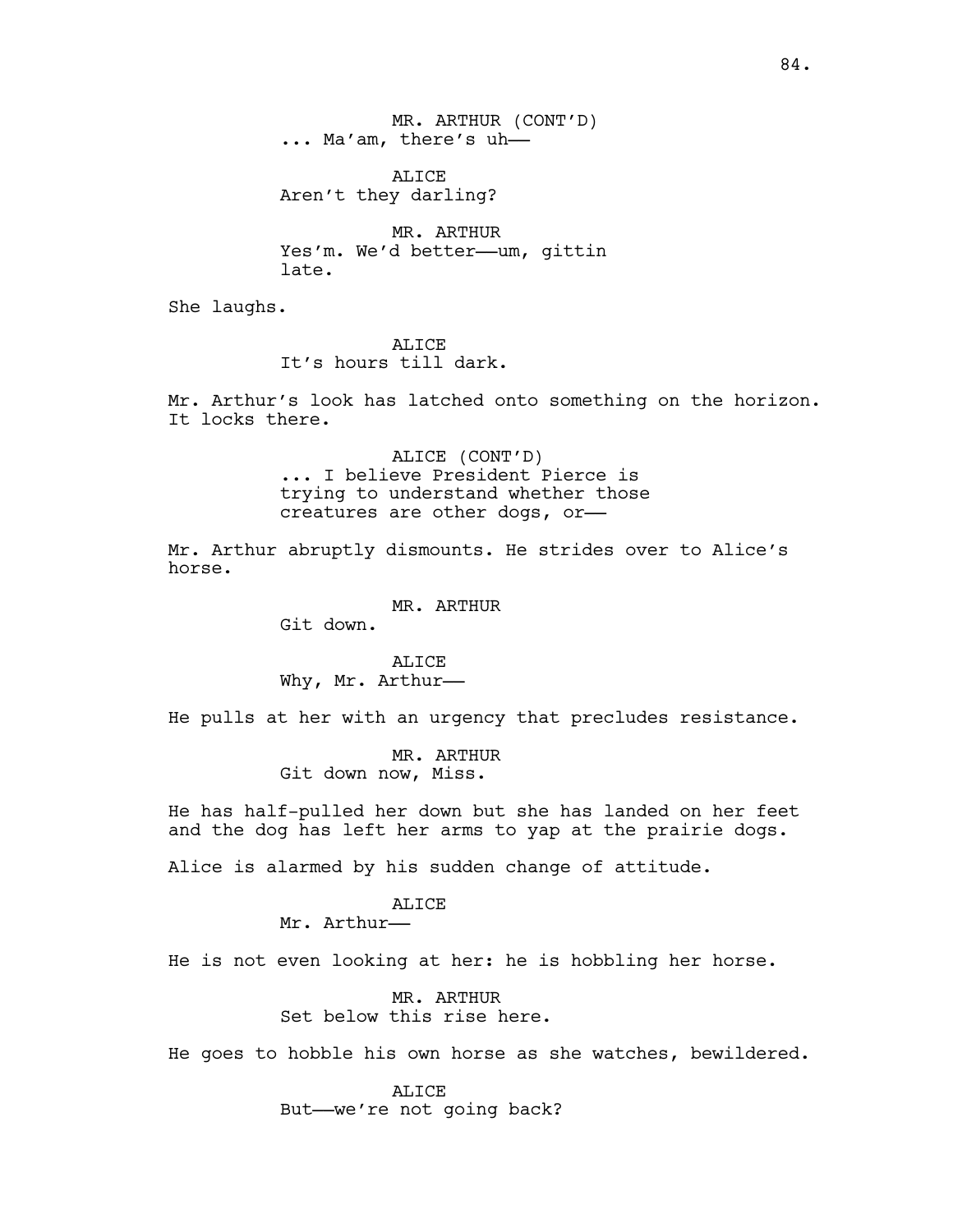A short gesture with his head.

She looks——and gives a sobbing little cry.

An Indian on horseback, motionless, silhouetted on the distant rise.

Mr. Arthur rises from his horse and takes five strides out toward the Indian, holding his hand out toward him head palmforward. He stops, fixed in the palm-out pose.

No motion from the Indian.

Mr. Arthur returns:

MR. ARTHUR (CONT'D) We're in for a fight. He won't answer m'peace sign'n he's a Sioux. (shakes his head) We can't make a run for it through this dog-town.

She is agitated but tries to calm herself with a thought:

ALICE There's only one savage.

Mr. Arthur laughs.

MR. ARTHUR

Keep lookin.

Other Indians are joining the first, forming a facing line. There are perhaps twenty of them all told. Mr. Arthur is dragging the saddle off his horse, plants it as fort on a small hillock.

> MR. ARTHUR (CONT'D) ... They'll crush us. Course, dogholes as bad fer them as fer us, and they don't know how to fight.

He unscabards his Winchester and checks the breach, gets out his revolver and checks it, talking as he works:

> MR. ARTHUR (CONT'D) If they was to come in on all sides I couldn't handle 'em, but they rush in a bunch, like damn fools!

He chuckles——but then catches himself at the bad language.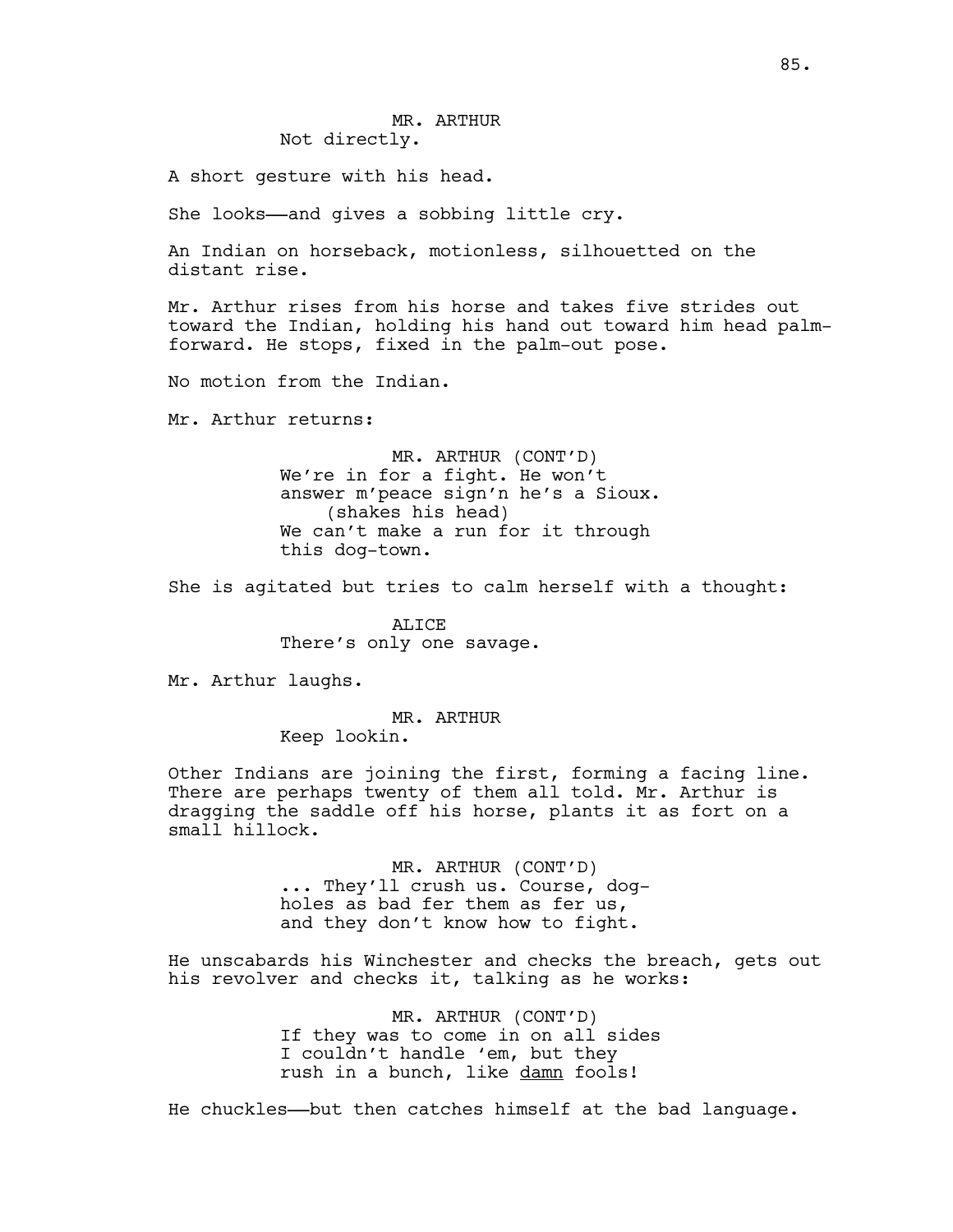MR. ARTHUR (CONT'D) Beg pardon, Miss. Now you set there, take this.

He is giving her the revolver. She will not reach for it; he grabs her wrist and closes her hand over the gun.

> MR. ARTHUR (CONT'D) Take't now. Two bullets in it.

She is starting to tremble.

MR. ARTHUR (CONT'D) Don't mean f'you to help me. You can't help me, don't even try, jus' keep tucked low here below the crest. If I see we're licked, I'll drop back'n shoot you and then shoot m'self, so that's okay. But if you see that I'm done for, well, you'll have to do fer yourself...

He puts a finger on her forehead.

MR. ARTHUR (CONT'D) You put it right there so's ya cain't miss.

ALICE

No no——

MR. ARTHUR

This is business Miss Longabaugh. They ketch you well it won't be so good. After they... take off ever stitch a yer clothes n'have their way with ye they'll stretch you out with a rawhide to each of yer arms'n legs. Then they'll drive a stake through the middle of your body into the ground and then... do some other things. And we can't have that.

She is shaking.

Now he reassures:

MR. ARTHUR (CONT'D) We ain't licked yet. But if we are, you know what to do.

She vigorously nods.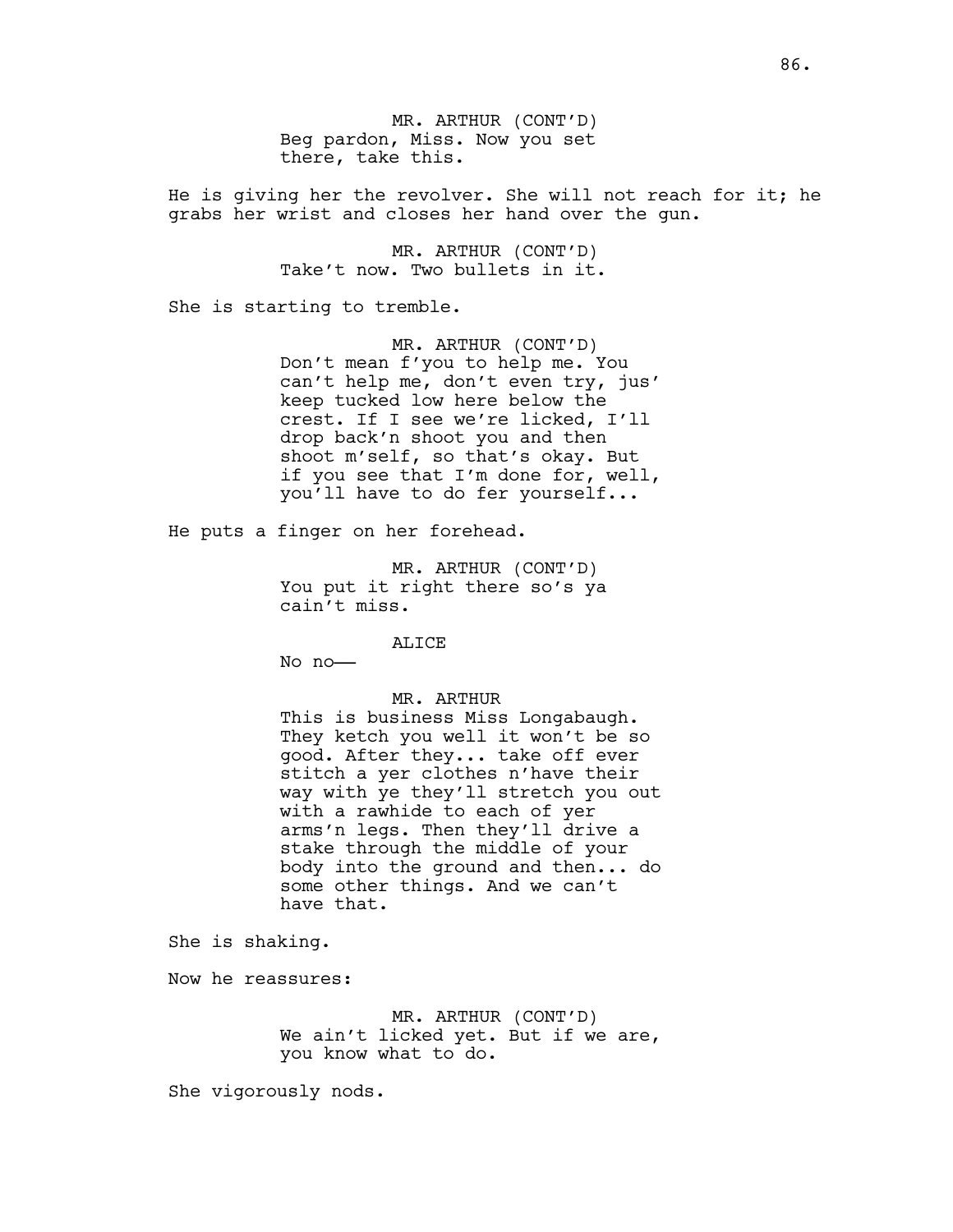MR. ARTHUR (CONT'D) ... That first injun there, he's the mucky-muck'n if I shoot him well that's bad medicine'n I think they'll all lose their spit'n light out.

He chuckles again.

MR. ARTHUR (CONT'D) They're a funny bunch. (starts down the hill to his saddle) Anyway, we'll have a GOOD fight!

He covers, making himself comfortable behind the saddle, rifle resting on it.

The Indians have started to move, the center of their line easing into a canter and the ends moving toward the middle to fall into line behind: a ragged charge of a two-abreast column.

Mr. Arthur projects:

MR. ARTHUR (CONT'D) They'll start makin noise now, sposed to skeer us but it won't bother us none will it Miss?

She returns a rather tremulous——

ALICE No, Mr. Arthur.

——as the whooping starts.

*Crack*!——the first rifle shot from one of the Indians. A couple more. Mr. Arthur is sighting but not firing.

> MR. ARTHUR Well that's a waste a bullets.

More gunfire from the Indians as the column starts to split, each side peeling off but still advancing.

We now hear the whistle of bullets going by close. Divots spring out of the earth near the saddle, spraying earth

Mr. Arthur does not react, but now he fires. A forward horse goes down, dumping its rider.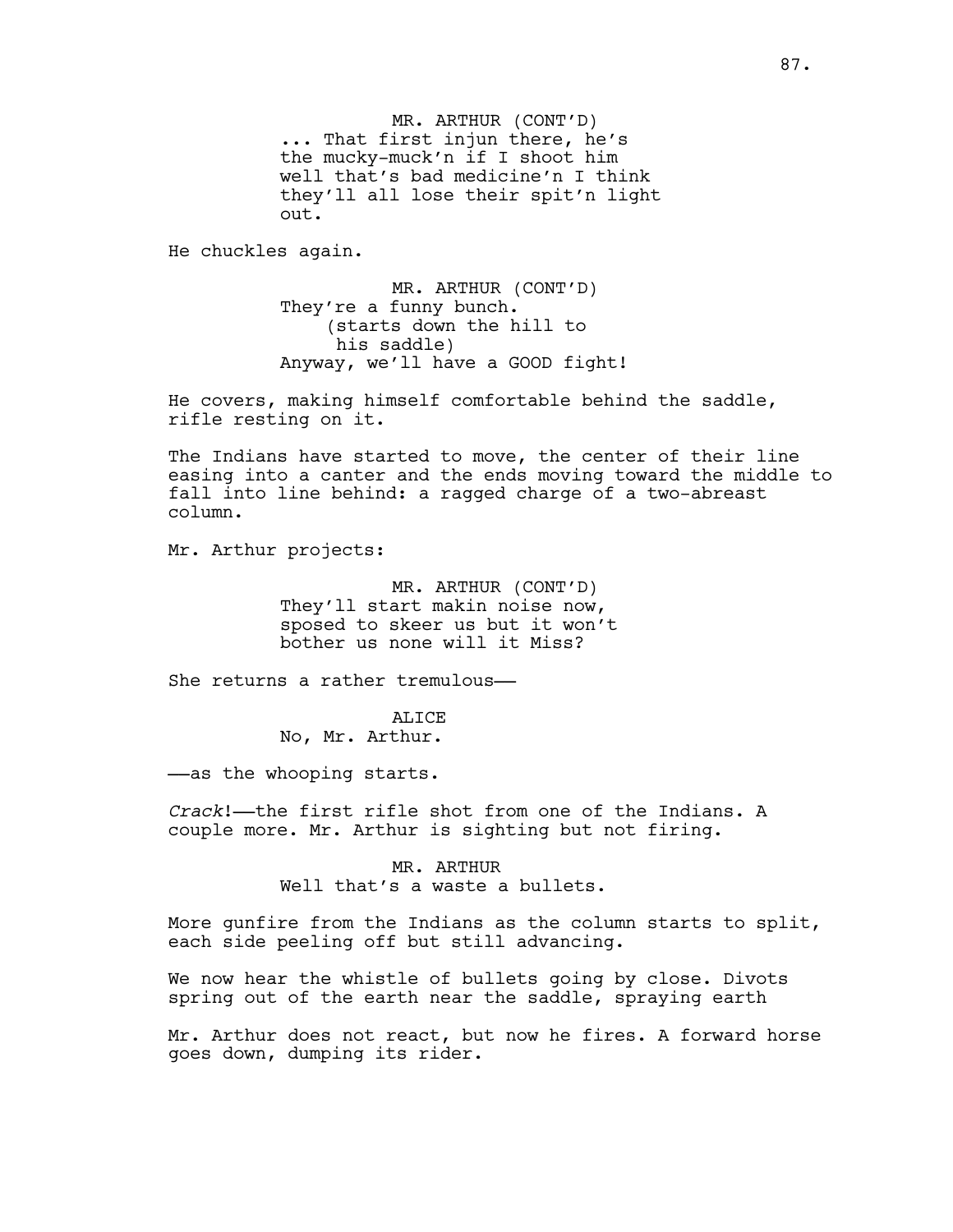Mr. Arthur tracks another rider as the incoming fire continues. But the horse suddenly spills without his firing. He bellows:

> MR. ARTHUR (CONT'D) ... Dog-hole!

He swings to track another forward rider: the man with the headdress, the lead Indian.

He fires: a miss.

More and more incoming bullets, nearby impacts. Alice's horse screams and rears, hit, its hobbled legs awkwardly pawing air until it collapses, still screaming.

Mr. Arthur fires at a rider now at the forward-most part of the two advancing, peeling columns. The man is hit.

He swings his gun to the rider on the mirroring side, fires, hits the horse. As it goes down its rider leaps clear.

The two columns have now peeled completely and are winding back in retreat.

The Indian whose horse was shot is running forward though, still whooping. Mr. Arthur takes leisurely aim, and fires, ending his charge.

The whoops of the other Indians continue but are fading, in retreat.

Mr. Arthur eases up from the saddle. He again takes careful aim at something:

The Indian struggling to his feet by the dog-holed horse, which itself is flopping awkwardly, screaming.

Mr. Arthur fires. The Indian is hit.

Mr. Arthur relaxes.

MR. ARTHUR (CONT'D) Okay, they got the lay of the land.

He reloads his gun, attention split between it and the Indians.

Their whoops have abated, but they are reforming on the ridge.

> MR. ARTHUR (CONT'D) ... This time they'll come with a purpose. You all right Miss?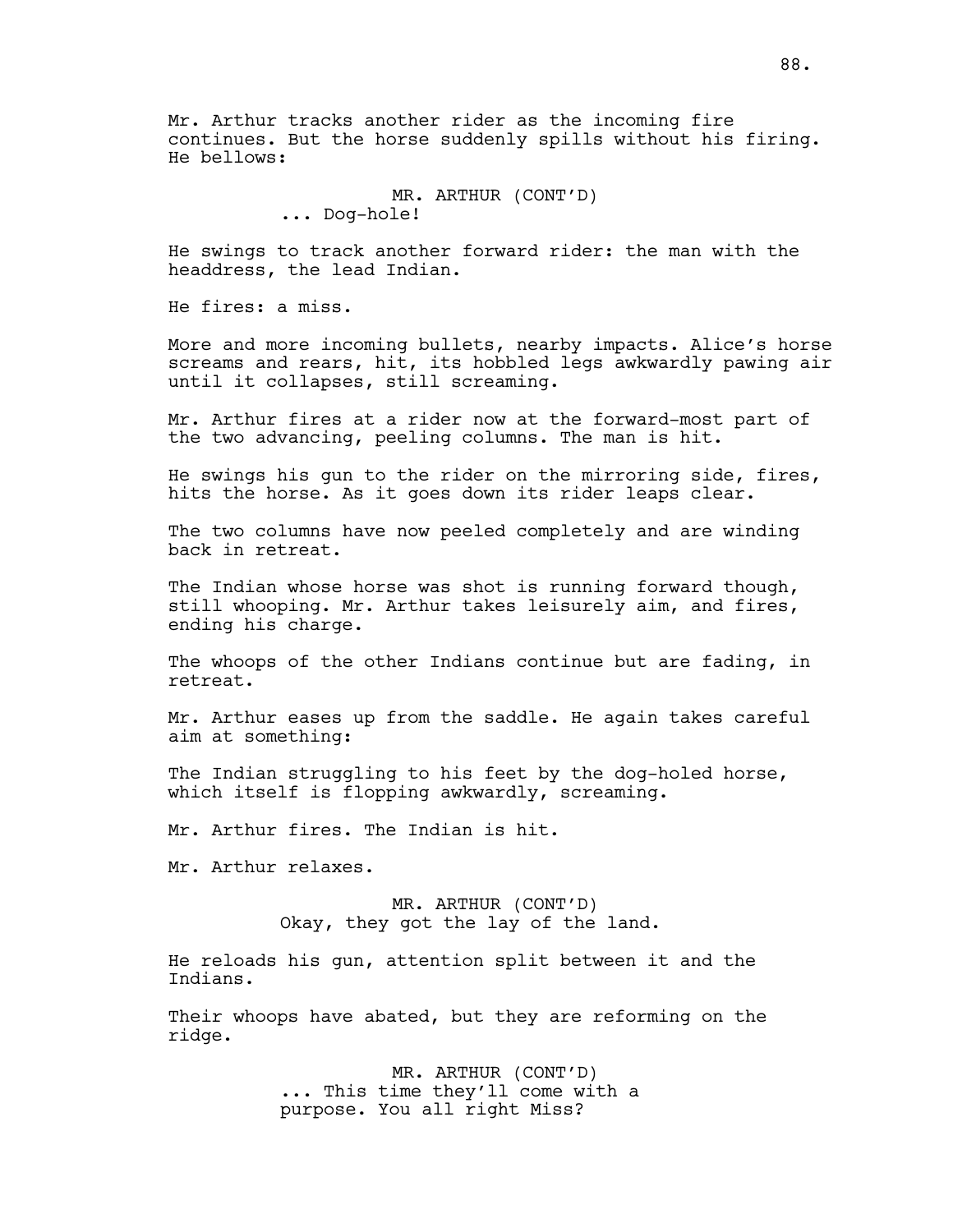# Yes Mr. Arthur.

He goes to Alice's whimpering horse and shoots it in the head. He goes to his own horse taking out a knife, and with one slice severs its hobble. He smacks it on the rump, sending it galloping off.

The whooping is starting again as the Indians begin their second charge. Mr. Arthur walks unhurriedly back to his saddle-fort.

> MR. ARTHUR They ain't gonna do it all day. This'll tell the tale.

This time he doesn't bother with cover but remains standing, sighting.

Distant cracks of gunfire.

Mr. Arthur is sighting at the man in headdress. A loud *crack*——a miss.

Nearer incoming fire.

Mr. Arthur aims at the next man in line as the leader pulls to the side and—*crack*—hits him, unridering the horse.

The Indians do not display the formation of their first charge. They are more chaotic: they now seem to be everywhere, whooping.

*Crack*!——Mr. Arthur hits anther Indian who has drawn almost even and then quickly pans to aim at a rider passing on the other side. *Crack*!-he fires, and misses.

He rises——

MR. ARTHUR (CONT'D) Leave'm to me, Miss!

——and fires and the Indian is shot off his horse.

*Crack*——an incoming bullet flaps Mr. Arthur's shirt.

He spins and quickly sights the incoming chief. He fires and the man's arm is hit and rifle lost. Mr. Arthur quickly fires again and the man is thrown from the horse.

He is on the ground, not far away. Mr. Arthur advances on the struggling man and, rifle at his hip, fires, hits him square in the chest.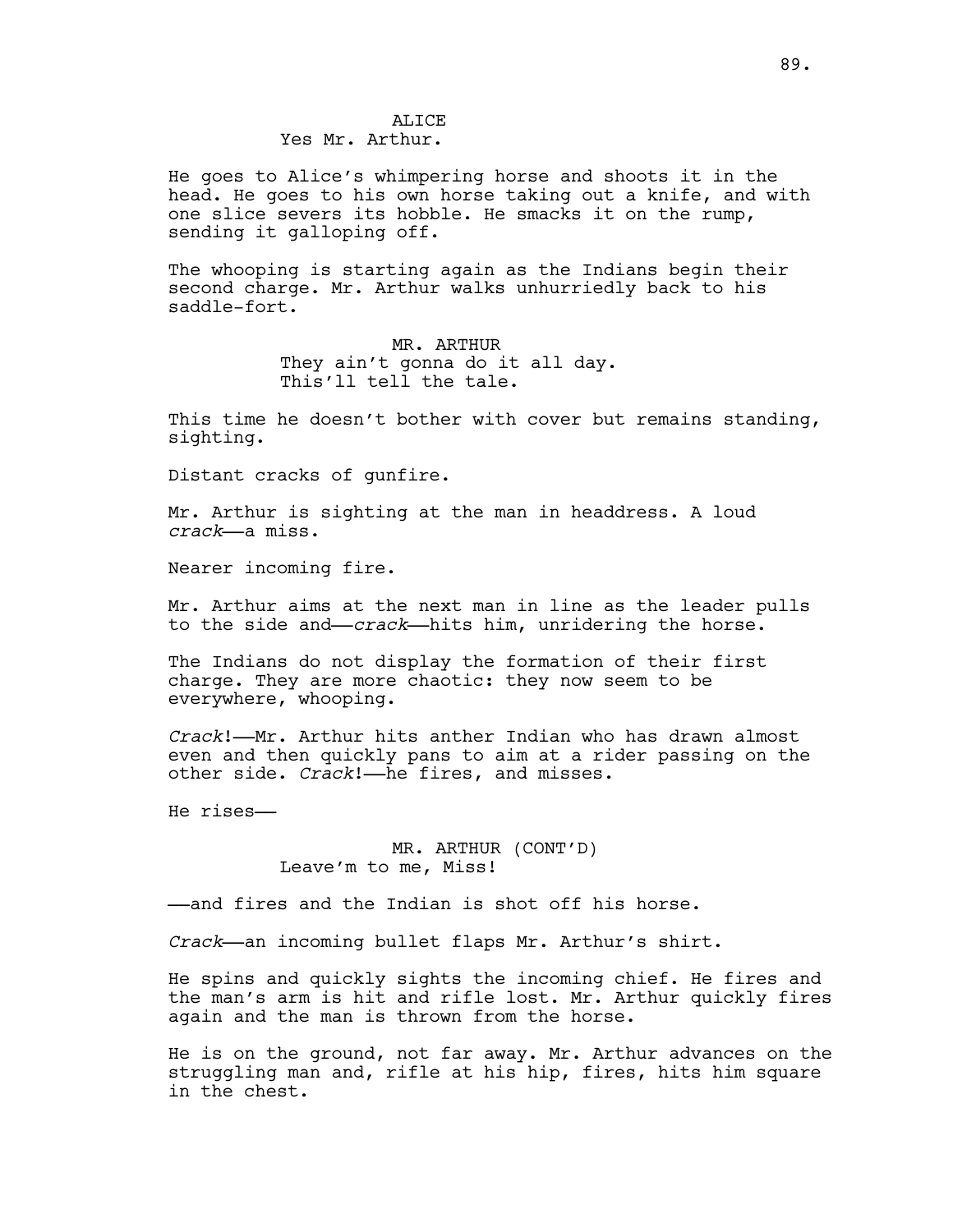He raises his rifle looking for a new target. But the Indians start to rein their horses away, scattering, leaving the field. Some of them fire at nothing as they withdraw, an impotent gesture.

Among the milling horses are three now riderless mounts jigging this way and that. Mr. Arthur turns from the horses, targets a retreating Indian, and shoots him.

One of the loose horses is heading toward him from behind.

Mr. Arthur turns at the sound and lowers his rifle to appraise.

The horse, which looks like it will pass him wide, suddenly veers in and a rider swings up from its offside and in the same motion swings an arm down with a club.

Mr. Arthur is caught square on the head and falls back, landing limp and motionless.

The rider pulls his horse up and vaults down before it has even stopped, his momentum sending him toward Mr. Arthur as he pulls a knife from his belt.

As he reaches the inert body—Mr. Arthur's right hand rises with a revolver and fires.

The Indian falls dead.

Mr. Arthur woozily rises. He gazes out at the field.

The last of the Indians are disappearing. The occasional distant gun pop.

Quiet returns. The only near sound is the rasping of a fallen horse tripped by a dog-hole.

Mr. Arthur turns back to the crest of the hill where President Pierce jumps and yaps.

Near the dog is Alice, lying on her back, a bullet hole in her forehead.

Mr. Arthur comes up short, staring.

MR. ARTHUR (CONT'D)

Oh my.

He stares. He shakes his head in deep distress.

MR. ARTHUR (CONT'D) Pore little gal. She hadn't ought to have did it!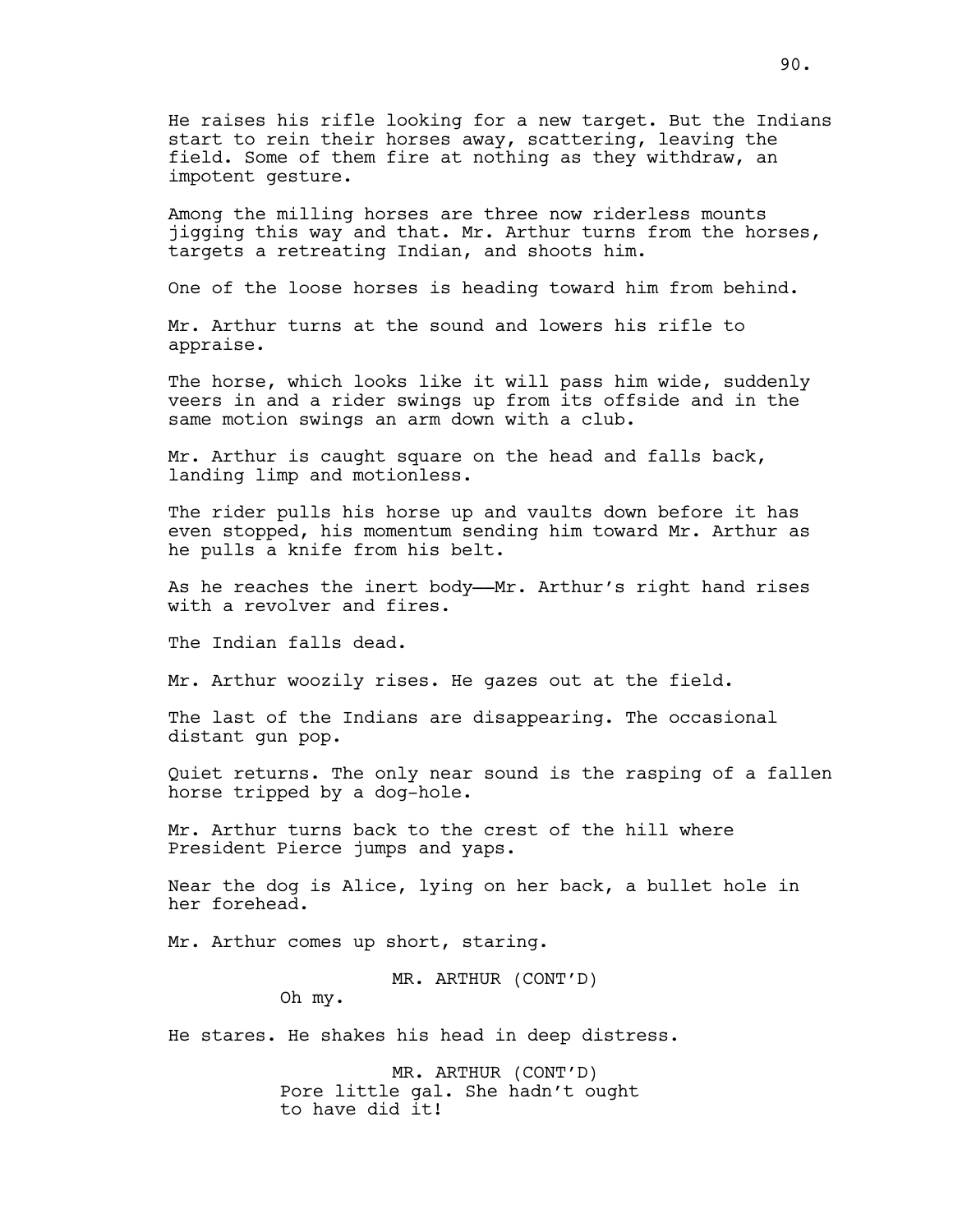MR. ARTHUR (CONT'D)

 $\ldots$  Oh my.

He walks woodenly away.

MR. ARTHUR (CONT'D)

... Oh my.

An Indian by the rasping horse is struggling to his hands and knees. Mr. Arthur shoots him offhandedly as he passes.

Dissolve to:

EXT. ANOTHER RISE - DAY

In an endless sea of grass.

Mr. Arthur crests the rise on foot, the Winchester slung across his shoulder, the yapping dog still following.

Before him, in the distance, the wagon train lumbers away. A small figure riding out from the end of it to meet him, is Billy Knapp.

Beyond the wagon train, the rolling prairie.

FADE OUT

FADE IN on the title of the last story:

# **The Mortal Remains**

We hear the rumble of wheels over gravel and dirt as we dissolve to the last illustration.

Looking steeply up the side of a stagecoach in full flight, at the coachman, framed against a twilight sky. He is dressed in a greatcoat, his collar and scarf hiding his face. The wind blows his scarf behind him as he cracks his whip. We pan down to the caption:

*He gave no sign that he had heard the Frenchman bellowing into the wind.*

We hear someone humming, then singing to himself——merry but not loud: "It Makes Me Love Her All the More" as we dissolve to the inside of the rattling stagecoach.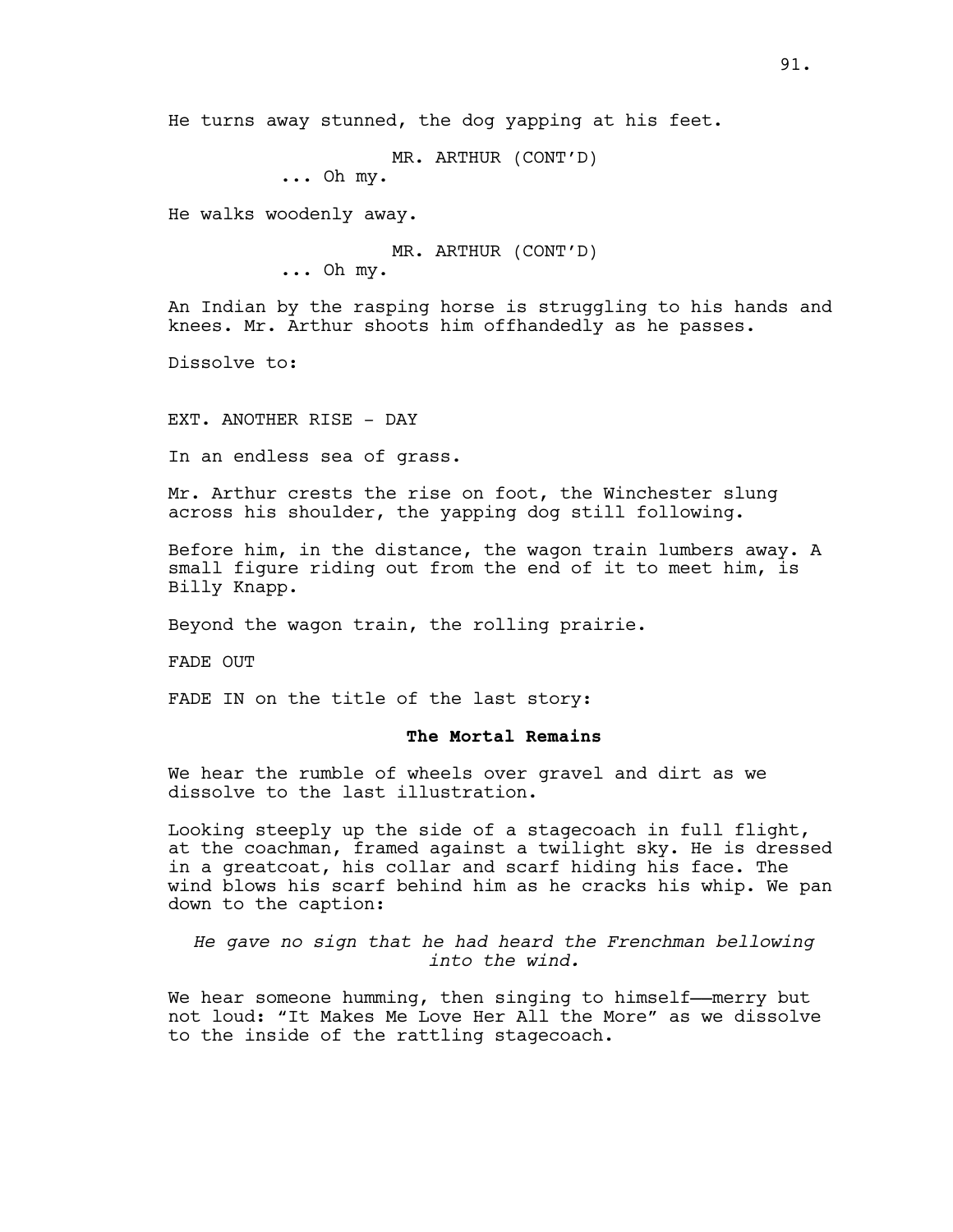INT. STAGECOACH - LATE DAY

We are looking in turn at the occupants of the coach: a dapper Frenchman with a small mustache and a neat string tie, gazing, bored, out the window. An imposing woman of late middle-age, reading a small book with marbled pages and a red ribbon bookmark, her lips pursed. An elderly man with unruly white hair and an ill-trimmed white walrus mustache who is asleep, chin on chest, bouncing with the motion of the coach. A burly man in a too-tight suit.

And finally the singer: a middle-aged man impeccably dressed, almost a dandy.

He finishes the verse with perhaps a bit too much energy: the dozing elderly man jerks his head up and blinks and focuses.

The singer, Nelson Thigpen, has a British accent:

THIGPEN Oh, I am sorry. Didn't mean to wake you, sir.

TRAPPER (querulous) You did not wake me!

He works his mouth, wets his lips, swallows.

TRAPPER (CONT'D) ... For I was not asleep.

Thigpen humors him:

THIGPEN Oh, not asleep, I see.

He looks smilingly at the other occupants, and winks at the starchy lady. But she will not be enlisted in derision: she looks dryly back to her book.

Thigpen's cheer is undimmed.

THIGPEN (CONT'D) ... Well I apologize for disturbing anyone else. If I did.

He looks around to no reaction. The invitation to conversation is not taken up, but the trapper, who has been looking out the window, now wonders aloud:

> TRAPPER How much to go d'you reckon?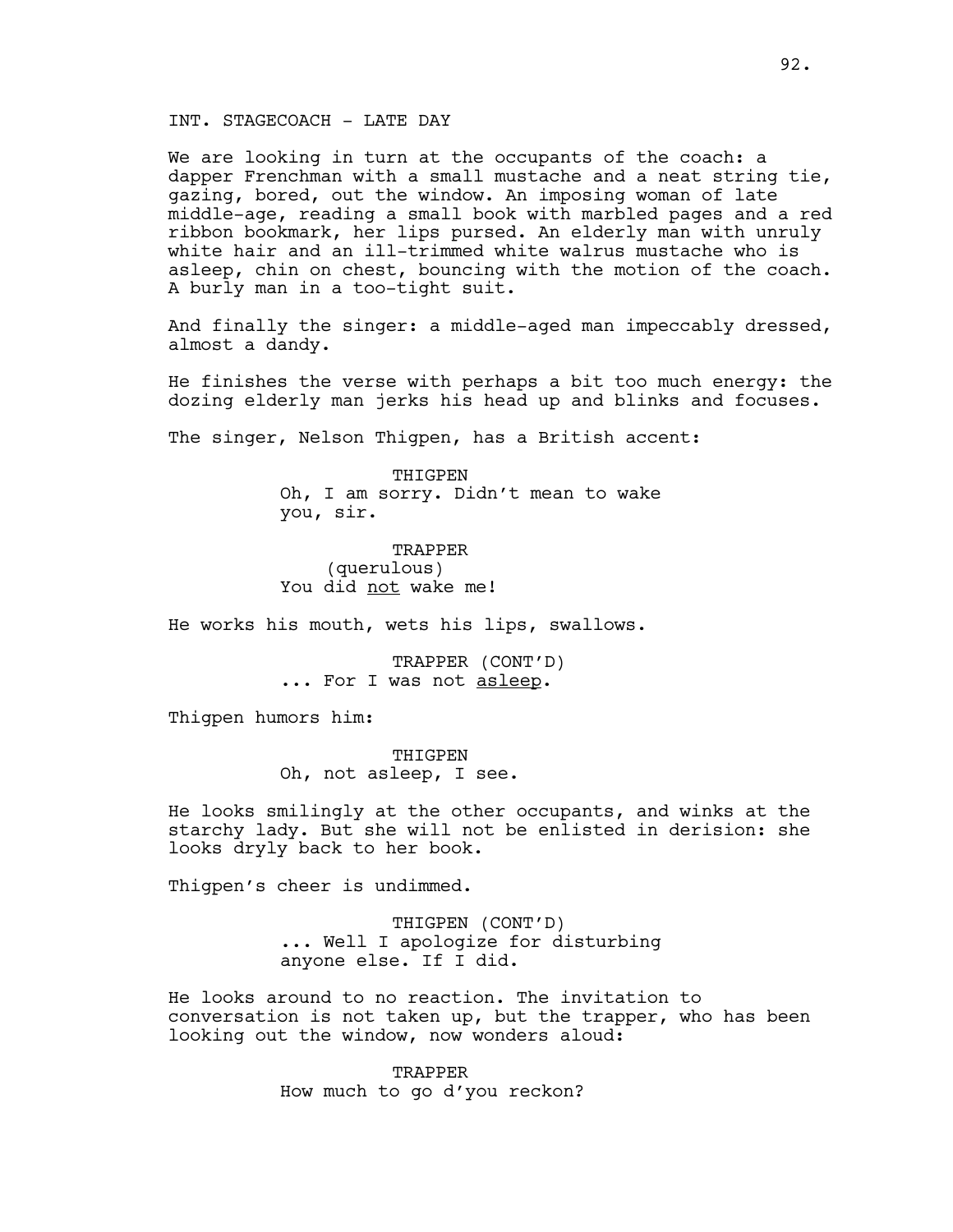THIGPEN Oh not a great distance, not great at all, we're making good time. You haven't been to Fort Morgan before, I take it. TRAPPER Me? No. You? THIGPEN Oh yes many times, many times. Ferrying cargo. A glance upward indicates the unseen cargo on the coach's roof. The trapper follows the glance. TRAPPER Him's yourn? THIGPEN As much as he's anyone's, isn't he, Clarence. The burly man nods. LADY A loved one? THIGPEN (giggle) By somebody, perhaps! FRENCHMAN You did not know heem? THIGPEN (giggle) We knew him only at the end. CLARENCE (confirming smile, gazing out the window) At the very end. A beat of silence. Bouncing springs. A sudden loud eruption: TRAPPER No! (all turn to look at him; he licks his lips) I have not been to Fort Morgan. I know little of cities. (MORE)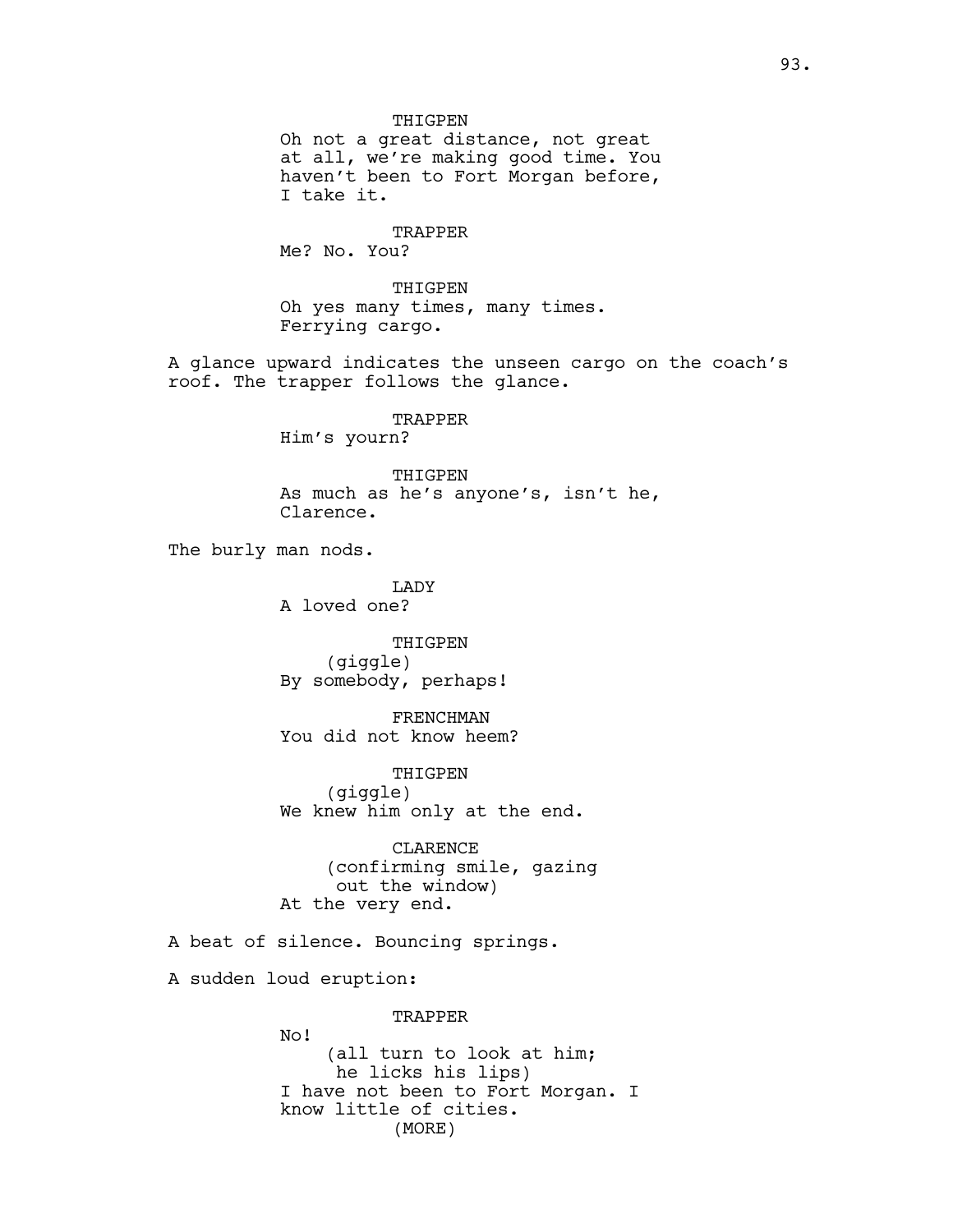#### TRAPPER (CONT'D)

I am a trapper, living mostly alone these last years. But I would descend into town, ever so often, with my pelts. Sell 'em. And talk, keep m'hand in. Talk. You have got to keep your hand in, talkin. Even if you live in the wild.

A moue of agreement from the Frenchman.

#### FRENCHMAN

Ees true. Practice.

#### TRAPPER

In town I would talk to them was innnarested. Saloon mostly, till I was asked to take m'bidness elsewhere. What sense does that make, there was only the one saloon! The keeper called me tedious. Tedious? Me? (spits the word:)

Townsmen. Why, if tidings from the greater world are tedious, if the greater world, not trammeled by... by...

#### THIGPEN

(helpful) ... human——

### TRAPPER

(plowing on, unmindful) I would descend from the mountains, not having talked for many months, with much to tell. Much to tell, having stored considerable. Though for many years I was not alone in the wild, I did have a consort, a stout woman of the Hunkpapa Sioux, we had a companionship of sorts but there is a lady present. A life together marked by the passing of the seasons and the corresponding travels of game. In the latter she took little interest——wal, her duties was domestic, I would track and trap and she would tarry hearthside. We did not talk: she did not have English and I am not schooled in the gibberings of the nations.

(MORE)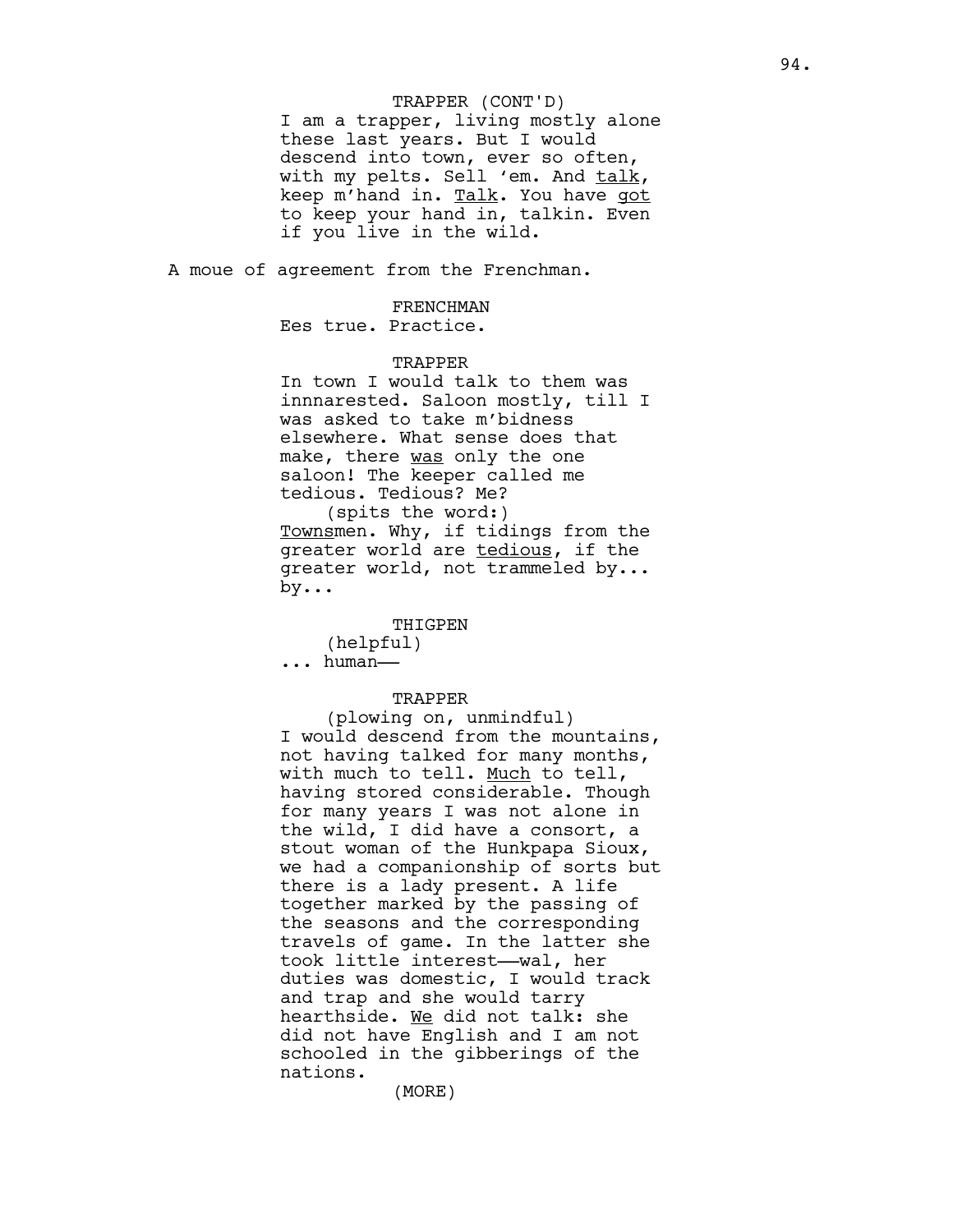Wal I say we did not talk but we sometimes would, each in our own tongue, often at length, without benefit of understanding the other. But the sound of a human voice is a comfort when you're cabined up in the woods'n all'd otherwise be but the murmur a wind and the plop a snow from an overloaded branch. I say not understanding each other but twarn't entirely so, I could often read by means of the tenor of her speech and certain facial expressions the emotional import a what she was sayin and she was often vexed with me, I seldom knew why. And then she moved on. TRAPPER (CONT'D)

Silence. The passengers in the rattling coach absorb the story.

An afterthought, loudly directed at the lady who is looking at him with a distaste to which he is oblivious:

> TRAPPER (CONT'D) There was no issue.

Another beat. And then, warmly sympathetic, in an Irish lilt:

**CLARENCE** Did you love her?

#### TRAPPER

Oh I don't know I never even knew her name but I will say this: the nature of them vocal intonations and the play of feelin upon her face helped me to gather that people are like ferrets. Or beaver. One pretty much like the next. Yup all alike I don't doubt it's the same even if you travel to Siam.

LADY

People are not the same. There are two kinds, utterly distinct.

Thigpen steps in as moderator:

THIGPEN What would those be, madam, the two kinds?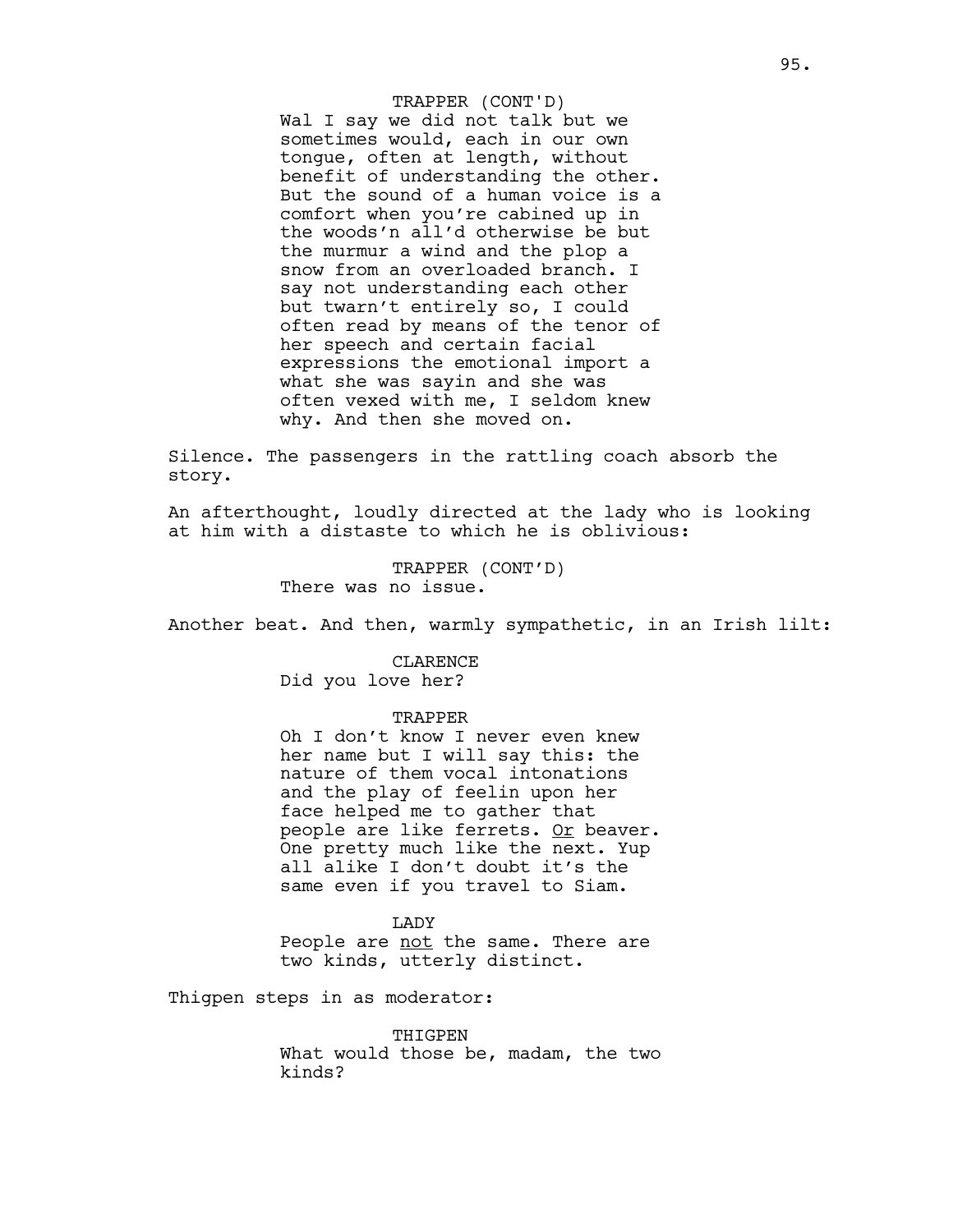CLARENCE No, hale'n frail. Difficult to knock to the floor, or wilting.

### LADY

Those are not the two kinds. You well know the two kinds.

# TRAPPER

One kind, ain't two kinds!-less you mean trapper'n townsman.

**T.ADY** 

Upright and sinning. Don't be a fool.

#### TRAPPER

Fool! Yes, I know, tedious fool, you are not the first to lodge that complaint——without grounds. I challenge you for yer credentials madam, fer assessin human worth. People're like ferrets.

### LADY

People are not like ferrets, and I speak not on my own authority but on that of the holy bible.

#### TRAPPER

Wal the bible, people read it diffurnt——

#### LADY

Yes-<u>rightly</u> or wrongly. And here I speak with high authority. My husband, Dr. Betjeman, was an expert, a lecturer at the Chattauqua on moral and spiritual hygiene, now retired. I have the benefit of his insights.

#### THIGPEN

Moral hygiene.

# LADY

His lectures were spectacularly attended. He was——he is——considered an expert on spiritual betterment. (to trapper) Jacob's ladder. Betterment. (MORE)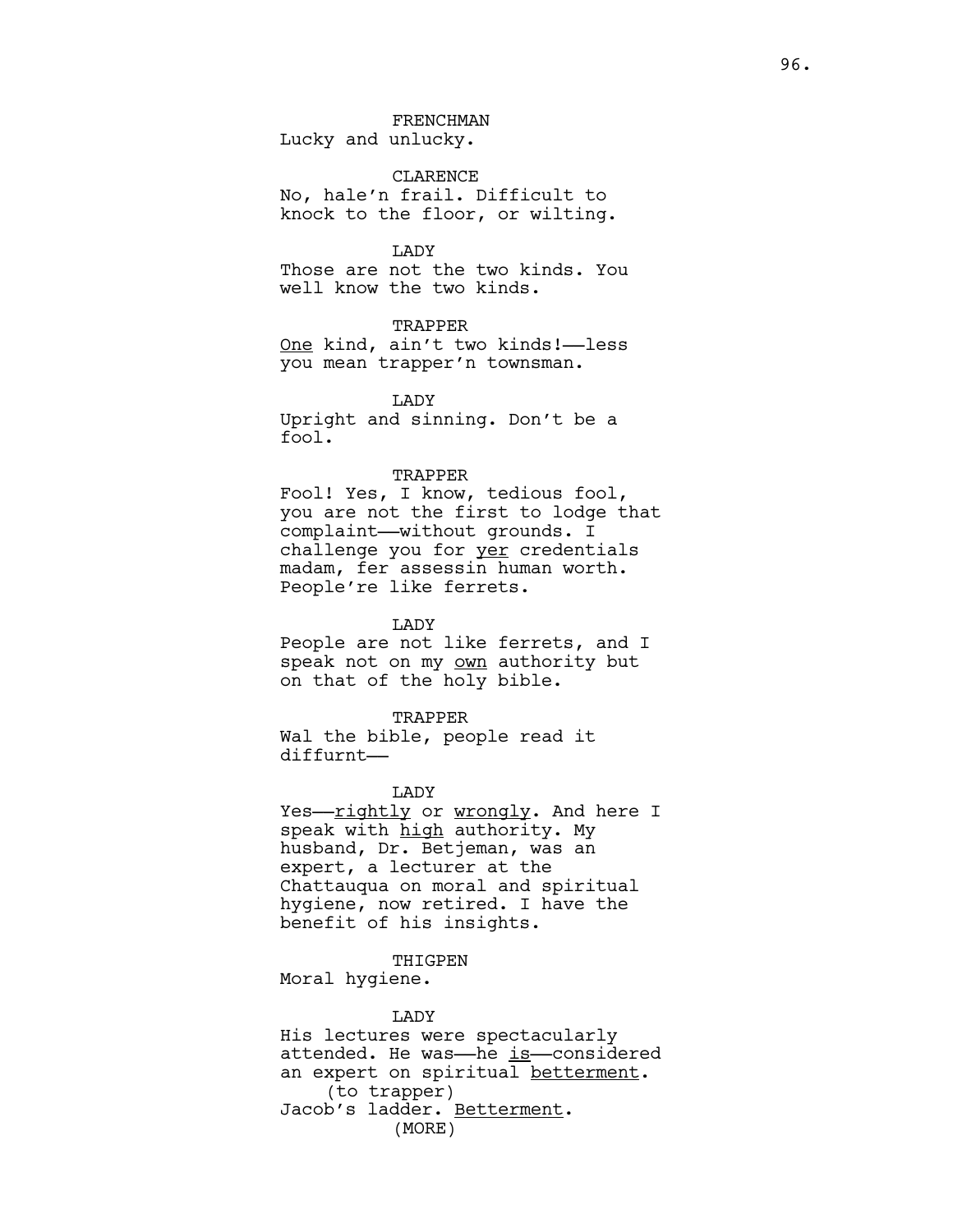But I don't suppose you have ever been much occupied with the betterment of your soul. TRAPPER Well, I am not an enemy of betterment. (a beat as he gums) But I am kept very busy with m'traps. The lady gives a mirthless hoot. A rattling silence. At length: LADY (CONT'D)

> THIGPEN Your husband isn't with you.

The lady is prey to sadness.

LADY

We have been separated for some time. He has been... East. Illness has kept him but now we shall reunite. It will be a great joy.

THIGPEN He awaits you in Fort Morgan.

**T.ADY** Yes. I have been living with my daughter and son-in-law these last three years.

The Frenchman *tsks*.

FRENCHMAN The parent should not burden the child's household. This was wrong of you.

LADY I was not a burden! I was welcome in my daughter's house!

Her imperiousness belies her own claim, and the Frenchman meets it with a skeptical smile and tilt of his head.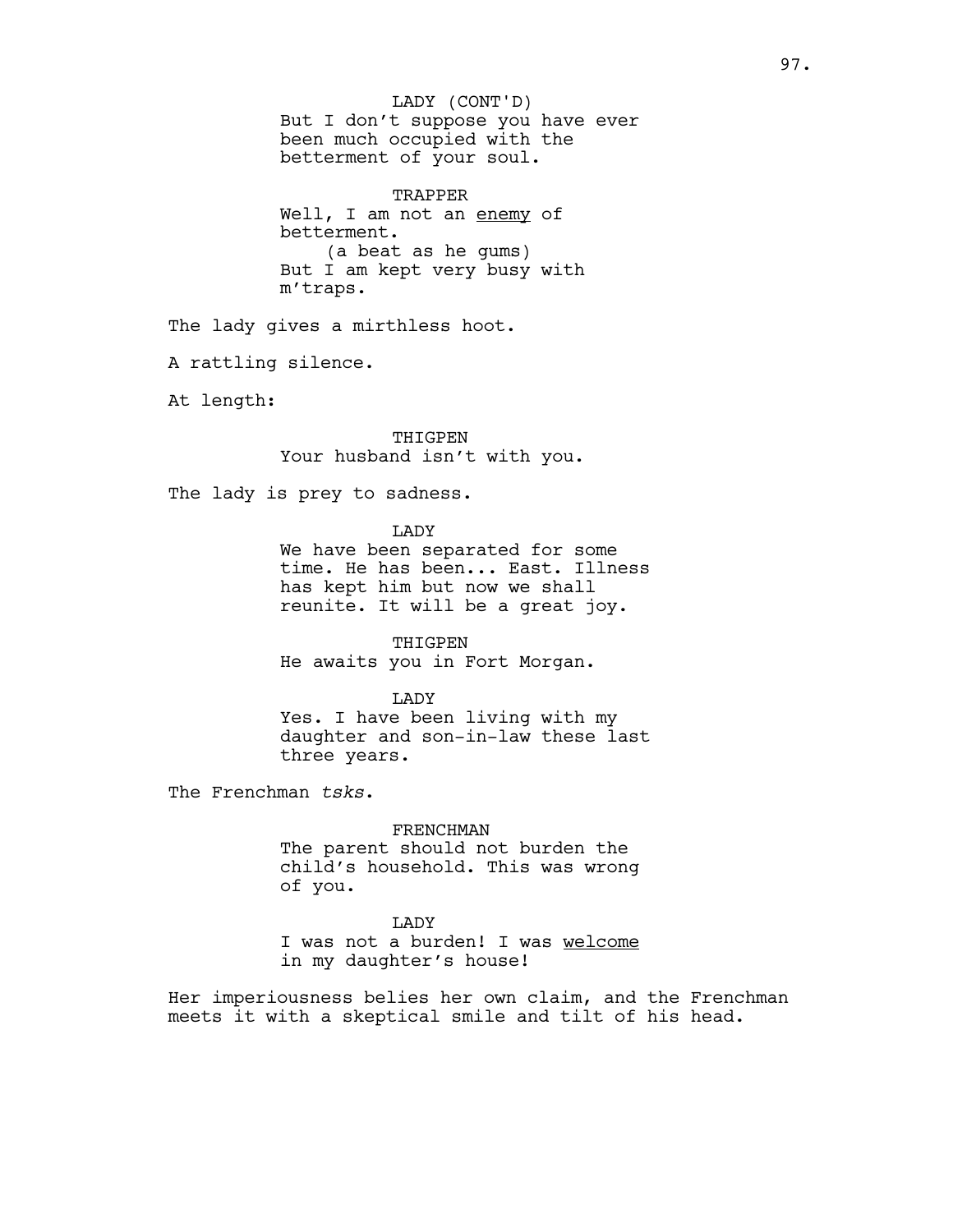### FRENCHMAN

She would say so, of course. But no doubt you could read in her facial expressions, as pointed out by the tedious man, that your presence was not wanted. We each have a life. Each a life, only our own.

#### LADY

You know nothing about me, or my domestic affairs!

FRENCHMAN I know that we must each spin our wheel, play our own hand. I was once at cards with a man named Cipolski—this was very many years ago——

#### TRAPPER

He a Polack?

FRENCHMAN He was Polonaise, yes. And we were-

TRAPPER

I knew a Polack.

The barking interruption nettles the Frenchman. He glares at the trapper, awaiting the tiresome story to come, but gathers from the ensuing silence that that was the whole of the trapper's digression.

The Frenchman draws new breath.

#### FRENCHMAN

We were at cards. My hand was poor; I folded. Cipolski and four others remain, but Cipolski says to me, I am in distress, Ren*é*, you play for me while I perform *mes nécessités*——my necessaries. I say, friend, I cannot wager for you. But of course you can, he says, we know each other well——wager as I would do. But this is quite impossible, no? How a man wagers, it is decided by who he is, by the entirety of his experience of poker up until the moment of that bet. I cannot bet for you. *Pourquoi pas*? I cannot know you. Not to this degree. We must each play our own hand. No, Cipolski, I say. (MORE)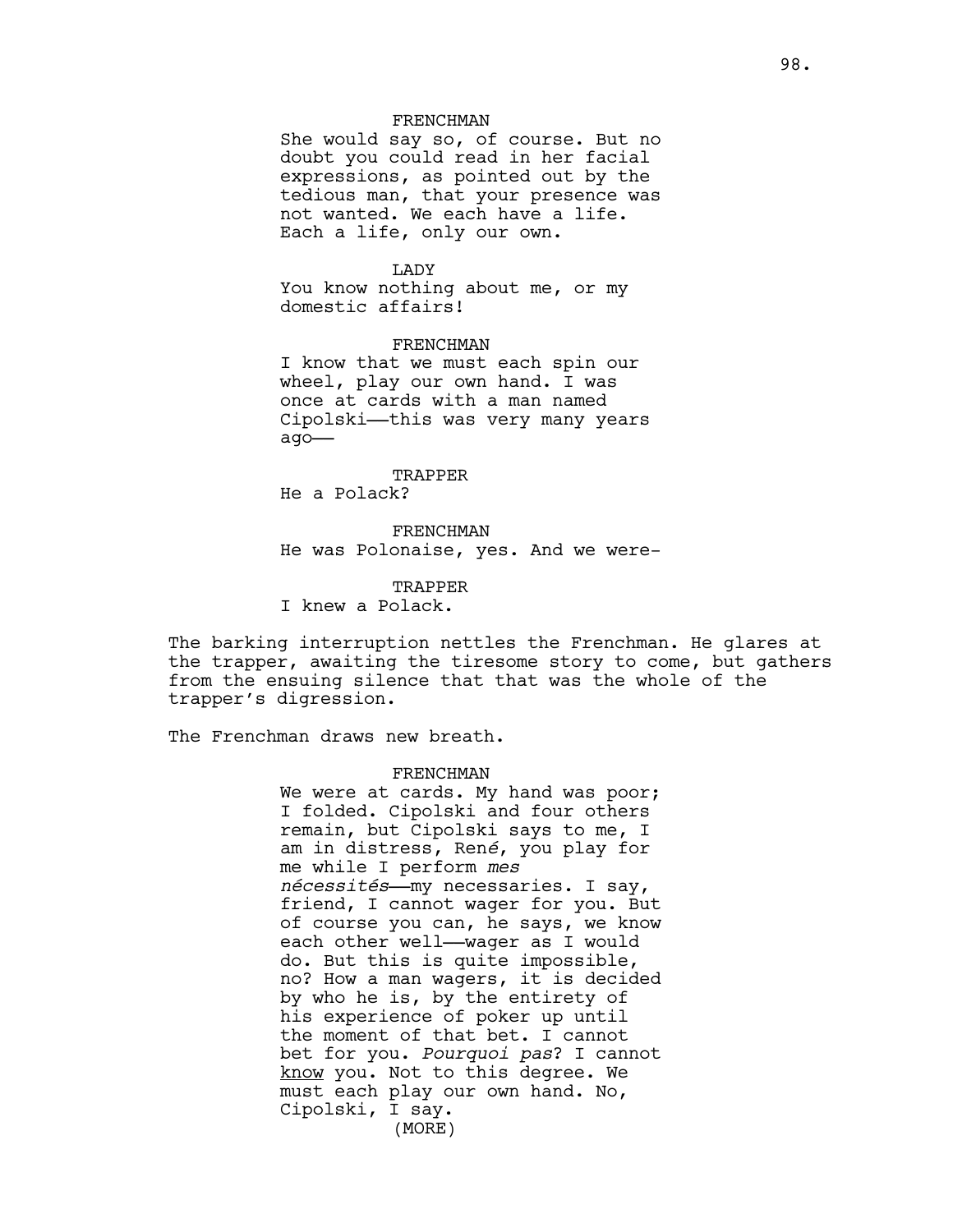We may call each other friends, but we cannot know each other so. FRENCHMAN (CONT'D)

TRAPPER You can know'm. People are like ferrets.

LADY (explosive) People are not like ferrets!

# FRENCHMAN

You misunderstand, *mon vieux*. We can know each other——to a certain level. But to know entirely——*impossible*. Poker is interesting because? Because I do not know your hand, yes. But also because—I do not know you. I see what you wager; what does it mean? (a shrug) I can guess——I cannot know. Or there is no poker.

He leans back smiling, case closed.

LADY

Poker is a gambling game. You have pursued a life of vice and dissipation——and you are no doubt expert in such pursuits. But no conclusions drawn from such a life, will apply to a life rightly lived.

Another shrug and smile from the airily superior Frenchman.

#### FRENCHMAN

Life is life. Cards will teach you what you need to know. You speak of your life, with your husband who awaits. You fly to him in certainty that he loves you as he did three years ago. Well, three years. There was a flame. You do not know that there is.

# **T.ADY**

(heated) Among decent people relations may be eternal. Decent people stay true——to others, to themselves.

The Frenchman shakes his head, *tsk*ing.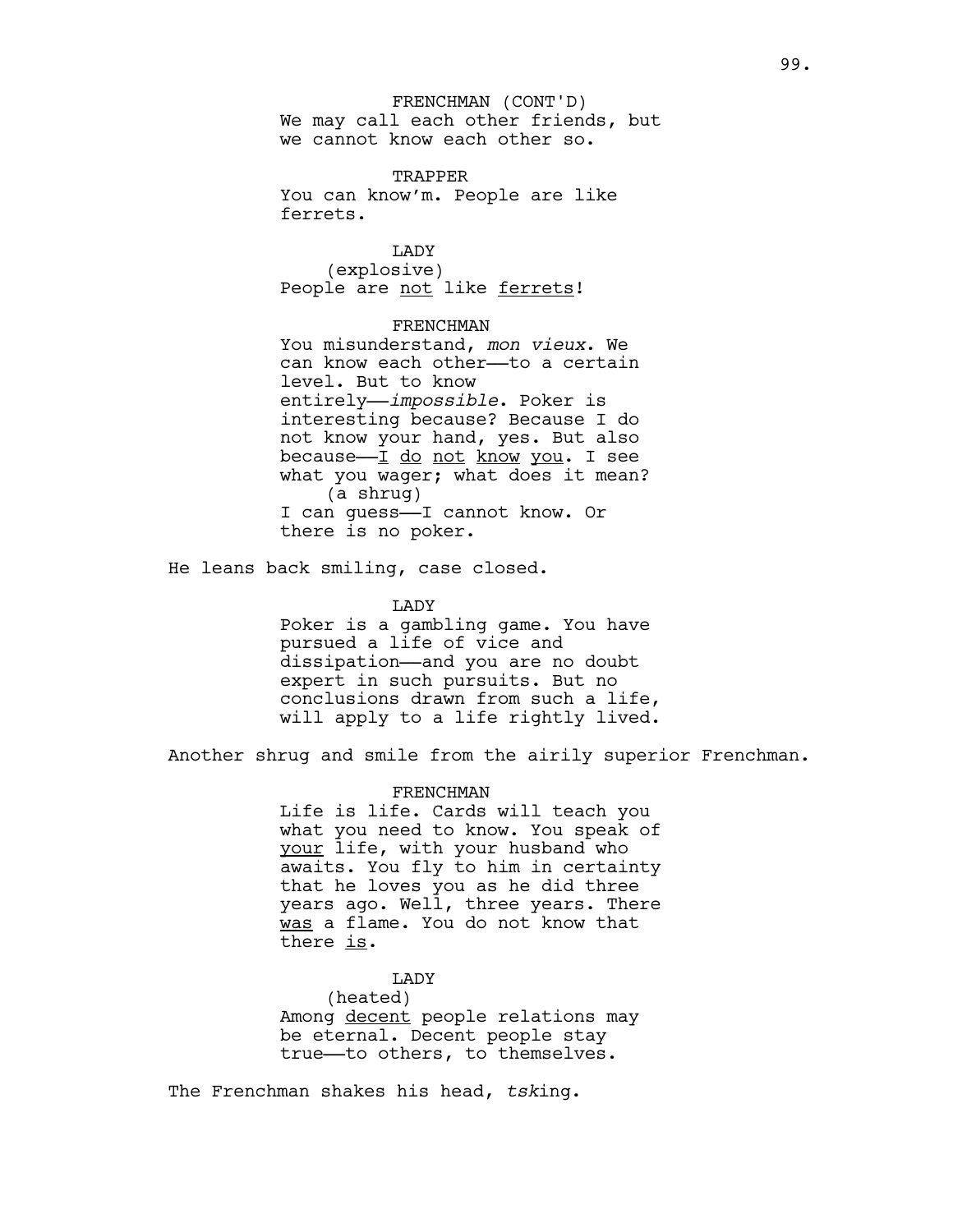# FRENCHMAN

Life is change. And all is unknowable. Even my own life: I wager knowing my hand now, not my final hand.

#### TRAPPER

Unknowable! But yer talkin like you know more'n the goddamn almanac!

The Frenchman smiles.

# FRENCHMAN

I am French.

#### LADY

You are a presumptuous man! You tell me my daughter doesn't love me, that my husband no longer does——

#### FRENCHMAN

If he ever did! No offense, Madame, my point is that we never know to the deepest level, and the word "love" can have different meanings.

TRAPPER Hold on there, Mister Almanac——

#### LADY

I know what "love" means! One thing! You——

FRENCHMAN

Your husband was an educator; a lecturer; would you say a man of charisma?

LADY He was! He is!

# FRENCHMAN

(shrug) *Bon*, "love" would mean something different to such a person, who commands the love of a crowd, than it would to a person who can only coax love, through subservience.

LADY I did not COAX love from Dr. Betjeman! I am not a WHEEDLER. (MORE)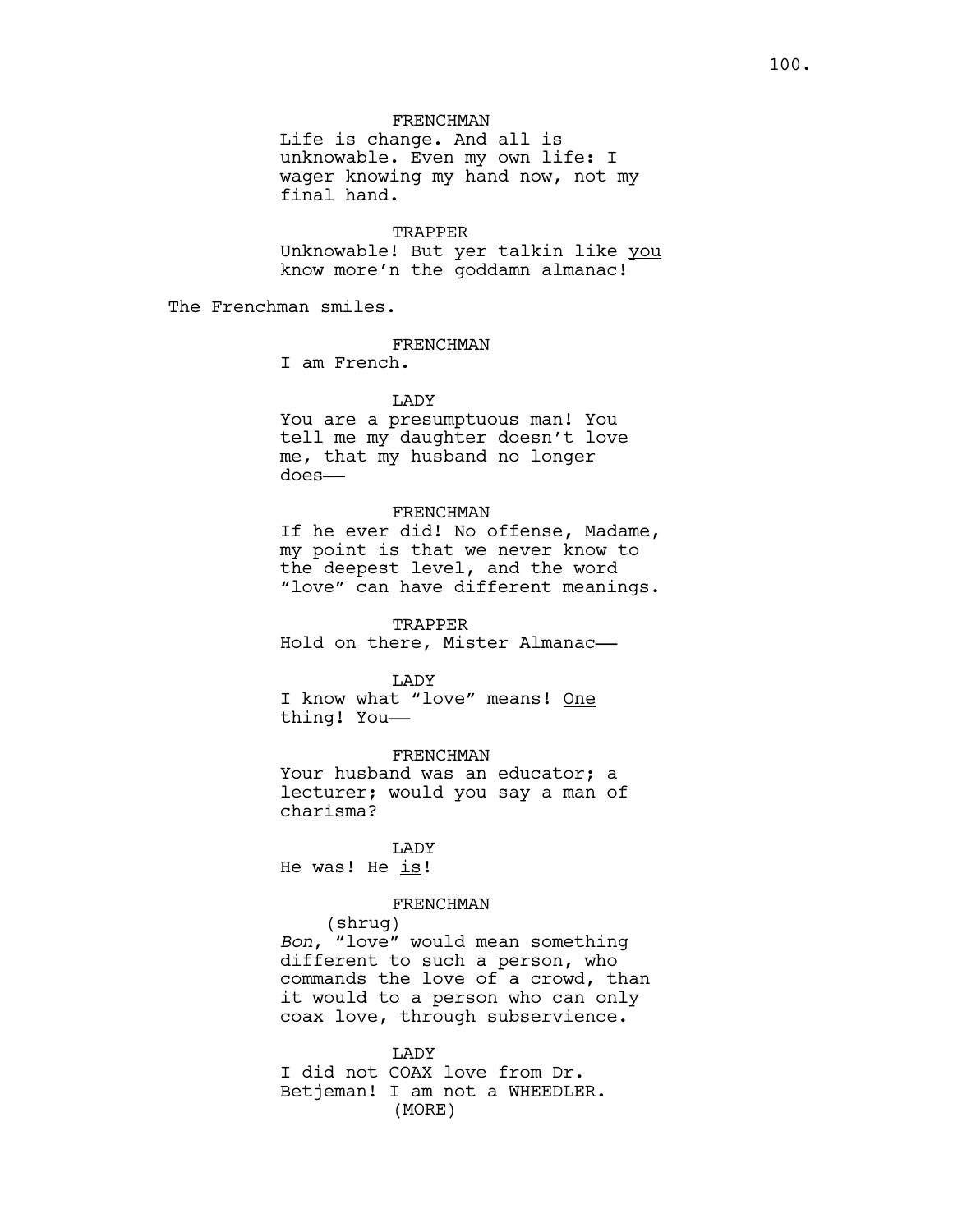# LADY (CONT'D)

My husband's love was freely given! And endures!

#### FRENCHMAN

His love is different from yours, it's all I say. The person widely admired accepts love as a tribute. It is his due. He confers his own love as an honor, for, coming from him, it must have great worth. But you, Madame, would not receive that gift, eh, splendidly, as one who has no need, but would grasp at it as a beggar.

The lady stares at him aghast.

The trapper, looking from her to the Frenchman, fills the silence:

> TRAPPER Ain't no call for that kind of talk.

LADY How DARE you-

#### FRENCHMAN

And of course the great man, the admired man, might well accept other loves, simply as his due, from some of those who admire him. Why not, if the admirer is comely. It is love of a different kind than the domestic of course, but in France we s-AHH!

# **T.ADY**

# YOU! FILTHY!

She is batting at him with her furled umbrella. As he parries blows:

> FRENCHMAN Please! Madame!

# **T.ADY** YOU! DEPRAVED-GAARGGH!

Her frenzy——face white, eyes unblinking, body rigid except for the arm striking out with the umbrella——has turned into something else: her eyes now roll back and she abruptly drops the umbrella to hook a finger in her high collar as she gasps for breath.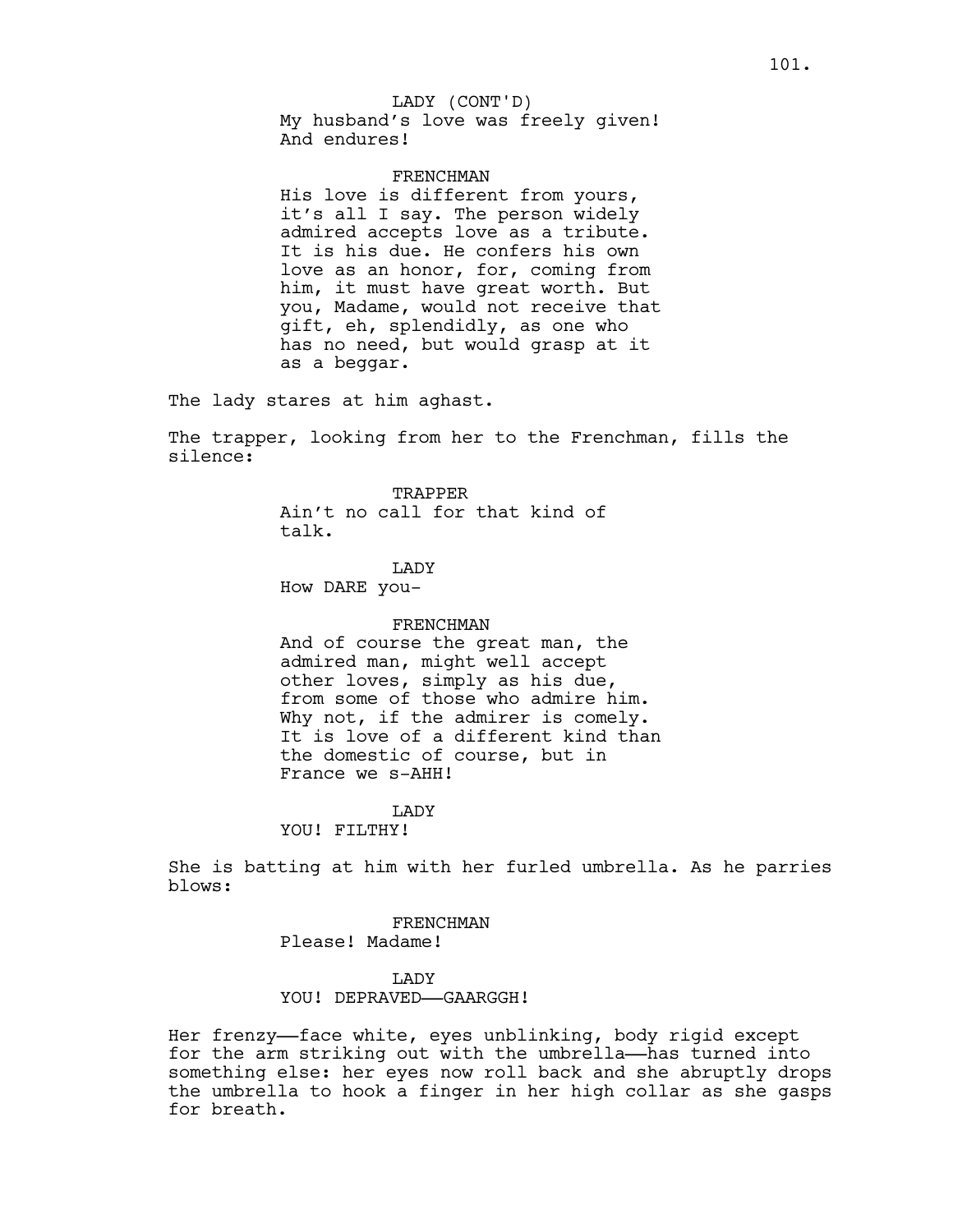TRAPPER You given her a fit, Frenchie!

THIGPEN

Oh dear!

The lady twists in her seat, gasping. The trapper takes off his hat and fans her with it. Clarence, the burly man, takes her free hand in both of his, patting on it.

> CLARENCE There there, miss, that's all right, then...

FRENCHMAN We——we must stop the coach! Let her walk, move the limbs!

Thigpen shakes his head. The information is offhand:

THIGPEN Coachman won't stop.

FRENCHMAN He must stop! We are the passengers!

THIGPEN Coachman won't stop.

The Frenchman looks at him in brief puzzlement, then sticks his head out the window.

EXT. COACH

Steep down on the Frenchman looking up, wind in his face.

FRENCHMAN Coachman! I say, coachman!

His steep point-of-view up: the man driving, framed against a dramatic sky of dark but delineated clouds. The coachman's face is not much visible from our steep angle. We see his coat flowing in the wind; we see his leather gloves, flaired to cover the wrists, as he raises a whip and snaps it forward through sky; we see his pulled-low hat with broad brim; we see a flash of full walrus mustache.

The Frenchman yells over the wind:

FRENCHMAN (CONT'D) ... We must stop! Coachman! A passenger is discommoded!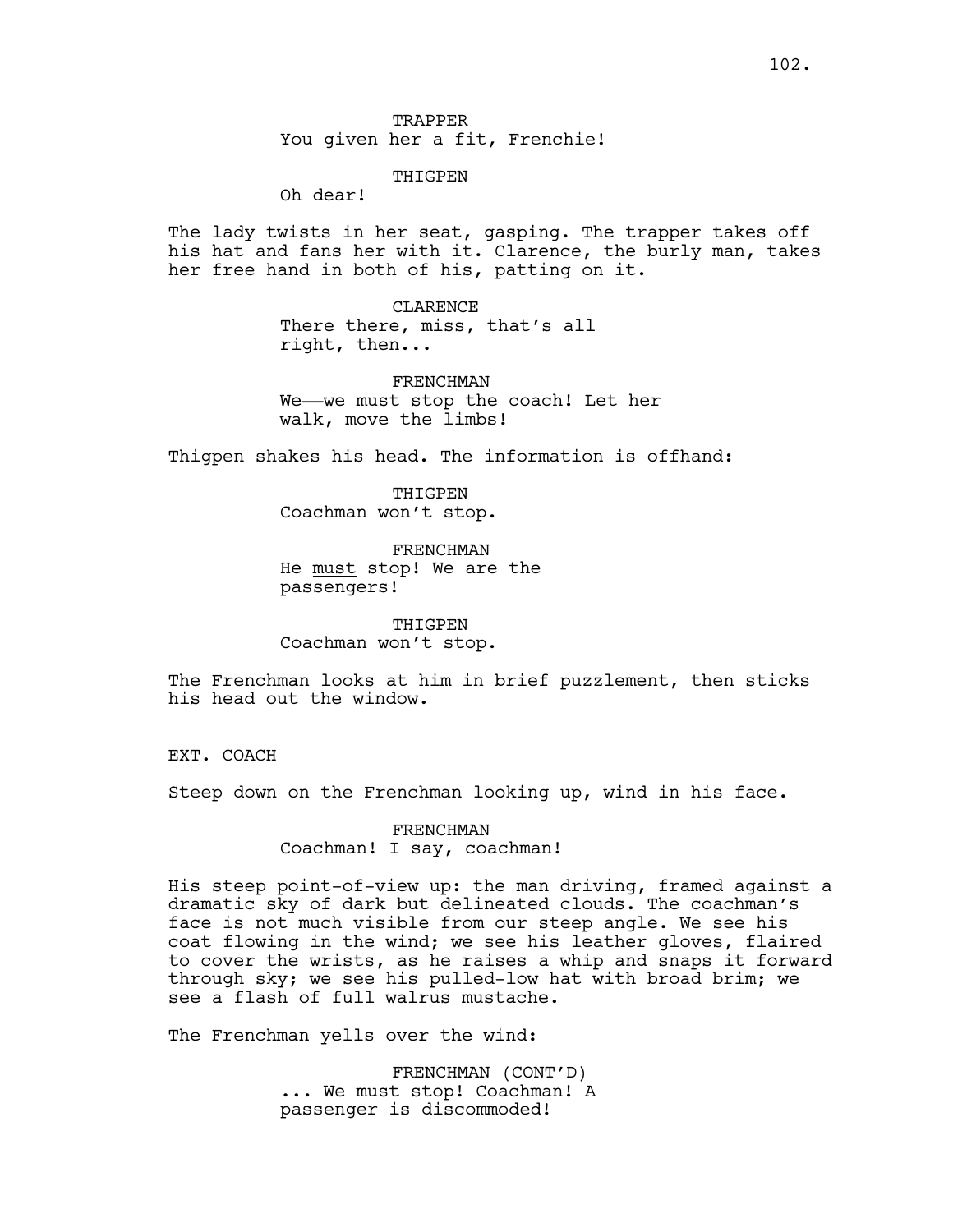The coachman presents the same windswept picture, driving the team forward, not hearing, or perhaps not listening.

The Frenchman pulls his head back inside.

INT. COACH

The Frenchman looks around, dazed.

FRENCHMAN He will not stop.

**THIGPEN** He never stops. Policy.

The lady is somewhat recovered, now limp rather than writhing.

> CLARENCE That's all right, miss...

The trapper continues to fan her with his hat as he addresses Thigpen:

> TRAPPER Don't stop? What if we had to perform necessaries?

THIGPEN Have you had to?

TRAPPER

No——

### **T.ADY**

Please...

All look to her. Her head is lolled back but she is looking at the trapper:

> LADY (CONT'D) ... Stop doing that.

This arrests the fanning of his hat. The trapper holds it frozen for a beat, abashed, then puts it back on.

Rattling silence.

Then, singing:

VOICE As I was a walking down by the loch As I was walking one morning of late (MORE)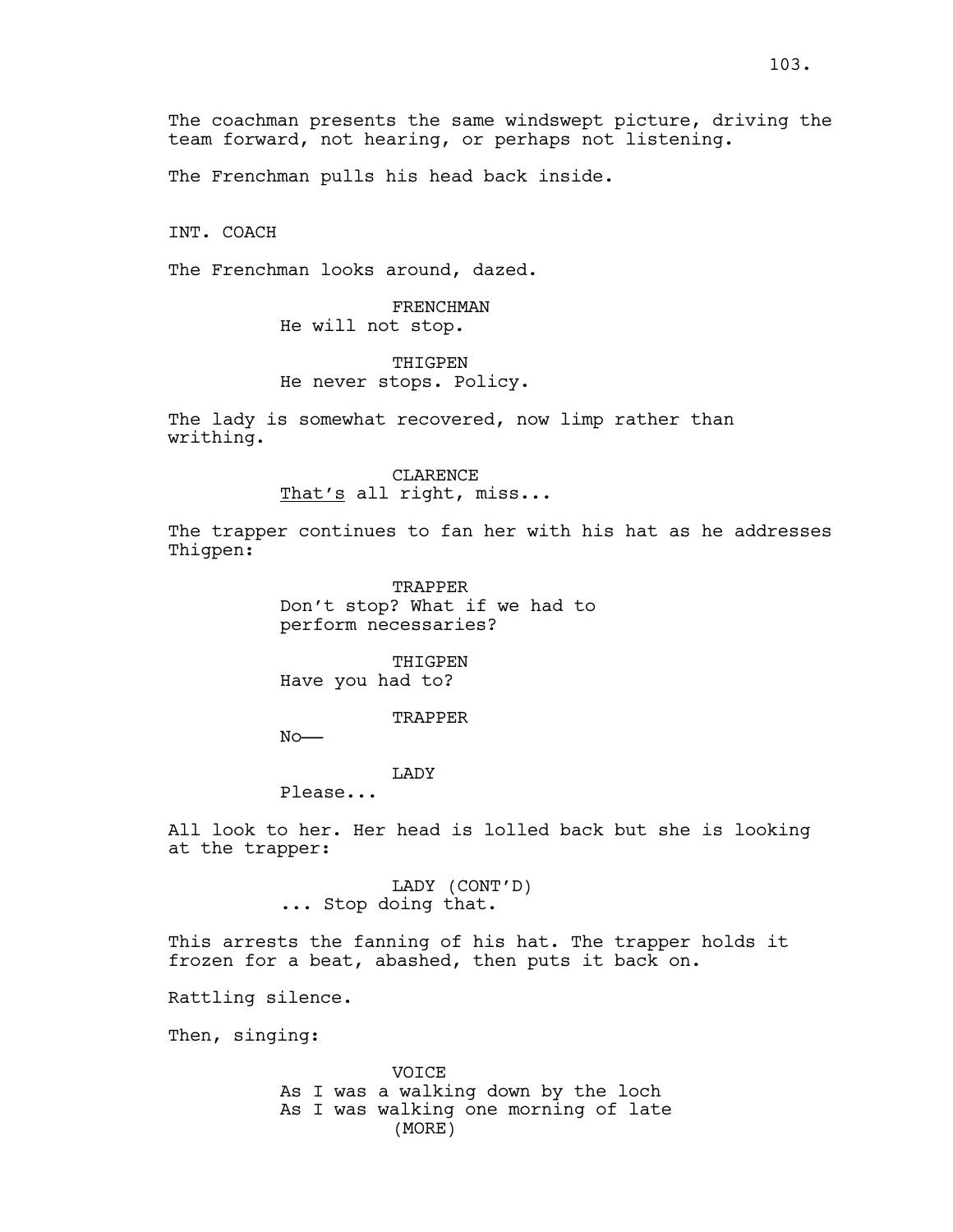Who did I spy but my own dear comrade VOICE (CONT'D)

Wrapped up in flannel, so hard was his fate.

The lady slowly emerges from her distress to look in wonder at the singer: Clarence. His rough look would not have led us to expect this beautiful tenor voice.

The old Irish air he sings is the ancestor—and has the familiar melody--of "The Streets of Laredo."

VOICE (CONT'D)

I boldly stepped up to and kindly did ask him Why was he wrapped in flannel so white? My body is injured and sadly disordered All by a young woman, my own heart's delight.

The other passengers, like the lady, are taken out of themselves. They slowly turn to the source of the song as sunflowers toward the sun, struck, haunted.

> VOICE (CONT'D) Get six jolly fellows to carry my coffin And six pretty maidens to bear up my pall And give to each of them bunches of roses That they may not smell me as they go along-

Hooting sobs.

All turn to look:

Thigpen is weeping into a handkerchief.

He waves their looks away:

THIGPEN I'm sorry... I do apologize. He sings it every trip, and it always does this to me.

He loudly blows his nose, then stuffs the handkerchief into his breast pocket.

> THIGPEN (CONT'D) ... You'd think, with the business we're in, I wouldn't be  $so--so...$

TRAPPER What is your business?

THIGPEN I like to say that we're... reapers. Isn't that right, Clarence?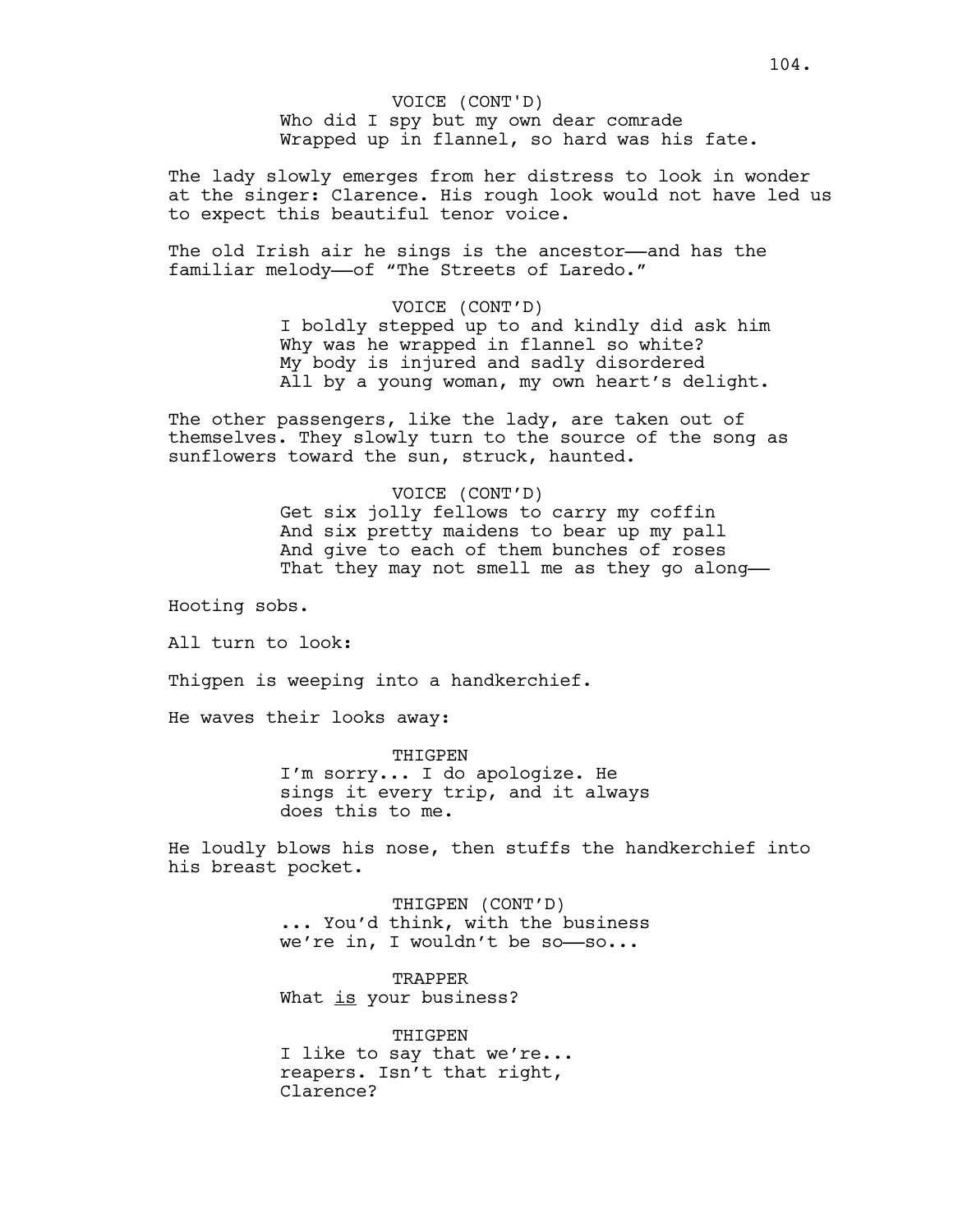CLARENCE (affirmative musing) ... Harvesters of souls.

THIGPEN We help people—who have been adjudged to be, ripe.

#### TRAPPER

Whatsat mean?

A beat, Thigpen struggling.

THIGPEN ... Well... some would call us--Oh, it's an ugly word-

TRAPPER Yer bounty hunters!

#### THIGPEN

Literal man! Cruel man! Yes, fine, "bounty hunters," an ugly title, as if emolument were the point. It's an honest calling—is the cobbler not paid for his shoes? I don't apologize for it, and neither does Clarence.

Clarence half-nods to confirm, half-shakes to decline to apologize.

> TRAPPER So him on the roof, he was wanted?

> THIGPEN Mr. Thorpe was very much wanted, judging by what they're paying for him.

> > TRAPPER

What'd he do?

### THIGPEN

Oh I don't know, does it matter? Just as you said, Madame, there are two kinds of persons. In our business they are: dead, or alive.

CLARENCE That's what they say.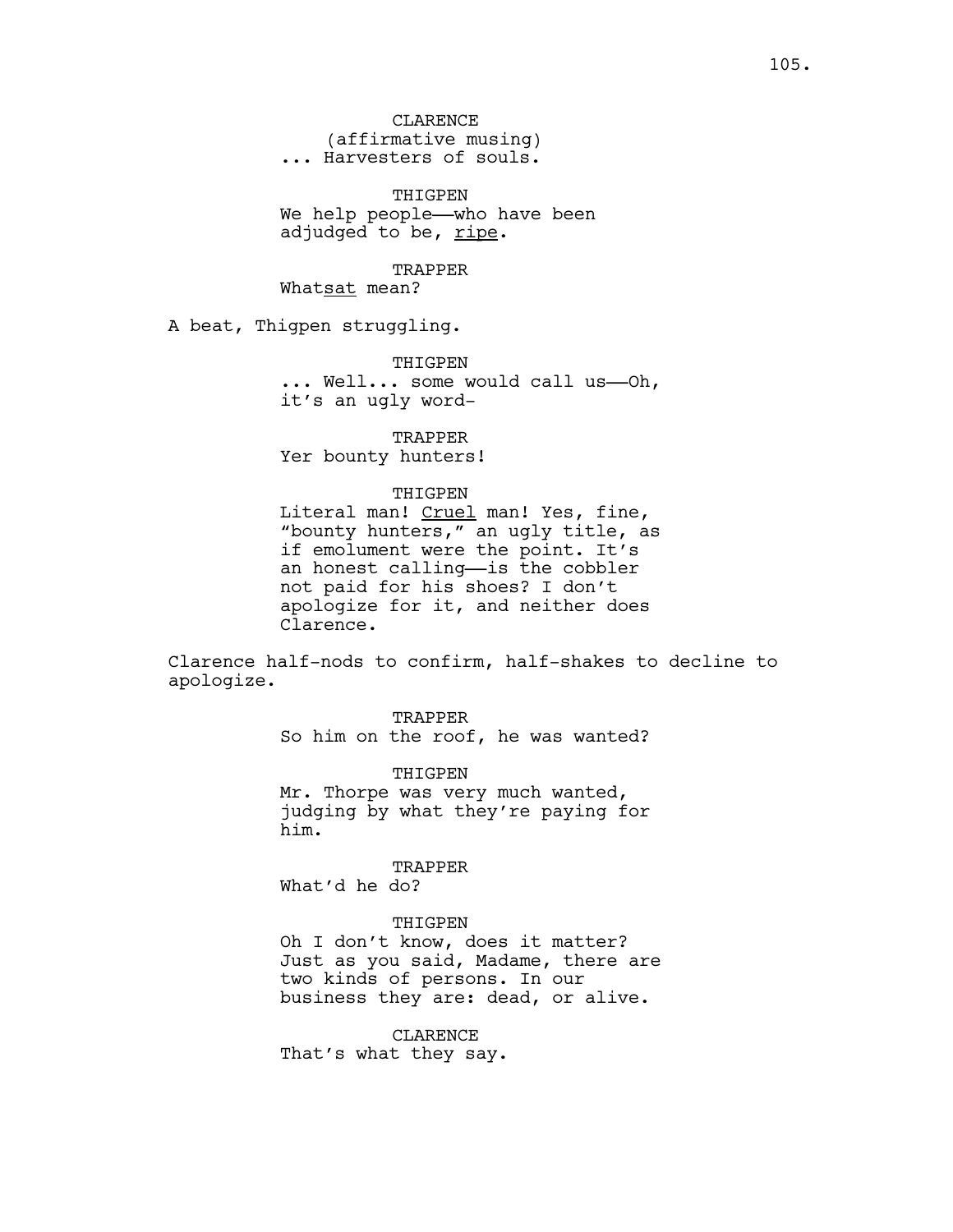CLARENCE Paid either way.

FRENCHMAN So you will take zem alive?

THIGPEN I didn't say that.

Rattling silence.

It is punctured by one of the trapper's eruptions:

TRAPPER

I don't either! take 'em alive. Course, not exactly the same business. And I work alone.

### THIGPEN

Oh yes, we're a duo. A tandem. A team. They're so easily taken when they're distracted, people are. So I'm the distractor, with a little story, a little conversation, a song, a sparkle!-- and Clarence does the thumping, while their attention is on me.

Clarence is chuckling.

CLARENCE He's very good, that one. You should see him.

THIGPEN No, he's good.

> CLARENCE (modest)

I can thump.

THIGPEN Mr. Thorpe up there. A typical case. I told him the story of the Midnight Caller.

Three loud raps, widely spaced: Thigpen, banging a heel against the seat. He looks around, eyes wide.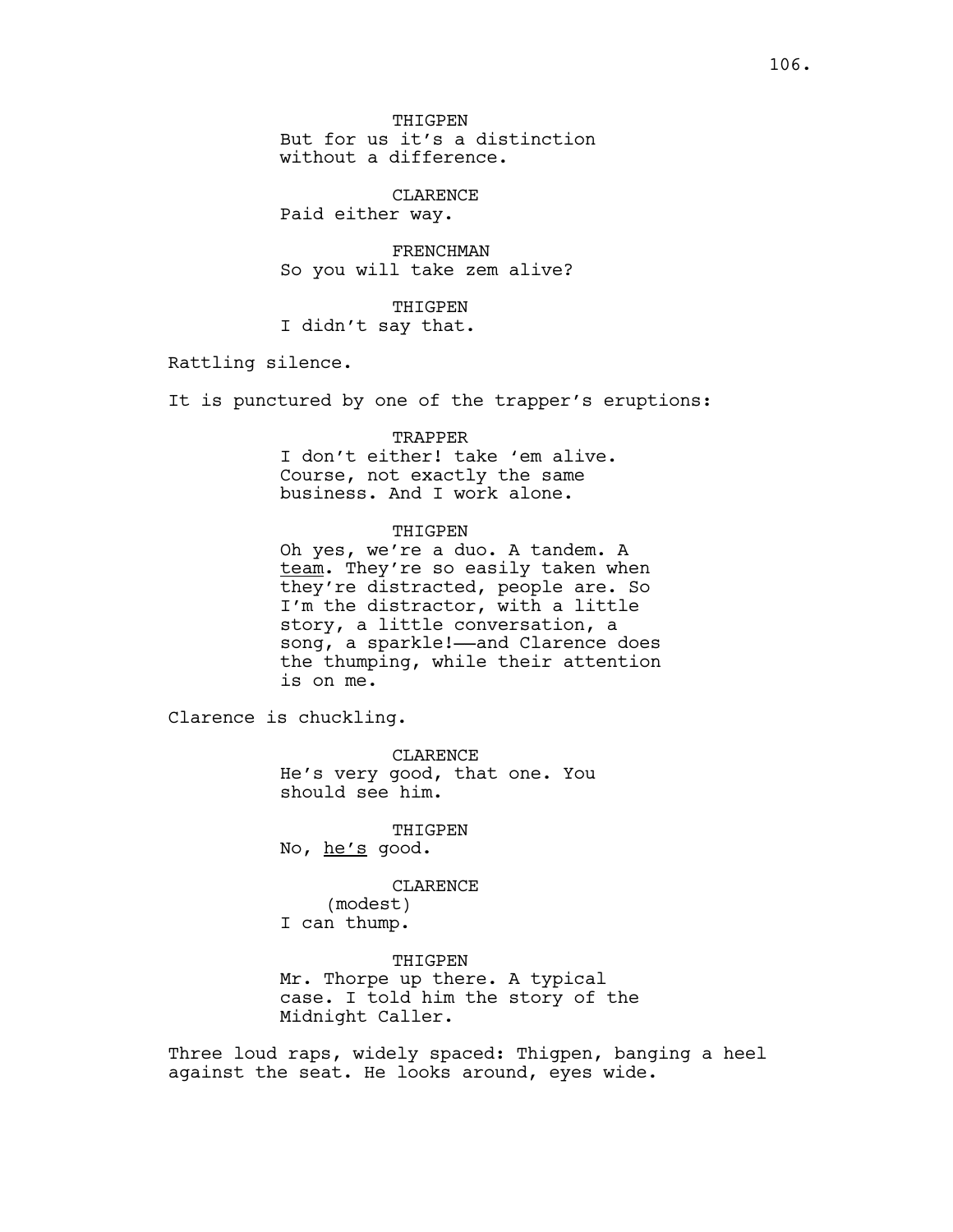THIGPEN (CONT'D) Someone is outside! Knocking! Oh who can it be! Don't open it, Mother——what living thing would be out in such a storm! (smiles it away) You know the story, but people can't get enough of them, the familiar stories, like little children. Because they connect the stories to themselves, I suppose, and we all love hearing about ourselves, over and over. So long as the people in the story are——us, but not us. Not us at the end, especially——the Midnight Caller gets him, never me... I'll live forever...

His reflective look has drifted to the window. Now his attention returns to his audience, brightly:

> THIGPEN (CONT'D) ... So I tell the stories. And Clarence thumps.

#### CLARENCE

He's very good.

Latening day: it has grown darker in the coach. Everyone drifts away from Thigpen to think their thoughts——but they are brought back to him when he suddenly speaks to himself, having been working on something:

#### THIGPEN

I must say it's always interesting watching them after Clarence has worked his art. Watching them negotiate the... passage.

All eyes are on him.

FRENCHMAN

... Pah-sahge?

Thigpen looks at the Frenchman.

#### THIGPEN

To the other side, here to there. Trying to make sense of it as they pass to that other place. I do like looking into their eyes as they try to make sense of it, I do, I do.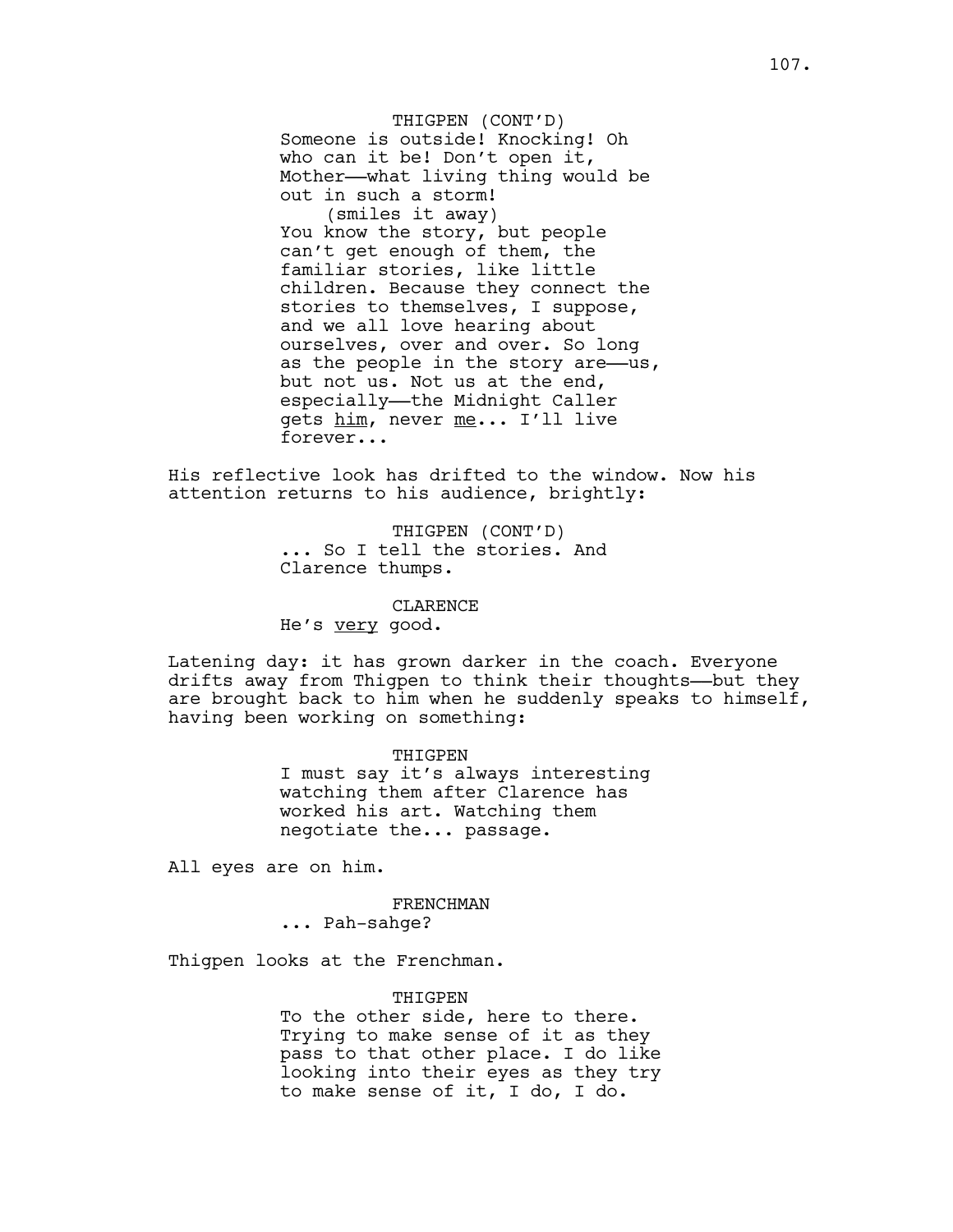**TRAPPER** ... as they try to make sense of what?

After a beat:

## THIGPEN

All of it.

More silence.

The lady is hesitant to ask, perhaps fearing a negative answer:

> LADY And... do they ever... succeed?

Thigpen looks at her gravely, considering. He looks at the others, who are looking at him, then returns to the lady and smiles.

> THIGPEN How would I know? I'm only watching.

VOICE FROM OUTSIDE Hyah, whoa!

INT. COACH/FORT MORGAN - DUSK

It is the coachman stopping the team, as we see from the inertia of the bodies in the braking coach.

Thigpen looks out.

THIGPEN Well——Fort Morgan. I presume we're all at the hotel? Including Mr. Thorpe——too late to drop him with the sheriff!

The window shows that we have stopped square to a hotel. It is dusk outside, but a cloudy dusk that paints the exterior all in shades of gray.

Dead quiet. No people outside, no movement. The only color in view——and the only motion——is the flickering yellow flame in the gas lights on either side of the hotel's door.

The three passengers looking out show no particular eagerness to disembark. Thigpen is all cheery business, however, and climbs down, followed by Clarence.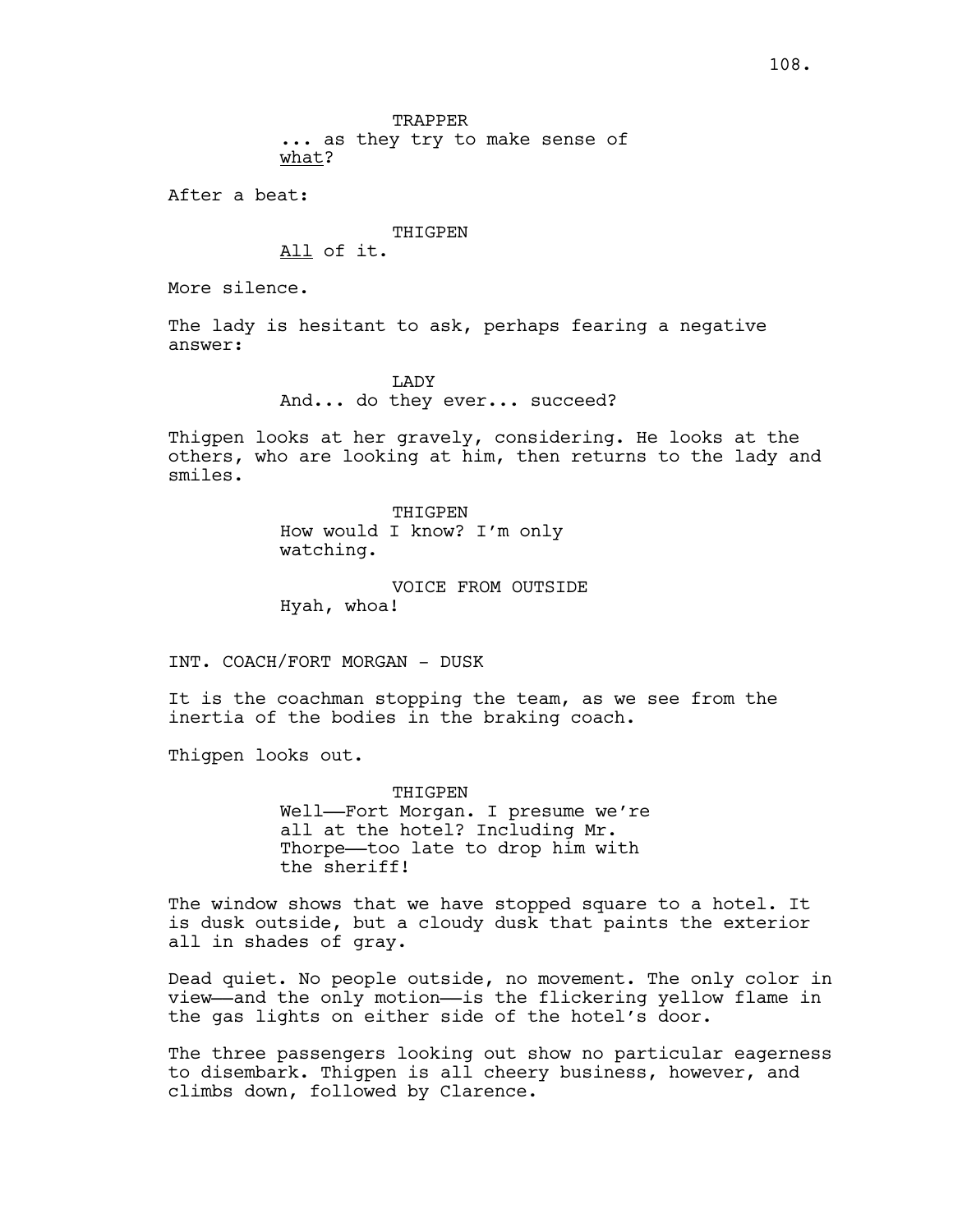THIGPEN (CONT'D) ... I suppose Mr. Thorpe will be staying in your room, Clarence. Don't fancy having him in mine!

## CLARENCE

Whatever you say, guv.

The coach shifts with the weight of the coachman who is working up top. We hear ropes being loosed.

> THIGPEN Or we could sit him in the parlor, a little surprise for the guests in the morning!

CLARENCE Give him a newspaper, sir! And a glass of port!

Through the window we see Thigpen and Clarence looking up, waiting to receive the body off the roof. We hear friction noises, and a canvas shrouded-figure is eased down towards them feet-first, feet grabbed by Thigpen.

The attempted hand-off of upper body to Clarence is fumbled, Clarence losing his grip and the body thudding to the ground out of sight.

> THIGPEN Clumsy fool!

> > CLARENCE

Sorry guv.

THIGPEN Don't apologize to me! It's Mr. Thorpe, isn't it!

They bend out of sight and then straighten with the body.

The coach rocks as the coachman descends.

Thigpen and Clarence, with the body, lumber into the depth, toward the hotel. In the still air their footfalls raise poofs of pale dust which do not dissipate.

The coachman overtakes them and takes the two steps up to the boardwalk fronting the hotel. Thigpen and Clarence's voices are becoming faint and thin, but remain perfectly audible in the dead air: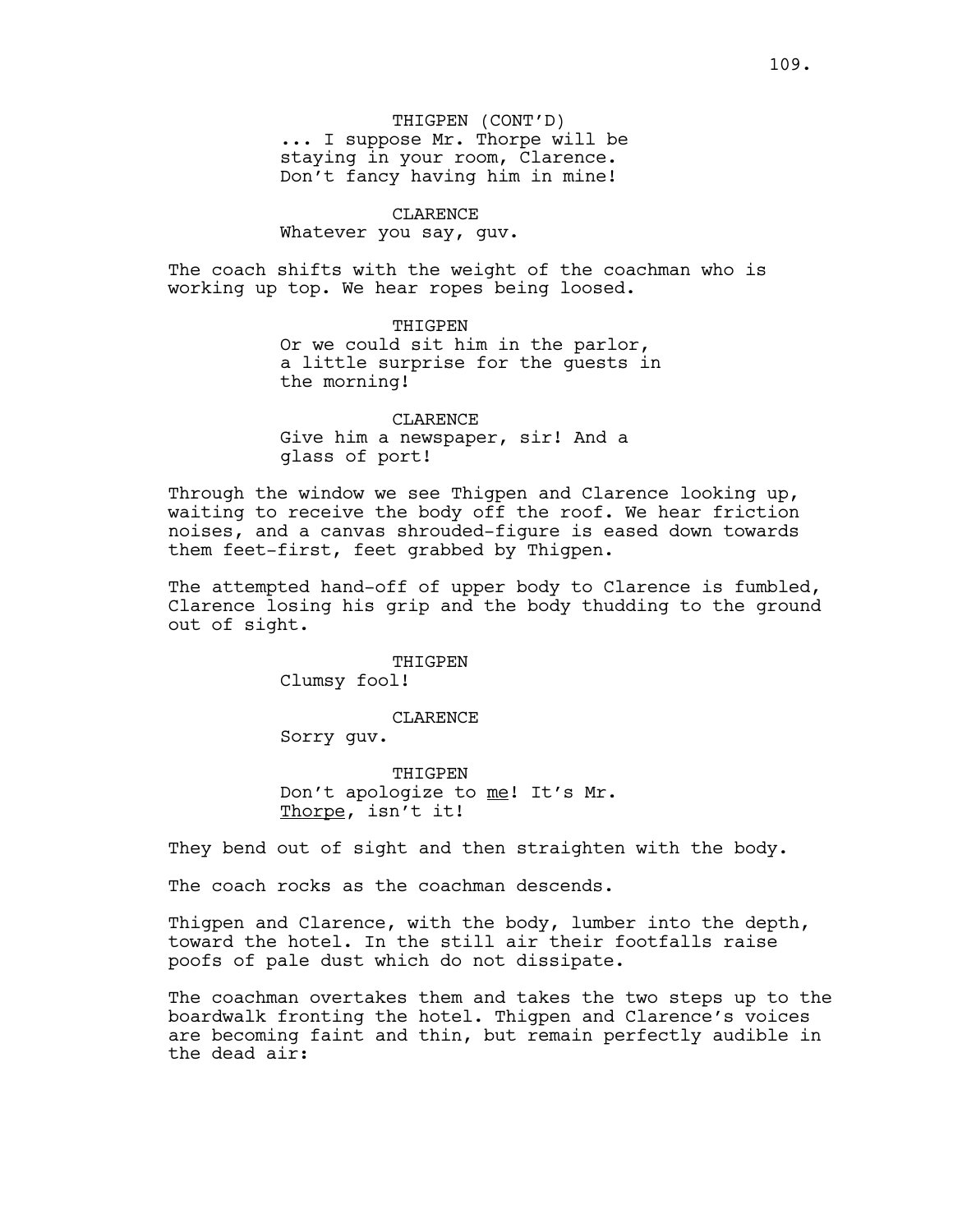CLARENCE If you say so, sir.

THIGPEN No worries about him snoring!

CLARENCE I'm not worried, sir.

THIGPEN (affectionate) You never worry. One of your virtues.

CLARENCE T'anks very much.

The passengers are watching. No one yet moves to get out.

A *creak* of the hotel door opening, the coachman holding it for the two body-bearers. He follows them in and closes the door behind. Nothing of the interior has been revealed.

We have stayed with the passengers and in their perspective. Now, with nothing to look at, they look uneasily among themselves.

The trapper, by the coach door on the hotel side, gestures the Frenchman toward it.

> TRAPPER Go on ahead.

The Frenchman runs his tongue over his lips.

## FRENCHMAN

*Après vous*.

The trapper casts about. To the lady:

## TRAPPER

Ladies first.

She is no more inclined than he. She comes up with:

LADY

... I must be helped down.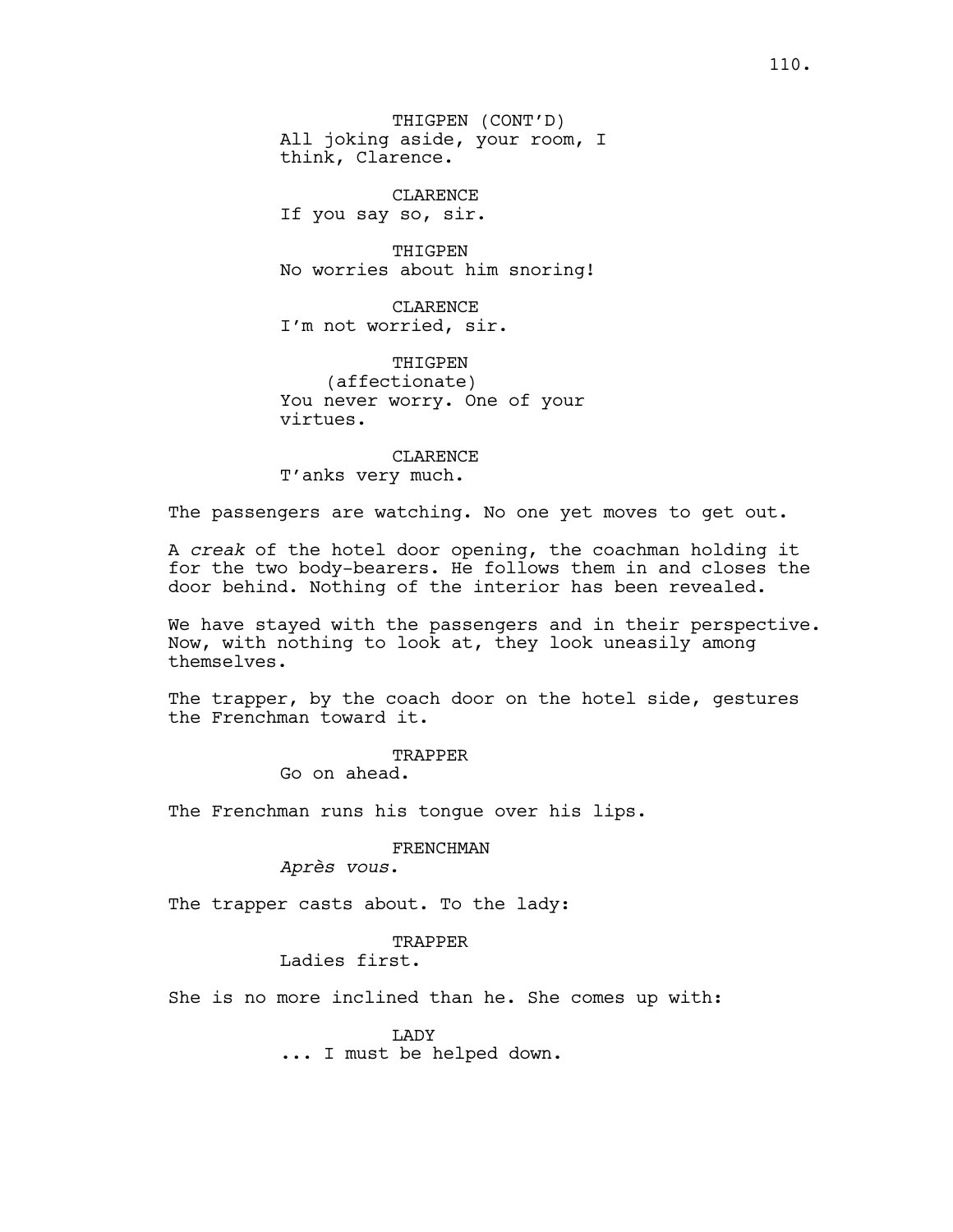The trapper clears his throat, reaches for the door, pauses, then finds his resolve and pushes it open and steps gingerly down.

He turns back and extends a hand up to the lady. She cannot but descend. And then there is nothing for the Frenchman to do but follow.

The three head single file—lady leading, trapper second, Frenchman third—toward the hotel. Outside, their faces—now that they are no longer in the warm-wooded cabin of the stagecoach——are somewhat pale.

The hotel's front door creaks open, the coachman emerges. He stomps toward them, and then past them, all coat and gloves and boots——hardly any face visible, just a glint of eyes between the low hatbrim and the great mustache.

The three passengers ascend to the boardwalk. The lady draws up before the hotel's front door but doesn't reach for it.

An uneasy beat as we hear the coachman, off, clambering back up onto the coach.

Finally:

LADY (CONT'D) Will someone open the door for a lady? My husband is waiting.

INT. FORT MORGAN HOTEL

The trapper opens it.

Visible past the three, the hotel interior. Its light lies in warm, weak pools. Lamps in the parlor give a feel of the heavy Victorian furniture within each's feeble reach. Though each light is low, they seem to have great depth: the building goes way back.

There is a staircase to the right with a burgundy runner. It too is far from bright. But we can see Thigpen and Clarence awkwardly climbing, the canvas body between them.

> THIGPEN ... and... step and... step and... step and...

The trapper follows the lady in, and the Frenchman is about to enter also——but his look is drawn by a whipcrack.

VOICE

Hyah!